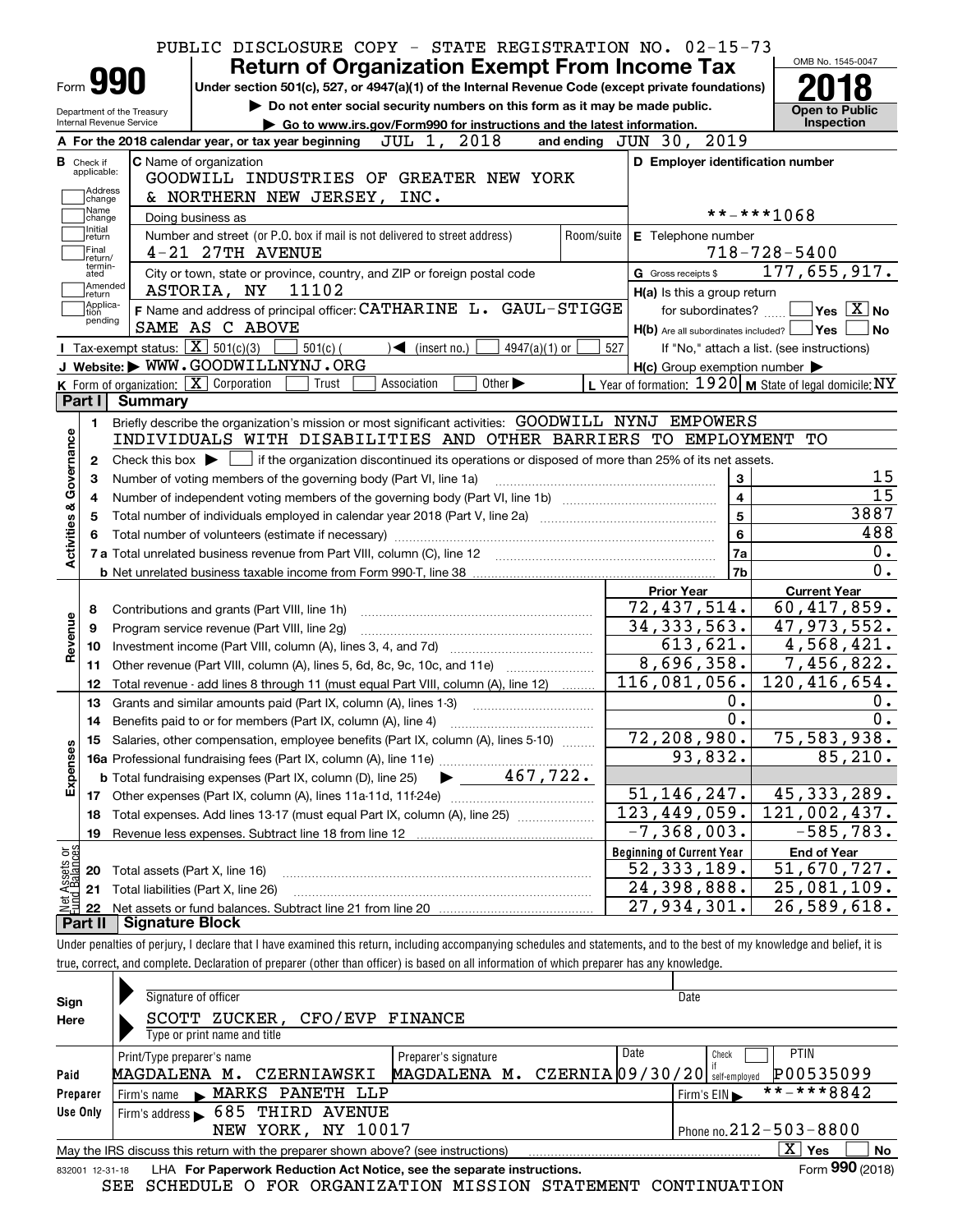|              | GOODWILL INDUSTRIES OF GREATER NEW YORK<br>**-***1068<br>& NORTHERN NEW JERSEY, INC.<br>Page 2<br>Form 990 (2018)                                         |
|--------------|-----------------------------------------------------------------------------------------------------------------------------------------------------------|
|              | <b>Statement of Program Service Accomplishments</b><br>Part III                                                                                           |
|              | $\boxed{\text{X}}$                                                                                                                                        |
| 1            | Briefly describe the organization's mission:<br>GOODWILL NYNJ EMPOWERS<br>INDIVIDUALS WITH DISABILITIES AND OTHER                                         |
|              | BARRIERS TO EMPLOYMENT TO GAIN INDEPENDENCE THROUGH THE POWER OF WORK.                                                                                    |
|              |                                                                                                                                                           |
|              |                                                                                                                                                           |
| $\mathbf{2}$ | Did the organization undertake any significant program services during the year which were not listed on the                                              |
|              | $Yes \ \boxed{X}$ No<br>prior Form 990 or 990-EZ?                                                                                                         |
|              | If "Yes," describe these new services on Schedule O.                                                                                                      |
| 3            | $\overline{\ }$ Yes $\overline{\ \ X}$ No<br>Did the organization cease conducting, or make significant changes in how it conducts, any program services? |
|              | If "Yes," describe these changes on Schedule O.                                                                                                           |
| 4            | Describe the organization's program service accomplishments for each of its three largest program services, as measured by expenses.                      |
|              | Section 501(c)(3) and 501(c)(4) organizations are required to report the amount of grants and allocations to others, the total expenses, and              |
|              | revenue, if any, for each program service reported.                                                                                                       |
| 4а           | 46, 318, 194.<br>83, 207, 431. including grants of \$<br>) (Expenses \$<br>) (Revenue \$<br>(Code:                                                        |
|              | INDUSTRIAL OPERATIONS: THROUGH RETAIL OPERATIONS AND SERVICE CONTRACTS,                                                                                   |
|              | GOODWILL PROVIDES WORK EXPERIENCE, SKILL DEVELOPMENT AND CAREER                                                                                           |
|              | PATHWAYS TRAINING TO PERSONS WITH DISABILITIES AND OTHER BARRIERS<br>TО                                                                                   |
|              | EMPLOYMENT.                                                                                                                                               |
|              |                                                                                                                                                           |
|              |                                                                                                                                                           |
|              |                                                                                                                                                           |
|              |                                                                                                                                                           |
|              |                                                                                                                                                           |
|              |                                                                                                                                                           |
|              |                                                                                                                                                           |
| 4b           | 25,951,397. including grants of \$<br>12, 157, 630.<br>) (Revenue \$<br>(Expenses \$<br>(Code:                                                            |
|              | WORKFORCE DEVELOPMENT: GOODWILL PROVIDES WORK READINESS, JOB SEARCH,                                                                                      |
|              | PLACEMENT IN EMPLOYMENT, RETENTION AND WRAP-AROUND SUPPORT SERVICES FOR                                                                                   |
|              | INDIVIDUALS WITH DISABILITIES, PUBLIC ASSISTANCE APPLICANTS AND                                                                                           |
|              | RECIPIENTS, YOUNG ADULTS, UNEMPLOYED AND UNDER-EMPLOYED INDIVIDUALS.                                                                                      |
|              |                                                                                                                                                           |
|              | SERVICES FOR INDIVIDUALS WITH DISABILITIES: GOODWILL PROVIDES                                                                                             |
|              | CUSTOMIZED SERVICES TO INDIVIDUALS WITH DEVELOPMENTAL AND SENSORY                                                                                         |
|              | DISABILITIES INCLUDING VOCATIONAL ASSESSMENT, TEMPORARY WORK                                                                                              |
|              | OPPORTUNITIES, DAY HABILITATION SERVICES, PLACEMENT IN EMPLOYMENT,                                                                                        |
|              | COMMUNITY INTERNSHIPS AND JOB COACHING.                                                                                                                   |
|              | BEHAVIORAL HEALTH SERVICES: GOODWILL PROVIDES PERSON-CENTERED RECOVERY                                                                                    |
|              |                                                                                                                                                           |
|              |                                                                                                                                                           |
|              |                                                                                                                                                           |
|              |                                                                                                                                                           |
|              |                                                                                                                                                           |
|              |                                                                                                                                                           |
|              |                                                                                                                                                           |
|              |                                                                                                                                                           |
|              |                                                                                                                                                           |
|              |                                                                                                                                                           |
|              |                                                                                                                                                           |
|              |                                                                                                                                                           |
|              |                                                                                                                                                           |
|              | 4d Other program services (Describe in Schedule O.)                                                                                                       |
|              | (Expenses \$<br>) (Revenue \$<br>including grants of \$                                                                                                   |
|              | $109, 158, 828$ .<br>4e Total program service expenses                                                                                                    |
|              | Form 990 (2018)<br>$CFT$ $CUTE$ $D$ $DCD$ $COMATMITATONI$ $C$                                                                                             |

SEE SCHEDULE O FOR CONTINUATION(S)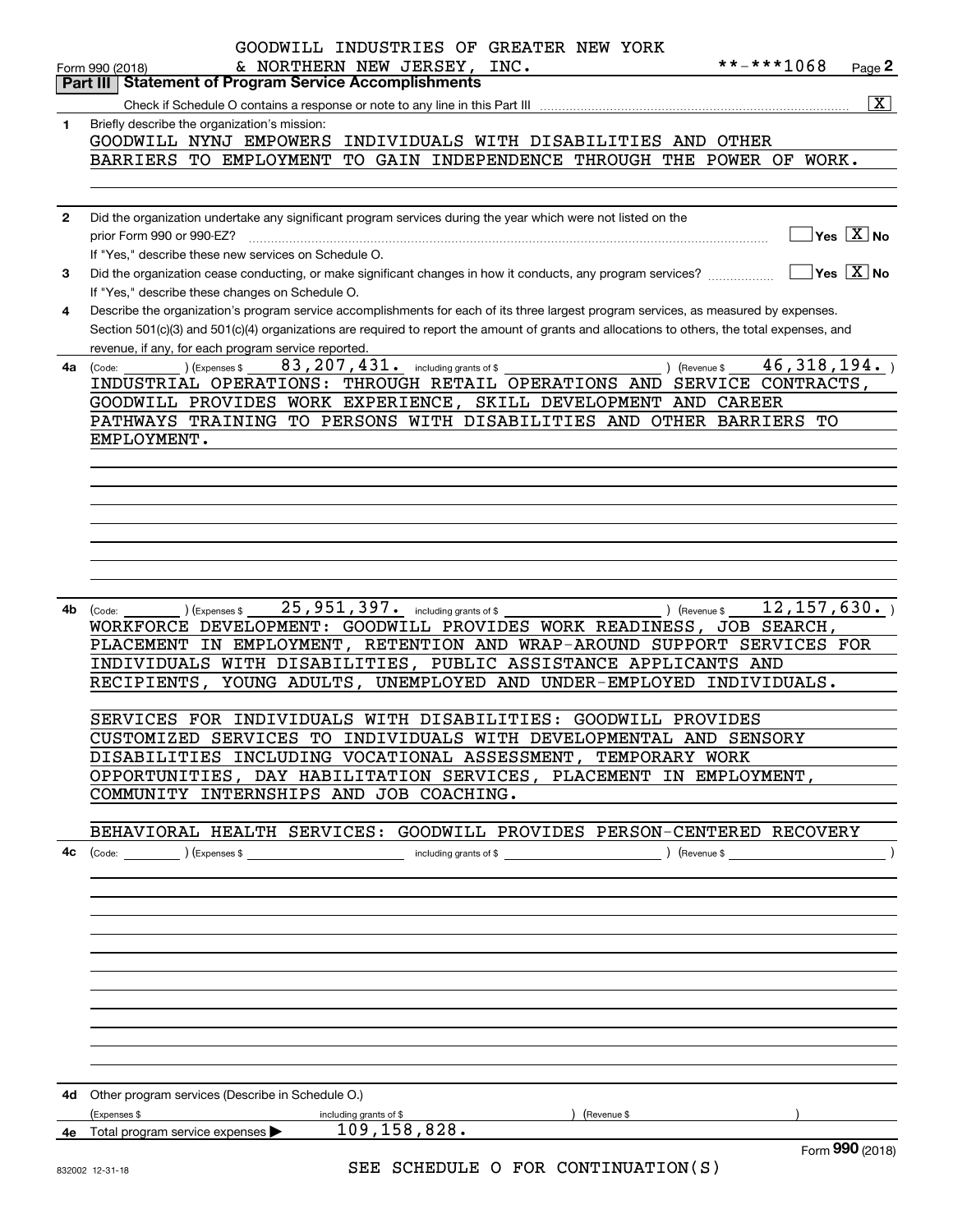| GOODWILL INDUSTRIES OF GREATER NEW YORK |
|-----------------------------------------|
|                                         |

|     |                                                                                                                                                                                                                        |                 | Yes                          | No                      |
|-----|------------------------------------------------------------------------------------------------------------------------------------------------------------------------------------------------------------------------|-----------------|------------------------------|-------------------------|
| 1   | Is the organization described in section $501(c)(3)$ or $4947(a)(1)$ (other than a private foundation)?                                                                                                                |                 |                              |                         |
|     |                                                                                                                                                                                                                        | 1.              | х                            |                         |
| 2   |                                                                                                                                                                                                                        | $\overline{2}$  | $\overline{\text{x}}$        |                         |
| 3   | Did the organization engage in direct or indirect political campaign activities on behalf of or in opposition to candidates for                                                                                        |                 |                              |                         |
|     |                                                                                                                                                                                                                        | 3               |                              | x                       |
| 4   | Section 501(c)(3) organizations. Did the organization engage in lobbying activities, or have a section 501(h) election in effect                                                                                       |                 |                              |                         |
|     |                                                                                                                                                                                                                        | 4               |                              | x                       |
| 5   | Is the organization a section 501(c)(4), 501(c)(5), or 501(c)(6) organization that receives membership dues, assessments, or                                                                                           |                 |                              |                         |
|     |                                                                                                                                                                                                                        | 5               |                              | x                       |
| 6   | Did the organization maintain any donor advised funds or any similar funds or accounts for which donors have the right to                                                                                              |                 |                              |                         |
|     | provide advice on the distribution or investment of amounts in such funds or accounts? If "Yes," complete Schedule D, Part I                                                                                           | 6               |                              | x                       |
| 7   | Did the organization receive or hold a conservation easement, including easements to preserve open space,                                                                                                              |                 |                              |                         |
|     |                                                                                                                                                                                                                        | $\overline{7}$  |                              | x                       |
| 8   | Did the organization maintain collections of works of art, historical treasures, or other similar assets? If "Yes," complete                                                                                           |                 |                              |                         |
|     |                                                                                                                                                                                                                        | 8               |                              | x                       |
| 9   | Did the organization report an amount in Part X, line 21, for escrow or custodial account liability, serve as a custodian for                                                                                          |                 |                              |                         |
|     | amounts not listed in Part X; or provide credit counseling, debt management, credit repair, or debt negotiation services?                                                                                              |                 |                              |                         |
|     | If "Yes," complete Schedule D, Part IV                                                                                                                                                                                 | 9               |                              | x                       |
| 10  | Did the organization, directly or through a related organization, hold assets in temporarily restricted endowments, permanent                                                                                          |                 |                              |                         |
|     |                                                                                                                                                                                                                        | 10              | x                            |                         |
| 11  | If the organization's answer to any of the following questions is "Yes," then complete Schedule D, Parts VI, VIII, VIII, IX, or X                                                                                      |                 |                              |                         |
|     | as applicable.                                                                                                                                                                                                         |                 |                              |                         |
|     | a Did the organization report an amount for land, buildings, and equipment in Part X, line 10? If "Yes," complete Schedule D,                                                                                          |                 |                              |                         |
|     |                                                                                                                                                                                                                        | 11a             | X                            |                         |
| b   | Did the organization report an amount for investments - other securities in Part X, line 12 that is 5% or more of its total                                                                                            |                 |                              |                         |
|     |                                                                                                                                                                                                                        | 11 <sub>b</sub> | X                            |                         |
| c   | Did the organization report an amount for investments - program related in Part X, line 13 that is 5% or more of its total                                                                                             |                 |                              |                         |
|     |                                                                                                                                                                                                                        | 11c             |                              | x                       |
| d   | Did the organization report an amount for other assets in Part X, line 15 that is 5% or more of its total assets reported in                                                                                           |                 |                              |                         |
|     |                                                                                                                                                                                                                        | 11d             | х<br>$\overline{\mathbf{x}}$ |                         |
|     | e Did the organization report an amount for other liabilities in Part X, line 25? If "Yes," complete Schedule D, Part X                                                                                                | 11e             |                              |                         |
| f   | Did the organization's separate or consolidated financial statements for the tax year include a footnote that addresses                                                                                                |                 |                              |                         |
|     | the organization's liability for uncertain tax positions under FIN 48 (ASC 740)? If "Yes," complete Schedule D, Part X                                                                                                 | 11f             | X                            |                         |
|     | 12a Did the organization obtain separate, independent audited financial statements for the tax year? If "Yes," complete                                                                                                |                 |                              | x                       |
|     | Schedule D, Parts XI and XII                                                                                                                                                                                           | 12a             |                              |                         |
|     | <b>b</b> Was the organization included in consolidated, independent audited financial statements for the tax year?                                                                                                     |                 | X                            |                         |
|     | If "Yes," and if the organization answered "No" to line 12a, then completing Schedule D, Parts XI and XII is optional                                                                                                  | 12b             |                              | X                       |
| 13  |                                                                                                                                                                                                                        | 13              |                              | $\overline{\mathbf{x}}$ |
| 14a | Did the organization maintain an office, employees, or agents outside of the United States?<br>Did the organization have aggregate revenues or expenses of more than \$10,000 from grantmaking, fundraising, business, | 14a             |                              |                         |
| b   | investment, and program service activities outside the United States, or aggregate foreign investments valued at \$100,000                                                                                             |                 |                              |                         |
|     |                                                                                                                                                                                                                        | 14b             |                              | x                       |
| 15  | Did the organization report on Part IX, column (A), line 3, more than \$5,000 of grants or other assistance to or for any                                                                                              |                 |                              |                         |
|     |                                                                                                                                                                                                                        | 15              |                              | x                       |
| 16  | Did the organization report on Part IX, column (A), line 3, more than \$5,000 of aggregate grants or other assistance to                                                                                               |                 |                              |                         |
|     |                                                                                                                                                                                                                        | 16              |                              | x                       |
| 17  | Did the organization report a total of more than \$15,000 of expenses for professional fundraising services on Part IX,                                                                                                |                 |                              |                         |
|     |                                                                                                                                                                                                                        | 17              | х                            |                         |
| 18  | Did the organization report more than \$15,000 total of fundraising event gross income and contributions on Part VIII, lines                                                                                           |                 |                              |                         |
|     |                                                                                                                                                                                                                        | 18              |                              | x                       |
| 19  | Did the organization report more than \$15,000 of gross income from gaming activities on Part VIII, line 9a? If "Yes."                                                                                                 |                 |                              |                         |
|     |                                                                                                                                                                                                                        | 19              |                              | X                       |
| 20a |                                                                                                                                                                                                                        | 20a             |                              | $\mathbf X$             |
| b   | If "Yes" to line 20a, did the organization attach a copy of its audited financial statements to this return?                                                                                                           | 20b             |                              |                         |
| 21  | Did the organization report more than \$5,000 of grants or other assistance to any domestic organization or                                                                                                            |                 |                              |                         |
|     |                                                                                                                                                                                                                        | 21              |                              | x                       |

Form (2018) **990**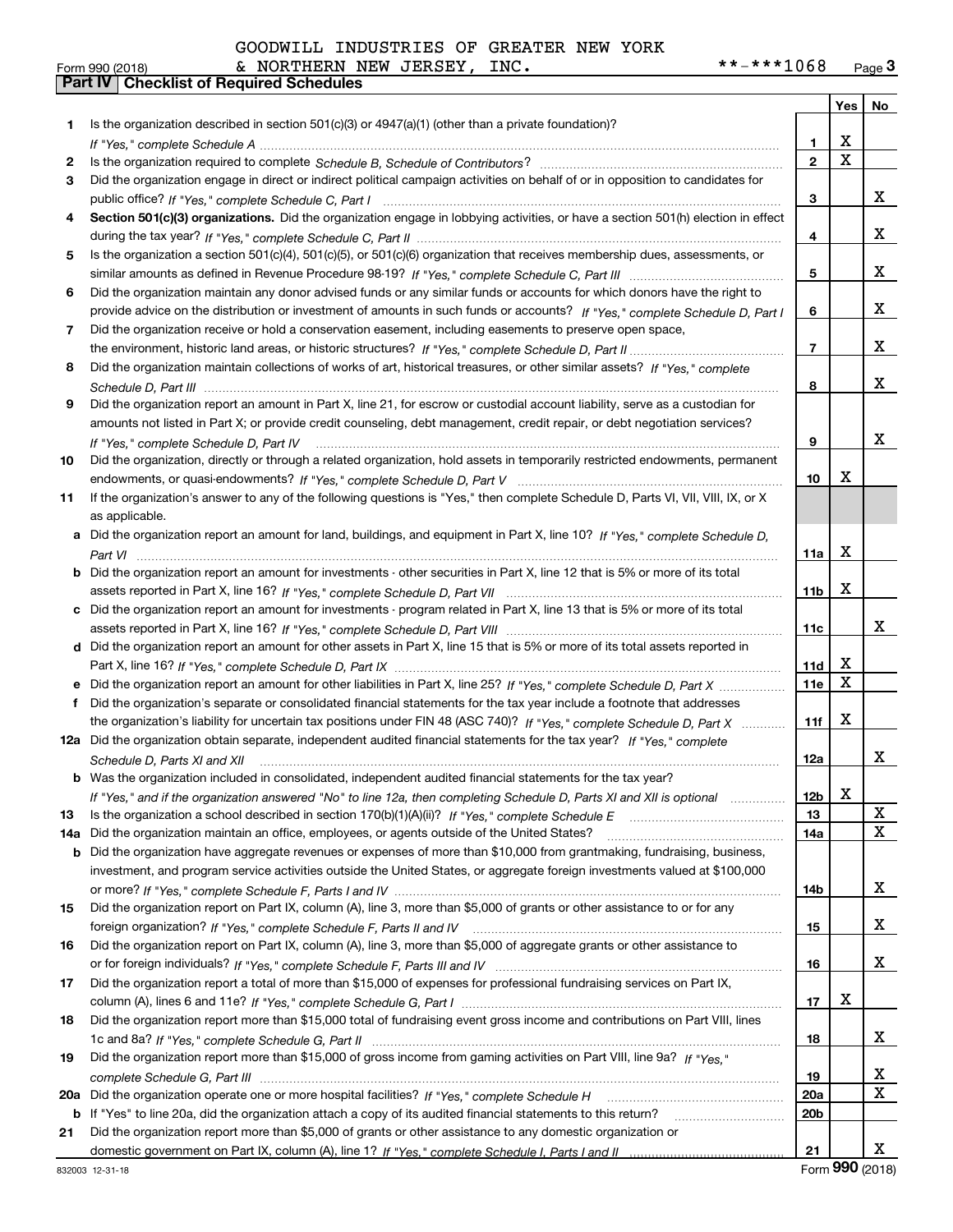|               | **-***1068<br>& NORTHERN NEW JERSEY, INC.<br>Form 990 (2018)                                                                                         |            |     | Page 4 |
|---------------|------------------------------------------------------------------------------------------------------------------------------------------------------|------------|-----|--------|
|               | Part IV   Checklist of Required Schedules (continued)                                                                                                |            |     |        |
|               |                                                                                                                                                      |            | Yes | No     |
| 22            | Did the organization report more than \$5,000 of grants or other assistance to or for domestic individuals on                                        |            |     |        |
|               |                                                                                                                                                      | 22         |     | x      |
| 23            | Did the organization answer "Yes" to Part VII, Section A, line 3, 4, or 5 about compensation of the organization's current                           |            |     |        |
|               | and former officers, directors, trustees, key employees, and highest compensated employees? If "Yes," complete                                       |            |     |        |
|               |                                                                                                                                                      | 23         | х   |        |
|               | 24a Did the organization have a tax-exempt bond issue with an outstanding principal amount of more than \$100,000 as of the                          |            |     |        |
|               | last day of the year, that was issued after December 31, 2002? If "Yes," answer lines 24b through 24d and complete                                   |            |     |        |
|               |                                                                                                                                                      | 24a        |     | x      |
|               | <b>b</b> Did the organization invest any proceeds of tax-exempt bonds beyond a temporary period exception?                                           | 24b        |     |        |
|               | c Did the organization maintain an escrow account other than a refunding escrow at any time during the year to defease                               |            |     |        |
|               | any tax-exempt bonds?                                                                                                                                | 24c        |     |        |
|               |                                                                                                                                                      | 24d        |     |        |
|               | 25a Section 501(c)(3), 501(c)(4), and 501(c)(29) organizations. Did the organization engage in an excess benefit                                     |            |     |        |
|               | transaction with a disqualified person during the year? If "Yes," complete Schedule L. Part I mummumumumumum                                         | 25a        |     | x      |
|               | b Is the organization aware that it engaged in an excess benefit transaction with a disqualified person in a prior year, and                         |            |     |        |
|               | that the transaction has not been reported on any of the organization's prior Forms 990 or 990-EZ? If "Yes," complete                                |            |     |        |
|               | Schedule L, Part I                                                                                                                                   | 25b        |     | x      |
| 26            | Did the organization report any amount on Part X, line 5, 6, or 22 for receivables from or payables to any current or                                |            |     |        |
|               | former officers, directors, trustees, key employees, highest compensated employees, or disqualified persons? If "Yes."                               |            |     |        |
|               |                                                                                                                                                      | 26         |     | x      |
| 27            | complete Schedule L, Part II<br>Did the organization provide a grant or other assistance to an officer, director, trustee, key employee, substantial |            |     |        |
|               | contributor or employee thereof, a grant selection committee member, or to a 35% controlled entity or family member                                  |            |     |        |
|               |                                                                                                                                                      | 27         |     | x      |
|               |                                                                                                                                                      |            |     |        |
| 28            | Was the organization a party to a business transaction with one of the following parties (see Schedule L, Part IV                                    |            |     |        |
|               | instructions for applicable filing thresholds, conditions, and exceptions):                                                                          |            | X   |        |
| а             | A current or former officer, director, trustee, or key employee? If "Yes," complete Schedule L, Part IV                                              | 28a        |     | X      |
| b             | A family member of a current or former officer, director, trustee, or key employee? If "Yes," complete Schedule L, Part IV                           | 28b        |     |        |
|               | c An entity of which a current or former officer, director, trustee, or key employee (or a family member thereof) was an officer,                    |            |     |        |
|               |                                                                                                                                                      | 28c        | X   | х      |
| 29            |                                                                                                                                                      | 29         |     |        |
| 30            | Did the organization receive contributions of art, historical treasures, or other similar assets, or qualified conservation                          |            |     |        |
|               |                                                                                                                                                      | 30         |     | x      |
| 31            | Did the organization liquidate, terminate, or dissolve and cease operations?                                                                         |            |     |        |
|               |                                                                                                                                                      | 31         |     | x      |
| 32            | Did the organization sell, exchange, dispose of, or transfer more than 25% of its net assets? If "Yes," complete                                     |            |     |        |
|               |                                                                                                                                                      | 32         |     | x      |
| 33            | Did the organization own 100% of an entity disregarded as separate from the organization under Regulations                                           |            |     |        |
|               |                                                                                                                                                      | 33         |     | х      |
| 34            | Was the organization related to any tax-exempt or taxable entity? If "Yes," complete Schedule R, Part II, III, or IV, and                            |            |     |        |
|               |                                                                                                                                                      | 34         | х   |        |
|               | 35a Did the organization have a controlled entity within the meaning of section 512(b)(13)?                                                          | <b>35a</b> | X   |        |
|               | b If "Yes" to line 35a, did the organization receive any payment from or engage in any transaction with a controlled entity                          |            |     |        |
|               |                                                                                                                                                      | 35b        |     | x      |
| 36            | Section 501(c)(3) organizations. Did the organization make any transfers to an exempt non-charitable related organization?                           |            |     |        |
|               |                                                                                                                                                      | 36         |     | х      |
| 37            | Did the organization conduct more than 5% of its activities through an entity that is not a related organization                                     |            |     |        |
|               |                                                                                                                                                      | 37         |     | х      |
| 38            | Did the organization complete Schedule O and provide explanations in Schedule O for Part VI, lines 11b and 19?                                       |            |     |        |
|               | Note. All Form 990 filers are required to complete Schedule O                                                                                        | 38         | Х   |        |
| <b>Part V</b> | <b>Statements Regarding Other IRS Filings and Tax Compliance</b>                                                                                     |            |     |        |
|               | Check if Schedule O contains a response or note to any line in this Part V                                                                           |            |     |        |
|               |                                                                                                                                                      |            | Yes | No     |
|               | 127<br>1a                                                                                                                                            |            |     |        |
|               | 0<br><b>b</b> Enter the number of Forms W-2G included in line 1a. Enter -0- if not applicable <i>manumumumum</i><br>1b                               |            |     |        |
|               | c Did the organization comply with backup withholding rules for reportable payments to vendors and reportable gaming                                 |            |     |        |
|               |                                                                                                                                                      | 1c         | х   |        |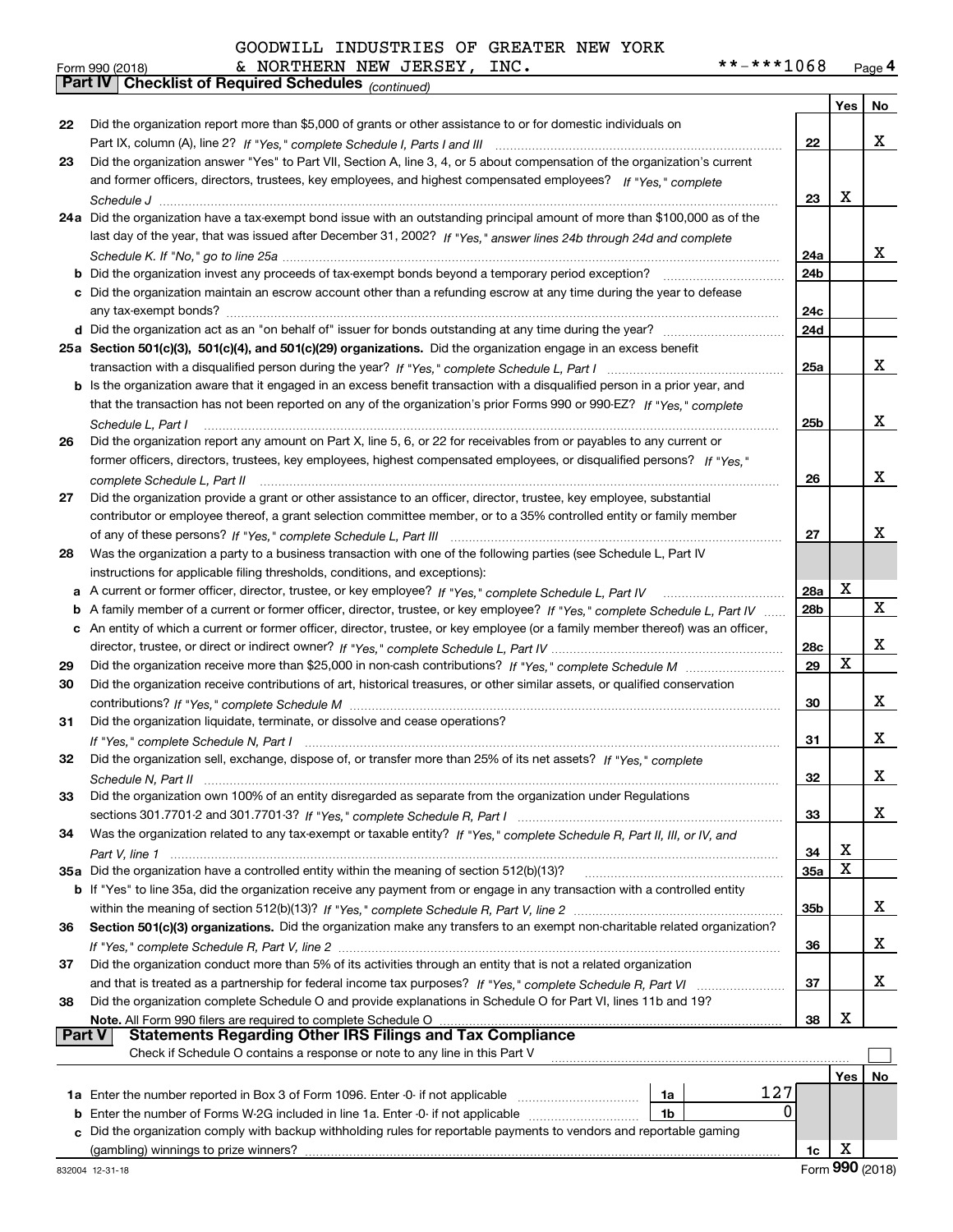|               | & NORTHERN NEW JERSEY, INC.<br>**-***1068<br>Form 990 (2018)                                                                                                                                                                           |     |     | Page $5$ |  |  |  |  |  |  |  |
|---------------|----------------------------------------------------------------------------------------------------------------------------------------------------------------------------------------------------------------------------------------|-----|-----|----------|--|--|--|--|--|--|--|
| <b>Part V</b> | Statements Regarding Other IRS Filings and Tax Compliance (continued)                                                                                                                                                                  |     |     |          |  |  |  |  |  |  |  |
|               |                                                                                                                                                                                                                                        |     | Yes | No       |  |  |  |  |  |  |  |
|               | 2a Enter the number of employees reported on Form W-3, Transmittal of Wage and Tax Statements,                                                                                                                                         |     |     |          |  |  |  |  |  |  |  |
|               | 3887<br>filed for the calendar year ending with or within the year covered by this return<br>2a                                                                                                                                        |     |     |          |  |  |  |  |  |  |  |
|               |                                                                                                                                                                                                                                        |     |     |          |  |  |  |  |  |  |  |
|               |                                                                                                                                                                                                                                        |     |     |          |  |  |  |  |  |  |  |
|               | 3a Did the organization have unrelated business gross income of \$1,000 or more during the year?                                                                                                                                       |     |     |          |  |  |  |  |  |  |  |
|               |                                                                                                                                                                                                                                        |     |     |          |  |  |  |  |  |  |  |
|               | 4a At any time during the calendar year, did the organization have an interest in, or a signature or other authority over, a                                                                                                           | 3b  | X   |          |  |  |  |  |  |  |  |
|               |                                                                                                                                                                                                                                        |     |     |          |  |  |  |  |  |  |  |
|               | <b>b</b> If "Yes," enter the name of the foreign country: $\blacktriangleright$                                                                                                                                                        | 4a  |     | x        |  |  |  |  |  |  |  |
|               | See instructions for filing requirements for FinCEN Form 114, Report of Foreign Bank and Financial Accounts (FBAR).                                                                                                                    |     |     |          |  |  |  |  |  |  |  |
|               | 5a Was the organization a party to a prohibited tax shelter transaction at any time during the tax year?                                                                                                                               | 5a  |     | х        |  |  |  |  |  |  |  |
|               |                                                                                                                                                                                                                                        | 5b  |     | X        |  |  |  |  |  |  |  |
| b             |                                                                                                                                                                                                                                        |     |     |          |  |  |  |  |  |  |  |
| c             |                                                                                                                                                                                                                                        | 5c  |     |          |  |  |  |  |  |  |  |
|               | 6a Does the organization have annual gross receipts that are normally greater than \$100,000, and did the organization solicit                                                                                                         |     |     |          |  |  |  |  |  |  |  |
|               |                                                                                                                                                                                                                                        | 6a  |     | х        |  |  |  |  |  |  |  |
|               | <b>b</b> If "Yes," did the organization include with every solicitation an express statement that such contributions or gifts                                                                                                          |     |     |          |  |  |  |  |  |  |  |
|               | were not tax deductible?                                                                                                                                                                                                               | 6b  |     |          |  |  |  |  |  |  |  |
| 7             | Organizations that may receive deductible contributions under section 170(c).                                                                                                                                                          |     |     |          |  |  |  |  |  |  |  |
| а             | Did the organization receive a payment in excess of \$75 made partly as a contribution and partly for goods and services provided to the payor?                                                                                        | 7a  |     | x        |  |  |  |  |  |  |  |
| b             | If "Yes," did the organization notify the donor of the value of the goods or services provided?                                                                                                                                        | 7b  |     |          |  |  |  |  |  |  |  |
|               | c Did the organization sell, exchange, or otherwise dispose of tangible personal property for which it was required                                                                                                                    |     |     |          |  |  |  |  |  |  |  |
|               |                                                                                                                                                                                                                                        | 7c  |     | х        |  |  |  |  |  |  |  |
|               | 7d  <br>d If "Yes," indicate the number of Forms 8282 filed during the year [11] [11] No. 2010 [12] Henry Marian Marian Marian Marian Marian Marian Marian Marian Marian Marian Marian Marian Marian Marian Marian Marian Marian Maria |     |     |          |  |  |  |  |  |  |  |
| е             | Did the organization receive any funds, directly or indirectly, to pay premiums on a personal benefit contract?                                                                                                                        | 7e  |     | х        |  |  |  |  |  |  |  |
| f             | Did the organization, during the year, pay premiums, directly or indirectly, on a personal benefit contract?                                                                                                                           | 7f  |     | X        |  |  |  |  |  |  |  |
| g             | If the organization received a contribution of qualified intellectual property, did the organization file Form 8899 as required?                                                                                                       | 7g  |     |          |  |  |  |  |  |  |  |
| h.            | If the organization received a contribution of cars, boats, airplanes, or other vehicles, did the organization file a Form 1098-C?                                                                                                     | 7h  | х   |          |  |  |  |  |  |  |  |
| 8             | Sponsoring organizations maintaining donor advised funds. Did a donor advised fund maintained by the                                                                                                                                   |     |     |          |  |  |  |  |  |  |  |
|               | sponsoring organization have excess business holdings at any time during the year?                                                                                                                                                     | 8   |     |          |  |  |  |  |  |  |  |
| 9             | Sponsoring organizations maintaining donor advised funds.                                                                                                                                                                              |     |     |          |  |  |  |  |  |  |  |
| а             | Did the sponsoring organization make any taxable distributions under section 4966?                                                                                                                                                     | 9а  |     |          |  |  |  |  |  |  |  |
| b             | Did the sponsoring organization make a distribution to a donor, donor advisor, or related person?                                                                                                                                      | 9b  |     |          |  |  |  |  |  |  |  |
| 10            | Section 501(c)(7) organizations. Enter:                                                                                                                                                                                                |     |     |          |  |  |  |  |  |  |  |
|               | 10a<br>a Initiation fees and capital contributions included on Part VIII, line 12 [111] [11] [11] Initiation fees and capital contributions included on Part VIII, line 12                                                             |     |     |          |  |  |  |  |  |  |  |
|               | 10 <sub>b</sub>  <br>Gross receipts, included on Form 990, Part VIII, line 12, for public use of club facilities                                                                                                                       |     |     |          |  |  |  |  |  |  |  |
| 11            | Section 501(c)(12) organizations. Enter:                                                                                                                                                                                               |     |     |          |  |  |  |  |  |  |  |
| a             | 11a                                                                                                                                                                                                                                    |     |     |          |  |  |  |  |  |  |  |
|               | b Gross income from other sources (Do not net amounts due or paid to other sources against                                                                                                                                             |     |     |          |  |  |  |  |  |  |  |
|               | <b>11b</b>                                                                                                                                                                                                                             |     |     |          |  |  |  |  |  |  |  |
|               | 12a Section 4947(a)(1) non-exempt charitable trusts. Is the organization filing Form 990 in lieu of Form 1041?                                                                                                                         | 12a |     |          |  |  |  |  |  |  |  |
|               | 12b<br><b>b</b> If "Yes," enter the amount of tax-exempt interest received or accrued during the year <i>manument</i>                                                                                                                  |     |     |          |  |  |  |  |  |  |  |
| 13            | Section 501(c)(29) qualified nonprofit health insurance issuers.                                                                                                                                                                       |     |     |          |  |  |  |  |  |  |  |
|               | a Is the organization licensed to issue qualified health plans in more than one state?                                                                                                                                                 | 13a |     |          |  |  |  |  |  |  |  |
|               |                                                                                                                                                                                                                                        |     |     |          |  |  |  |  |  |  |  |
|               | Note. See the instructions for additional information the organization must report on Schedule O.                                                                                                                                      |     |     |          |  |  |  |  |  |  |  |
|               | <b>b</b> Enter the amount of reserves the organization is required to maintain by the states in which the                                                                                                                              |     |     |          |  |  |  |  |  |  |  |
|               | 13b                                                                                                                                                                                                                                    |     |     |          |  |  |  |  |  |  |  |
|               | 13 <sub>c</sub>                                                                                                                                                                                                                        |     |     | х        |  |  |  |  |  |  |  |
| 14a           | Did the organization receive any payments for indoor tanning services during the tax year?                                                                                                                                             | 14a |     |          |  |  |  |  |  |  |  |
|               |                                                                                                                                                                                                                                        | 14b |     |          |  |  |  |  |  |  |  |
| 15            | Is the organization subject to the section 4960 tax on payment(s) of more than \$1,000,000 in remuneration or                                                                                                                          |     |     |          |  |  |  |  |  |  |  |
|               |                                                                                                                                                                                                                                        | 15  |     | x        |  |  |  |  |  |  |  |
|               | If "Yes," see instructions and file Form 4720, Schedule N.                                                                                                                                                                             |     |     |          |  |  |  |  |  |  |  |
| 16            | Is the organization an educational institution subject to the section 4968 excise tax on net investment income?                                                                                                                        | 16  |     | х        |  |  |  |  |  |  |  |
|               | If "Yes," complete Form 4720, Schedule O.                                                                                                                                                                                              |     |     |          |  |  |  |  |  |  |  |

Form (2018) **990**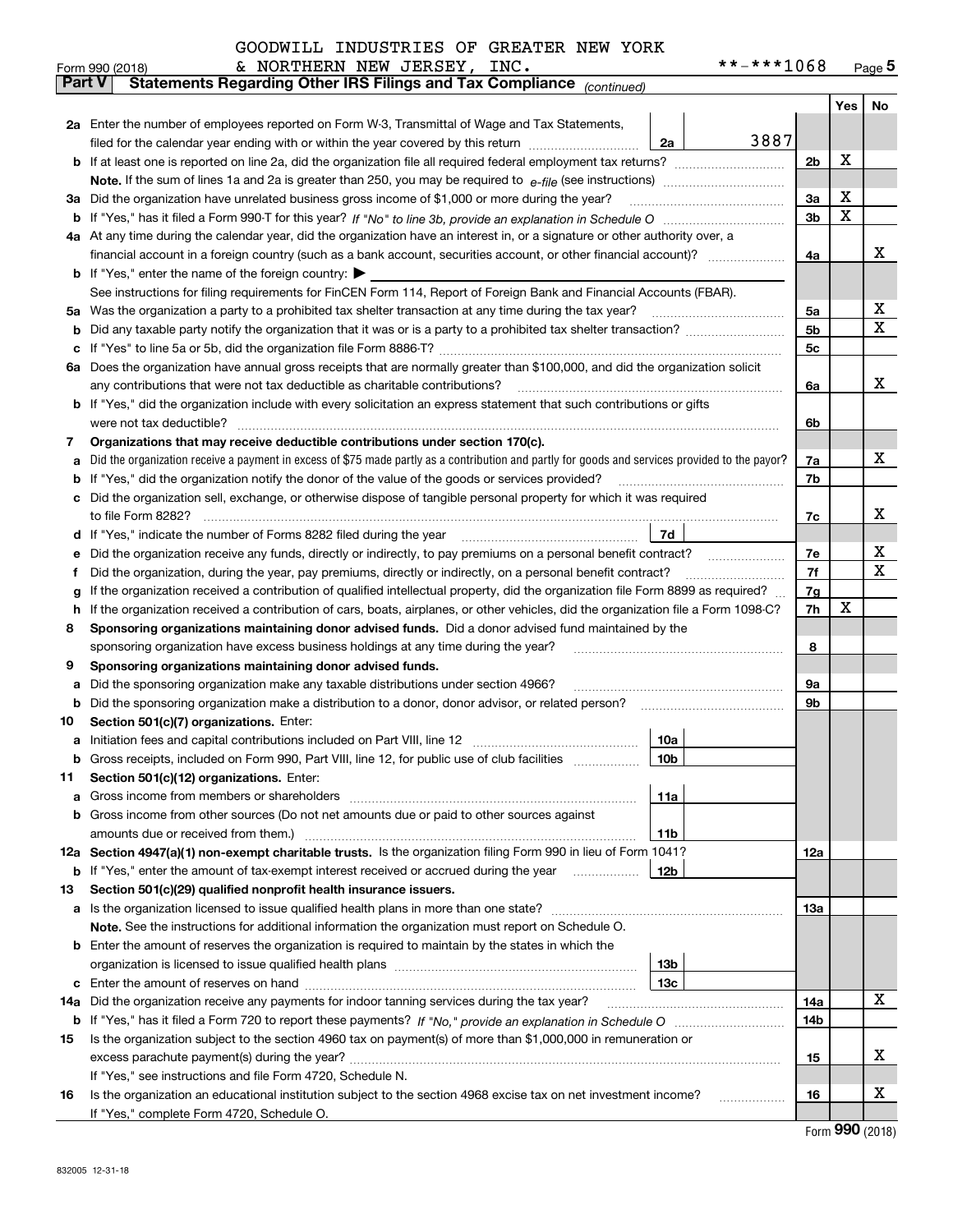Check if Schedule O contains a response or note to any line in this Part VI

*For each "Yes" response to lines 2 through 7b below, and for a "No" response to line 8a, 8b, or 10b below, describe the circumstances, processes, or changes in Schedule O. See instructions.* Form 990 (2018) **6 Convert Convert Convert Convert Convert Convert Convert Convert Convert Convert Convert Conve<br><b>Part VI Governance, Management, and Disclosure** For each "Yes" response to lines 2 through 7b below, and f & NORTHERN NEW JERSEY, INC. \*\*-\*\*\*1068

|    | <b>Section A. Governing Body and Management</b>                                                                                                                                                |    |                 |             |             |  |  |  |  |  |  |  |
|----|------------------------------------------------------------------------------------------------------------------------------------------------------------------------------------------------|----|-----------------|-------------|-------------|--|--|--|--|--|--|--|
|    |                                                                                                                                                                                                |    |                 | Yes         | No          |  |  |  |  |  |  |  |
|    | <b>1a</b> Enter the number of voting members of the governing body at the end of the tax year<br>1a                                                                                            | 15 |                 |             |             |  |  |  |  |  |  |  |
|    | If there are material differences in voting rights among members of the governing body, or if the governing                                                                                    |    |                 |             |             |  |  |  |  |  |  |  |
|    | body delegated broad authority to an executive committee or similar committee, explain in Schedule O.                                                                                          |    |                 |             |             |  |  |  |  |  |  |  |
| b  | Enter the number of voting members included in line 1a, above, who are independent<br>1b                                                                                                       | 15 |                 |             |             |  |  |  |  |  |  |  |
| 2  | Did any officer, director, trustee, or key employee have a family relationship or a business relationship with any other                                                                       |    |                 |             |             |  |  |  |  |  |  |  |
|    | officer, director, trustee, or key employee?<br>.                                                                                                                                              |    |                 |             |             |  |  |  |  |  |  |  |
| 3  | Did the organization delegate control over management duties customarily performed by or under the direct supervision                                                                          |    |                 |             |             |  |  |  |  |  |  |  |
|    |                                                                                                                                                                                                |    | 3               |             | Х           |  |  |  |  |  |  |  |
| 4  | Did the organization make any significant changes to its governing documents since the prior Form 990 was filed?                                                                               |    | 4               |             | $\mathbf X$ |  |  |  |  |  |  |  |
| 5  |                                                                                                                                                                                                |    | 5               |             | х           |  |  |  |  |  |  |  |
| 6  | Did the organization have members or stockholders?                                                                                                                                             |    | 6               |             | X           |  |  |  |  |  |  |  |
| 7a | Did the organization have members, stockholders, or other persons who had the power to elect or appoint one or                                                                                 |    |                 |             |             |  |  |  |  |  |  |  |
|    | more members of the governing body?                                                                                                                                                            |    | 7a              |             | X           |  |  |  |  |  |  |  |
|    | <b>b</b> Are any governance decisions of the organization reserved to (or subject to approval by) members, stockholders, or                                                                    |    |                 |             |             |  |  |  |  |  |  |  |
|    | persons other than the governing body?                                                                                                                                                         |    | 7b              |             | x           |  |  |  |  |  |  |  |
| 8  | Did the organization contemporaneously document the meetings held or written actions undertaken during the year by the following:                                                              |    |                 |             |             |  |  |  |  |  |  |  |
| a  |                                                                                                                                                                                                |    | 8а              | х           |             |  |  |  |  |  |  |  |
| b  | Each committee with authority to act on behalf of the governing body?                                                                                                                          |    | 8b              | X           |             |  |  |  |  |  |  |  |
| 9  | Is there any officer, director, trustee, or key employee listed in Part VII, Section A, who cannot be reached at the                                                                           |    |                 |             |             |  |  |  |  |  |  |  |
|    |                                                                                                                                                                                                |    | 9               |             | x           |  |  |  |  |  |  |  |
|    | <b>Section B. Policies</b> (This Section B requests information about policies not required by the Internal Revenue Code.)                                                                     |    |                 |             |             |  |  |  |  |  |  |  |
|    |                                                                                                                                                                                                |    |                 | Yes         | No<br>x     |  |  |  |  |  |  |  |
|    | <b>b</b> If "Yes," did the organization have written policies and procedures governing the activities of such chapters, affiliates,                                                            |    | 10a             |             |             |  |  |  |  |  |  |  |
|    | and branches to ensure their operations are consistent with the organization's exempt purposes?                                                                                                |    | 10 <sub>b</sub> |             |             |  |  |  |  |  |  |  |
|    | 11a Has the organization provided a complete copy of this Form 990 to all members of its governing body before filing the form?                                                                |    | 11a             | X           |             |  |  |  |  |  |  |  |
| b  | Describe in Schedule O the process, if any, used by the organization to review this Form 990.                                                                                                  |    |                 |             |             |  |  |  |  |  |  |  |
|    | 12a Did the organization have a written conflict of interest policy? If "No," go to line 13                                                                                                    |    | 12a             | х           |             |  |  |  |  |  |  |  |
| b  |                                                                                                                                                                                                |    | 12 <sub>b</sub> | X           |             |  |  |  |  |  |  |  |
| c  | Did the organization regularly and consistently monitor and enforce compliance with the policy? If "Yes." describe                                                                             |    |                 |             |             |  |  |  |  |  |  |  |
|    | in Schedule O how this was done www.communication.com/www.communications.com/www.communications.com/                                                                                           |    | 12c             | X           |             |  |  |  |  |  |  |  |
| 13 | Did the organization have a written whistleblower policy?                                                                                                                                      |    | 13              | X           |             |  |  |  |  |  |  |  |
| 14 | Did the organization have a written document retention and destruction policy?                                                                                                                 |    | 14              | X           |             |  |  |  |  |  |  |  |
| 15 | Did the process for determining compensation of the following persons include a review and approval by independent                                                                             |    |                 |             |             |  |  |  |  |  |  |  |
|    | persons, comparability data, and contemporaneous substantiation of the deliberation and decision?                                                                                              |    |                 |             |             |  |  |  |  |  |  |  |
|    | The organization's CEO, Executive Director, or top management official [111] [11] The organization's CEO, Executive Director, or top management official [11] [11] [11] [11] The organization: |    | 15a             | $\mathbf X$ |             |  |  |  |  |  |  |  |
|    | <b>b</b> Other officers or key employees of the organization                                                                                                                                   |    | 15b             | х           |             |  |  |  |  |  |  |  |
|    | If "Yes" to line 15a or 15b, describe the process in Schedule O (see instructions).                                                                                                            |    |                 |             |             |  |  |  |  |  |  |  |
|    | 16a Did the organization invest in, contribute assets to, or participate in a joint venture or similar arrangement with a                                                                      |    |                 |             |             |  |  |  |  |  |  |  |
|    | taxable entity during the year?                                                                                                                                                                |    | 16a             |             | х           |  |  |  |  |  |  |  |
|    | b If "Yes," did the organization follow a written policy or procedure requiring the organization to evaluate its participation                                                                 |    |                 |             |             |  |  |  |  |  |  |  |
|    | in joint venture arrangements under applicable federal tax law, and take steps to safeguard the organization's                                                                                 |    |                 |             |             |  |  |  |  |  |  |  |
|    | exempt status with respect to such arrangements?                                                                                                                                               |    | 16b             |             |             |  |  |  |  |  |  |  |
|    | Section C. Disclosure                                                                                                                                                                          |    |                 |             |             |  |  |  |  |  |  |  |
| 17 | List the states with which a copy of this Form 990 is required to be filed $\blacktriangleright$ NY, NJ                                                                                        |    |                 |             |             |  |  |  |  |  |  |  |
| 18 | Section 6104 requires an organization to make its Forms 1023 (1024 or 1024-A if applicable), 990, and 990-T (Section 501(c)(3)s only) available                                                |    |                 |             |             |  |  |  |  |  |  |  |
|    | for public inspection. Indicate how you made these available. Check all that apply.                                                                                                            |    |                 |             |             |  |  |  |  |  |  |  |
|    | $X$ Own website<br>$\lfloor x \rfloor$ Upon request<br>Another's website<br>Other (explain in Schedule O)                                                                                      |    |                 |             |             |  |  |  |  |  |  |  |
| 19 | Describe in Schedule O whether (and if so, how) the organization made its governing documents, conflict of interest policy, and financial                                                      |    |                 |             |             |  |  |  |  |  |  |  |
|    | statements available to the public during the tax year.                                                                                                                                        |    |                 |             |             |  |  |  |  |  |  |  |
| 20 | State the name, address, and telephone number of the person who possesses the organization's books and records                                                                                 |    |                 |             |             |  |  |  |  |  |  |  |
|    | SCOTT ZUCKER - CFO/EVP FINANCE - $(718)728-5400$                                                                                                                                               |    |                 |             |             |  |  |  |  |  |  |  |
|    | 11102<br>4-21 27TH AVENUE, ASTORIA, NY                                                                                                                                                         |    |                 | nnn         |             |  |  |  |  |  |  |  |

 $\boxed{\text{X}}$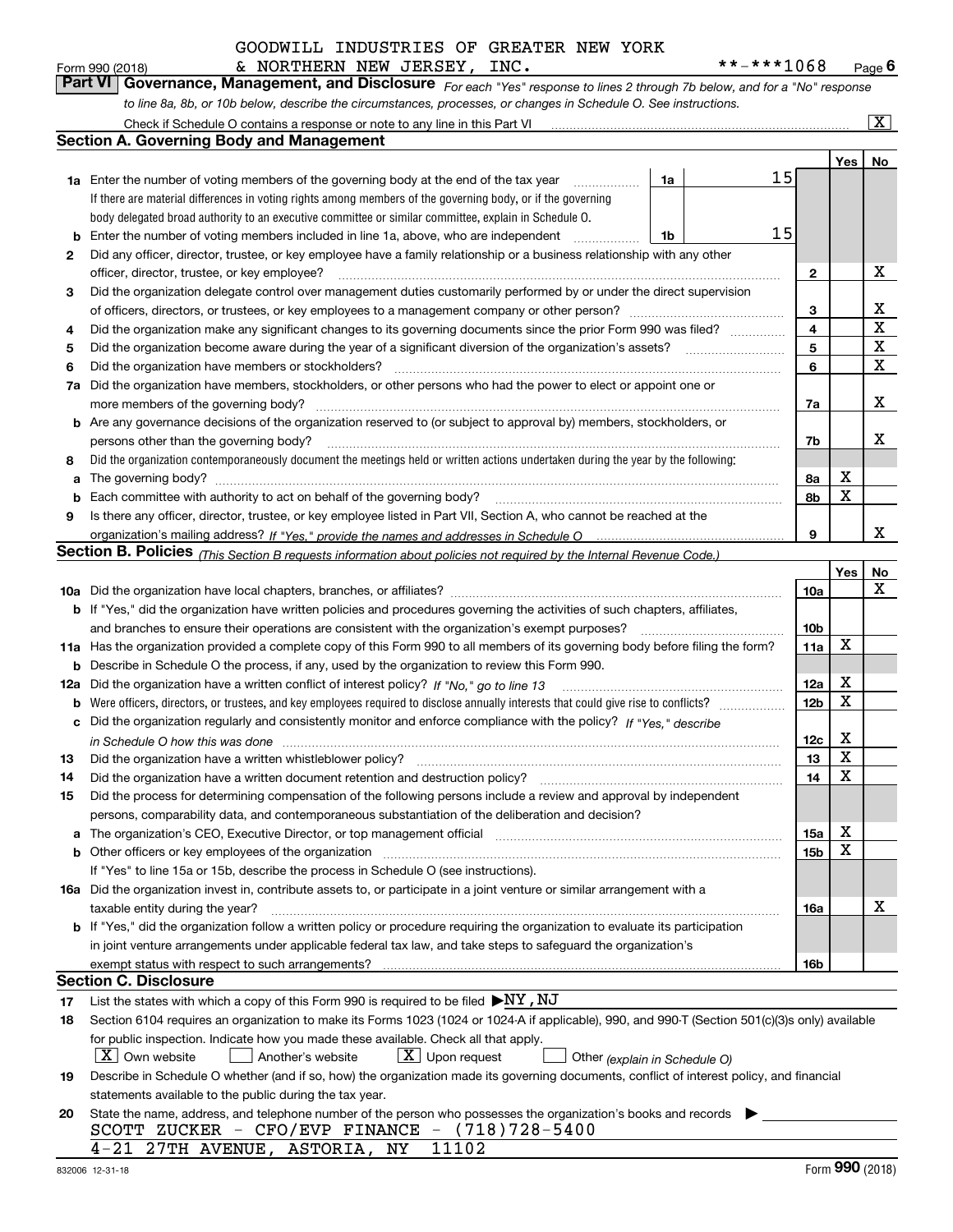$\mathcal{L}^{\text{max}}$ 

| Form 990 (2018) |                                               | & NORTHERN NEW JERSEY, INC. |  | **-***1068                                                                                 | Page 7 |
|-----------------|-----------------------------------------------|-----------------------------|--|--------------------------------------------------------------------------------------------|--------|
|                 |                                               |                             |  | Part VII Compensation of Officers, Directors, Trustees, Key Employees, Highest Compensated |        |
|                 | <b>Employees, and Independent Contractors</b> |                             |  |                                                                                            |        |

Check if Schedule O contains a response or note to any line in this Part VII

**Section A. Officers, Directors, Trustees, Key Employees, and Highest Compensated Employees**

**1a**  Complete this table for all persons required to be listed. Report compensation for the calendar year ending with or within the organization's tax year.

**•** List all of the organization's current officers, directors, trustees (whether individuals or organizations), regardless of amount of compensation.

● List all of the organization's **current** key employees, if any. See instructions for definition of "key employee." Enter -0- in columns  $(D)$ ,  $(E)$ , and  $(F)$  if no compensation was paid.

**•** List the organization's five current highest compensated employees (other than an officer, director, trustee, or key employee) who received report-

able compensation (Box 5 of Form W-2 and/or Box 7 of Form 1099-MISC) of more than \$100,000 from the organization and any related organizations.

 $\bullet$  List all of the organization's **former** officers, key employees, and highest compensated employees who received more than \$100,000 of reportable compensation from the organization and any related organizations.

**•** List all of the organization's former directors or trustees that received, in the capacity as a former director or trustee of the organization, more than \$10,000 of reportable compensation from the organization and any related organizations.

List persons in the following order: individual trustees or directors; institutional trustees; officers; key employees; highest compensated employees; and former such persons.

Check this box if neither the organization nor any related organization compensated any current officer, director, or trustee.  $\mathcal{L}^{\text{max}}$ 

| (A)                              | (B)               |                                |                                                                  | (C)                     |              |                                   |        | (D)             | (E)                           | (F)                   |
|----------------------------------|-------------------|--------------------------------|------------------------------------------------------------------|-------------------------|--------------|-----------------------------------|--------|-----------------|-------------------------------|-----------------------|
| Name and Title                   | Average           |                                | (do not check more than one                                      | Position                |              |                                   |        | Reportable      | Reportable                    | Estimated             |
|                                  | hours per         |                                | box, unless person is both an<br>officer and a director/trustee) |                         |              |                                   |        | compensation    | compensation                  | amount of             |
|                                  | week<br>(list any |                                |                                                                  |                         |              |                                   |        | from<br>the     | from related<br>organizations | other<br>compensation |
|                                  | hours for         |                                |                                                                  |                         |              |                                   |        | organization    | (W-2/1099-MISC)               | from the              |
|                                  | related           |                                |                                                                  |                         |              |                                   |        | (W-2/1099-MISC) |                               | organization          |
|                                  | organizations     |                                |                                                                  |                         |              |                                   |        |                 |                               | and related           |
|                                  | below             | Individual trustee or director | nstitutional trustee                                             | Officer                 | Key employee | Highest compensated<br>  employee | Former |                 |                               | organizations         |
|                                  | line)             |                                |                                                                  |                         |              |                                   |        |                 |                               |                       |
| (1)<br><b>ANDREW BAEHR</b>       | 1.50              |                                |                                                                  |                         |              |                                   |        |                 |                               |                       |
| <b>DIRECTOR</b>                  |                   | $\mathbf X$                    |                                                                  |                         |              |                                   |        | $0$ .           | $\mathbf 0$ .                 | $0_{.}$               |
| BING E. GARRIDO<br>(2)           | 1.50              |                                |                                                                  |                         |              |                                   |        |                 |                               |                       |
| DIRECTOR (OUTGOING)              |                   | $\overline{\textbf{X}}$        |                                                                  |                         |              |                                   |        | $\mathbf 0$ .   | $\mathbf 0$ .                 | $\mathbf 0$ .         |
| BRIAN FETHERSTONHAUGH<br>(3)     | 1.50              |                                |                                                                  |                         |              |                                   |        |                 |                               |                       |
| <b>DIRECTOR</b>                  |                   | $\mathbf X$                    |                                                                  |                         |              |                                   |        | 0.              | $\mathbf 0$ .                 | $\mathbf 0$ .         |
| DAMODARAM BASHYAM<br>(4)         | 1.50              |                                |                                                                  |                         |              |                                   |        |                 |                               |                       |
| <b>DIRECTOR</b>                  |                   | $\mathbf X$                    |                                                                  |                         |              |                                   |        | $\mathbf 0$ .   | 0.                            | $\mathbf 0$ .         |
| (5)<br>DAVID BELKIN              | 2.30              |                                |                                                                  |                         |              |                                   |        |                 |                               |                       |
| <b>TREASURER</b>                 | 0.60              | $\mathbf X$                    |                                                                  | X                       |              |                                   |        | $\mathbf 0$ .   | 0.                            | $0_{.}$               |
| (6)<br>DAVID C. COQUILLETTE      | 2.30              |                                |                                                                  |                         |              |                                   |        |                 |                               |                       |
| <b>SECRETARY</b>                 | 0.60              | $\mathbf X$                    |                                                                  | $\overline{\textbf{X}}$ |              |                                   |        | 0.              | $\mathbf 0$ .                 | $\mathbf 0$ .         |
| DAVID DUPLANTIS<br>(7)           | 1.50              |                                |                                                                  |                         |              |                                   |        |                 |                               |                       |
| <b>DIRECTOR</b>                  |                   | $\mathbf X$                    |                                                                  |                         |              |                                   |        | $\mathbf 0$ .   | $\mathbf 0$ .                 | $0_{.}$               |
| DEBORAH WEINSWIG<br>(8)          | 1.50              |                                |                                                                  |                         |              |                                   |        |                 |                               |                       |
| <b>DIRECTOR</b>                  |                   | $\mathbf x$                    |                                                                  |                         |              |                                   |        | $\mathbf 0$ .   | $\mathbf 0$ .                 | $\mathbf 0$ .         |
| DON M. WILSON III<br>(9)         | 2.30              |                                |                                                                  |                         |              |                                   |        |                 |                               |                       |
| VICE CHAIR                       | 0.60              | $\mathbf X$                    |                                                                  | X                       |              |                                   |        | 0.              | $\mathbf 0$ .                 | 0.                    |
| (10) DONALD HUBER                | 1.50              |                                |                                                                  |                         |              |                                   |        |                 |                               |                       |
| <b>DIRECTOR</b>                  |                   | $\mathbf X$                    |                                                                  |                         |              |                                   |        | $\mathbf{0}$ .  | $\mathbf 0$ .                 | $\mathbf 0$ .         |
| (11) HENRY E. GOOSS              | 2.30              |                                |                                                                  |                         |              |                                   |        |                 |                               |                       |
| <b>BOARD CHAIR</b>               | 0.60              | $\mathbf X$                    |                                                                  | $\overline{\textbf{X}}$ |              |                                   |        | 0.              | $\mathbf 0$ .                 | 0.                    |
| (12) JEFFERY OKE                 | 1.50              |                                |                                                                  |                         |              |                                   |        |                 |                               |                       |
| <b>DIRECTOR</b>                  |                   | $\mathbf x$                    |                                                                  |                         |              |                                   |        | 0.              | $\mathbf 0$ .                 | $0_{.}$               |
| (13) KATHERINE BLACK             | 1.50              |                                |                                                                  |                         |              |                                   |        |                 |                               |                       |
| <b>DIRECTOR</b>                  |                   | $\mathbf x$                    |                                                                  |                         |              |                                   |        | $\mathbf 0$ .   | $\mathbf 0$ .                 | 0.                    |
| (14) MICHAEL COYLE               | 1.50              |                                |                                                                  |                         |              |                                   |        |                 |                               |                       |
| <b>DIRECTOR</b>                  |                   | $\mathbf x$                    |                                                                  |                         |              |                                   |        | $\mathbf 0$ .   | $\mathbf 0$ .                 | $\mathbf 0$ .         |
| (15) RON THURSTON                | 1.50              |                                |                                                                  |                         |              |                                   |        |                 |                               |                       |
| <b>DIRECTOR</b>                  |                   | $\mathbf X$                    |                                                                  |                         |              |                                   |        | 0.              | $\mathbf 0$ .                 | $0_{.}$               |
| (16) WILLIAM SALES               | 1.50              |                                |                                                                  |                         |              |                                   |        |                 |                               |                       |
| <b>DIRECTOR</b>                  | 0.50              | $\mathbf X$                    |                                                                  |                         |              |                                   |        | 0.              | $\mathbf 0$ .                 | $\mathbf 0$ .         |
| $(17)$ ANDRE R.<br><b>BROMES</b> | 36.30             |                                |                                                                  |                         |              |                                   |        |                 |                               |                       |
| SVP & CIO                        |                   |                                |                                                                  | X                       |              |                                   |        | 156,603.        | 0.                            | 21,301.               |
|                                  |                   |                                |                                                                  |                         |              |                                   |        |                 |                               |                       |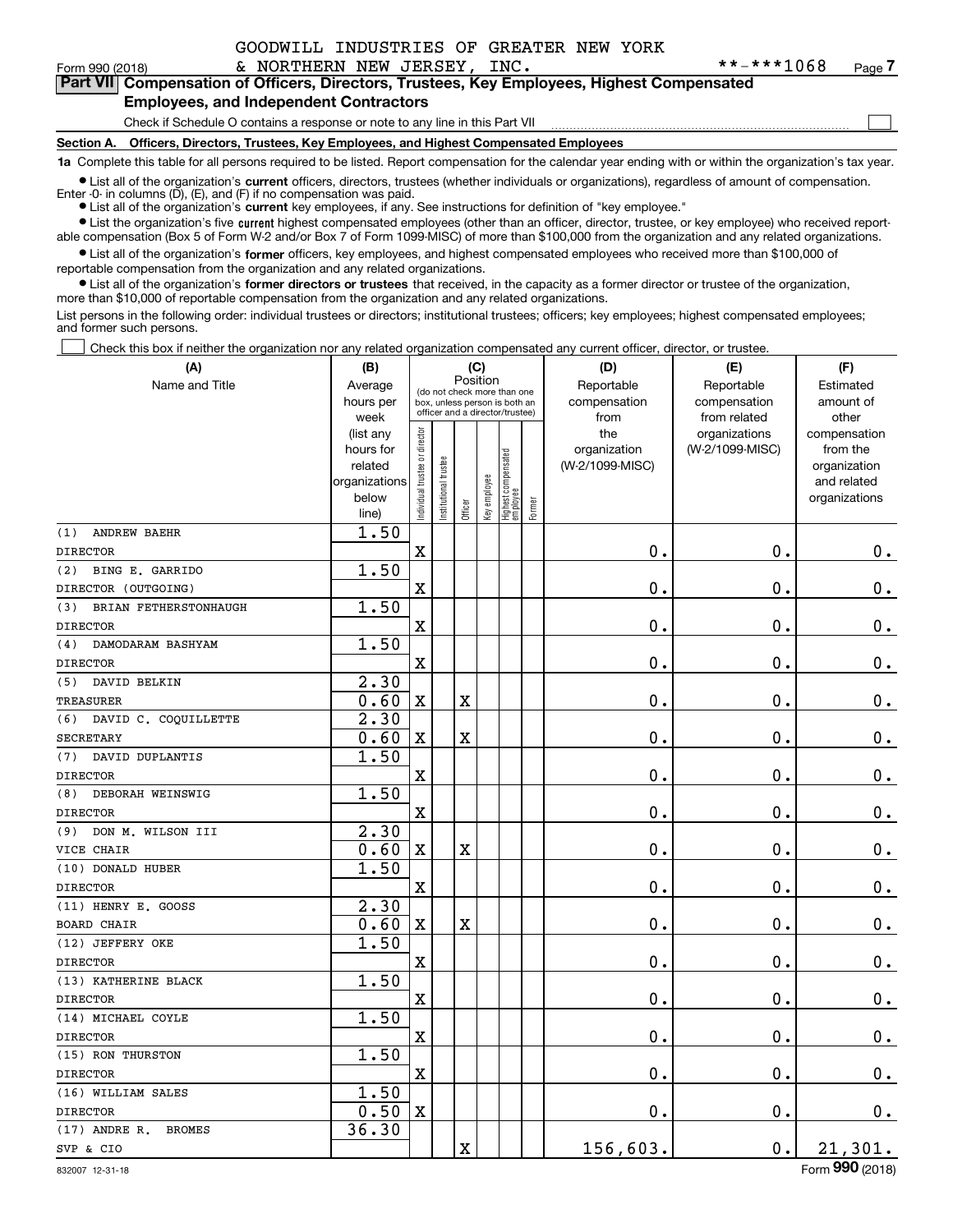**8**\*\*-\*\*\*1068

| & NORTHERN NEW JERSEY, INC.<br>Form 990 (2018)                                                                                                       |               |                               |                                                              |             |              |                                  |             |                                  | **-***1068      |                  |              | Page 8         |
|------------------------------------------------------------------------------------------------------------------------------------------------------|---------------|-------------------------------|--------------------------------------------------------------|-------------|--------------|----------------------------------|-------------|----------------------------------|-----------------|------------------|--------------|----------------|
| <b>Part VII</b><br>Section A. Officers, Directors, Trustees, Key Employees, and Highest Compensated Employees (continued)                            |               |                               |                                                              |             |              |                                  |             |                                  |                 |                  |              |                |
| (A)                                                                                                                                                  | (B)           |                               |                                                              | (C)         |              |                                  |             | (D)                              | (E)             |                  |              | (F)            |
| Name and title                                                                                                                                       | Average       |                               |                                                              |             | Position     |                                  |             | Reportable                       | Reportable      |                  |              | Estimated      |
|                                                                                                                                                      | hours per     |                               | (do not check more than one<br>box, unless person is both an |             |              |                                  |             | compensation                     | compensation    |                  |              | amount of      |
|                                                                                                                                                      | week          |                               | officer and a director/trustee)                              |             |              |                                  |             | from                             | from related    |                  |              | other          |
|                                                                                                                                                      | (list any     |                               |                                                              |             |              |                                  |             | the                              | organizations   |                  |              | compensation   |
|                                                                                                                                                      | hours for     |                               |                                                              |             |              |                                  |             | organization                     | (W-2/1099-MISC) |                  |              | from the       |
|                                                                                                                                                      | related       |                               |                                                              |             |              |                                  |             | (W-2/1099-MISC)                  |                 |                  |              | organization   |
|                                                                                                                                                      | organizations |                               |                                                              |             |              |                                  |             |                                  |                 |                  |              | and related    |
|                                                                                                                                                      | below         | ndividual trustee or director | nstitutional trustee                                         |             |              |                                  |             |                                  |                 |                  |              | organizations  |
|                                                                                                                                                      | line)         |                               |                                                              | Officer     | Key employee | Highest compensated<br> employee | Former      |                                  |                 |                  |              |                |
| (18) CATHARINE L. GAUL-STIGGE                                                                                                                        | 36.30         |                               |                                                              |             |              |                                  |             |                                  |                 |                  |              |                |
| PRESIDENT & CEO                                                                                                                                      | 1.10          |                               |                                                              | $\mathbf X$ |              |                                  |             | 302,640.                         |                 | 0.               |              | <u>26,183.</u> |
| (19) SCOTT ZUCKER                                                                                                                                    | 36.30         |                               |                                                              |             |              |                                  |             |                                  |                 |                  |              |                |
| CFO/EVP FINANCE                                                                                                                                      | 1.10          |                               |                                                              | X           |              |                                  |             | 254,042.                         |                 | 0.               |              | <u>1,517.</u>  |
| (20) XENON WALCOTT                                                                                                                                   | 36.30         |                               |                                                              |             |              |                                  |             |                                  |                 |                  |              |                |
| EVP OF OPERATIONS                                                                                                                                    |               |                               |                                                              | X           |              |                                  |             | 175,406.                         |                 | 0.               |              | <u>10,296.</u> |
| (21) EDMUND O'DONNELL                                                                                                                                | 36.30         |                               |                                                              |             |              |                                  |             |                                  |                 |                  |              |                |
| SVP                                                                                                                                                  |               |                               |                                                              |             |              | X                                |             | 156,432.                         |                 | 0.               |              | 25, 223.       |
| (22) LENNOX C. THOMAS                                                                                                                                | 36.30         |                               |                                                              |             |              |                                  |             |                                  |                 |                  |              |                |
|                                                                                                                                                      |               |                               |                                                              |             |              |                                  |             |                                  |                 |                  |              |                |
| EXEC. VP                                                                                                                                             |               |                               |                                                              |             |              | $\mathbf X$                      |             | 194,202.                         |                 | 0.               |              | 10,296.        |
| (23) LEWIS J. ANTON                                                                                                                                  | 36.30         |                               |                                                              |             |              |                                  |             |                                  |                 |                  |              |                |
| VP                                                                                                                                                   |               |                               |                                                              |             |              | $\mathbf X$                      |             | 136,066.                         |                 | 0.               |              | 24,139.        |
| (24) PANKAJ V. MEHTA                                                                                                                                 | 36.30         |                               |                                                              |             |              |                                  |             |                                  |                 |                  |              |                |
| SVP & CORP. CONTROLLER                                                                                                                               |               |                               |                                                              |             |              | $\mathbf X$                      |             | 163,511.                         |                 | 0.               |              | 915.           |
| (25) SHARMAINE WILLIAMS                                                                                                                              | 36.30         |                               |                                                              |             |              |                                  |             |                                  |                 |                  |              |                |
| SVP                                                                                                                                                  |               |                               |                                                              |             |              | $\mathbf X$                      |             | 158,486.                         |                 | 0.               |              | 21,301.        |
| (26) WILLIAM FORRESTER                                                                                                                               | 36.30         |                               |                                                              |             |              |                                  |             |                                  |                 |                  |              |                |
| FORMER PRESIDENT                                                                                                                                     |               |                               |                                                              |             |              |                                  | $\mathbf X$ | 248,379.                         |                 | 0.               |              | $0$ .          |
| 1b Sub-total                                                                                                                                         |               |                               |                                                              |             |              |                                  | ▶           | 1,945,767.                       |                 | $\overline{0}$ . |              | 141, 171.      |
| c Total from continuation sheets to Part VII, Section A <b>Constanting to Part VII</b> , Section A                                                   |               |                               |                                                              |             |              |                                  |             | 0.                               |                 | 0.               |              | 0.             |
|                                                                                                                                                      |               |                               |                                                              |             |              |                                  |             | 1,945,767.                       |                 | 0.1              |              | 141, 171.      |
| 2 Total number of individuals (including but not limited to those listed above) who received more than \$100,000 of reportable                       |               |                               |                                                              |             |              |                                  |             |                                  |                 |                  |              |                |
| compensation from the organization $\blacktriangleright$                                                                                             |               |                               |                                                              |             |              |                                  |             |                                  |                 |                  |              | 25             |
|                                                                                                                                                      |               |                               |                                                              |             |              |                                  |             |                                  |                 |                  |              | No<br>Yes      |
|                                                                                                                                                      |               |                               |                                                              |             |              |                                  |             |                                  |                 |                  |              |                |
| Did the organization list any former officer, director, or trustee, key employee, or highest compensated employee on<br>3                            |               |                               |                                                              |             |              |                                  |             |                                  |                 |                  |              |                |
| line 1a? If "Yes," complete Schedule J for such individual manufactured contained and the line 1a? If "Yes," complete Schedule J for such individual |               |                               |                                                              |             |              |                                  |             |                                  |                 |                  | 3            | Χ              |
| For any individual listed on line 1a, is the sum of reportable compensation and other compensation from the organization                             |               |                               |                                                              |             |              |                                  |             |                                  |                 |                  |              |                |
|                                                                                                                                                      |               |                               |                                                              |             |              |                                  |             |                                  |                 |                  | 4            | х              |
| Did any person listed on line 1a receive or accrue compensation from any unrelated organization or individual for services<br>5                      |               |                               |                                                              |             |              |                                  |             |                                  |                 |                  |              |                |
| rendered to the organization? If "Yes." complete Schedule J for such person                                                                          |               |                               |                                                              |             |              |                                  |             |                                  |                 |                  | 5            | X              |
| <b>Section B. Independent Contractors</b>                                                                                                            |               |                               |                                                              |             |              |                                  |             |                                  |                 |                  |              |                |
| Complete this table for your five highest compensated independent contractors that received more than \$100,000 of compensation from<br>1.           |               |                               |                                                              |             |              |                                  |             |                                  |                 |                  |              |                |
| the organization. Report compensation for the calendar year ending with or within the organization's tax year.                                       |               |                               |                                                              |             |              |                                  |             |                                  |                 |                  |              |                |
| (A)                                                                                                                                                  |               |                               |                                                              |             |              |                                  |             | (B)                              |                 |                  | (C)          |                |
| Name and business address                                                                                                                            |               |                               |                                                              |             |              |                                  |             | Description of services          |                 |                  | Compensation |                |
| KELLEY DRYE & WARREN, LLP                                                                                                                            |               |                               |                                                              |             |              |                                  |             |                                  |                 |                  |              |                |
| 101 PARK AVENUE, NEW YORK, NY 10178                                                                                                                  |               |                               |                                                              |             |              |                                  |             | LEGAL SERVICES                   |                 |                  |              | 461,754.       |
| WILLIAM FORRESTER                                                                                                                                    |               |                               |                                                              |             |              |                                  |             |                                  |                 |                  |              |                |
| 6 SHERWOOD DRIVE, HUNTINGTON, NY 11743                                                                                                               |               |                               |                                                              |             |              |                                  |             | CONSULTING SERVICES              |                 |                  |              | 248,379.       |
| SUNSHINE & ASSOCIATES, LLC                                                                                                                           |               |                               |                                                              |             |              |                                  |             |                                  |                 |                  |              |                |
|                                                                                                                                                      |               |                               |                                                              |             |              |                                  |             |                                  |                 |                  |              |                |
| 601 W 26TH STREET, NEW YORK, NY 10001                                                                                                                |               |                               |                                                              |             |              |                                  |             | CONSULTING SERVICES              |                 |                  |              | 243,125.       |
| PRESTIGE BUSINESS SERVICES                                                                                                                           |               |                               |                                                              |             |              |                                  |             | CAREER COUNSELING SERVICES       |                 |                  |              |                |
| PO BOX 70792, BROOKLYN, NY 10178                                                                                                                     |               |                               |                                                              |             |              |                                  |             | CAREER COUNSELING SERVICES7,000. |                 |                  |              |                |
| <b>JBC STYLE</b>                                                                                                                                     |               |                               |                                                              |             |              |                                  |             | PROFESSIONAL SERVICE\$           |                 |                  |              |                |
| 108 W 39TH STEET, NEW YORK, NY 10018                                                                                                                 |               |                               |                                                              |             |              |                                  |             | PROFESSIONAL SERVICE\$           |                 |                  |              | 183, 136.      |

**2**Total number of independent contractors (including but not limited to those listed above) who received more than \$100,000 of compensation from the organization 10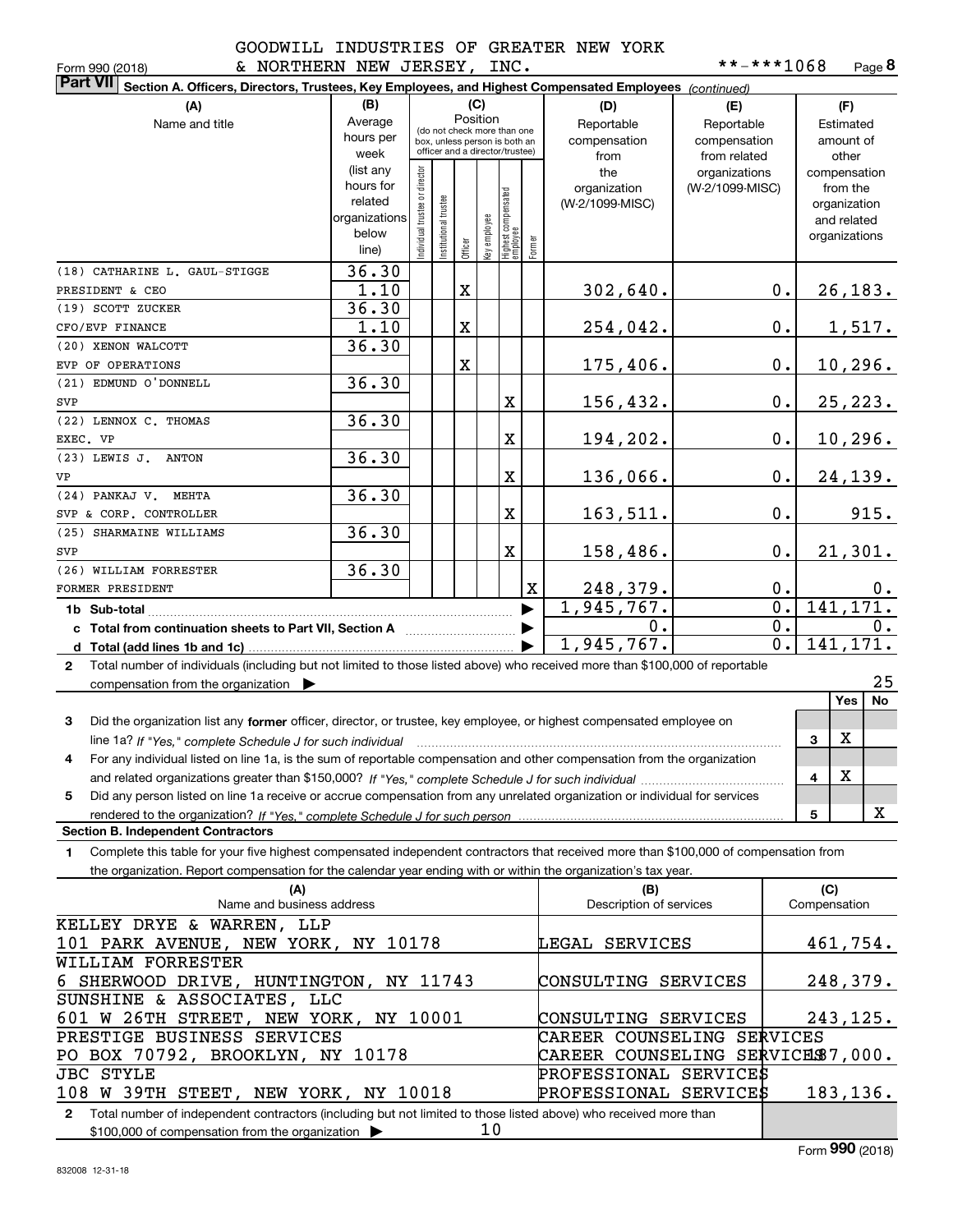|  | )rm 990 (2018) |  |
|--|----------------|--|

| Form 990 (2018) | NORTHERN<br>NEW JERSEY,<br>INC. | **-***1068<br>Page 9 |
|-----------------|---------------------------------|----------------------|
|-----------------|---------------------------------|----------------------|

|                                                           | <b>Part VIII</b> | <b>Statement of Revenue</b>                                                   |                          |                         |                      |                            |                     |                                           |
|-----------------------------------------------------------|------------------|-------------------------------------------------------------------------------|--------------------------|-------------------------|----------------------|----------------------------|---------------------|-------------------------------------------|
|                                                           |                  | Check if Schedule O contains a response or note to any line in this Part VIII |                          |                         |                      |                            |                     |                                           |
|                                                           |                  |                                                                               |                          |                         | (A)<br>Total revenue | (B)<br>Related or          | (C)<br>Unrelated    | (D)<br>Revenuè excluded<br>from tax under |
|                                                           |                  |                                                                               |                          |                         |                      | exempt function<br>revenue | business<br>revenue | sections<br>512 - 514                     |
|                                                           |                  | 1 a Federated campaigns                                                       | 1a                       |                         |                      |                            |                     |                                           |
|                                                           |                  | <b>b</b> Membership dues                                                      | 1 <sub>b</sub>           |                         |                      |                            |                     |                                           |
|                                                           |                  | c Fundraising events                                                          | 1 <sub>c</sub>           |                         |                      |                            |                     |                                           |
|                                                           |                  | d Related organizations<br>$\overline{\phantom{a}}$                           | 1 <sub>d</sub>           |                         |                      |                            |                     |                                           |
|                                                           |                  | e Government grants (contributions)                                           | 1e                       | 10,709,807.             |                      |                            |                     |                                           |
|                                                           |                  | f All other contributions, gifts, grants, and                                 |                          |                         |                      |                            |                     |                                           |
|                                                           |                  | similar amounts not included above                                            | 1f                       | 49,708,052.             |                      |                            |                     |                                           |
| Contributions, Gifts, Grants<br>and Other Similar Amounts |                  | <b>g</b> Noncash contributions included in lines 1a-1f: \$                    |                          | 48,802,626.             |                      |                            |                     |                                           |
|                                                           |                  |                                                                               |                          | ▶                       | 60,417,859.          |                            |                     |                                           |
|                                                           |                  |                                                                               |                          | <b>Business Code</b>    |                      |                            |                     |                                           |
|                                                           | 2а               | INDUSTRIAL OPERATIONS                                                         |                          | 541900                  | 35,815,922.          | 35,815,922.                |                     |                                           |
|                                                           | b                | FEE-FOR-SERVICE BILLINGS                                                      |                          | 541900                  | 12, 157, 630.        | 12, 157, 630.              |                     |                                           |
| Program Service<br>Revenue                                | с                |                                                                               |                          |                         |                      |                            |                     |                                           |
|                                                           | d                |                                                                               |                          |                         |                      |                            |                     |                                           |
|                                                           | е                |                                                                               |                          |                         |                      |                            |                     |                                           |
|                                                           |                  | f All other program service revenue                                           |                          |                         |                      |                            |                     |                                           |
|                                                           |                  |                                                                               |                          | ▶                       | 47, 973, 552.        |                            |                     |                                           |
|                                                           | 3                | Investment income (including dividends, interest, and                         |                          |                         |                      |                            |                     |                                           |
|                                                           |                  |                                                                               |                          |                         | 464,922.             |                            |                     | 464,922.                                  |
|                                                           | 4                | Income from investment of tax-exempt bond proceeds                            |                          |                         |                      |                            |                     |                                           |
|                                                           | 5                |                                                                               |                          |                         |                      |                            |                     |                                           |
|                                                           |                  |                                                                               | (i) Real                 | (ii) Personal           |                      |                            |                     |                                           |
|                                                           |                  | 6 a Gross rents                                                               | 1,585.<br>$\mathbf{0}$ . |                         |                      |                            |                     |                                           |
|                                                           |                  | <b>b</b> Less: rental expenses                                                | 1,585.                   |                         |                      |                            |                     |                                           |
|                                                           |                  | c Rental income or (loss)<br><b>d</b> Net rental income or (loss)             |                          | ▶                       | 1,585.               |                            |                     | 1,585.                                    |
|                                                           |                  | 7 a Gross amount from sales of                                                | (i) Securities           | (ii) Other              |                      |                            |                     |                                           |
|                                                           |                  | assets other than inventory                                                   | 8,302,430.               | 4,452,067.              |                      |                            |                     |                                           |
|                                                           |                  | <b>b</b> Less: cost or other basis                                            |                          |                         |                      |                            |                     |                                           |
|                                                           |                  | and sales expenses                                                            |                          | 7,245,966. 1,405,032.   |                      |                            |                     |                                           |
|                                                           |                  |                                                                               |                          | $1,056,464.$ 3,047,035. |                      |                            |                     |                                           |
|                                                           |                  |                                                                               |                          | ▶                       | 4,103,499.           | 3,047,035.                 |                     | 1,056,464.                                |
|                                                           |                  | 8 a Gross income from fundraising events (not                                 |                          |                         |                      |                            |                     |                                           |
| <b>Other Revenue</b>                                      |                  | including \$                                                                  |                          |                         |                      |                            |                     |                                           |
|                                                           |                  | contributions reported on line 1c). See                                       |                          |                         |                      |                            |                     |                                           |
|                                                           |                  |                                                                               |                          |                         |                      |                            |                     |                                           |
|                                                           |                  | <b>b</b> Less: direct expenses                                                | b                        |                         |                      |                            |                     |                                           |
|                                                           |                  | c Net income or (loss) from fundraising events                                |                          |                         |                      |                            |                     |                                           |
|                                                           |                  | 9 a Gross income from gaming activities. See                                  |                          |                         |                      |                            |                     |                                           |
|                                                           |                  |                                                                               | a                        |                         |                      |                            |                     |                                           |
|                                                           |                  |                                                                               | b                        |                         |                      |                            |                     |                                           |
|                                                           |                  | c Net income or (loss) from gaming activities                                 |                          | ▶<br>.                  |                      |                            |                     |                                           |
|                                                           |                  | 10 a Gross sales of inventory, less returns                                   |                          | $a$ 55, 907, 200.       |                      |                            |                     |                                           |
|                                                           |                  |                                                                               |                          | b 48, 588, 265.         |                      |                            |                     |                                           |
|                                                           |                  |                                                                               |                          | ▶                       | 7,318,935.           | 7,318,935.                 |                     |                                           |
|                                                           |                  | Miscellaneous Revenue                                                         |                          | <b>Business Code</b>    |                      |                            |                     |                                           |
|                                                           |                  | 11 a MISCELLANEOUS                                                            |                          | 900099                  | 136,302.             | 136,302.                   |                     |                                           |
|                                                           | b                | the contract of the contract of the contract of                               |                          |                         |                      |                            |                     |                                           |
|                                                           | с                |                                                                               |                          |                         |                      |                            |                     |                                           |
|                                                           |                  |                                                                               |                          |                         |                      |                            |                     |                                           |
|                                                           |                  |                                                                               |                          | $\blacktriangleright$   | 136,302.             |                            |                     |                                           |
|                                                           | 12               |                                                                               |                          |                         | 120, 416, 654.       | 58, 475, 824.              | $\mathbf{0}$ .      | 1,522,971.                                |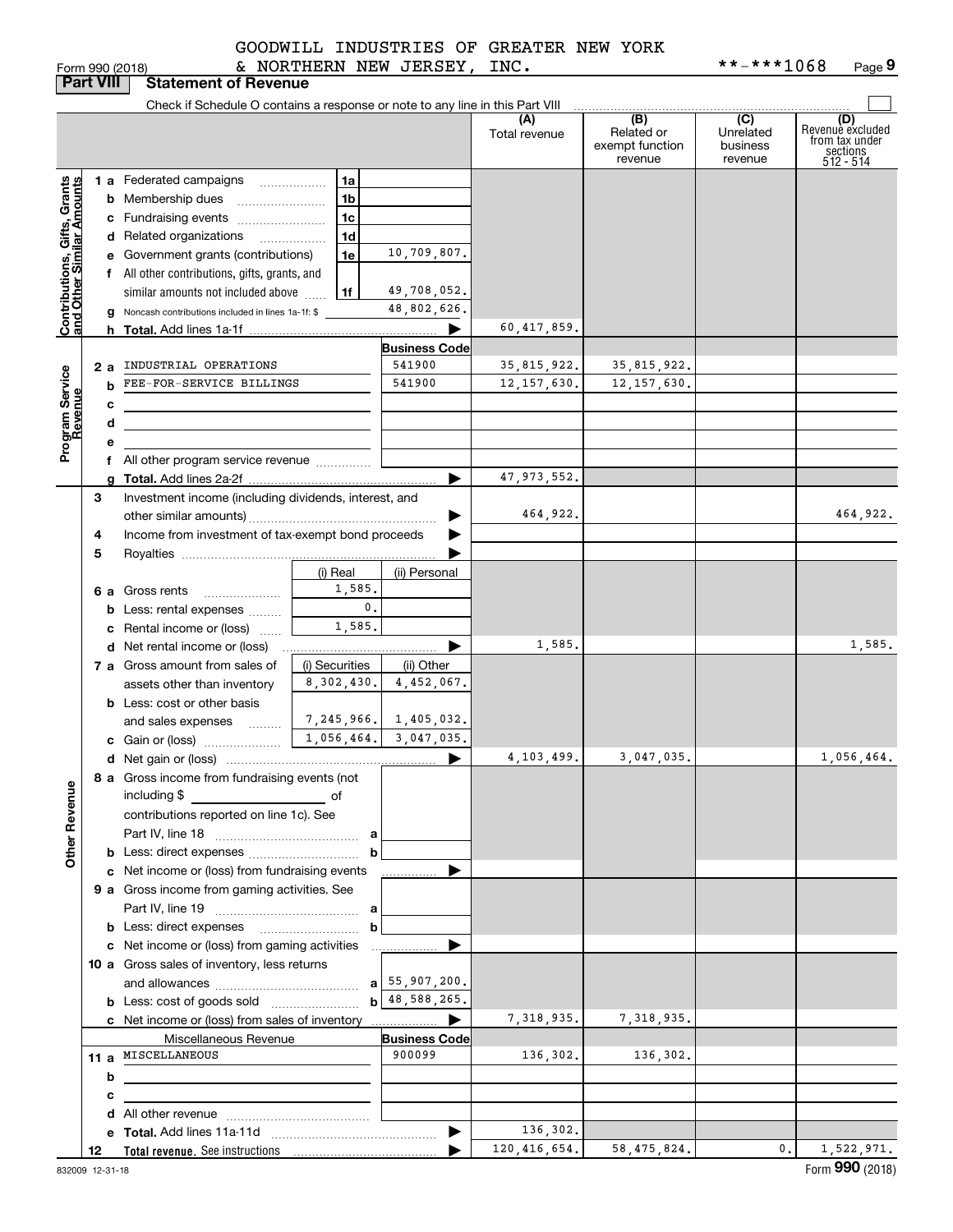### Form 990 (2018) Page **Part IX Statement of Functional Expenses** & NORTHERN NEW JERSEY, INC. \*\*-\*\*\*1068 GOODWILL INDUSTRIES OF GREATER NEW YORK

**10**

|             | Section 501(c)(3) and 501(c)(4) organizations must complete all columns. All other organizations must complete column (A).                                  |                           |                                    |                                           |                                |  |  |  |  |  |  |
|-------------|-------------------------------------------------------------------------------------------------------------------------------------------------------------|---------------------------|------------------------------------|-------------------------------------------|--------------------------------|--|--|--|--|--|--|
|             | Check if Schedule O contains a response or note to any line in this Part IX                                                                                 |                           |                                    |                                           |                                |  |  |  |  |  |  |
|             | Do not include amounts reported on lines 6b,<br>7b, 8b, 9b, and 10b of Part VIII.                                                                           | (A)<br>Total expenses     | (B)<br>Program service<br>expenses | (C)<br>Management and<br>general expenses | (D)<br>Fundraising<br>expenses |  |  |  |  |  |  |
| $\mathbf 1$ | Grants and other assistance to domestic organizations                                                                                                       |                           |                                    |                                           |                                |  |  |  |  |  |  |
|             | and domestic governments. See Part IV, line 21                                                                                                              |                           |                                    |                                           |                                |  |  |  |  |  |  |
| 2           | Grants and other assistance to domestic                                                                                                                     |                           |                                    |                                           |                                |  |  |  |  |  |  |
|             | individuals. See Part IV, line 22                                                                                                                           |                           |                                    |                                           |                                |  |  |  |  |  |  |
| 3           | Grants and other assistance to foreign                                                                                                                      |                           |                                    |                                           |                                |  |  |  |  |  |  |
|             | organizations, foreign governments, and foreign                                                                                                             |                           |                                    |                                           |                                |  |  |  |  |  |  |
|             | individuals. See Part IV, lines 15 and 16                                                                                                                   |                           |                                    |                                           |                                |  |  |  |  |  |  |
| 4           | Benefits paid to or for members                                                                                                                             |                           |                                    |                                           |                                |  |  |  |  |  |  |
| 5           | Compensation of current officers, directors,                                                                                                                |                           |                                    |                                           |                                |  |  |  |  |  |  |
|             | trustees, and key employees                                                                                                                                 | 1,011,106.                |                                    | 1,011,106.                                |                                |  |  |  |  |  |  |
| 6           | Compensation not included above, to disqualified                                                                                                            |                           |                                    |                                           |                                |  |  |  |  |  |  |
|             | persons (as defined under section 4958(f)(1)) and                                                                                                           |                           |                                    |                                           |                                |  |  |  |  |  |  |
|             | persons described in section 4958(c)(3)(B)                                                                                                                  | 248, 379.                 |                                    | 248,379.                                  |                                |  |  |  |  |  |  |
| 7           |                                                                                                                                                             | 63, 775, 875.             | 59,830,518.                        | 3,728,323.                                | 217,034.                       |  |  |  |  |  |  |
| 8           | Pension plan accruals and contributions (include                                                                                                            |                           |                                    |                                           |                                |  |  |  |  |  |  |
|             | section 401(k) and 403(b) employer contributions)                                                                                                           | 36,789.                   | 36,500.                            | 112.                                      | $\frac{177}{10,231}$ .         |  |  |  |  |  |  |
| 9           |                                                                                                                                                             | $\overline{2, 375, 416.}$ | 2,226,450.                         | 138,735.                                  |                                |  |  |  |  |  |  |
| 10          |                                                                                                                                                             | $\overline{8,136,373.}$   | 7,489,083.                         | 612,845.                                  | 34,445.                        |  |  |  |  |  |  |
| 11          | Fees for services (non-employees):                                                                                                                          |                           |                                    |                                           |                                |  |  |  |  |  |  |
|             |                                                                                                                                                             |                           |                                    |                                           |                                |  |  |  |  |  |  |
|             |                                                                                                                                                             | 597,684.                  |                                    | 597,684.                                  |                                |  |  |  |  |  |  |
|             |                                                                                                                                                             |                           |                                    |                                           |                                |  |  |  |  |  |  |
|             |                                                                                                                                                             |                           |                                    |                                           |                                |  |  |  |  |  |  |
|             | e Professional fundraising services. See Part IV, line 17                                                                                                   | 85,210.                   |                                    |                                           | 85, 210.                       |  |  |  |  |  |  |
| f           |                                                                                                                                                             | 21,649.                   |                                    | 21,649.                                   |                                |  |  |  |  |  |  |
|             | g Other. (If line 11g amount exceeds 10% of line 25,                                                                                                        |                           |                                    |                                           |                                |  |  |  |  |  |  |
|             | column (A) amount, list line 11g expenses on Sch O.)                                                                                                        | 2,481,145.                | 1,613,067.                         | 868,078.                                  |                                |  |  |  |  |  |  |
| 12          |                                                                                                                                                             | $\overline{1,289},806.$   | 1,071,443.                         | 174,634.                                  | 43,729.                        |  |  |  |  |  |  |
| 13          |                                                                                                                                                             | 3,977,577.                | 3,440,894.                         | 505, 171.                                 | 31,512.                        |  |  |  |  |  |  |
| 14          |                                                                                                                                                             | 872,712.                  | 412,535.                           | 438,385.                                  | 21,792.                        |  |  |  |  |  |  |
| 15          |                                                                                                                                                             |                           |                                    |                                           |                                |  |  |  |  |  |  |
| 16          |                                                                                                                                                             | 24,653,959.               | 22,838,460.                        | 1,807,363.                                | 8,136.                         |  |  |  |  |  |  |
| 17          |                                                                                                                                                             | 521,730.                  | 490,668.                           | 28,728.                                   | $\overline{2}$ , 334.          |  |  |  |  |  |  |
| 18          | Payments of travel or entertainment expenses                                                                                                                |                           |                                    |                                           |                                |  |  |  |  |  |  |
|             | for any federal, state, or local public officials                                                                                                           |                           |                                    |                                           |                                |  |  |  |  |  |  |
| 19          | Conferences, conventions, and meetings                                                                                                                      | 118,661.                  | 13,965.                            | 104,696.                                  |                                |  |  |  |  |  |  |
| 20          | Interest                                                                                                                                                    |                           |                                    |                                           |                                |  |  |  |  |  |  |
| 21          | Depreciation, depletion, and amortization                                                                                                                   | 2,028,228.                | 1,744,603.                         | 281,508.                                  | 2,117.                         |  |  |  |  |  |  |
| 22          |                                                                                                                                                             | 1,001,857.                | 970,714.                           | 31,142.                                   | 1.                             |  |  |  |  |  |  |
| 23          | Insurance<br>Other expenses. Itemize expenses not covered                                                                                                   |                           |                                    |                                           |                                |  |  |  |  |  |  |
| 24          | above. (List miscellaneous expenses in line 24e. If line<br>24e amount exceeds 10% of line 25, column (A)<br>amount, list line 24e expenses on Schedule O.) |                           |                                    |                                           |                                |  |  |  |  |  |  |
|             | a TRUCKING SERVICES                                                                                                                                         | 3,012,038.                | 3,012,038.                         |                                           |                                |  |  |  |  |  |  |
|             | EQUIPMENT MAINTENANCE                                                                                                                                       | 1,672,010.                | 1,209,001.                         | 461,222.                                  | 1,787.                         |  |  |  |  |  |  |
|             | CLIENT ACTIVITIES                                                                                                                                           | 1,368,360.                | 1,363,627.                         | 4,591.                                    | 142.                           |  |  |  |  |  |  |
| d           | <b>BAD DEBTS</b>                                                                                                                                            | 482,085.                  | 479,084.                           | 3,001.                                    |                                |  |  |  |  |  |  |
|             | e All other expenses                                                                                                                                        | 1,233,788.                | 916, 178.                          | 308,535.                                  | 9,075.                         |  |  |  |  |  |  |
| 25          | Total functional expenses. Add lines 1 through 24e                                                                                                          | 121,002,437.109,158,828.  |                                    | $11,375,887$ .                            | 467,722.                       |  |  |  |  |  |  |
| 26          | Joint costs. Complete this line only if the organization                                                                                                    |                           |                                    |                                           |                                |  |  |  |  |  |  |
|             | reported in column (B) joint costs from a combined                                                                                                          |                           |                                    |                                           |                                |  |  |  |  |  |  |
|             | educational campaign and fundraising solicitation.                                                                                                          |                           |                                    |                                           |                                |  |  |  |  |  |  |
|             | Check here $\blacktriangleright \begin{bmatrix} \mathbf{X} \end{bmatrix}$ if following SOP 98-2 (ASC 958-720)                                               |                           |                                    |                                           |                                |  |  |  |  |  |  |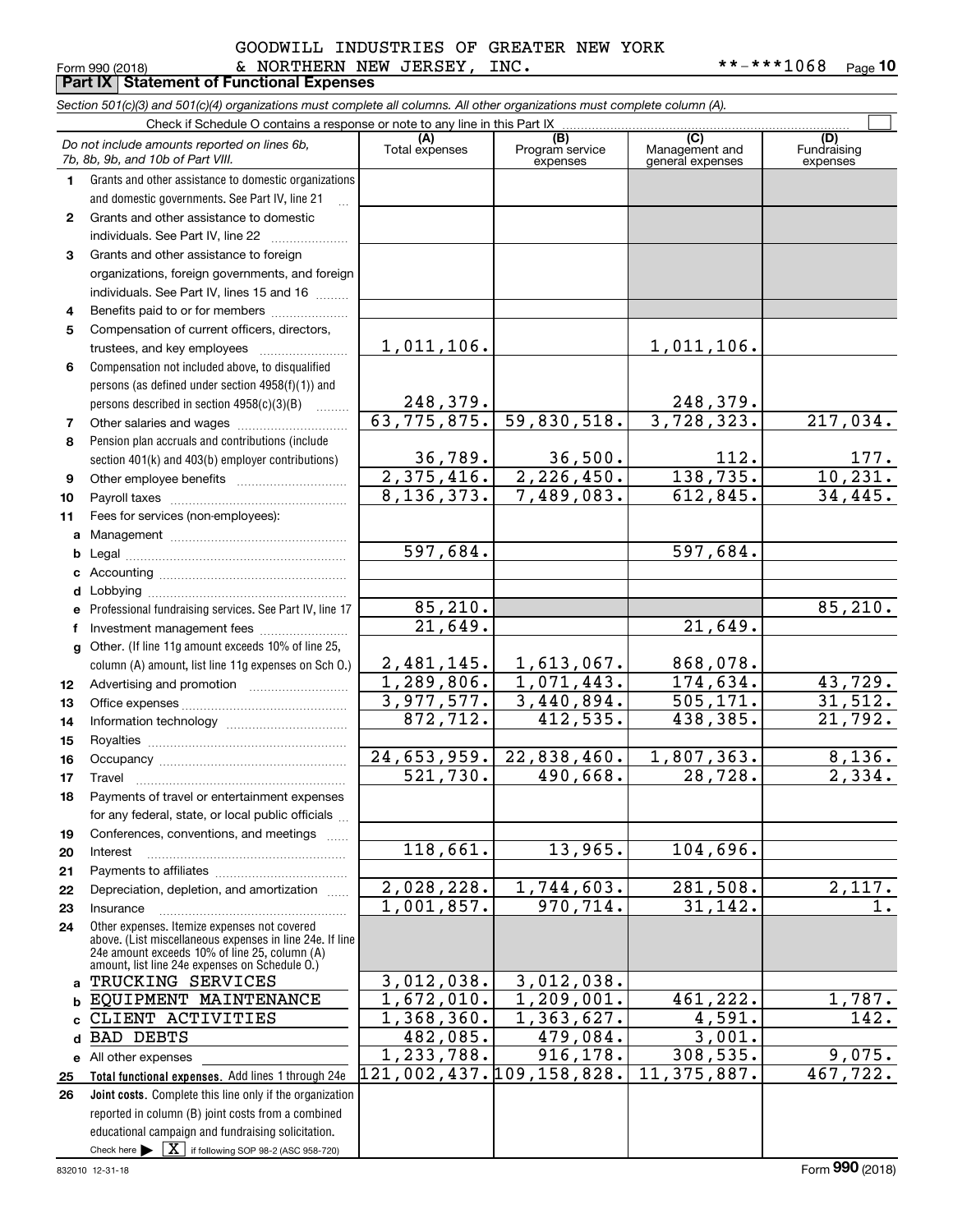#### 832011 12-31-18

|                             |    |                                                                                                                                                                                                                                |                 |            | (A)<br>Beginning of year    |                         | (B)<br>End of year          |
|-----------------------------|----|--------------------------------------------------------------------------------------------------------------------------------------------------------------------------------------------------------------------------------|-----------------|------------|-----------------------------|-------------------------|-----------------------------|
|                             |    |                                                                                                                                                                                                                                |                 |            |                             |                         |                             |
|                             | 1  | Cash - non-interest-bearing                                                                                                                                                                                                    |                 |            | 1,075,430.                  | $\mathbf{1}$            | 1,493,426.                  |
|                             | 2  |                                                                                                                                                                                                                                |                 |            | 2,858,552.                  | $\mathbf{2}$            | 1,726,394.                  |
|                             | 3  |                                                                                                                                                                                                                                |                 |            |                             | 3                       | 39,208.                     |
|                             | 4  |                                                                                                                                                                                                                                |                 |            | 10,980,698.                 | $\overline{\mathbf{4}}$ | 10,860,239.                 |
|                             | 5  | Loans and other receivables from current and former officers, directors,                                                                                                                                                       |                 |            |                             |                         |                             |
|                             |    | trustees, key employees, and highest compensated employees. Complete                                                                                                                                                           |                 |            |                             |                         |                             |
|                             |    | Part II of Schedule L                                                                                                                                                                                                          |                 |            |                             | 5                       |                             |
|                             | 6  | Loans and other receivables from other disqualified persons (as defined under                                                                                                                                                  |                 |            |                             |                         |                             |
|                             |    | section 4958(f)(1)), persons described in section 4958(c)(3)(B), and contributing                                                                                                                                              |                 |            |                             |                         |                             |
|                             |    | employers and sponsoring organizations of section 501(c)(9) voluntary                                                                                                                                                          |                 |            |                             |                         |                             |
|                             |    | employees' beneficiary organizations (see instr). Complete Part II of Sch L                                                                                                                                                    |                 |            |                             | 6                       |                             |
| Assets                      | 7  |                                                                                                                                                                                                                                |                 |            |                             | $\overline{7}$          |                             |
|                             | 8  |                                                                                                                                                                                                                                |                 |            | 3,999,638.                  | 8                       | 4,053,514.                  |
|                             | 9  | Prepaid expenses and deferred charges                                                                                                                                                                                          |                 |            | 985,785.                    | 9                       | 1,819,946.                  |
|                             |    | <b>10a</b> Land, buildings, and equipment: cost or other                                                                                                                                                                       |                 |            |                             |                         |                             |
|                             |    | basis. Complete Part VI of Schedule D    10a   39, 539, 814.                                                                                                                                                                   | 10 <sub>b</sub> |            |                             |                         |                             |
|                             |    | <b>b</b> Less: accumulated depreciation<br>. 1                                                                                                                                                                                 | 35,569,106.     | 7,428,379. | 10 <sub>c</sub>             | 3,970,708.              |                             |
|                             | 11 |                                                                                                                                                                                                                                |                 |            | 14,931,548.                 | 11                      | $\overline{15,689,881.}$    |
|                             | 12 |                                                                                                                                                                                                                                |                 | 5,446,543. | 12                          | 5,654,632.              |                             |
|                             | 13 |                                                                                                                                                                                                                                |                 |            | 13                          |                         |                             |
|                             | 14 |                                                                                                                                                                                                                                |                 |            | 14                          |                         |                             |
|                             | 15 |                                                                                                                                                                                                                                |                 |            | 4,626,616.                  | 15                      | 6, 362, 779.                |
|                             | 16 |                                                                                                                                                                                                                                |                 |            | $\overline{52}$ , 333, 189. | 16                      | 51,670,727.                 |
|                             | 17 |                                                                                                                                                                                                                                | 15,474,680.     | 17         | $\overline{14}$ , 626, 399. |                         |                             |
|                             | 18 |                                                                                                                                                                                                                                |                 | 18         |                             |                         |                             |
|                             | 19 | Deferred revenue information and contact the contract of the contract of the contract of the contract of the contract of the contract of the contract of the contract of the contract of the contract of the contract of the c | 3,576,971.      | 19         | 4,415,908.                  |                         |                             |
|                             | 20 |                                                                                                                                                                                                                                |                 |            |                             | 20                      |                             |
|                             | 21 | Escrow or custodial account liability. Complete Part IV of Schedule D                                                                                                                                                          |                 |            |                             | 21                      |                             |
|                             | 22 | Loans and other payables to current and former officers, directors, trustees,                                                                                                                                                  |                 |            |                             |                         |                             |
|                             |    | key employees, highest compensated employees, and disqualified persons.                                                                                                                                                        |                 |            |                             |                         |                             |
| Liabilities                 |    |                                                                                                                                                                                                                                |                 |            |                             | 22                      |                             |
|                             | 23 | Secured mortgages and notes payable to unrelated third parties                                                                                                                                                                 |                 |            | 3, 253, 746.                | 23                      | 2, 216, 121.                |
|                             | 24 |                                                                                                                                                                                                                                |                 |            |                             | 24                      |                             |
|                             | 25 | Other liabilities (including federal income tax, payables to related third                                                                                                                                                     |                 |            |                             |                         |                             |
|                             |    | parties, and other liabilities not included on lines 17-24). Complete Part X of                                                                                                                                                |                 |            |                             |                         |                             |
|                             |    | Schedule D                                                                                                                                                                                                                     |                 |            | 2,093,491.                  | 25                      | 3,822,681.                  |
|                             | 26 |                                                                                                                                                                                                                                |                 |            | 24,398,888.                 | 26                      | 25,081,109.                 |
|                             |    | Organizations that follow SFAS 117 (ASC 958), check here $\blacktriangleright \begin{array}{c} \boxed{X} \\ \end{array}$ and                                                                                                   |                 |            |                             |                         |                             |
|                             |    | complete lines 27 through 29, and lines 33 and 34.                                                                                                                                                                             |                 |            |                             |                         |                             |
|                             | 27 |                                                                                                                                                                                                                                |                 |            | 27,050,464.                 | 27                      | 25,748,281.                 |
|                             | 28 | Temporarily restricted net assets                                                                                                                                                                                              |                 |            | 93,959.                     | 28                      | 51,459.                     |
|                             | 29 | Permanently restricted net assets                                                                                                                                                                                              |                 |            | 789,878.                    | 29                      | $\overline{789}$ , 878.     |
|                             |    | Organizations that do not follow SFAS 117 (ASC 958), check here ▶ □                                                                                                                                                            |                 |            |                             |                         |                             |
|                             |    | and complete lines 30 through 34.                                                                                                                                                                                              |                 |            |                             |                         |                             |
|                             | 30 |                                                                                                                                                                                                                                |                 |            |                             | 30                      |                             |
|                             | 31 | Paid-in or capital surplus, or land, building, or equipment fund                                                                                                                                                               |                 |            |                             | 31                      |                             |
| Net Assets or Fund Balances | 32 | Retained earnings, endowment, accumulated income, or other funds                                                                                                                                                               |                 |            |                             | 32                      |                             |
|                             | 33 |                                                                                                                                                                                                                                |                 |            | 27,934,301.                 | 33                      | 26,589,618.                 |
|                             | 34 | Total liabilities and net assets/fund balances                                                                                                                                                                                 |                 |            | 52, 333, 189.               | 34                      | $\overline{51}$ , 670, 727. |

### GOODWILL INDUSTRIES OF GREATER NEW YORK

Check if Schedule O contains a response or note to any line in this Part X

Form 990 (2018) & NORTHERN NEW JERSEY, INC . \* \* - \* \* \* 1 0 6 8 Page **Part X Balance Sheet**

**11**

 $\mathcal{L}^{\text{max}}$ 

Form (2018) **990**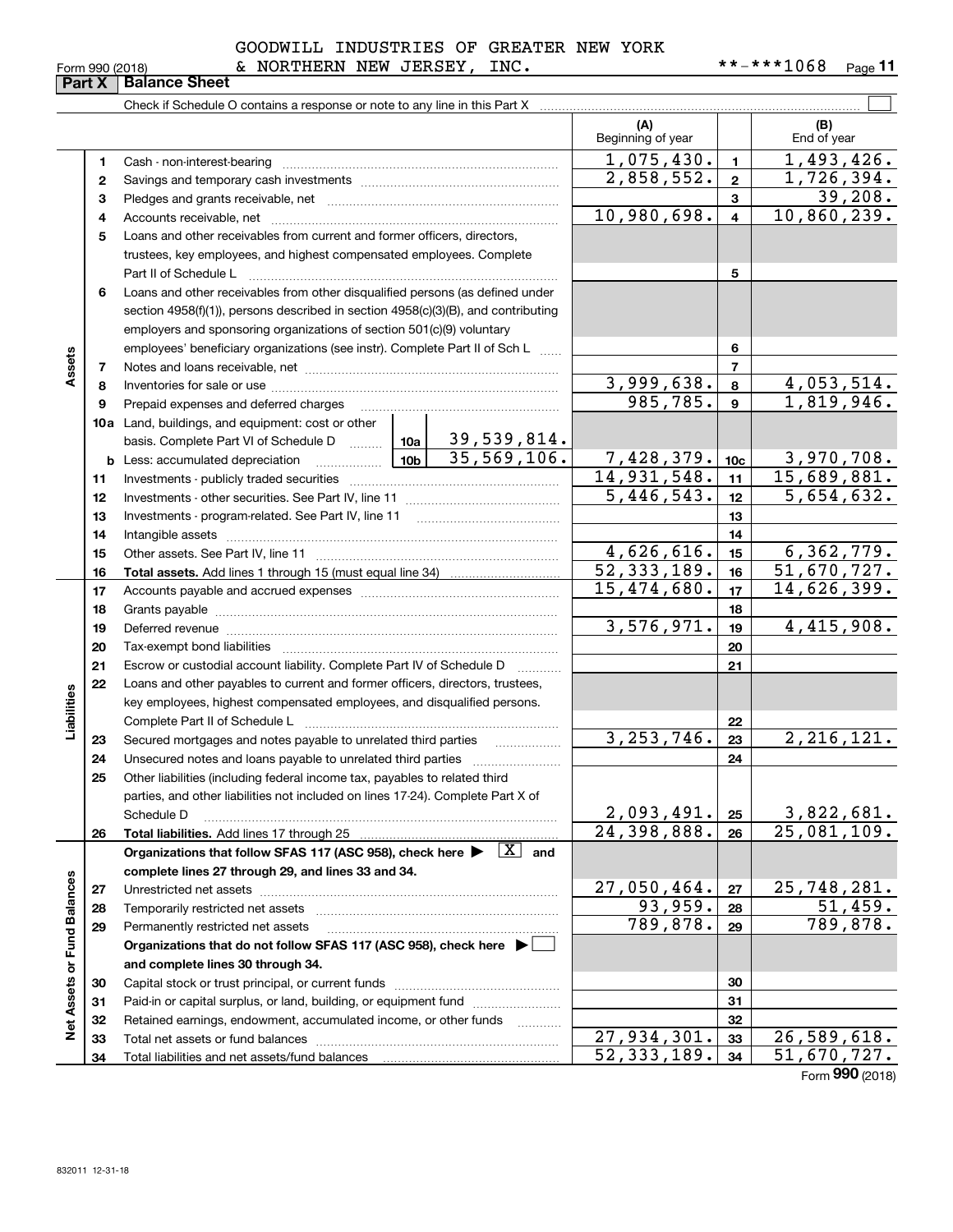| **-***1068<br>& NORTHERN NEW JERSEY, INC.<br>Page 12<br>Form 990 (2018)<br>Part XI<br><b>Reconciliation of Net Assets</b><br>$\overline{\mathbf{X}}$<br>Check if Schedule O contains a response or note to any line in this Part XI<br>120,416,654.<br>$\mathbf{1}$<br>Total revenue (must equal Part VIII, column (A), line 12)<br>1<br>121,002,437.<br>$\mathbf{2}$<br>Total expenses (must equal Part IX, column (A), line 25)<br>2<br>$-585,783.$<br>3<br>З<br>Revenue less expenses. Subtract line 2 from line 1<br>27,934,301.<br>$\overline{\mathbf{4}}$<br>4<br>$-653, 349.$<br>5<br>Net unrealized gains (losses) on investments<br>5<br>6<br>Donated services and use of facilities<br>6<br>$\overline{7}$<br>Investment expenses<br>7<br>8<br>Prior period adjustments<br>8<br>$-105,551.$<br>9<br>Other changes in net assets or fund balances (explain in Schedule O)<br>9<br>Net assets or fund balances at end of year. Combine lines 3 through 9 (must equal Part X, line 33,<br>10<br>26,589,618.<br>10<br>column (B))<br>Part XII Financial Statements and Reporting<br>$ \mathbf{X} $<br><b>No</b><br><b>Yes</b><br>$ X $ Accrual<br>Other<br>Cash<br>Accounting method used to prepare the Form 990:<br>1.<br>If the organization changed its method of accounting from a prior year or checked "Other," explain in Schedule O.<br>X<br>2a Were the organization's financial statements compiled or reviewed by an independent accountant?<br>2a<br>If "Yes," check a box below to indicate whether the financial statements for the year were compiled or reviewed on a<br>separate basis, consolidated basis, or both:<br>Separate basis<br><b>Consolidated basis</b><br>Both consolidated and separate basis<br>Х<br>2 <sub>b</sub><br><b>b</b> Were the organization's financial statements audited by an independent accountant?<br>If "Yes," check a box below to indicate whether the financial statements for the year were audited on a separate basis,<br>consolidated basis, or both:<br>$\boxed{\textbf{X}}$ Consolidated basis<br>Separate basis<br>Both consolidated and separate basis<br>If "Yes" to line 2a or 2b, does the organization have a committee that assumes responsibility for oversight of the audit,<br>c.<br>X<br>review, or compilation of its financial statements and selection of an independent accountant?<br>2c<br>If the organization changed either its oversight process or selection process during the tax year, explain in Schedule O.<br>3a As a result of a federal award, was the organization required to undergo an audit or audits as set forth in the Single Audit<br>x<br>Act and OMB Circular A-133?<br>За<br>b If "Yes," did the organization undergo the required audit or audits? If the organization did not undergo the required audit<br>х<br>or audits, explain why in Schedule O and describe any steps taken to undergo such audits<br>3b | GOODWILL INDUSTRIES OF GREATER NEW YORK |  |  |
|-----------------------------------------------------------------------------------------------------------------------------------------------------------------------------------------------------------------------------------------------------------------------------------------------------------------------------------------------------------------------------------------------------------------------------------------------------------------------------------------------------------------------------------------------------------------------------------------------------------------------------------------------------------------------------------------------------------------------------------------------------------------------------------------------------------------------------------------------------------------------------------------------------------------------------------------------------------------------------------------------------------------------------------------------------------------------------------------------------------------------------------------------------------------------------------------------------------------------------------------------------------------------------------------------------------------------------------------------------------------------------------------------------------------------------------------------------------------------------------------------------------------------------------------------------------------------------------------------------------------------------------------------------------------------------------------------------------------------------------------------------------------------------------------------------------------------------------------------------------------------------------------------------------------------------------------------------------------------------------------------------------------------------------------------------------------------------------------------------------------------------------------------------------------------------------------------------------------------------------------------------------------------------------------------------------------------------------------------------------------------------------------------------------------------------------------------------------------------------------------------------------------------------------------------------------------------------------------------------------------------------------------------------------------------------------------------------------------------------------------------------------------------------------------------------------------------------------------------------------------------------------------------------------------------------|-----------------------------------------|--|--|
|                                                                                                                                                                                                                                                                                                                                                                                                                                                                                                                                                                                                                                                                                                                                                                                                                                                                                                                                                                                                                                                                                                                                                                                                                                                                                                                                                                                                                                                                                                                                                                                                                                                                                                                                                                                                                                                                                                                                                                                                                                                                                                                                                                                                                                                                                                                                                                                                                                                                                                                                                                                                                                                                                                                                                                                                                                                                                                                             |                                         |  |  |
|                                                                                                                                                                                                                                                                                                                                                                                                                                                                                                                                                                                                                                                                                                                                                                                                                                                                                                                                                                                                                                                                                                                                                                                                                                                                                                                                                                                                                                                                                                                                                                                                                                                                                                                                                                                                                                                                                                                                                                                                                                                                                                                                                                                                                                                                                                                                                                                                                                                                                                                                                                                                                                                                                                                                                                                                                                                                                                                             |                                         |  |  |
|                                                                                                                                                                                                                                                                                                                                                                                                                                                                                                                                                                                                                                                                                                                                                                                                                                                                                                                                                                                                                                                                                                                                                                                                                                                                                                                                                                                                                                                                                                                                                                                                                                                                                                                                                                                                                                                                                                                                                                                                                                                                                                                                                                                                                                                                                                                                                                                                                                                                                                                                                                                                                                                                                                                                                                                                                                                                                                                             |                                         |  |  |
|                                                                                                                                                                                                                                                                                                                                                                                                                                                                                                                                                                                                                                                                                                                                                                                                                                                                                                                                                                                                                                                                                                                                                                                                                                                                                                                                                                                                                                                                                                                                                                                                                                                                                                                                                                                                                                                                                                                                                                                                                                                                                                                                                                                                                                                                                                                                                                                                                                                                                                                                                                                                                                                                                                                                                                                                                                                                                                                             |                                         |  |  |
|                                                                                                                                                                                                                                                                                                                                                                                                                                                                                                                                                                                                                                                                                                                                                                                                                                                                                                                                                                                                                                                                                                                                                                                                                                                                                                                                                                                                                                                                                                                                                                                                                                                                                                                                                                                                                                                                                                                                                                                                                                                                                                                                                                                                                                                                                                                                                                                                                                                                                                                                                                                                                                                                                                                                                                                                                                                                                                                             |                                         |  |  |
|                                                                                                                                                                                                                                                                                                                                                                                                                                                                                                                                                                                                                                                                                                                                                                                                                                                                                                                                                                                                                                                                                                                                                                                                                                                                                                                                                                                                                                                                                                                                                                                                                                                                                                                                                                                                                                                                                                                                                                                                                                                                                                                                                                                                                                                                                                                                                                                                                                                                                                                                                                                                                                                                                                                                                                                                                                                                                                                             |                                         |  |  |
|                                                                                                                                                                                                                                                                                                                                                                                                                                                                                                                                                                                                                                                                                                                                                                                                                                                                                                                                                                                                                                                                                                                                                                                                                                                                                                                                                                                                                                                                                                                                                                                                                                                                                                                                                                                                                                                                                                                                                                                                                                                                                                                                                                                                                                                                                                                                                                                                                                                                                                                                                                                                                                                                                                                                                                                                                                                                                                                             |                                         |  |  |
|                                                                                                                                                                                                                                                                                                                                                                                                                                                                                                                                                                                                                                                                                                                                                                                                                                                                                                                                                                                                                                                                                                                                                                                                                                                                                                                                                                                                                                                                                                                                                                                                                                                                                                                                                                                                                                                                                                                                                                                                                                                                                                                                                                                                                                                                                                                                                                                                                                                                                                                                                                                                                                                                                                                                                                                                                                                                                                                             |                                         |  |  |
|                                                                                                                                                                                                                                                                                                                                                                                                                                                                                                                                                                                                                                                                                                                                                                                                                                                                                                                                                                                                                                                                                                                                                                                                                                                                                                                                                                                                                                                                                                                                                                                                                                                                                                                                                                                                                                                                                                                                                                                                                                                                                                                                                                                                                                                                                                                                                                                                                                                                                                                                                                                                                                                                                                                                                                                                                                                                                                                             |                                         |  |  |
|                                                                                                                                                                                                                                                                                                                                                                                                                                                                                                                                                                                                                                                                                                                                                                                                                                                                                                                                                                                                                                                                                                                                                                                                                                                                                                                                                                                                                                                                                                                                                                                                                                                                                                                                                                                                                                                                                                                                                                                                                                                                                                                                                                                                                                                                                                                                                                                                                                                                                                                                                                                                                                                                                                                                                                                                                                                                                                                             |                                         |  |  |
|                                                                                                                                                                                                                                                                                                                                                                                                                                                                                                                                                                                                                                                                                                                                                                                                                                                                                                                                                                                                                                                                                                                                                                                                                                                                                                                                                                                                                                                                                                                                                                                                                                                                                                                                                                                                                                                                                                                                                                                                                                                                                                                                                                                                                                                                                                                                                                                                                                                                                                                                                                                                                                                                                                                                                                                                                                                                                                                             |                                         |  |  |
|                                                                                                                                                                                                                                                                                                                                                                                                                                                                                                                                                                                                                                                                                                                                                                                                                                                                                                                                                                                                                                                                                                                                                                                                                                                                                                                                                                                                                                                                                                                                                                                                                                                                                                                                                                                                                                                                                                                                                                                                                                                                                                                                                                                                                                                                                                                                                                                                                                                                                                                                                                                                                                                                                                                                                                                                                                                                                                                             |                                         |  |  |
|                                                                                                                                                                                                                                                                                                                                                                                                                                                                                                                                                                                                                                                                                                                                                                                                                                                                                                                                                                                                                                                                                                                                                                                                                                                                                                                                                                                                                                                                                                                                                                                                                                                                                                                                                                                                                                                                                                                                                                                                                                                                                                                                                                                                                                                                                                                                                                                                                                                                                                                                                                                                                                                                                                                                                                                                                                                                                                                             |                                         |  |  |
|                                                                                                                                                                                                                                                                                                                                                                                                                                                                                                                                                                                                                                                                                                                                                                                                                                                                                                                                                                                                                                                                                                                                                                                                                                                                                                                                                                                                                                                                                                                                                                                                                                                                                                                                                                                                                                                                                                                                                                                                                                                                                                                                                                                                                                                                                                                                                                                                                                                                                                                                                                                                                                                                                                                                                                                                                                                                                                                             |                                         |  |  |
|                                                                                                                                                                                                                                                                                                                                                                                                                                                                                                                                                                                                                                                                                                                                                                                                                                                                                                                                                                                                                                                                                                                                                                                                                                                                                                                                                                                                                                                                                                                                                                                                                                                                                                                                                                                                                                                                                                                                                                                                                                                                                                                                                                                                                                                                                                                                                                                                                                                                                                                                                                                                                                                                                                                                                                                                                                                                                                                             |                                         |  |  |
|                                                                                                                                                                                                                                                                                                                                                                                                                                                                                                                                                                                                                                                                                                                                                                                                                                                                                                                                                                                                                                                                                                                                                                                                                                                                                                                                                                                                                                                                                                                                                                                                                                                                                                                                                                                                                                                                                                                                                                                                                                                                                                                                                                                                                                                                                                                                                                                                                                                                                                                                                                                                                                                                                                                                                                                                                                                                                                                             |                                         |  |  |
|                                                                                                                                                                                                                                                                                                                                                                                                                                                                                                                                                                                                                                                                                                                                                                                                                                                                                                                                                                                                                                                                                                                                                                                                                                                                                                                                                                                                                                                                                                                                                                                                                                                                                                                                                                                                                                                                                                                                                                                                                                                                                                                                                                                                                                                                                                                                                                                                                                                                                                                                                                                                                                                                                                                                                                                                                                                                                                                             |                                         |  |  |
|                                                                                                                                                                                                                                                                                                                                                                                                                                                                                                                                                                                                                                                                                                                                                                                                                                                                                                                                                                                                                                                                                                                                                                                                                                                                                                                                                                                                                                                                                                                                                                                                                                                                                                                                                                                                                                                                                                                                                                                                                                                                                                                                                                                                                                                                                                                                                                                                                                                                                                                                                                                                                                                                                                                                                                                                                                                                                                                             |                                         |  |  |
|                                                                                                                                                                                                                                                                                                                                                                                                                                                                                                                                                                                                                                                                                                                                                                                                                                                                                                                                                                                                                                                                                                                                                                                                                                                                                                                                                                                                                                                                                                                                                                                                                                                                                                                                                                                                                                                                                                                                                                                                                                                                                                                                                                                                                                                                                                                                                                                                                                                                                                                                                                                                                                                                                                                                                                                                                                                                                                                             |                                         |  |  |
|                                                                                                                                                                                                                                                                                                                                                                                                                                                                                                                                                                                                                                                                                                                                                                                                                                                                                                                                                                                                                                                                                                                                                                                                                                                                                                                                                                                                                                                                                                                                                                                                                                                                                                                                                                                                                                                                                                                                                                                                                                                                                                                                                                                                                                                                                                                                                                                                                                                                                                                                                                                                                                                                                                                                                                                                                                                                                                                             |                                         |  |  |
|                                                                                                                                                                                                                                                                                                                                                                                                                                                                                                                                                                                                                                                                                                                                                                                                                                                                                                                                                                                                                                                                                                                                                                                                                                                                                                                                                                                                                                                                                                                                                                                                                                                                                                                                                                                                                                                                                                                                                                                                                                                                                                                                                                                                                                                                                                                                                                                                                                                                                                                                                                                                                                                                                                                                                                                                                                                                                                                             |                                         |  |  |
|                                                                                                                                                                                                                                                                                                                                                                                                                                                                                                                                                                                                                                                                                                                                                                                                                                                                                                                                                                                                                                                                                                                                                                                                                                                                                                                                                                                                                                                                                                                                                                                                                                                                                                                                                                                                                                                                                                                                                                                                                                                                                                                                                                                                                                                                                                                                                                                                                                                                                                                                                                                                                                                                                                                                                                                                                                                                                                                             |                                         |  |  |
|                                                                                                                                                                                                                                                                                                                                                                                                                                                                                                                                                                                                                                                                                                                                                                                                                                                                                                                                                                                                                                                                                                                                                                                                                                                                                                                                                                                                                                                                                                                                                                                                                                                                                                                                                                                                                                                                                                                                                                                                                                                                                                                                                                                                                                                                                                                                                                                                                                                                                                                                                                                                                                                                                                                                                                                                                                                                                                                             |                                         |  |  |
|                                                                                                                                                                                                                                                                                                                                                                                                                                                                                                                                                                                                                                                                                                                                                                                                                                                                                                                                                                                                                                                                                                                                                                                                                                                                                                                                                                                                                                                                                                                                                                                                                                                                                                                                                                                                                                                                                                                                                                                                                                                                                                                                                                                                                                                                                                                                                                                                                                                                                                                                                                                                                                                                                                                                                                                                                                                                                                                             |                                         |  |  |
|                                                                                                                                                                                                                                                                                                                                                                                                                                                                                                                                                                                                                                                                                                                                                                                                                                                                                                                                                                                                                                                                                                                                                                                                                                                                                                                                                                                                                                                                                                                                                                                                                                                                                                                                                                                                                                                                                                                                                                                                                                                                                                                                                                                                                                                                                                                                                                                                                                                                                                                                                                                                                                                                                                                                                                                                                                                                                                                             |                                         |  |  |
|                                                                                                                                                                                                                                                                                                                                                                                                                                                                                                                                                                                                                                                                                                                                                                                                                                                                                                                                                                                                                                                                                                                                                                                                                                                                                                                                                                                                                                                                                                                                                                                                                                                                                                                                                                                                                                                                                                                                                                                                                                                                                                                                                                                                                                                                                                                                                                                                                                                                                                                                                                                                                                                                                                                                                                                                                                                                                                                             |                                         |  |  |
|                                                                                                                                                                                                                                                                                                                                                                                                                                                                                                                                                                                                                                                                                                                                                                                                                                                                                                                                                                                                                                                                                                                                                                                                                                                                                                                                                                                                                                                                                                                                                                                                                                                                                                                                                                                                                                                                                                                                                                                                                                                                                                                                                                                                                                                                                                                                                                                                                                                                                                                                                                                                                                                                                                                                                                                                                                                                                                                             |                                         |  |  |
|                                                                                                                                                                                                                                                                                                                                                                                                                                                                                                                                                                                                                                                                                                                                                                                                                                                                                                                                                                                                                                                                                                                                                                                                                                                                                                                                                                                                                                                                                                                                                                                                                                                                                                                                                                                                                                                                                                                                                                                                                                                                                                                                                                                                                                                                                                                                                                                                                                                                                                                                                                                                                                                                                                                                                                                                                                                                                                                             |                                         |  |  |
|                                                                                                                                                                                                                                                                                                                                                                                                                                                                                                                                                                                                                                                                                                                                                                                                                                                                                                                                                                                                                                                                                                                                                                                                                                                                                                                                                                                                                                                                                                                                                                                                                                                                                                                                                                                                                                                                                                                                                                                                                                                                                                                                                                                                                                                                                                                                                                                                                                                                                                                                                                                                                                                                                                                                                                                                                                                                                                                             |                                         |  |  |
|                                                                                                                                                                                                                                                                                                                                                                                                                                                                                                                                                                                                                                                                                                                                                                                                                                                                                                                                                                                                                                                                                                                                                                                                                                                                                                                                                                                                                                                                                                                                                                                                                                                                                                                                                                                                                                                                                                                                                                                                                                                                                                                                                                                                                                                                                                                                                                                                                                                                                                                                                                                                                                                                                                                                                                                                                                                                                                                             |                                         |  |  |
|                                                                                                                                                                                                                                                                                                                                                                                                                                                                                                                                                                                                                                                                                                                                                                                                                                                                                                                                                                                                                                                                                                                                                                                                                                                                                                                                                                                                                                                                                                                                                                                                                                                                                                                                                                                                                                                                                                                                                                                                                                                                                                                                                                                                                                                                                                                                                                                                                                                                                                                                                                                                                                                                                                                                                                                                                                                                                                                             |                                         |  |  |
|                                                                                                                                                                                                                                                                                                                                                                                                                                                                                                                                                                                                                                                                                                                                                                                                                                                                                                                                                                                                                                                                                                                                                                                                                                                                                                                                                                                                                                                                                                                                                                                                                                                                                                                                                                                                                                                                                                                                                                                                                                                                                                                                                                                                                                                                                                                                                                                                                                                                                                                                                                                                                                                                                                                                                                                                                                                                                                                             |                                         |  |  |
|                                                                                                                                                                                                                                                                                                                                                                                                                                                                                                                                                                                                                                                                                                                                                                                                                                                                                                                                                                                                                                                                                                                                                                                                                                                                                                                                                                                                                                                                                                                                                                                                                                                                                                                                                                                                                                                                                                                                                                                                                                                                                                                                                                                                                                                                                                                                                                                                                                                                                                                                                                                                                                                                                                                                                                                                                                                                                                                             |                                         |  |  |
|                                                                                                                                                                                                                                                                                                                                                                                                                                                                                                                                                                                                                                                                                                                                                                                                                                                                                                                                                                                                                                                                                                                                                                                                                                                                                                                                                                                                                                                                                                                                                                                                                                                                                                                                                                                                                                                                                                                                                                                                                                                                                                                                                                                                                                                                                                                                                                                                                                                                                                                                                                                                                                                                                                                                                                                                                                                                                                                             |                                         |  |  |
| QQQ                                                                                                                                                                                                                                                                                                                                                                                                                                                                                                                                                                                                                                                                                                                                                                                                                                                                                                                                                                                                                                                                                                                                                                                                                                                                                                                                                                                                                                                                                                                                                                                                                                                                                                                                                                                                                                                                                                                                                                                                                                                                                                                                                                                                                                                                                                                                                                                                                                                                                                                                                                                                                                                                                                                                                                                                                                                                                                                         |                                         |  |  |

Form (2018) **990**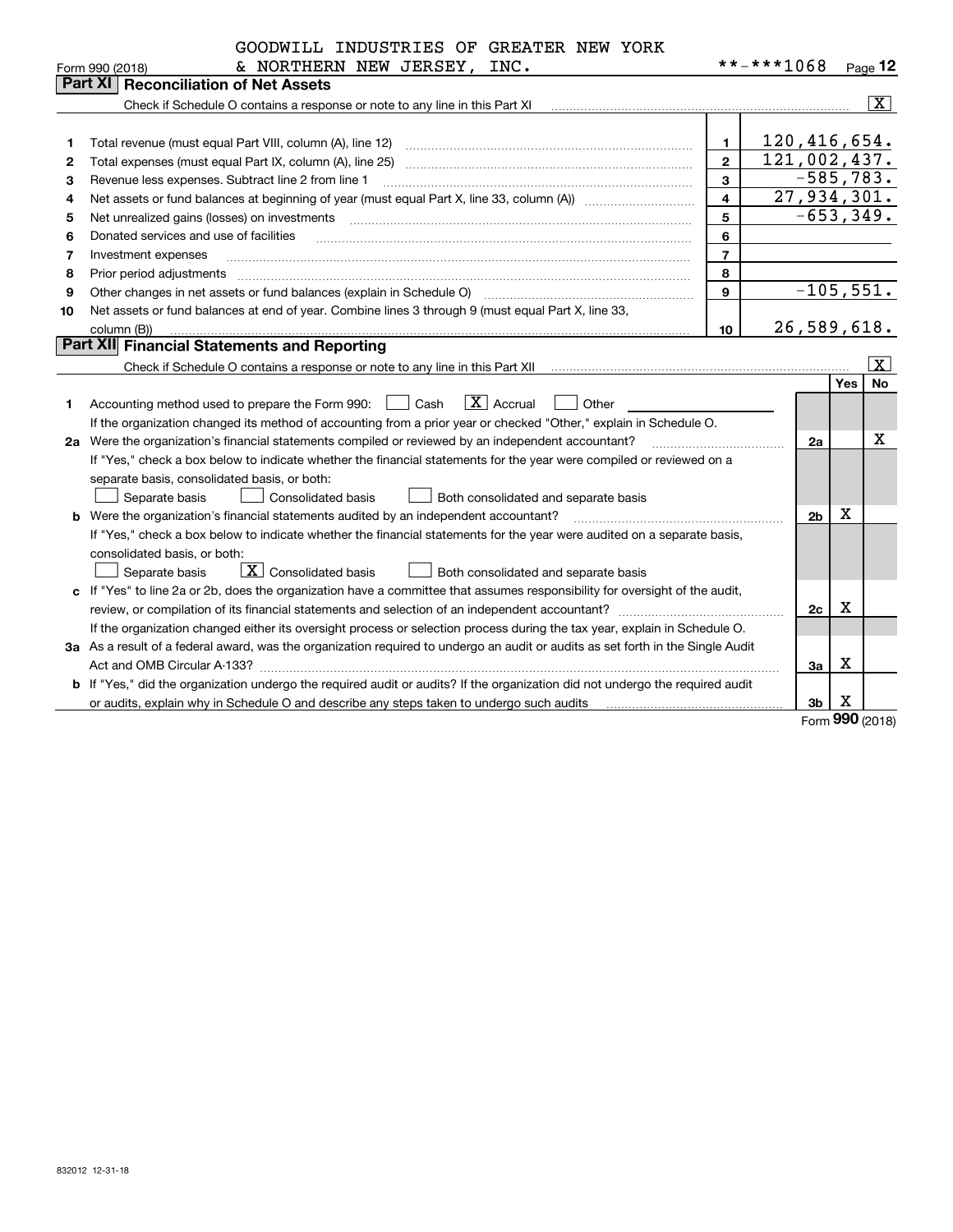| <b>SCHEDULE A</b>                                                                                         |                                                                                                                                                                                                                                                                                  |                                                                                                                                  |                                                                |    |                            |  | OMB No. 1545-0047                                   |  |  |  |
|-----------------------------------------------------------------------------------------------------------|----------------------------------------------------------------------------------------------------------------------------------------------------------------------------------------------------------------------------------------------------------------------------------|----------------------------------------------------------------------------------------------------------------------------------|----------------------------------------------------------------|----|----------------------------|--|-----------------------------------------------------|--|--|--|
| (Form 990 or 990-EZ)                                                                                      |                                                                                                                                                                                                                                                                                  | <b>Public Charity Status and Public Support</b><br>Complete if the organization is a section 501(c)(3) organization or a section |                                                                |    |                            |  |                                                     |  |  |  |
|                                                                                                           |                                                                                                                                                                                                                                                                                  | 4947(a)(1) nonexempt charitable trust.                                                                                           |                                                                |    |                            |  |                                                     |  |  |  |
| Department of the Treasury<br>Internal Revenue Service                                                    |                                                                                                                                                                                                                                                                                  | Attach to Form 990 or Form 990-EZ.                                                                                               |                                                                |    |                            |  | <b>Open to Public</b>                               |  |  |  |
|                                                                                                           |                                                                                                                                                                                                                                                                                  | $\blacktriangleright$ Go to www.irs.gov/Form990 for instructions and the latest information.                                     |                                                                |    |                            |  | <b>Inspection</b>                                   |  |  |  |
| Name of the organization                                                                                  | GOODWILL INDUSTRIES OF GREATER NEW YORK                                                                                                                                                                                                                                          |                                                                                                                                  |                                                                |    |                            |  | <b>Employer identification number</b><br>**-***1068 |  |  |  |
| Part I                                                                                                    | & NORTHERN NEW JERSEY,<br>Reason for Public Charity Status (All organizations must complete this part.) See instructions.                                                                                                                                                        | INC.                                                                                                                             |                                                                |    |                            |  |                                                     |  |  |  |
| The organization is not a private foundation because it is: (For lines 1 through 12, check only one box.) |                                                                                                                                                                                                                                                                                  |                                                                                                                                  |                                                                |    |                            |  |                                                     |  |  |  |
| 1                                                                                                         | A church, convention of churches, or association of churches described in section 170(b)(1)(A)(i).                                                                                                                                                                               |                                                                                                                                  |                                                                |    |                            |  |                                                     |  |  |  |
| 2                                                                                                         | A school described in section 170(b)(1)(A)(ii). (Attach Schedule E (Form 990 or 990-EZ).)                                                                                                                                                                                        |                                                                                                                                  |                                                                |    |                            |  |                                                     |  |  |  |
| 3                                                                                                         | A hospital or a cooperative hospital service organization described in section 170(b)(1)(A)(iii).                                                                                                                                                                                |                                                                                                                                  |                                                                |    |                            |  |                                                     |  |  |  |
| 4                                                                                                         | A medical research organization operated in conjunction with a hospital described in section 170(b)(1)(A)(iii). Enter the hospital's name,                                                                                                                                       |                                                                                                                                  |                                                                |    |                            |  |                                                     |  |  |  |
| city, and state:                                                                                          |                                                                                                                                                                                                                                                                                  |                                                                                                                                  |                                                                |    |                            |  |                                                     |  |  |  |
| 5                                                                                                         | An organization operated for the benefit of a college or university owned or operated by a governmental unit described in                                                                                                                                                        |                                                                                                                                  |                                                                |    |                            |  |                                                     |  |  |  |
|                                                                                                           | section 170(b)(1)(A)(iv). (Complete Part II.)                                                                                                                                                                                                                                    |                                                                                                                                  |                                                                |    |                            |  |                                                     |  |  |  |
| 6                                                                                                         | A federal, state, or local government or governmental unit described in section 170(b)(1)(A)(v).                                                                                                                                                                                 |                                                                                                                                  |                                                                |    |                            |  |                                                     |  |  |  |
| $\mathbf{X}$<br>$\overline{7}$                                                                            | An organization that normally receives a substantial part of its support from a governmental unit or from the general public described in                                                                                                                                        |                                                                                                                                  |                                                                |    |                            |  |                                                     |  |  |  |
|                                                                                                           | section 170(b)(1)(A)(vi). (Complete Part II.)                                                                                                                                                                                                                                    |                                                                                                                                  |                                                                |    |                            |  |                                                     |  |  |  |
| 8<br>9                                                                                                    | A community trust described in section 170(b)(1)(A)(vi). (Complete Part II.)<br>An agricultural research organization described in section 170(b)(1)(A)(ix) operated in conjunction with a land-grant college                                                                    |                                                                                                                                  |                                                                |    |                            |  |                                                     |  |  |  |
|                                                                                                           | or university or a non-land-grant college of agriculture (see instructions). Enter the name, city, and state of the college or                                                                                                                                                   |                                                                                                                                  |                                                                |    |                            |  |                                                     |  |  |  |
| university:                                                                                               |                                                                                                                                                                                                                                                                                  |                                                                                                                                  |                                                                |    |                            |  |                                                     |  |  |  |
| 10                                                                                                        | An organization that normally receives: (1) more than 33 1/3% of its support from contributions, membership fees, and gross receipts from                                                                                                                                        |                                                                                                                                  |                                                                |    |                            |  |                                                     |  |  |  |
|                                                                                                           | activities related to its exempt functions - subject to certain exceptions, and (2) no more than 33 1/3% of its support from gross investment                                                                                                                                    |                                                                                                                                  |                                                                |    |                            |  |                                                     |  |  |  |
|                                                                                                           | income and unrelated business taxable income (less section 511 tax) from businesses acquired by the organization after June 30, 1975.                                                                                                                                            |                                                                                                                                  |                                                                |    |                            |  |                                                     |  |  |  |
|                                                                                                           | See section 509(a)(2). (Complete Part III.)                                                                                                                                                                                                                                      |                                                                                                                                  |                                                                |    |                            |  |                                                     |  |  |  |
| 11                                                                                                        | An organization organized and operated exclusively to test for public safety. See section 509(a)(4).                                                                                                                                                                             |                                                                                                                                  |                                                                |    |                            |  |                                                     |  |  |  |
| 12                                                                                                        | An organization organized and operated exclusively for the benefit of, to perform the functions of, or to carry out the purposes of one or<br>more publicly supported organizations described in section 509(a)(1) or section 509(a)(2). See section 509(a)(3). Check the box in |                                                                                                                                  |                                                                |    |                            |  |                                                     |  |  |  |
|                                                                                                           | lines 12a through 12d that describes the type of supporting organization and complete lines 12e, 12f, and 12g.                                                                                                                                                                   |                                                                                                                                  |                                                                |    |                            |  |                                                     |  |  |  |
| a                                                                                                         | Type I. A supporting organization operated, supervised, or controlled by its supported organization(s), typically by giving                                                                                                                                                      |                                                                                                                                  |                                                                |    |                            |  |                                                     |  |  |  |
|                                                                                                           | the supported organization(s) the power to regularly appoint or elect a majority of the directors or trustees of the supporting                                                                                                                                                  |                                                                                                                                  |                                                                |    |                            |  |                                                     |  |  |  |
|                                                                                                           | organization. You must complete Part IV, Sections A and B.                                                                                                                                                                                                                       |                                                                                                                                  |                                                                |    |                            |  |                                                     |  |  |  |
| b                                                                                                         | Type II. A supporting organization supervised or controlled in connection with its supported organization(s), by having                                                                                                                                                          |                                                                                                                                  |                                                                |    |                            |  |                                                     |  |  |  |
|                                                                                                           | control or management of the supporting organization vested in the same persons that control or manage the supported                                                                                                                                                             |                                                                                                                                  |                                                                |    |                            |  |                                                     |  |  |  |
| с                                                                                                         | organization(s). You must complete Part IV, Sections A and C.<br>Type III functionally integrated. A supporting organization operated in connection with, and functionally integrated with,                                                                                      |                                                                                                                                  |                                                                |    |                            |  |                                                     |  |  |  |
|                                                                                                           | its supported organization(s) (see instructions). You must complete Part IV, Sections A, D, and E.                                                                                                                                                                               |                                                                                                                                  |                                                                |    |                            |  |                                                     |  |  |  |
| d                                                                                                         | Type III non-functionally integrated. A supporting organization operated in connection with its supported organization(s)                                                                                                                                                        |                                                                                                                                  |                                                                |    |                            |  |                                                     |  |  |  |
|                                                                                                           | that is not functionally integrated. The organization generally must satisfy a distribution requirement and an attentiveness                                                                                                                                                     |                                                                                                                                  |                                                                |    |                            |  |                                                     |  |  |  |
|                                                                                                           | requirement (see instructions). You must complete Part IV, Sections A and D, and Part V.                                                                                                                                                                                         |                                                                                                                                  |                                                                |    |                            |  |                                                     |  |  |  |
| е                                                                                                         | Check this box if the organization received a written determination from the IRS that it is a Type I, Type II, Type III                                                                                                                                                          |                                                                                                                                  |                                                                |    |                            |  |                                                     |  |  |  |
|                                                                                                           | functionally integrated, or Type III non-functionally integrated supporting organization.                                                                                                                                                                                        |                                                                                                                                  |                                                                |    |                            |  |                                                     |  |  |  |
| f Enter the number of supported organizations                                                             | Provide the following information about the supported organization(s).                                                                                                                                                                                                           |                                                                                                                                  |                                                                |    |                            |  |                                                     |  |  |  |
| (i) Name of supported                                                                                     | (ii) EIN                                                                                                                                                                                                                                                                         | (iii) Type of organization                                                                                                       | (iv) Is the organization listed<br>in your governing document? |    | (v) Amount of monetary     |  | (vi) Amount of other                                |  |  |  |
| organization                                                                                              |                                                                                                                                                                                                                                                                                  | (described on lines 1-10<br>above (see instructions))                                                                            | Yes                                                            | No | support (see instructions) |  | support (see instructions)                          |  |  |  |
|                                                                                                           |                                                                                                                                                                                                                                                                                  |                                                                                                                                  |                                                                |    |                            |  |                                                     |  |  |  |
|                                                                                                           |                                                                                                                                                                                                                                                                                  |                                                                                                                                  |                                                                |    |                            |  |                                                     |  |  |  |
|                                                                                                           |                                                                                                                                                                                                                                                                                  |                                                                                                                                  |                                                                |    |                            |  |                                                     |  |  |  |
|                                                                                                           |                                                                                                                                                                                                                                                                                  |                                                                                                                                  |                                                                |    |                            |  |                                                     |  |  |  |
|                                                                                                           |                                                                                                                                                                                                                                                                                  |                                                                                                                                  |                                                                |    |                            |  |                                                     |  |  |  |
|                                                                                                           |                                                                                                                                                                                                                                                                                  |                                                                                                                                  |                                                                |    |                            |  |                                                     |  |  |  |
|                                                                                                           |                                                                                                                                                                                                                                                                                  |                                                                                                                                  |                                                                |    |                            |  |                                                     |  |  |  |
|                                                                                                           |                                                                                                                                                                                                                                                                                  |                                                                                                                                  |                                                                |    |                            |  |                                                     |  |  |  |
|                                                                                                           |                                                                                                                                                                                                                                                                                  |                                                                                                                                  |                                                                |    |                            |  |                                                     |  |  |  |
| Total                                                                                                     |                                                                                                                                                                                                                                                                                  |                                                                                                                                  |                                                                |    |                            |  |                                                     |  |  |  |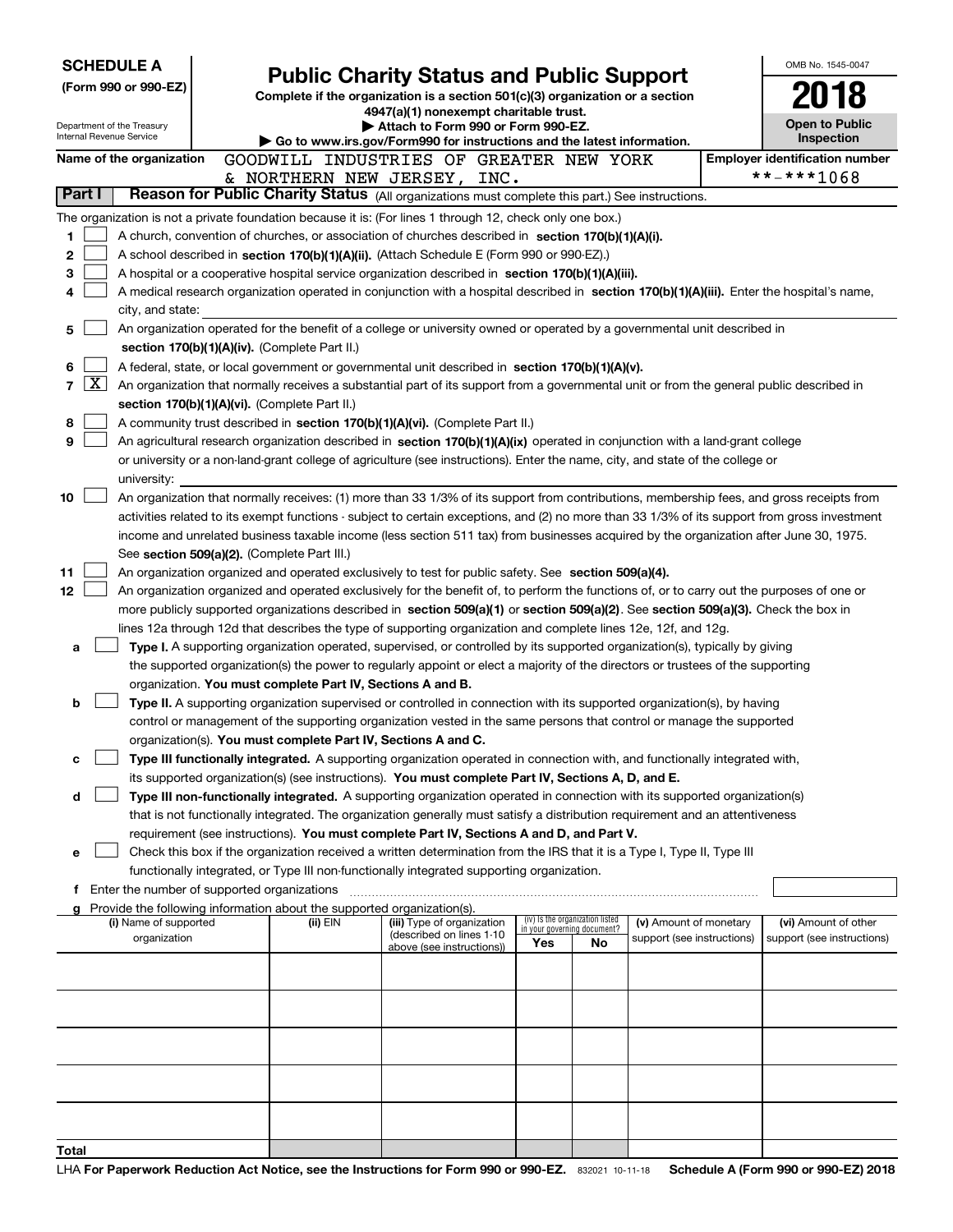| Schedule A (Form 990 or 990-EZ) 2018 $\,\delta\!$ |  |  | NORTHERN | NEW | JERSEY, | INC.           | ****<br>⊥068 | Page 2 |
|---------------------------------------------------|--|--|----------|-----|---------|----------------|--------------|--------|
|                                                   |  |  |          |     |         | ______________ | <del>.</del> |        |

(Complete only if you checked the box on line 5, 7, or 8 of Part I or if the organization failed to qualify under Part III. If the organization fails to qualify under the tests listed below, please complete Part III.) **Part II Support Schedule for Organizations Described in Sections 170(b)(1)(A)(iv) and 170(b)(1)(A)(vi)**

| <b>Section A. Public Support</b>                                                                                                               |                                                        |            |                                   |            |                                 |                                          |
|------------------------------------------------------------------------------------------------------------------------------------------------|--------------------------------------------------------|------------|-----------------------------------|------------|---------------------------------|------------------------------------------|
| Calendar year (or fiscal year beginning in)                                                                                                    | (a) 2014                                               | $(b)$ 2015 | $(c)$ 2016                        | $(d)$ 2017 | (e) 2018                        | (f) Total                                |
| 1 Gifts, grants, contributions, and                                                                                                            |                                                        |            |                                   |            |                                 |                                          |
| membership fees received. (Do not                                                                                                              |                                                        |            |                                   |            |                                 |                                          |
| include any "unusual grants.")                                                                                                                 | 71841667.77059867.76511678.72437514.60417859.358268585 |            |                                   |            |                                 |                                          |
| 2 Tax revenues levied for the organ-                                                                                                           |                                                        |            |                                   |            |                                 |                                          |
| ization's benefit and either paid to                                                                                                           |                                                        |            |                                   |            |                                 |                                          |
| or expended on its behalf                                                                                                                      |                                                        |            |                                   |            |                                 |                                          |
| 3 The value of services or facilities                                                                                                          |                                                        |            |                                   |            |                                 |                                          |
| furnished by a governmental unit to                                                                                                            |                                                        |            |                                   |            |                                 |                                          |
| the organization without charge                                                                                                                |                                                        |            |                                   |            |                                 |                                          |
| 4 Total. Add lines 1 through 3                                                                                                                 | 71841667.77059867.76511678.72437514.60417859.358268585 |            |                                   |            |                                 |                                          |
| 5 The portion of total contributions                                                                                                           |                                                        |            |                                   |            |                                 |                                          |
| by each person (other than a                                                                                                                   |                                                        |            |                                   |            |                                 |                                          |
| governmental unit or publicly                                                                                                                  |                                                        |            |                                   |            |                                 |                                          |
| supported organization) included                                                                                                               |                                                        |            |                                   |            |                                 |                                          |
| on line 1 that exceeds 2% of the                                                                                                               |                                                        |            |                                   |            |                                 |                                          |
| amount shown on line 11,                                                                                                                       |                                                        |            |                                   |            |                                 |                                          |
| column (f)                                                                                                                                     |                                                        |            |                                   |            |                                 |                                          |
| 6 Public support. Subtract line 5 from line 4.                                                                                                 |                                                        |            |                                   |            |                                 | 358268585                                |
| <b>Section B. Total Support</b>                                                                                                                |                                                        |            |                                   |            |                                 |                                          |
| Calendar year (or fiscal year beginning in)                                                                                                    | (a) 2014                                               | $(b)$ 2015 | $(c)$ 2016                        | $(d)$ 2017 | (e) 2018                        | (f) Total                                |
| <b>7</b> Amounts from line 4                                                                                                                   | 71841667.77059867.76511678.72437514.60417859.358268585 |            |                                   |            |                                 |                                          |
| 8 Gross income from interest,                                                                                                                  |                                                        |            |                                   |            |                                 |                                          |
| dividends, payments received on                                                                                                                |                                                        |            |                                   |            |                                 |                                          |
| securities loans, rents, royalties,                                                                                                            |                                                        |            |                                   |            |                                 |                                          |
| and income from similar sources                                                                                                                | 270, 237.                                              | 337,713.   | 301,894.                          | 315,684.   | 466,507.                        | 1692035.                                 |
| <b>9</b> Net income from unrelated business                                                                                                    |                                                        |            |                                   |            |                                 |                                          |
| activities, whether or not the                                                                                                                 |                                                        |            |                                   |            |                                 |                                          |
| business is regularly carried on                                                                                                               |                                                        |            |                                   |            |                                 |                                          |
| 10 Other income. Do not include gain                                                                                                           |                                                        |            |                                   |            |                                 |                                          |
| or loss from the sale of capital                                                                                                               |                                                        |            |                                   |            |                                 |                                          |
| assets (Explain in Part VI.)                                                                                                                   |                                                        |            | 706, 361.   430, 471.   310, 893. | 228,387.   | $\mid$ 136,302. $\mid$ 1812414. |                                          |
| 11 Total support. Add lines 7 through 10                                                                                                       |                                                        |            |                                   |            |                                 | 361773034                                |
| 12 Gross receipts from related activities, etc. (see instructions)                                                                             |                                                        |            |                                   |            | 12                              | 323, 735, 789.                           |
| 13 First five years. If the Form 990 is for the organization's first, second, third, fourth, or fifth tax year as a section 501(c)(3)          |                                                        |            |                                   |            |                                 |                                          |
| organization, check this box and stop here                                                                                                     |                                                        |            |                                   |            |                                 |                                          |
| <b>Section C. Computation of Public Support Percentage</b>                                                                                     |                                                        |            |                                   |            |                                 |                                          |
| 14 Public support percentage for 2018 (line 6, column (f) divided by line 11, column (f) <i>manumeronoming</i>                                 |                                                        |            |                                   |            | 14                              | 99.03<br>%                               |
|                                                                                                                                                |                                                        |            |                                   |            | 15                              | 99.00<br>$\%$                            |
| 16a 33 1/3% support test - 2018. If the organization did not check the box on line 13, and line 14 is 33 1/3% or more, check this box and      |                                                        |            |                                   |            |                                 |                                          |
| stop here. The organization qualifies as a publicly supported organization                                                                     |                                                        |            |                                   |            |                                 | $\blacktriangleright$ $\boxed{\text{X}}$ |
| b 33 1/3% support test - 2017. If the organization did not check a box on line 13 or 16a, and line 15 is 33 1/3% or more, check this box       |                                                        |            |                                   |            |                                 |                                          |
| and stop here. The organization qualifies as a publicly supported organization                                                                 |                                                        |            |                                   |            |                                 |                                          |
| 17a 10% -facts-and-circumstances test - 2018. If the organization did not check a box on line 13, 16a, or 16b, and line 14 is 10% or more,     |                                                        |            |                                   |            |                                 |                                          |
| and if the organization meets the "facts-and-circumstances" test, check this box and stop here. Explain in Part VI how the organization        |                                                        |            |                                   |            |                                 |                                          |
| meets the "facts-and-circumstances" test. The organization qualifies as a publicly supported organization                                      |                                                        |            |                                   |            |                                 |                                          |
| <b>b 10% -facts-and-circumstances test - 2017.</b> If the organization did not check a box on line 13, 16a, 16b, or 17a, and line 15 is 10% or |                                                        |            |                                   |            |                                 |                                          |
| more, and if the organization meets the "facts-and-circumstances" test, check this box and stop here. Explain in Part VI how the               |                                                        |            |                                   |            |                                 |                                          |
| organization meets the "facts-and-circumstances" test. The organization qualifies as a publicly supported organization                         |                                                        |            |                                   |            |                                 |                                          |
| 18 Private foundation. If the organization did not check a box on line 13, 16a, 16b, 17a, or 17b, check this box and see instructions          |                                                        |            |                                   |            |                                 |                                          |
|                                                                                                                                                |                                                        |            |                                   |            |                                 |                                          |

**Schedule A (Form 990 or 990-EZ) 2018**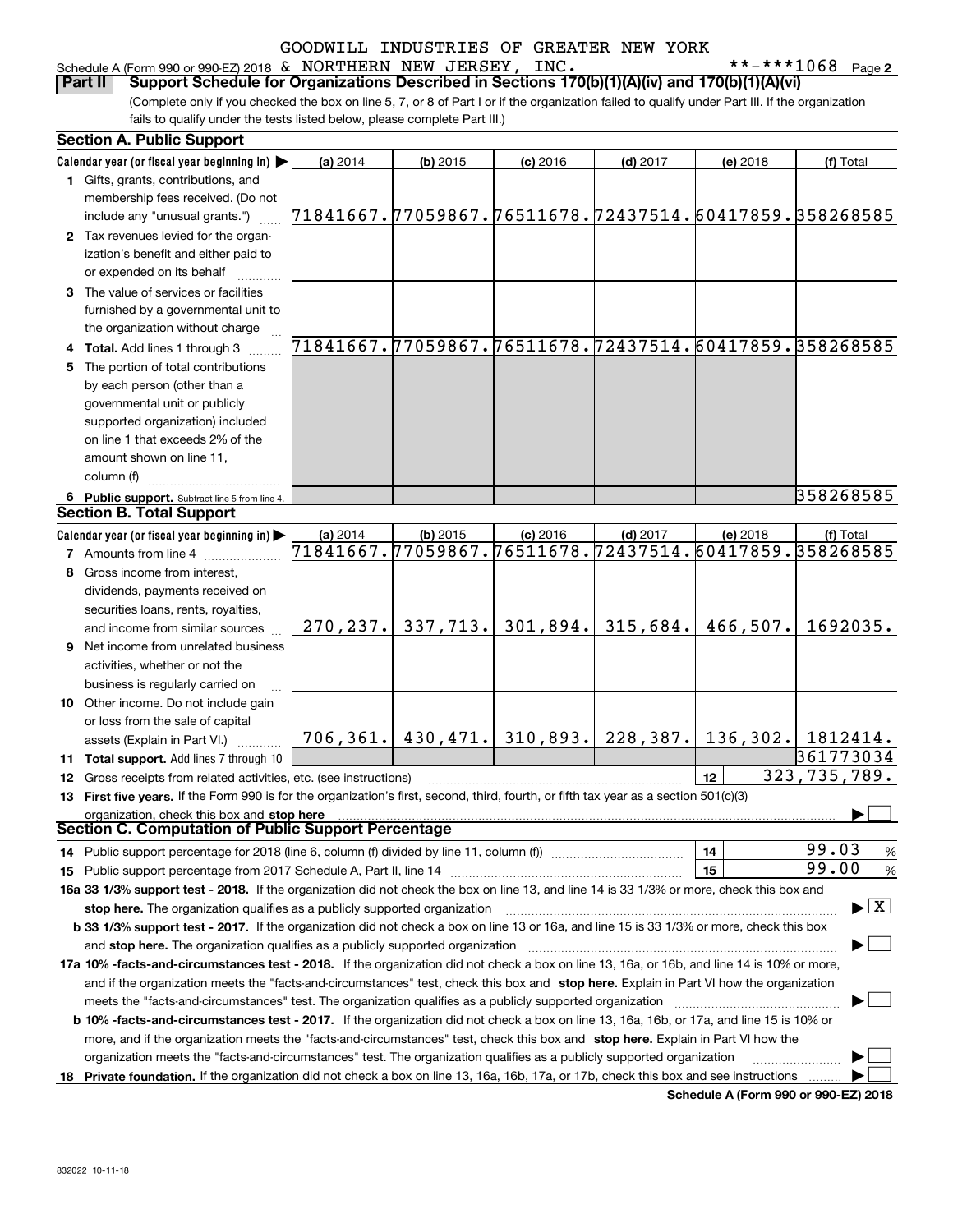### Schedule A (Form 990 or 990-EZ) 2018 Page & NORTHERN NEW JERSEY, INC. \*\*-\*\*\*1068

**Part III Support Schedule for Organizations Described in Section 509(a)(2)** 

(Complete only if you checked the box on line 10 of Part I or if the organization failed to qualify under Part II. If the organization fails to qualify under the tests listed below, please complete Part II.)

|     | <b>Section A. Public Support</b>                                                                                                                                                                                               |          |          |            |            |          |           |
|-----|--------------------------------------------------------------------------------------------------------------------------------------------------------------------------------------------------------------------------------|----------|----------|------------|------------|----------|-----------|
|     | Calendar year (or fiscal year beginning in) $\blacktriangleright$                                                                                                                                                              | (a) 2014 | (b) 2015 | $(c)$ 2016 | $(d)$ 2017 | (e) 2018 | (f) Total |
|     | 1 Gifts, grants, contributions, and                                                                                                                                                                                            |          |          |            |            |          |           |
|     | membership fees received. (Do not                                                                                                                                                                                              |          |          |            |            |          |           |
|     | include any "unusual grants.")                                                                                                                                                                                                 |          |          |            |            |          |           |
|     | <b>2</b> Gross receipts from admissions,                                                                                                                                                                                       |          |          |            |            |          |           |
|     | merchandise sold or services per-                                                                                                                                                                                              |          |          |            |            |          |           |
|     | formed, or facilities furnished in                                                                                                                                                                                             |          |          |            |            |          |           |
|     | any activity that is related to the<br>organization's tax-exempt purpose                                                                                                                                                       |          |          |            |            |          |           |
|     | 3 Gross receipts from activities that                                                                                                                                                                                          |          |          |            |            |          |           |
|     |                                                                                                                                                                                                                                |          |          |            |            |          |           |
|     | are not an unrelated trade or bus-                                                                                                                                                                                             |          |          |            |            |          |           |
|     | iness under section 513                                                                                                                                                                                                        |          |          |            |            |          |           |
|     | 4 Tax revenues levied for the organ-                                                                                                                                                                                           |          |          |            |            |          |           |
|     | ization's benefit and either paid to                                                                                                                                                                                           |          |          |            |            |          |           |
|     | or expended on its behalf                                                                                                                                                                                                      |          |          |            |            |          |           |
|     | 5 The value of services or facilities                                                                                                                                                                                          |          |          |            |            |          |           |
|     | furnished by a governmental unit to                                                                                                                                                                                            |          |          |            |            |          |           |
|     | the organization without charge                                                                                                                                                                                                |          |          |            |            |          |           |
|     | <b>6 Total.</b> Add lines 1 through 5                                                                                                                                                                                          |          |          |            |            |          |           |
|     | 7a Amounts included on lines 1, 2, and                                                                                                                                                                                         |          |          |            |            |          |           |
|     | 3 received from disqualified persons                                                                                                                                                                                           |          |          |            |            |          |           |
|     | <b>b</b> Amounts included on lines 2 and 3 received                                                                                                                                                                            |          |          |            |            |          |           |
|     | from other than disqualified persons that                                                                                                                                                                                      |          |          |            |            |          |           |
|     | exceed the greater of \$5,000 or 1% of the<br>amount on line 13 for the year                                                                                                                                                   |          |          |            |            |          |           |
|     | c Add lines 7a and 7b                                                                                                                                                                                                          |          |          |            |            |          |           |
|     | 8 Public support. (Subtract line 7c from line 6.)                                                                                                                                                                              |          |          |            |            |          |           |
|     | <b>Section B. Total Support</b>                                                                                                                                                                                                |          |          |            |            |          |           |
|     | Calendar year (or fiscal year beginning in)                                                                                                                                                                                    | (a) 2014 | (b) 2015 | $(c)$ 2016 | $(d)$ 2017 | (e) 2018 | (f) Total |
|     | 9 Amounts from line 6                                                                                                                                                                                                          |          |          |            |            |          |           |
|     | <b>10a</b> Gross income from interest,                                                                                                                                                                                         |          |          |            |            |          |           |
|     | dividends, payments received on                                                                                                                                                                                                |          |          |            |            |          |           |
|     | securities loans, rents, royalties,                                                                                                                                                                                            |          |          |            |            |          |           |
|     | and income from similar sources                                                                                                                                                                                                |          |          |            |            |          |           |
|     | <b>b</b> Unrelated business taxable income                                                                                                                                                                                     |          |          |            |            |          |           |
|     | (less section 511 taxes) from businesses                                                                                                                                                                                       |          |          |            |            |          |           |
|     | acquired after June 30, 1975                                                                                                                                                                                                   |          |          |            |            |          |           |
|     | c Add lines 10a and 10b                                                                                                                                                                                                        |          |          |            |            |          |           |
|     | 11 Net income from unrelated business<br>activities not included in line 10b,                                                                                                                                                  |          |          |            |            |          |           |
|     | whether or not the business is                                                                                                                                                                                                 |          |          |            |            |          |           |
|     | regularly carried on                                                                                                                                                                                                           |          |          |            |            |          |           |
|     | 12 Other income. Do not include gain                                                                                                                                                                                           |          |          |            |            |          |           |
|     | or loss from the sale of capital<br>assets (Explain in Part VI.)                                                                                                                                                               |          |          |            |            |          |           |
|     | 13 Total support. (Add lines 9, 10c, 11, and 12.)                                                                                                                                                                              |          |          |            |            |          |           |
|     | 14 First five years. If the Form 990 is for the organization's first, second, third, fourth, or fifth tax year as a section 501(c)(3) organization,                                                                            |          |          |            |            |          |           |
|     | check this box and stop here measurement content to the state of the state of the state of the state of the state of the state of the state of the state of the state of the state of the state of the state of the state of t |          |          |            |            |          |           |
|     | <b>Section C. Computation of Public Support Percentage</b>                                                                                                                                                                     |          |          |            |            |          |           |
|     | 15 Public support percentage for 2018 (line 8, column (f), divided by line 13, column (f))                                                                                                                                     |          |          |            |            | 15       | %         |
| 16. | Public support percentage from 2017 Schedule A, Part III, line 15                                                                                                                                                              |          |          |            |            | 16       | %         |
|     | <b>Section D. Computation of Investment Income Percentage</b>                                                                                                                                                                  |          |          |            |            |          |           |
|     | 17 Investment income percentage for 2018 (line 10c, column (f), divided by line 13, column (f))                                                                                                                                |          |          |            |            | 17       | %         |
|     | 18 Investment income percentage from 2017 Schedule A, Part III, line 17                                                                                                                                                        |          |          |            |            | 18       | %         |
|     | 19a 33 1/3% support tests - 2018. If the organization did not check the box on line 14, and line 15 is more than 33 1/3%, and line 17 is not                                                                                   |          |          |            |            |          |           |
|     | more than 33 1/3%, check this box and stop here. The organization qualifies as a publicly supported organization                                                                                                               |          |          |            |            |          |           |
|     |                                                                                                                                                                                                                                |          |          |            |            |          |           |
|     | b 33 1/3% support tests - 2017. If the organization did not check a box on line 14 or line 19a, and line 16 is more than 33 1/3%, and                                                                                          |          |          |            |            |          |           |
|     | line 18 is not more than 33 1/3%, check this box and stop here. The organization qualifies as a publicly supported organization                                                                                                |          |          |            |            |          |           |
| 20  |                                                                                                                                                                                                                                |          |          |            |            |          |           |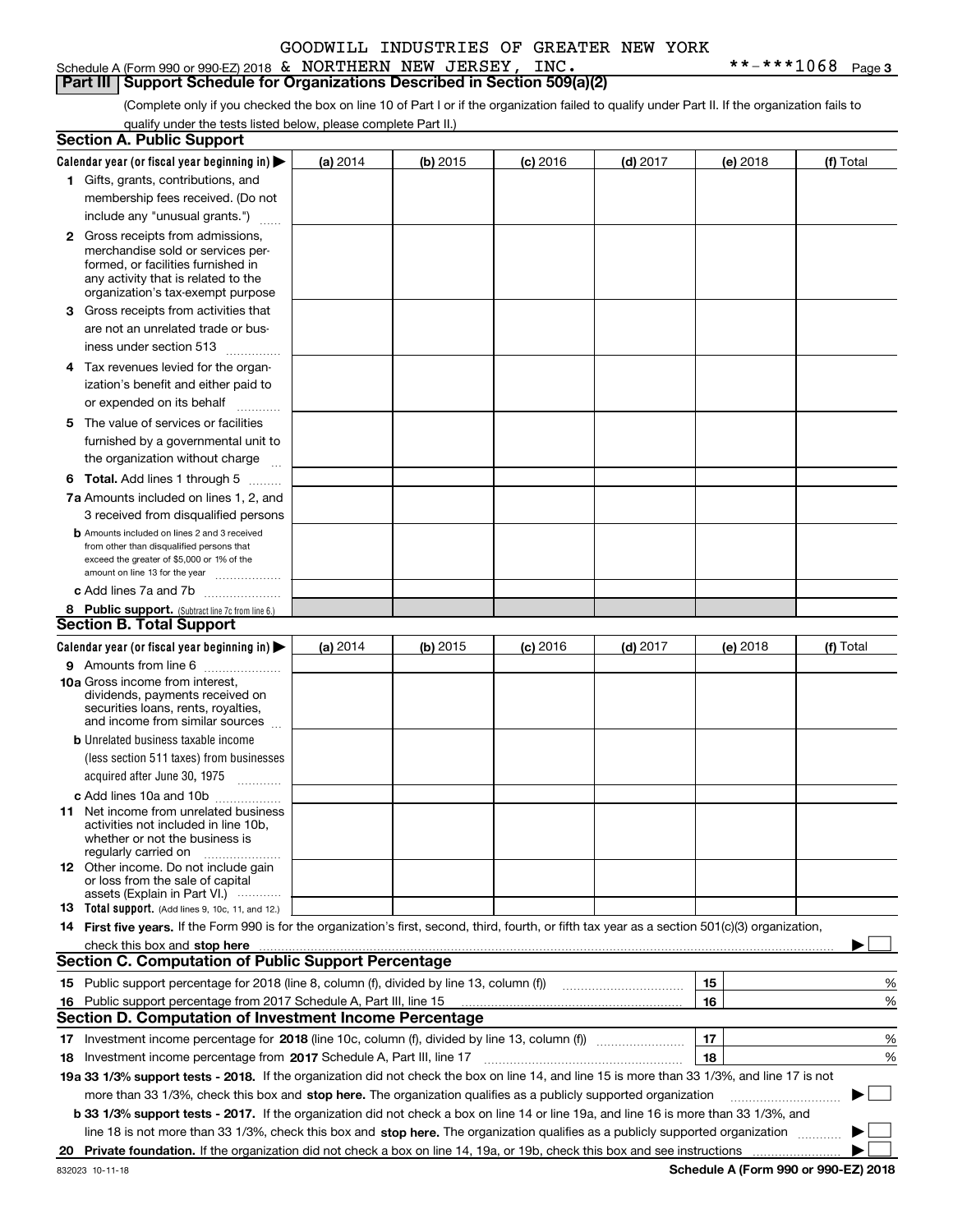### **Part IV Supporting Organizations**

(Complete only if you checked a box in line 12 on Part I. If you checked 12a of Part I, complete Sections A and B. If you checked 12b of Part I, complete Sections A and C. If you checked 12c of Part I, complete Sections A, D, and E. If you checked 12d of Part I, complete Sections A and D, and complete Part V.)

#### **Section A. All Supporting Organizations**

- **1** Are all of the organization's supported organizations listed by name in the organization's governing documents? If "No," describe in **Part VI** how the supported organizations are designated. If designated by *class or purpose, describe the designation. If historic and continuing relationship, explain.*
- **2** Did the organization have any supported organization that does not have an IRS determination of status under section 509(a)(1) or (2)? If "Yes," explain in Part VI how the organization determined that the supported *organization was described in section 509(a)(1) or (2).*
- **3a** Did the organization have a supported organization described in section 501(c)(4), (5), or (6)? If "Yes," answer *(b) and (c) below.*
- **b** Did the organization confirm that each supported organization qualified under section 501(c)(4), (5), or (6) and satisfied the public support tests under section 509(a)(2)? If "Yes," describe in **Part VI** when and how the *organization made the determination.*
- **c**Did the organization ensure that all support to such organizations was used exclusively for section 170(c)(2)(B) purposes? If "Yes," explain in **Part VI** what controls the organization put in place to ensure such use.
- **4a***If* Was any supported organization not organized in the United States ("foreign supported organization")? *"Yes," and if you checked 12a or 12b in Part I, answer (b) and (c) below.*
- **b** Did the organization have ultimate control and discretion in deciding whether to make grants to the foreign supported organization? If "Yes," describe in **Part VI** how the organization had such control and discretion *despite being controlled or supervised by or in connection with its supported organizations.*
- **c** Did the organization support any foreign supported organization that does not have an IRS determination under sections 501(c)(3) and 509(a)(1) or (2)? If "Yes," explain in **Part VI** what controls the organization used *to ensure that all support to the foreign supported organization was used exclusively for section 170(c)(2)(B) purposes.*
- **5a***If "Yes,"* Did the organization add, substitute, or remove any supported organizations during the tax year? answer (b) and (c) below (if applicable). Also, provide detail in **Part VI,** including (i) the names and EIN *numbers of the supported organizations added, substituted, or removed; (ii) the reasons for each such action; (iii) the authority under the organization's organizing document authorizing such action; and (iv) how the action was accomplished (such as by amendment to the organizing document).*
- **b** Type I or Type II only. Was any added or substituted supported organization part of a class already designated in the organization's organizing document?
- **cSubstitutions only.**  Was the substitution the result of an event beyond the organization's control?
- **6** Did the organization provide support (whether in the form of grants or the provision of services or facilities) to **Part VI.** *If "Yes," provide detail in* support or benefit one or more of the filing organization's supported organizations? anyone other than (i) its supported organizations, (ii) individuals that are part of the charitable class benefited by one or more of its supported organizations, or (iii) other supporting organizations that also
- **7**Did the organization provide a grant, loan, compensation, or other similar payment to a substantial contributor *If "Yes," complete Part I of Schedule L (Form 990 or 990-EZ).* regard to a substantial contributor? (as defined in section 4958(c)(3)(C)), a family member of a substantial contributor, or a 35% controlled entity with
- **8** Did the organization make a loan to a disqualified person (as defined in section 4958) not described in line 7? *If "Yes," complete Part I of Schedule L (Form 990 or 990-EZ).*
- **9a** Was the organization controlled directly or indirectly at any time during the tax year by one or more in section 509(a)(1) or (2))? If "Yes," *provide detail in* <code>Part VI.</code> disqualified persons as defined in section 4946 (other than foundation managers and organizations described
- **b** Did one or more disqualified persons (as defined in line 9a) hold a controlling interest in any entity in which the supporting organization had an interest? If "Yes," provide detail in P**art VI**.
- **c**Did a disqualified person (as defined in line 9a) have an ownership interest in, or derive any personal benefit from, assets in which the supporting organization also had an interest? If "Yes," provide detail in P**art VI.**
- **10a** Was the organization subject to the excess business holdings rules of section 4943 because of section supporting organizations)? If "Yes," answer 10b below. 4943(f) (regarding certain Type II supporting organizations, and all Type III non-functionally integrated
- **b** Did the organization have any excess business holdings in the tax year? (Use Schedule C, Form 4720, to *determine whether the organization had excess business holdings.)*

**1**

**2**

**3a**

**3b**

**3c**

**4a**

**4b**

**4c**

**5a**

**5b5c**

**6**

**7**

**8**

**9a**

**9b**

**9c**

**10a**

**10b**

**YesNo**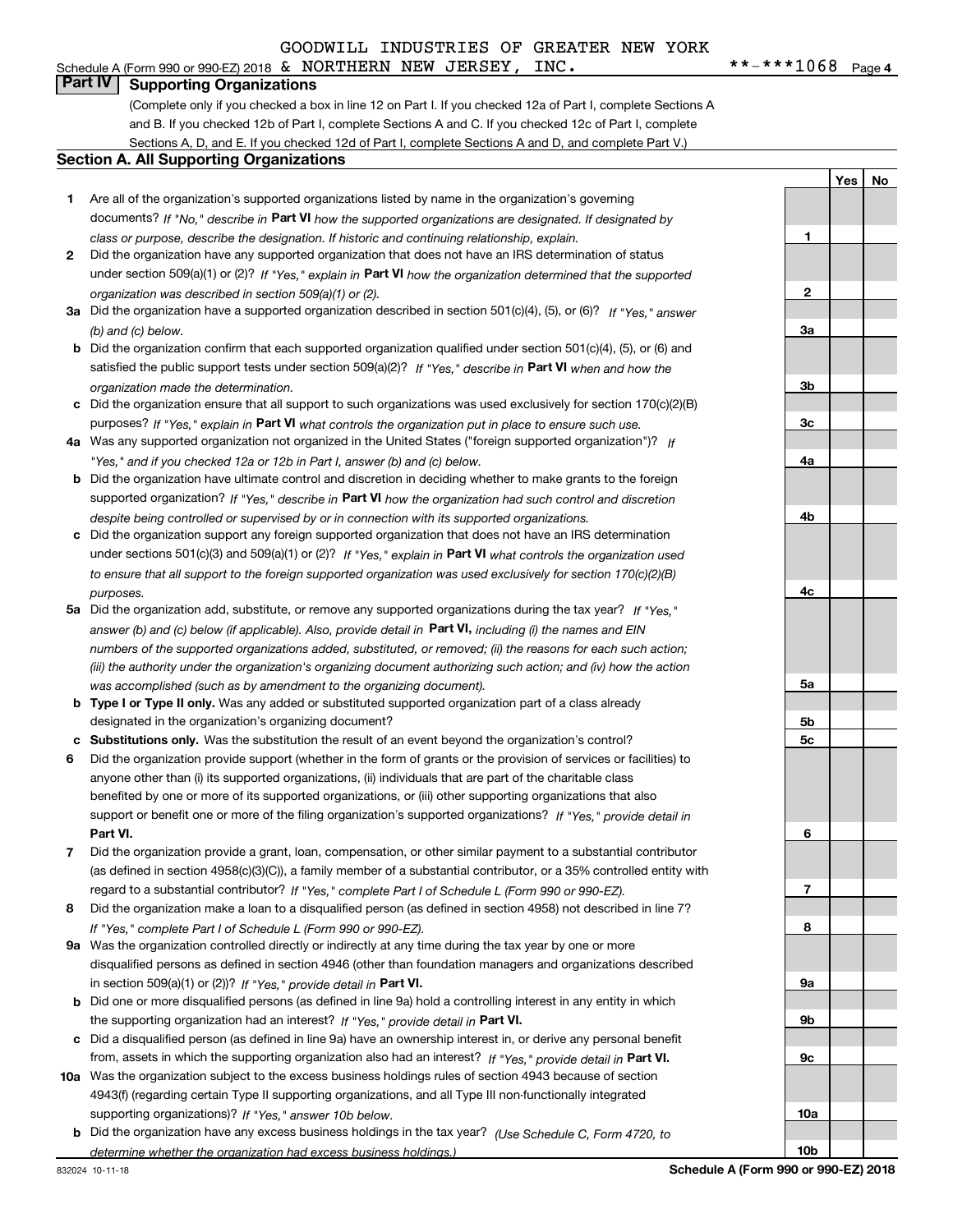| Schedule A (Form 990 or 990-EZ) 2018 $\,$ & NORTHERN NEW JERSEY, |  |  | INC. | $***$ $***$ 1068 | Page |
|------------------------------------------------------------------|--|--|------|------------------|------|
|                                                                  |  |  |      |                  |      |

**5**

|        | Part IV<br>Supporting Organizations (continued)                                                                                                                                                                                  |                 |     |    |
|--------|----------------------------------------------------------------------------------------------------------------------------------------------------------------------------------------------------------------------------------|-----------------|-----|----|
|        |                                                                                                                                                                                                                                  |                 | Yes | No |
| 11     | Has the organization accepted a gift or contribution from any of the following persons?                                                                                                                                          |                 |     |    |
| a      | A person who directly or indirectly controls, either alone or together with persons described in (b) and (c)                                                                                                                     |                 |     |    |
|        | below, the governing body of a supported organization?                                                                                                                                                                           | 11a             |     |    |
|        | <b>b</b> A family member of a person described in (a) above?                                                                                                                                                                     | 11 <sub>b</sub> |     |    |
|        | c A 35% controlled entity of a person described in (a) or (b) above? If "Yes" to a, b, or c, provide detail in Part VI.                                                                                                          | 11c             |     |    |
|        | <b>Section B. Type I Supporting Organizations</b>                                                                                                                                                                                |                 |     |    |
|        |                                                                                                                                                                                                                                  |                 | Yes | No |
| 1      | Did the directors, trustees, or membership of one or more supported organizations have the power to                                                                                                                              |                 |     |    |
|        | regularly appoint or elect at least a majority of the organization's directors or trustees at all times during the                                                                                                               |                 |     |    |
|        | tax year? If "No," describe in Part VI how the supported organization(s) effectively operated, supervised, or                                                                                                                    |                 |     |    |
|        | controlled the organization's activities. If the organization had more than one supported organization,                                                                                                                          |                 |     |    |
|        | describe how the powers to appoint and/or remove directors or trustees were allocated among the supported                                                                                                                        |                 |     |    |
|        | organizations and what conditions or restrictions, if any, applied to such powers during the tax year.                                                                                                                           | 1               |     |    |
| 2      | Did the organization operate for the benefit of any supported organization other than the supported                                                                                                                              |                 |     |    |
|        | organization(s) that operated, supervised, or controlled the supporting organization? If "Yes," explain in                                                                                                                       |                 |     |    |
|        | Part VI how providing such benefit carried out the purposes of the supported organization(s) that operated,                                                                                                                      |                 |     |    |
|        | supervised, or controlled the supporting organization.                                                                                                                                                                           | 2               |     |    |
|        | <b>Section C. Type II Supporting Organizations</b>                                                                                                                                                                               |                 |     |    |
|        |                                                                                                                                                                                                                                  |                 | Yes | No |
| 1      | Were a majority of the organization's directors or trustees during the tax year also a majority of the directors                                                                                                                 |                 |     |    |
|        | or trustees of each of the organization's supported organization(s)? If "No," describe in Part VI how control                                                                                                                    |                 |     |    |
|        | or management of the supporting organization was vested in the same persons that controlled or managed                                                                                                                           |                 |     |    |
|        | the supported organization(s).<br><b>Section D. All Type III Supporting Organizations</b>                                                                                                                                        | 1               |     |    |
|        |                                                                                                                                                                                                                                  |                 | Yes | No |
| 1      | Did the organization provide to each of its supported organizations, by the last day of the fifth month of the                                                                                                                   |                 |     |    |
|        | organization's tax year, (i) a written notice describing the type and amount of support provided during the prior tax                                                                                                            |                 |     |    |
|        | year, (ii) a copy of the Form 990 that was most recently filed as of the date of notification, and (iii) copies of the                                                                                                           |                 |     |    |
|        | organization's governing documents in effect on the date of notification, to the extent not previously provided?                                                                                                                 | 1               |     |    |
| 2      | Were any of the organization's officers, directors, or trustees either (i) appointed or elected by the supported                                                                                                                 |                 |     |    |
|        | organization(s) or (ii) serving on the governing body of a supported organization? If "No," explain in Part VI how                                                                                                               |                 |     |    |
|        | the organization maintained a close and continuous working relationship with the supported organization(s).                                                                                                                      | 2               |     |    |
| з      | By reason of the relationship described in (2), did the organization's supported organizations have a                                                                                                                            |                 |     |    |
|        | significant voice in the organization's investment policies and in directing the use of the organization's                                                                                                                       |                 |     |    |
|        | income or assets at all times during the tax year? If "Yes," describe in Part VI the role the organization's                                                                                                                     |                 |     |    |
|        | supported organizations played in this regard.                                                                                                                                                                                   | 3               |     |    |
|        | Section E. Type III Functionally Integrated Supporting Organizations                                                                                                                                                             |                 |     |    |
| 1      | Check the box next to the method that the organization used to satisfy the Integral Part Test during the year (see instructions).                                                                                                |                 |     |    |
| a      | The organization satisfied the Activities Test. Complete line 2 below.                                                                                                                                                           |                 |     |    |
| b<br>c | The organization is the parent of each of its supported organizations. Complete line 3 below.<br>The organization supported a governmental entity. Describe in Part VI how you supported a government entity (see instructions), |                 |     |    |
| 2      | Activities Test. Answer (a) and (b) below.                                                                                                                                                                                       |                 | Yes | No |
| а      | Did substantially all of the organization's activities during the tax year directly further the exempt purposes of                                                                                                               |                 |     |    |
|        | the supported organization(s) to which the organization was responsive? If "Yes," then in Part VI identify                                                                                                                       |                 |     |    |
|        | those supported organizations and explain how these activities directly furthered their exempt purposes,                                                                                                                         |                 |     |    |
|        | how the organization was responsive to those supported organizations, and how the organization determined                                                                                                                        |                 |     |    |
|        | that these activities constituted substantially all of its activities.                                                                                                                                                           | 2a              |     |    |
|        | <b>b</b> Did the activities described in (a) constitute activities that, but for the organization's involvement, one or more                                                                                                     |                 |     |    |
|        | of the organization's supported organization(s) would have been engaged in? If "Yes," explain in Part VI the                                                                                                                     |                 |     |    |
|        | reasons for the organization's position that its supported organization(s) would have engaged in these                                                                                                                           |                 |     |    |
|        | activities but for the organization's involvement.                                                                                                                                                                               | 2b              |     |    |
| з      | Parent of Supported Organizations. Answer (a) and (b) below.                                                                                                                                                                     |                 |     |    |
| а      | Did the organization have the power to regularly appoint or elect a majority of the officers, directors, or                                                                                                                      |                 |     |    |
|        | trustees of each of the supported organizations? Provide details in Part VI.                                                                                                                                                     | За              |     |    |
|        | <b>b</b> Did the organization exercise a substantial degree of direction over the policies, programs, and activities of each                                                                                                     |                 |     |    |
|        | of its supported organizations? If "Yes," describe in Part VI the role played by the organization in this regard.                                                                                                                | Зb              |     |    |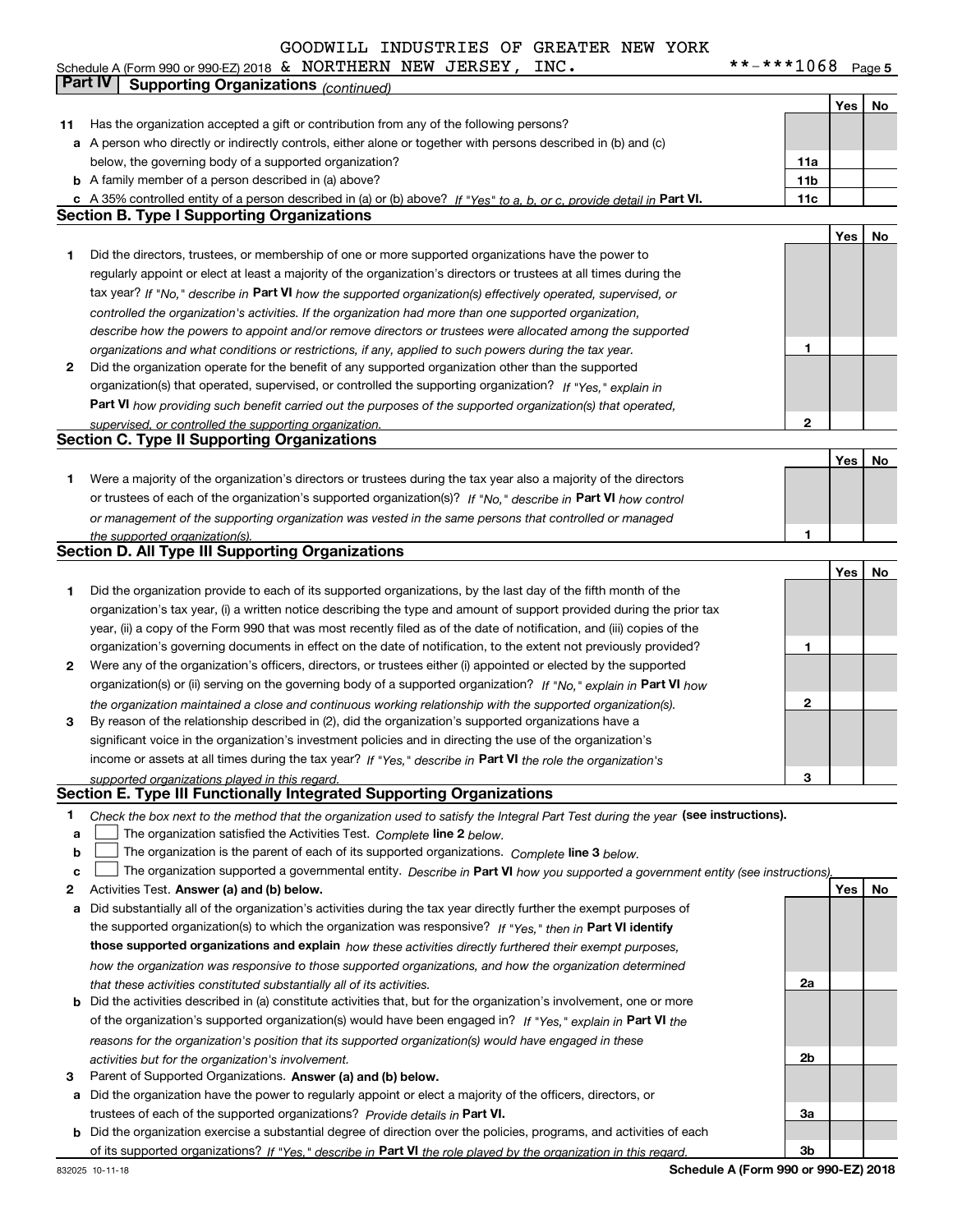| Schedule A (Form 990 or 990-EZ) 2018 & NORTHERN NEW JERSEY, INC.                                                                                   |  |
|----------------------------------------------------------------------------------------------------------------------------------------------------|--|
| <b>Part V</b> Type III Non-Functionally Integrated 509(a)(3) Supporting Organizations                                                              |  |
| Check here if the organization satisfied the Integral Part Test as a qualifying trust on Nov. 20, 1970 (explain in Part VI.) See instructions. All |  |
| other Type III non-functionally integrated supporting organizations must complete Sections A through E.                                            |  |

|              | Section A - Adjusted Net Income                                              | (A) Prior Year | (B) Current Year<br>(optional) |                                |
|--------------|------------------------------------------------------------------------------|----------------|--------------------------------|--------------------------------|
| 1            | Net short-term capital gain                                                  | 1              |                                |                                |
| 2            | Recoveries of prior-year distributions                                       | $\overline{2}$ |                                |                                |
| 3            | Other gross income (see instructions)                                        | 3              |                                |                                |
| 4            | Add lines 1 through 3                                                        | 4              |                                |                                |
| 5            | Depreciation and depletion                                                   | 5              |                                |                                |
| 6            | Portion of operating expenses paid or incurred for production or             |                |                                |                                |
|              | collection of gross income or for management, conservation, or               |                |                                |                                |
|              | maintenance of property held for production of income (see instructions)     | 6              |                                |                                |
| 7            | Other expenses (see instructions)                                            | $\overline{7}$ |                                |                                |
| 8            | Adjusted Net Income (subtract lines 5, 6, and 7 from line 4)                 | 8              |                                |                                |
|              | <b>Section B - Minimum Asset Amount</b>                                      |                | (A) Prior Year                 | (B) Current Year<br>(optional) |
| 1            | Aggregate fair market value of all non-exempt-use assets (see                |                |                                |                                |
|              | instructions for short tax year or assets held for part of year):            |                |                                |                                |
|              | a Average monthly value of securities                                        | 1a             |                                |                                |
|              | <b>b</b> Average monthly cash balances                                       | 1b             |                                |                                |
|              | c Fair market value of other non-exempt-use assets                           | 1c             |                                |                                |
|              | d Total (add lines 1a, 1b, and 1c)                                           | 1d             |                                |                                |
|              | <b>e</b> Discount claimed for blockage or other                              |                |                                |                                |
|              | factors (explain in detail in Part VI):                                      |                |                                |                                |
| 2            | Acquisition indebtedness applicable to non-exempt-use assets                 | $\mathbf{2}$   |                                |                                |
| 3            | Subtract line 2 from line 1d                                                 | 3              |                                |                                |
| 4            | Cash deemed held for exempt use. Enter 1-1/2% of line 3 (for greater amount, |                |                                |                                |
|              | see instructions)                                                            | 4              |                                |                                |
| 5            | Net value of non-exempt-use assets (subtract line 4 from line 3)             | 5              |                                |                                |
| 6            | Multiply line 5 by .035                                                      | 6              |                                |                                |
| 7            | Recoveries of prior-year distributions                                       | $\overline{7}$ |                                |                                |
| 8            | Minimum Asset Amount (add line 7 to line 6)                                  | 8              |                                |                                |
|              | Section C - Distributable Amount                                             |                |                                | <b>Current Year</b>            |
| 1            | Adjusted net income for prior year (from Section A, line 8, Column A)        | 1              |                                |                                |
| $\mathbf{2}$ | Enter 85% of line 1                                                          | $\mathbf{2}$   |                                |                                |
| З            | Minimum asset amount for prior year (from Section B, line 8, Column A)       | 3              |                                |                                |
| 4            | Enter greater of line 2 or line 3                                            | 4              |                                |                                |
| 5            | Income tax imposed in prior year                                             | 5              |                                |                                |
| 6            | <b>Distributable Amount.</b> Subtract line 5 from line 4, unless subject to  |                |                                |                                |
|              | emergency temporary reduction (see instructions)                             | 6              |                                |                                |
|              |                                                                              |                |                                |                                |

**7** Check here if the current year is the organization's first as a non-functionally integrated Type III supporting organization (see instructions).

**Schedule A (Form 990 or 990-EZ) 2018**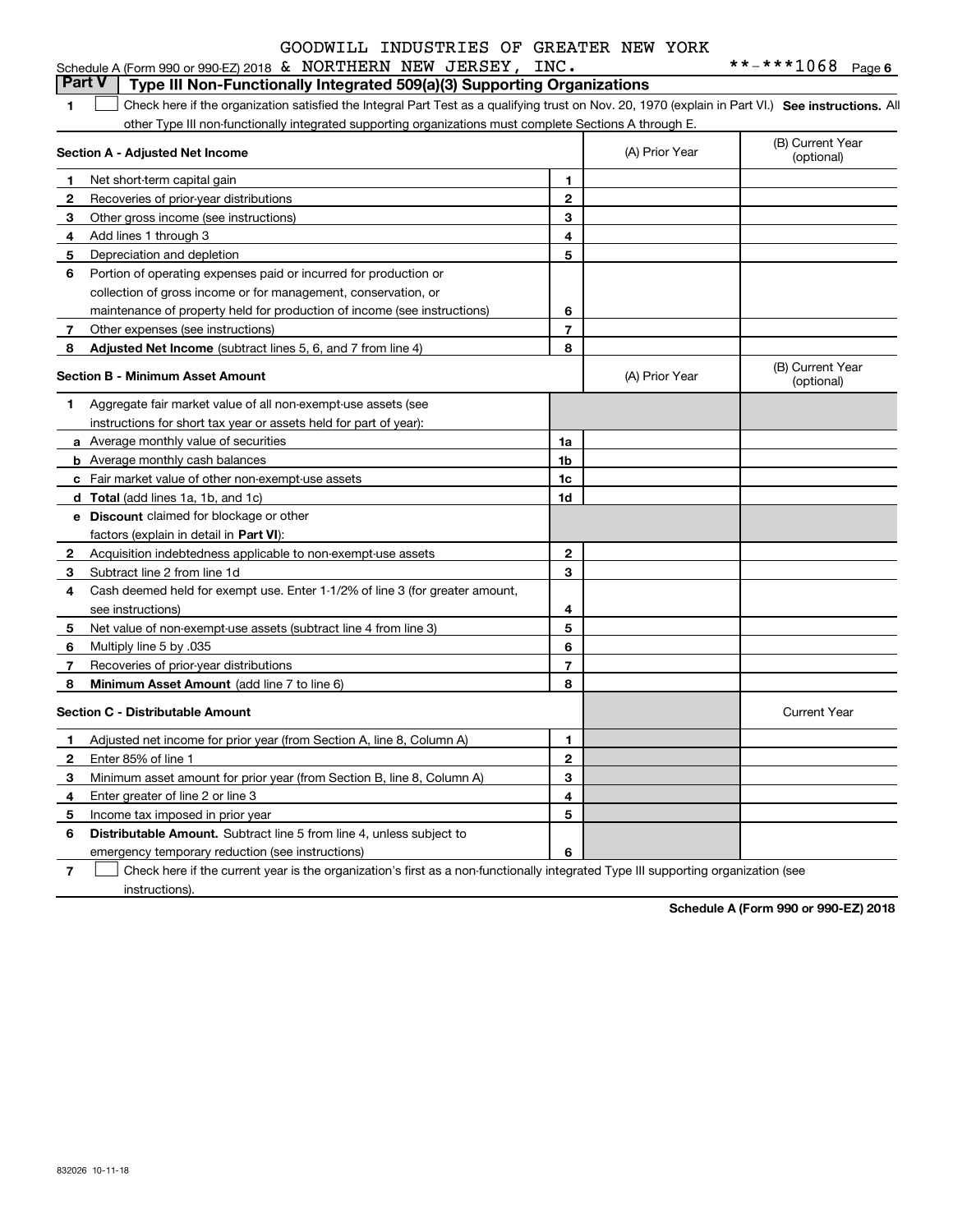|                                                         | <b>Part V</b><br>Type III Non-Functionally Integrated 509(a)(3) Supporting Organizations   |                                    | (continued)                                   |                                                  |  |  |
|---------------------------------------------------------|--------------------------------------------------------------------------------------------|------------------------------------|-----------------------------------------------|--------------------------------------------------|--|--|
| <b>Section D - Distributions</b><br><b>Current Year</b> |                                                                                            |                                    |                                               |                                                  |  |  |
| 1.                                                      | Amounts paid to supported organizations to accomplish exempt purposes                      |                                    |                                               |                                                  |  |  |
| 2                                                       | Amounts paid to perform activity that directly furthers exempt purposes of supported       |                                    |                                               |                                                  |  |  |
|                                                         | organizations, in excess of income from activity                                           |                                    |                                               |                                                  |  |  |
| 3                                                       | Administrative expenses paid to accomplish exempt purposes of supported organizations      |                                    |                                               |                                                  |  |  |
| 4                                                       | Amounts paid to acquire exempt-use assets                                                  |                                    |                                               |                                                  |  |  |
| 5                                                       | Qualified set-aside amounts (prior IRS approval required)                                  |                                    |                                               |                                                  |  |  |
| 6                                                       | Other distributions (describe in Part VI). See instructions.                               |                                    |                                               |                                                  |  |  |
| 7                                                       | Total annual distributions. Add lines 1 through 6.                                         |                                    |                                               |                                                  |  |  |
| 8                                                       | Distributions to attentive supported organizations to which the organization is responsive |                                    |                                               |                                                  |  |  |
|                                                         | (provide details in Part VI). See instructions.                                            |                                    |                                               |                                                  |  |  |
| 9                                                       | Distributable amount for 2018 from Section C, line 6                                       |                                    |                                               |                                                  |  |  |
| 10                                                      | Line 8 amount divided by line 9 amount                                                     |                                    |                                               |                                                  |  |  |
|                                                         | <b>Section E - Distribution Allocations</b> (see instructions)                             | (i)<br><b>Excess Distributions</b> | (ii)<br><b>Underdistributions</b><br>Pre-2018 | (iii)<br><b>Distributable</b><br>Amount for 2018 |  |  |
| 1.                                                      | Distributable amount for 2018 from Section C, line 6                                       |                                    |                                               |                                                  |  |  |
| $\mathbf{2}$                                            | Underdistributions, if any, for years prior to 2018 (reason-                               |                                    |                                               |                                                  |  |  |
|                                                         | able cause required-explain in Part VI). See instructions.                                 |                                    |                                               |                                                  |  |  |
| з                                                       | Excess distributions carryover, if any, to 2018                                            |                                    |                                               |                                                  |  |  |
|                                                         | <b>a</b> From 2013                                                                         |                                    |                                               |                                                  |  |  |
|                                                         | $b$ From 2014                                                                              |                                    |                                               |                                                  |  |  |
|                                                         | c From 2015                                                                                |                                    |                                               |                                                  |  |  |
|                                                         | d From 2016                                                                                |                                    |                                               |                                                  |  |  |
|                                                         | e From 2017                                                                                |                                    |                                               |                                                  |  |  |
|                                                         | f Total of lines 3a through e                                                              |                                    |                                               |                                                  |  |  |
|                                                         | g Applied to underdistributions of prior years                                             |                                    |                                               |                                                  |  |  |
|                                                         | <b>h</b> Applied to 2018 distributable amount                                              |                                    |                                               |                                                  |  |  |
| Ť.                                                      | Carryover from 2013 not applied (see instructions)                                         |                                    |                                               |                                                  |  |  |
|                                                         | Remainder. Subtract lines 3g, 3h, and 3i from 3f.                                          |                                    |                                               |                                                  |  |  |
| 4                                                       | Distributions for 2018 from Section D,                                                     |                                    |                                               |                                                  |  |  |
|                                                         | \$<br>line $7:$                                                                            |                                    |                                               |                                                  |  |  |
|                                                         | <b>a</b> Applied to underdistributions of prior years                                      |                                    |                                               |                                                  |  |  |
|                                                         | <b>b</b> Applied to 2018 distributable amount                                              |                                    |                                               |                                                  |  |  |
|                                                         | c Remainder. Subtract lines 4a and 4b from 4.                                              |                                    |                                               |                                                  |  |  |
| 5                                                       | Remaining underdistributions for years prior to 2018, if                                   |                                    |                                               |                                                  |  |  |
|                                                         | any. Subtract lines 3g and 4a from line 2. For result greater                              |                                    |                                               |                                                  |  |  |
|                                                         | than zero, explain in Part VI. See instructions.                                           |                                    |                                               |                                                  |  |  |
| 6                                                       | Remaining underdistributions for 2018. Subtract lines 3h                                   |                                    |                                               |                                                  |  |  |
|                                                         | and 4b from line 1. For result greater than zero, explain in                               |                                    |                                               |                                                  |  |  |
|                                                         | Part VI. See instructions.                                                                 |                                    |                                               |                                                  |  |  |
| 7                                                       | Excess distributions carryover to 2019. Add lines 3j<br>and 4c.                            |                                    |                                               |                                                  |  |  |
|                                                         | Breakdown of line 7:                                                                       |                                    |                                               |                                                  |  |  |
| 8                                                       | a Excess from 2014                                                                         |                                    |                                               |                                                  |  |  |
|                                                         | <b>b</b> Excess from 2015                                                                  |                                    |                                               |                                                  |  |  |
|                                                         | c Excess from 2016                                                                         |                                    |                                               |                                                  |  |  |
|                                                         | d Excess from 2017                                                                         |                                    |                                               |                                                  |  |  |
|                                                         | e Excess from 2018                                                                         |                                    |                                               |                                                  |  |  |
|                                                         |                                                                                            |                                    |                                               |                                                  |  |  |

**Schedule A (Form 990 or 990-EZ) 2018**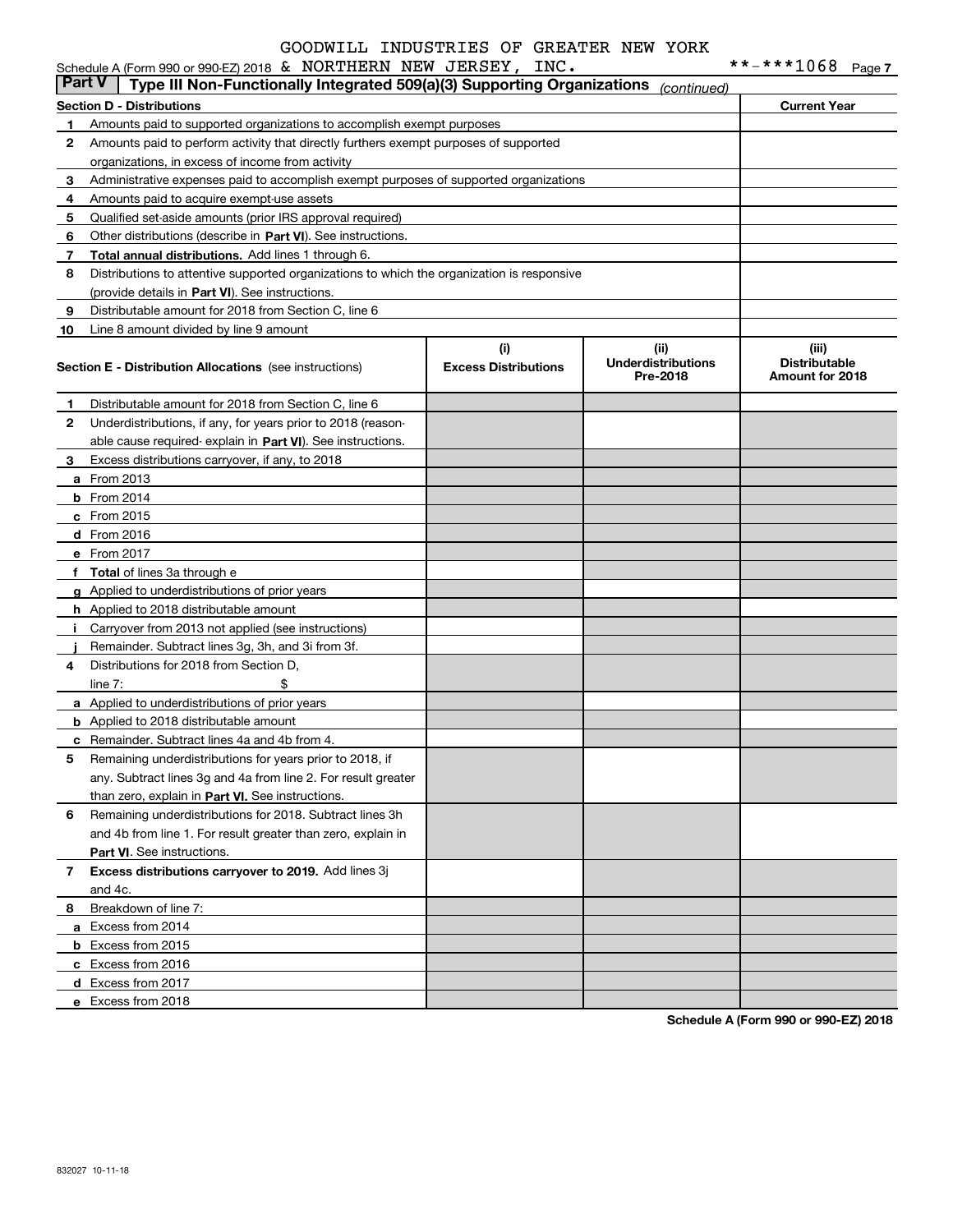### Schedule A (Form 990 or 990-EZ) 2018 Page & NORTHERN NEW JERSEY, INC. GOODWILL INDUSTRIES OF GREATER NEW YORK

Part VI | Supplemental Information. Provide the explanations required by Part II, line 10; Part II, line 17a or 17b; Part III, line 12; Part IV, Section A, lines 1, 2, 3b, 3c, 4b, 4c, 5a, 6, 9a, 9b, 9c, 11a, 11b, and 11c; Part IV, Section B, lines 1 and 2; Part IV, Section C, line 1; Part IV, Section D, lines 2 and 3; Part IV, Section E, lines 1c, 2a, 2b, 3a, and 3b; Part V, line 1; Part V, Section B, line 1e; Part V, Section D, lines 5, 6, and 8; and Part V, Section E, lines 2, 5, and 6. Also complete this part for any additional information. (See instructions.)

SCHEDULE A, PART II, LINE 10, EXPLANATION FOR OTHER INCOME:

| MISCELLANEOUS      |          |
|--------------------|----------|
| 2014 AMOUNT: \$    | 650,604. |
| 2015 AMOUNT: \$    | 383,279. |
| 2016 AMOUNT: \$    | 278,992. |
| 2017 AMOUNT: \$    | 145,657. |
| 2018 AMOUNT: \$    | 136,302. |
| FUNDRAISING INCOME |          |
| 2014 AMOUNT: \$    | 55,757.  |
| 2015 AMOUNT: \$    | 47,192.  |
| 2016 AMOUNT: \$    | 31,901.  |
| 2017 AMOUNT: \$    | 82,730.  |
|                    |          |
|                    |          |
|                    |          |
|                    |          |
|                    |          |
|                    |          |
|                    |          |
|                    |          |
|                    |          |
|                    |          |
|                    |          |
|                    |          |
|                    |          |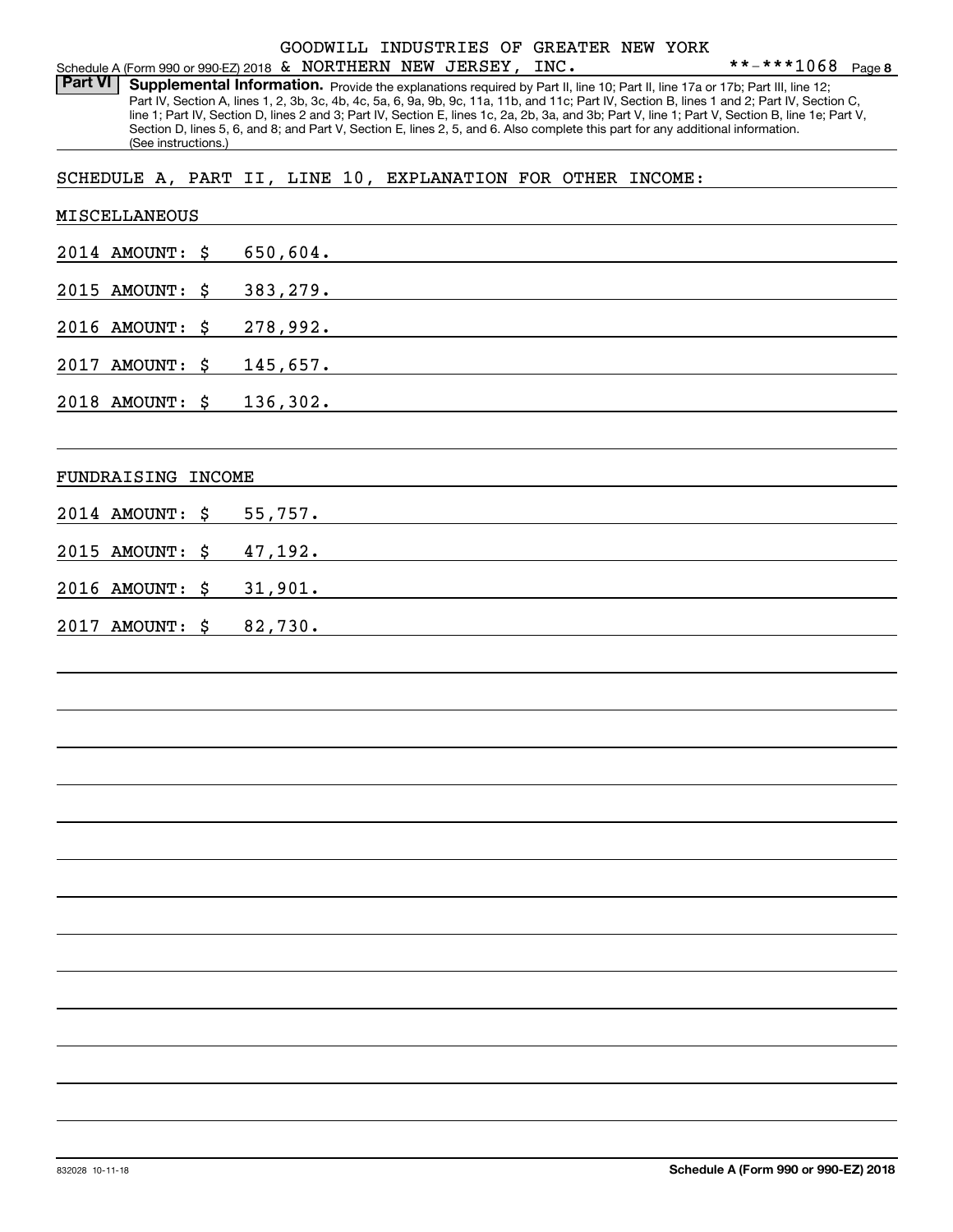Department of the Treasury Internal Revenue Service **(Form 990, 990-EZ, or 990-PF)**

Name of the organization

|  |  | ** PUBLIC DISCLOSURE COPY ** |  |  |
|--|--|------------------------------|--|--|
|--|--|------------------------------|--|--|

# **Schedule B Schedule of Contributors**

**| Attach to Form 990, Form 990-EZ, or Form 990-PF. | Go to www.irs.gov/Form990 for the latest information.** OMB No. 1545-0047

**2018**

**Employer identification number**

|  |  |  |  |  | *-***1068 |  |  |  |
|--|--|--|--|--|-----------|--|--|--|
|--|--|--|--|--|-----------|--|--|--|

|  | GOODWILL INDUSTRIES OF GREATER NEW YORK |  |  |            |
|--|-----------------------------------------|--|--|------------|
|  | & NORTHERN NEW JERSEY, INC.             |  |  | **-***1068 |

| <b>Organization type (check one):</b> |                                                                             |  |  |
|---------------------------------------|-----------------------------------------------------------------------------|--|--|
| Filers of:                            | Section:                                                                    |  |  |
| Form 990 or 990-EZ                    | $3$ ) (enter number) organization<br>$X$ 501(c)(                            |  |  |
|                                       | $4947(a)(1)$ nonexempt charitable trust not treated as a private foundation |  |  |
|                                       | 527 political organization                                                  |  |  |
| Form 990-PF                           | 501(c)(3) exempt private foundation                                         |  |  |
|                                       | 4947(a)(1) nonexempt charitable trust treated as a private foundation       |  |  |
|                                       | 501(c)(3) taxable private foundation                                        |  |  |

Check if your organization is covered by the **General Rule** or a **Special Rule. Note:**  Only a section 501(c)(7), (8), or (10) organization can check boxes for both the General Rule and a Special Rule. See instructions.

#### **General Rule**

 $\mathcal{L}^{\text{max}}$ 

For an organization filing Form 990, 990-EZ, or 990-PF that received, during the year, contributions totaling \$5,000 or more (in money or property) from any one contributor. Complete Parts I and II. See instructions for determining a contributor's total contributions.

#### **Special Rules**

any one contributor, during the year, total contributions of the greater of  $\,$  (1) \$5,000; or **(2)** 2% of the amount on (i) Form 990, Part VIII, line 1h;  $\boxed{\textbf{X}}$  For an organization described in section 501(c)(3) filing Form 990 or 990-EZ that met the 33 1/3% support test of the regulations under sections 509(a)(1) and 170(b)(1)(A)(vi), that checked Schedule A (Form 990 or 990-EZ), Part II, line 13, 16a, or 16b, and that received from or (ii) Form 990-EZ, line 1. Complete Parts I and II.

year, total contributions of more than \$1,000 *exclusively* for religious, charitable, scientific, literary, or educational purposes, or for the For an organization described in section 501(c)(7), (8), or (10) filing Form 990 or 990-EZ that received from any one contributor, during the prevention of cruelty to children or animals. Complete Parts I (entering "N/A" in column (b) instead of the contributor name and address), II, and III.  $\mathcal{L}^{\text{max}}$ 

purpose. Don't complete any of the parts unless the **General Rule** applies to this organization because it received *nonexclusively* year, contributions <sub>exclusively</sub> for religious, charitable, etc., purposes, but no such contributions totaled more than \$1,000. If this box is checked, enter here the total contributions that were received during the year for an  $\;$ exclusively religious, charitable, etc., For an organization described in section 501(c)(7), (8), or (10) filing Form 990 or 990-EZ that received from any one contributor, during the religious, charitable, etc., contributions totaling \$5,000 or more during the year  $\Box$ — $\Box$   $\Box$  $\mathcal{L}^{\text{max}}$ 

**Caution:**  An organization that isn't covered by the General Rule and/or the Special Rules doesn't file Schedule B (Form 990, 990-EZ, or 990-PF),  **must** but it answer "No" on Part IV, line 2, of its Form 990; or check the box on line H of its Form 990-EZ or on its Form 990-PF, Part I, line 2, to certify that it doesn't meet the filing requirements of Schedule B (Form 990, 990-EZ, or 990-PF).

**For Paperwork Reduction Act Notice, see the instructions for Form 990, 990-EZ, or 990-PF. Schedule B (Form 990, 990-EZ, or 990-PF) (2018)** LHA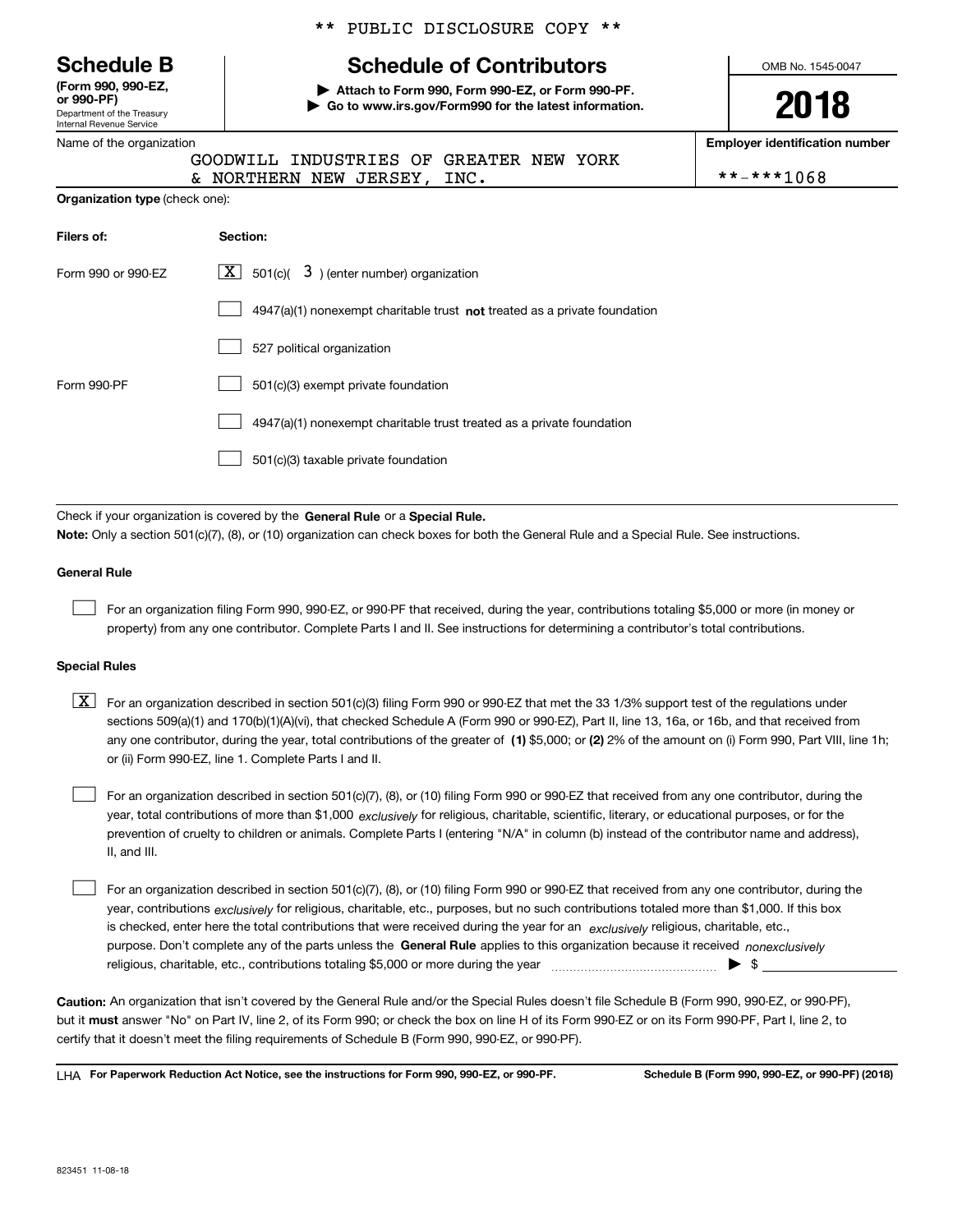### Schedule B (Form 990, 990-EZ, or 990-PF) (2018) **Page 2**

Name of organization

Chedule B (Form 990, 990-EZ, or 990-PF) (2018)<br>
Iame of organization<br> **2PART II INDUSTRIES OF GREATER NEW YORK**<br> **2PART II CONTIBERN NEW JERSEY, INC.**<br> **2PART II** CONTIBUTORS (see instructions). Use duplicate copies of Par GOODWILL INDUSTRIES OF GREATER NEW YORK & NORTHERN NEW JERSEY, INC.  $* * * * 1068$ 

823452 11-08-18 **Schedule B (Form 990, 990-EZ, or 990-PF) (2018)**

noncash contributions.)

| Part I     | Contributors (see instructions). Use duplicate copies of Part I if additional space is needed. |                                   |                                                                                                             |
|------------|------------------------------------------------------------------------------------------------|-----------------------------------|-------------------------------------------------------------------------------------------------------------|
| (a)<br>No. | (b)<br>Name, address, and ZIP + 4                                                              | (c)<br><b>Total contributions</b> | (d)<br>Type of contribution                                                                                 |
| 1          |                                                                                                | 8, 236, 473.<br>$\frac{1}{2}$     | $\overline{\mathbf{X}}$<br>Person<br>Payroll<br>Noncash<br>(Complete Part II for<br>noncash contributions.) |
| (a)<br>No. | (b)<br>Name, address, and ZIP + 4                                                              | (c)<br><b>Total contributions</b> | (d)<br>Type of contribution                                                                                 |
|            |                                                                                                | \$                                | Person<br>Payroll<br>Noncash<br>(Complete Part II for<br>noncash contributions.)                            |
| (a)<br>No. | (b)<br>Name, address, and ZIP + 4                                                              | (c)<br><b>Total contributions</b> | (d)<br>Type of contribution                                                                                 |
|            |                                                                                                | \$                                | Person<br>Payroll<br>Noncash<br>(Complete Part II for<br>noncash contributions.)                            |
| (a)<br>No. | (b)<br>Name, address, and ZIP + 4                                                              | (c)<br><b>Total contributions</b> | (d)<br>Type of contribution                                                                                 |
|            |                                                                                                | \$                                | Person<br>Payroll<br>Noncash<br>(Complete Part II for<br>noncash contributions.)                            |
| (a)<br>No. | (b)<br>Name, address, and ZIP + 4                                                              | (c)<br><b>Total contributions</b> | (d)<br>Type of contribution                                                                                 |
|            |                                                                                                | \$                                | Person<br>Payroll<br>Noncash<br>(Complete Part II for<br>noncash contributions.)                            |
| (a)<br>No. | (b)<br>Name, address, and ZIP + 4                                                              | (c)<br><b>Total contributions</b> | (d)<br>Type of contribution                                                                                 |
|            |                                                                                                | $\frac{1}{2}$                     | Person<br>Payroll<br>Noncash<br>(Complete Part II for                                                       |

**Employer identification number**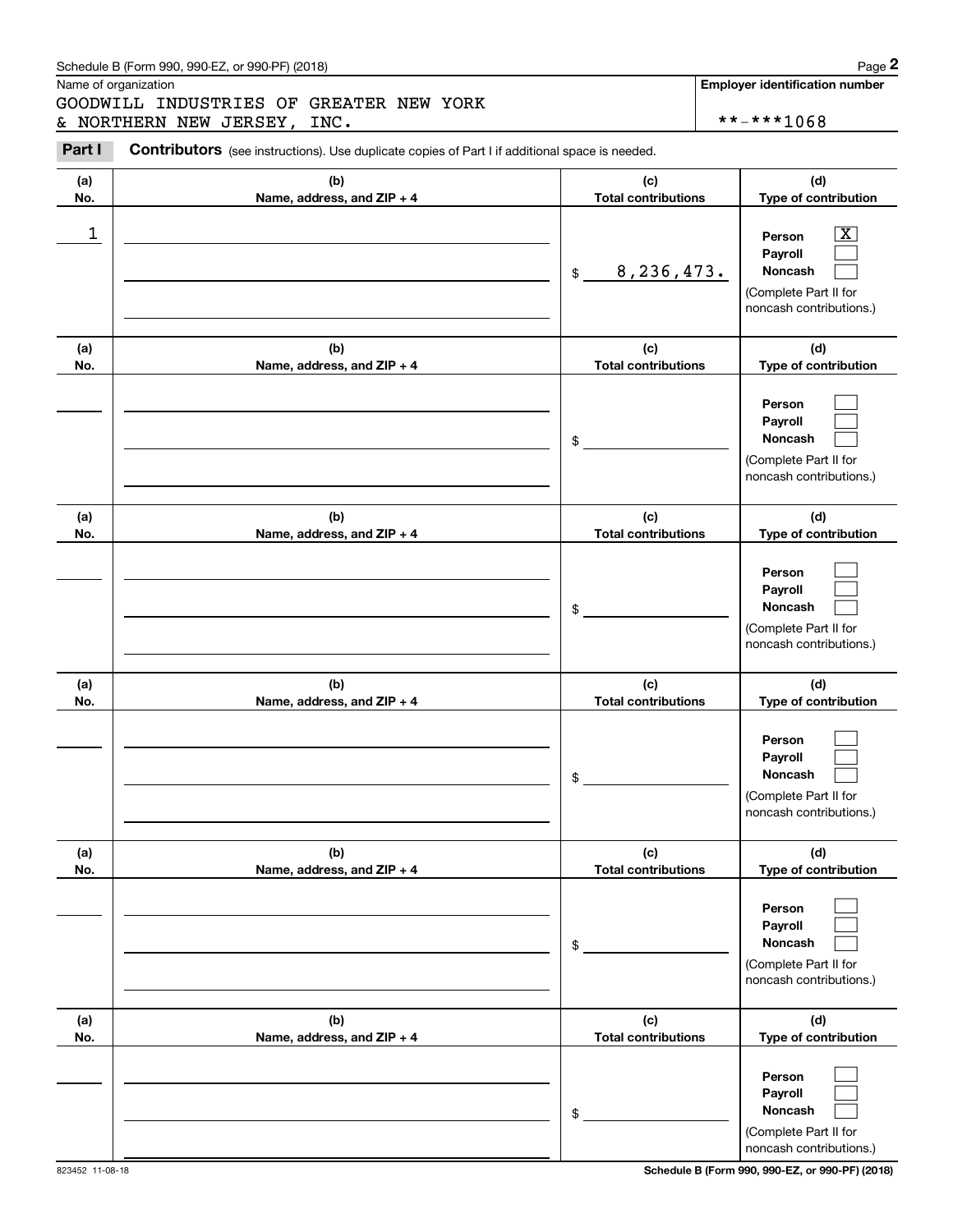|                              | Schedule B (Form 990, 990-EZ, or 990-PF) (2018)                                                     |                                                 | Page 3                                              |
|------------------------------|-----------------------------------------------------------------------------------------------------|-------------------------------------------------|-----------------------------------------------------|
|                              | Name of organization<br>GOODWILL INDUSTRIES OF GREATER NEW YORK<br>& NORTHERN NEW JERSEY, INC.      |                                                 | <b>Employer identification number</b><br>**-***1068 |
| Part II                      | Noncash Property (see instructions). Use duplicate copies of Part II if additional space is needed. |                                                 |                                                     |
| (a)<br>No.<br>from<br>Part I | (b)<br>Description of noncash property given                                                        | (c)<br>FMV (or estimate)<br>(See instructions.) | (d)<br>Date received                                |
|                              |                                                                                                     | \$                                              |                                                     |
| (a)<br>No.<br>from<br>Part I | (b)<br>Description of noncash property given                                                        | (c)<br>FMV (or estimate)<br>(See instructions.) | (d)<br>Date received                                |
|                              |                                                                                                     | \$                                              |                                                     |
| (a)<br>No.<br>from<br>Part I | (b)<br>Description of noncash property given                                                        | (c)<br>FMV (or estimate)<br>(See instructions.) | (d)<br>Date received                                |
|                              |                                                                                                     | \$                                              |                                                     |
| (a)<br>No.<br>from<br>Part I | (b)<br>Description of noncash property given                                                        | (c)<br>FMV (or estimate)<br>(See instructions.) | (d)<br>Date received                                |
|                              |                                                                                                     | \$                                              |                                                     |
| (a)<br>No.<br>from<br>Part I | (b)<br>Description of noncash property given                                                        | (c)<br>FMV (or estimate)<br>(See instructions.) | (d)<br>Date received                                |
|                              |                                                                                                     | \$                                              |                                                     |
| (a)<br>No.<br>from<br>Part I | (b)<br>Description of noncash property given                                                        | (c)<br>FMV (or estimate)<br>(See instructions.) | (d)<br>Date received                                |
|                              |                                                                                                     | \$                                              |                                                     |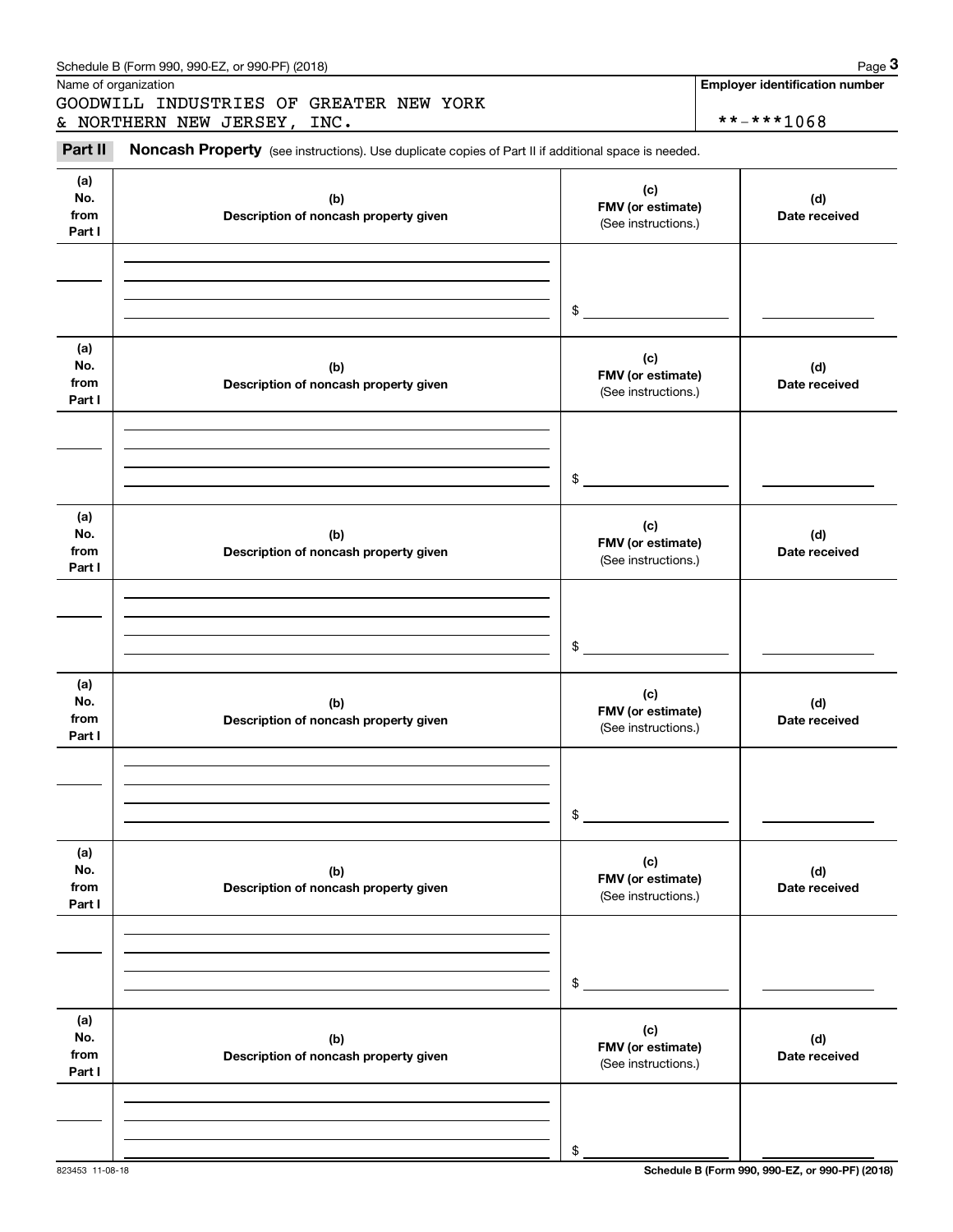|                                      | Schedule B (Form 990, 990-EZ, or 990-PF) (2018)                                                                                                              |                      | Page 4                                                                                                                                                         |
|--------------------------------------|--------------------------------------------------------------------------------------------------------------------------------------------------------------|----------------------|----------------------------------------------------------------------------------------------------------------------------------------------------------------|
|                                      | Name of organization                                                                                                                                         |                      | <b>Employer identification number</b>                                                                                                                          |
|                                      | GOODWILL INDUSTRIES OF GREATER NEW YORK                                                                                                                      |                      |                                                                                                                                                                |
|                                      | & NORTHERN NEW JERSEY, INC.                                                                                                                                  |                      | **-***1068                                                                                                                                                     |
| Part III                             | from any one contributor. Complete columns (a) through (e) and the following line entry. For organizations                                                   |                      | Exclusively religious, charitable, etc., contributions to organizations described in section 501(c)(7), (8), or (10) that total more than \$1,000 for the year |
|                                      | completing Part III, enter the total of exclusively religious, charitable, etc., contributions of \$1,000 or less for the year. (Enter this info. once.) \\$ |                      |                                                                                                                                                                |
|                                      | Use duplicate copies of Part III if additional space is needed.                                                                                              |                      |                                                                                                                                                                |
| (a) $\overline{\text{No}}$ .<br>from | (b) Purpose of gift                                                                                                                                          | (c) Use of gift      | (d) Description of how gift is held                                                                                                                            |
| Part I                               |                                                                                                                                                              |                      |                                                                                                                                                                |
|                                      |                                                                                                                                                              |                      |                                                                                                                                                                |
|                                      |                                                                                                                                                              |                      |                                                                                                                                                                |
|                                      |                                                                                                                                                              |                      |                                                                                                                                                                |
|                                      |                                                                                                                                                              |                      |                                                                                                                                                                |
|                                      |                                                                                                                                                              | (e) Transfer of gift |                                                                                                                                                                |
|                                      |                                                                                                                                                              |                      |                                                                                                                                                                |
|                                      | Transferee's name, address, and $ZIP + 4$                                                                                                                    |                      | Relationship of transferor to transferee                                                                                                                       |
|                                      |                                                                                                                                                              |                      |                                                                                                                                                                |
|                                      |                                                                                                                                                              |                      |                                                                                                                                                                |
|                                      |                                                                                                                                                              |                      |                                                                                                                                                                |
| (a) $\overline{\text{No}}$ .         |                                                                                                                                                              |                      |                                                                                                                                                                |
| from<br>Part I                       | (b) Purpose of gift                                                                                                                                          | (c) Use of gift      | (d) Description of how gift is held                                                                                                                            |
|                                      |                                                                                                                                                              |                      |                                                                                                                                                                |
|                                      |                                                                                                                                                              |                      |                                                                                                                                                                |
|                                      |                                                                                                                                                              |                      |                                                                                                                                                                |
|                                      |                                                                                                                                                              |                      |                                                                                                                                                                |
|                                      |                                                                                                                                                              | (e) Transfer of gift |                                                                                                                                                                |
|                                      |                                                                                                                                                              |                      |                                                                                                                                                                |
|                                      | Transferee's name, address, and ZIP + 4                                                                                                                      |                      | Relationship of transferor to transferee                                                                                                                       |
|                                      |                                                                                                                                                              |                      |                                                                                                                                                                |
|                                      |                                                                                                                                                              |                      |                                                                                                                                                                |
|                                      |                                                                                                                                                              |                      |                                                                                                                                                                |
| (a) $\overline{\text{No}}$ .         |                                                                                                                                                              |                      |                                                                                                                                                                |
| from<br>Part I                       | (b) Purpose of gift                                                                                                                                          | (c) Use of gift      | (d) Description of how gift is held                                                                                                                            |
|                                      |                                                                                                                                                              |                      |                                                                                                                                                                |
|                                      |                                                                                                                                                              |                      |                                                                                                                                                                |
|                                      |                                                                                                                                                              |                      |                                                                                                                                                                |
|                                      |                                                                                                                                                              |                      |                                                                                                                                                                |
|                                      |                                                                                                                                                              | (e) Transfer of gift |                                                                                                                                                                |
|                                      |                                                                                                                                                              |                      |                                                                                                                                                                |
|                                      | Transferee's name, address, and ZIP + 4                                                                                                                      |                      | Relationship of transferor to transferee                                                                                                                       |
|                                      |                                                                                                                                                              |                      |                                                                                                                                                                |
|                                      |                                                                                                                                                              |                      |                                                                                                                                                                |
|                                      |                                                                                                                                                              |                      |                                                                                                                                                                |
| (a) No.<br>from                      |                                                                                                                                                              |                      |                                                                                                                                                                |
| Part I                               | (b) Purpose of gift                                                                                                                                          | (c) Use of gift      | (d) Description of how gift is held                                                                                                                            |
|                                      |                                                                                                                                                              |                      |                                                                                                                                                                |
|                                      |                                                                                                                                                              |                      |                                                                                                                                                                |
|                                      |                                                                                                                                                              |                      |                                                                                                                                                                |
|                                      |                                                                                                                                                              |                      |                                                                                                                                                                |
|                                      |                                                                                                                                                              | (e) Transfer of gift |                                                                                                                                                                |
|                                      |                                                                                                                                                              |                      |                                                                                                                                                                |
|                                      | Transferee's name, address, and ZIP + 4                                                                                                                      |                      | Relationship of transferor to transferee                                                                                                                       |
|                                      |                                                                                                                                                              |                      |                                                                                                                                                                |
|                                      |                                                                                                                                                              |                      |                                                                                                                                                                |
|                                      |                                                                                                                                                              |                      |                                                                                                                                                                |
|                                      |                                                                                                                                                              |                      |                                                                                                                                                                |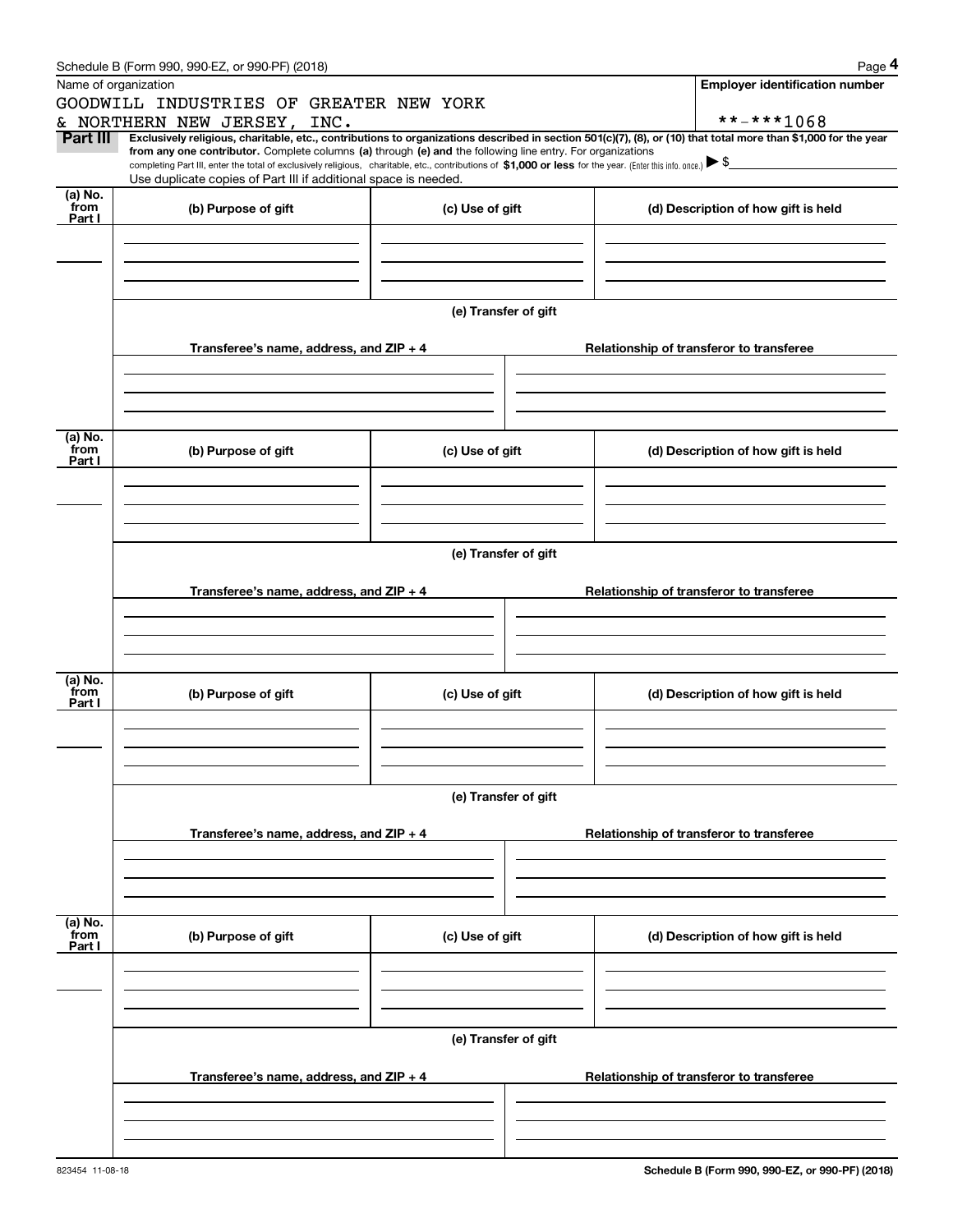| <b>SCHEDULE D</b><br>(Form 990)                                                                                                            |                                                                                                                  |                                                                                                        | <b>Supplemental Financial Statements</b>                                                                                                                   |                | OMB No. 1545-0047                                   |  |  |
|--------------------------------------------------------------------------------------------------------------------------------------------|------------------------------------------------------------------------------------------------------------------|--------------------------------------------------------------------------------------------------------|------------------------------------------------------------------------------------------------------------------------------------------------------------|----------------|-----------------------------------------------------|--|--|
|                                                                                                                                            |                                                                                                                  | Complete if the organization answered "Yes" on Form 990,                                               |                                                                                                                                                            |                |                                                     |  |  |
|                                                                                                                                            | Department of the Treasury                                                                                       | Go to www.irs.gov/Form990 for instructions and the latest information.                                 | Part IV, line 6, 7, 8, 9, 10, 11a, 11b, 11c, 11d, 11e, 11f, 12a, or 12b.<br>Attach to Form 990.                                                            |                |                                                     |  |  |
|                                                                                                                                            | <b>Internal Revenue Service</b>                                                                                  |                                                                                                        | <b>Inspection</b>                                                                                                                                          |                |                                                     |  |  |
|                                                                                                                                            | GOODWILL INDUSTRIES OF GREATER NEW YORK<br>Name of the organization                                              |                                                                                                        |                                                                                                                                                            |                | <b>Employer identification number</b><br>**-***1068 |  |  |
| & NORTHERN NEW JERSEY, INC.<br>Organizations Maintaining Donor Advised Funds or Other Similar Funds or Accounts. Complete if the<br>Part I |                                                                                                                  |                                                                                                        |                                                                                                                                                            |                |                                                     |  |  |
|                                                                                                                                            | organization answered "Yes" on Form 990, Part IV, line 6.                                                        |                                                                                                        |                                                                                                                                                            |                |                                                     |  |  |
|                                                                                                                                            |                                                                                                                  |                                                                                                        | (a) Donor advised funds                                                                                                                                    |                | (b) Funds and other accounts                        |  |  |
| 1                                                                                                                                          |                                                                                                                  |                                                                                                        |                                                                                                                                                            |                |                                                     |  |  |
| 2                                                                                                                                          |                                                                                                                  | Aggregate value of contributions to (during year)                                                      |                                                                                                                                                            |                |                                                     |  |  |
| з                                                                                                                                          |                                                                                                                  |                                                                                                        |                                                                                                                                                            |                |                                                     |  |  |
| 4                                                                                                                                          |                                                                                                                  |                                                                                                        |                                                                                                                                                            |                |                                                     |  |  |
| 5                                                                                                                                          | Did the organization inform all donors and donor advisors in writing that the assets held in donor advised funds |                                                                                                        |                                                                                                                                                            |                |                                                     |  |  |
|                                                                                                                                            |                                                                                                                  |                                                                                                        |                                                                                                                                                            |                | Yes<br><b>No</b>                                    |  |  |
| 6                                                                                                                                          |                                                                                                                  |                                                                                                        | Did the organization inform all grantees, donors, and donor advisors in writing that grant funds can be used only                                          |                |                                                     |  |  |
|                                                                                                                                            |                                                                                                                  |                                                                                                        | for charitable purposes and not for the benefit of the donor or donor advisor, or for any other purpose conferring                                         |                |                                                     |  |  |
|                                                                                                                                            |                                                                                                                  |                                                                                                        |                                                                                                                                                            |                | <b>Yes</b><br>No                                    |  |  |
| Part II                                                                                                                                    |                                                                                                                  |                                                                                                        | Conservation Easements. Complete if the organization answered "Yes" on Form 990, Part IV, line 7.                                                          |                |                                                     |  |  |
| 1                                                                                                                                          |                                                                                                                  | Purpose(s) of conservation easements held by the organization (check all that apply).                  |                                                                                                                                                            |                |                                                     |  |  |
|                                                                                                                                            |                                                                                                                  | Preservation of land for public use (e.g., recreation or education)                                    | Preservation of a historically important land area                                                                                                         |                |                                                     |  |  |
|                                                                                                                                            |                                                                                                                  | Protection of natural habitat                                                                          | Preservation of a certified historic structure                                                                                                             |                |                                                     |  |  |
|                                                                                                                                            |                                                                                                                  | Preservation of open space                                                                             |                                                                                                                                                            |                |                                                     |  |  |
| 2                                                                                                                                          |                                                                                                                  |                                                                                                        | Complete lines 2a through 2d if the organization held a qualified conservation contribution in the form of a conservation easement on the last             |                |                                                     |  |  |
|                                                                                                                                            | day of the tax year.                                                                                             |                                                                                                        |                                                                                                                                                            |                | Held at the End of the Tax Year                     |  |  |
| а                                                                                                                                          |                                                                                                                  | Total number of conservation easements                                                                 |                                                                                                                                                            | 2a             |                                                     |  |  |
| b                                                                                                                                          |                                                                                                                  | Total acreage restricted by conservation easements                                                     |                                                                                                                                                            | 2 <sub>b</sub> |                                                     |  |  |
| c                                                                                                                                          |                                                                                                                  |                                                                                                        |                                                                                                                                                            | 2c             |                                                     |  |  |
| d                                                                                                                                          |                                                                                                                  |                                                                                                        | Number of conservation easements included in (c) acquired after 7/25/06, and not on a historic structure                                                   |                |                                                     |  |  |
|                                                                                                                                            |                                                                                                                  |                                                                                                        |                                                                                                                                                            | 2d             |                                                     |  |  |
| 3                                                                                                                                          |                                                                                                                  |                                                                                                        | Number of conservation easements modified, transferred, released, extinguished, or terminated by the organization during the tax                           |                |                                                     |  |  |
|                                                                                                                                            | $year \blacktriangleright$                                                                                       |                                                                                                        |                                                                                                                                                            |                |                                                     |  |  |
| 4                                                                                                                                          |                                                                                                                  | Number of states where property subject to conservation easement is located $\blacktriangleright$      |                                                                                                                                                            |                |                                                     |  |  |
| 5                                                                                                                                          |                                                                                                                  | Does the organization have a written policy regarding the periodic monitoring, inspection, handling of |                                                                                                                                                            |                |                                                     |  |  |
|                                                                                                                                            |                                                                                                                  | violations, and enforcement of the conservation easements it holds?                                    |                                                                                                                                                            |                | Yes<br><b>No</b>                                    |  |  |
| 6                                                                                                                                          |                                                                                                                  |                                                                                                        | Staff and volunteer hours devoted to monitoring, inspecting, handling of violations, and enforcing conservation easements during the year                  |                |                                                     |  |  |
|                                                                                                                                            |                                                                                                                  |                                                                                                        |                                                                                                                                                            |                |                                                     |  |  |
| 7                                                                                                                                          |                                                                                                                  |                                                                                                        | Amount of expenses incurred in monitoring, inspecting, handling of violations, and enforcing conservation easements during the year                        |                |                                                     |  |  |
|                                                                                                                                            | $\blacktriangleright$ \$                                                                                         |                                                                                                        |                                                                                                                                                            |                |                                                     |  |  |
| 8                                                                                                                                          |                                                                                                                  |                                                                                                        | Does each conservation easement reported on line 2(d) above satisfy the requirements of section 170(h)(4)(B)(i)                                            |                |                                                     |  |  |
|                                                                                                                                            | and section 170(h)(4)(B)(ii)?                                                                                    |                                                                                                        |                                                                                                                                                            |                | Yes<br>No                                           |  |  |
| 9                                                                                                                                          |                                                                                                                  |                                                                                                        | In Part XIII, describe how the organization reports conservation easements in its revenue and expense statement, and balance sheet, and                    |                |                                                     |  |  |
|                                                                                                                                            |                                                                                                                  |                                                                                                        | include, if applicable, the text of the footnote to the organization's financial statements that describes the organization's accounting for               |                |                                                     |  |  |
|                                                                                                                                            | conservation easements.                                                                                          |                                                                                                        |                                                                                                                                                            |                |                                                     |  |  |
|                                                                                                                                            | Part III                                                                                                         |                                                                                                        | Organizations Maintaining Collections of Art, Historical Treasures, or Other Similar Assets.                                                               |                |                                                     |  |  |
|                                                                                                                                            |                                                                                                                  | Complete if the organization answered "Yes" on Form 990, Part IV, line 8.                              |                                                                                                                                                            |                |                                                     |  |  |
|                                                                                                                                            |                                                                                                                  |                                                                                                        | 1a If the organization elected, as permitted under SFAS 116 (ASC 958), not to report in its revenue statement and balance sheet works of art,              |                |                                                     |  |  |
|                                                                                                                                            |                                                                                                                  |                                                                                                        | historical treasures, or other similar assets held for public exhibition, education, or research in furtherance of public service, provide, in Part XIII,  |                |                                                     |  |  |
|                                                                                                                                            |                                                                                                                  | the text of the footnote to its financial statements that describes these items.                       |                                                                                                                                                            |                |                                                     |  |  |
|                                                                                                                                            |                                                                                                                  |                                                                                                        | <b>b</b> If the organization elected, as permitted under SFAS 116 (ASC 958), to report in its revenue statement and balance sheet works of art, historical |                |                                                     |  |  |
|                                                                                                                                            |                                                                                                                  |                                                                                                        | treasures, or other similar assets held for public exhibition, education, or research in furtherance of public service, provide the following amounts      |                |                                                     |  |  |
|                                                                                                                                            | relating to these items:                                                                                         |                                                                                                        |                                                                                                                                                            |                |                                                     |  |  |
|                                                                                                                                            |                                                                                                                  |                                                                                                        |                                                                                                                                                            |                | ▶ \$                                                |  |  |
|                                                                                                                                            |                                                                                                                  | (ii) Assets included in Form 990, Part X                                                               |                                                                                                                                                            |                | $\blacktriangleright$ \$                            |  |  |
| 2                                                                                                                                          |                                                                                                                  |                                                                                                        | If the organization received or held works of art, historical treasures, or other similar assets for financial gain, provide                               |                |                                                     |  |  |
|                                                                                                                                            |                                                                                                                  | the following amounts required to be reported under SFAS 116 (ASC 958) relating to these items:        |                                                                                                                                                            |                |                                                     |  |  |
|                                                                                                                                            |                                                                                                                  |                                                                                                        |                                                                                                                                                            |                | $\blacktriangleright$ \$                            |  |  |
|                                                                                                                                            |                                                                                                                  |                                                                                                        |                                                                                                                                                            |                | $\blacktriangleright$ \$                            |  |  |
|                                                                                                                                            |                                                                                                                  | a tha bookspottered for Form 000                                                                       |                                                                                                                                                            |                | <b>Cohodule D. Form 00010040</b>                    |  |  |

**For Paperwork Reduction Act Notice, see the Instructions for Form 990. Schedule D (Form 990) 2018** LHA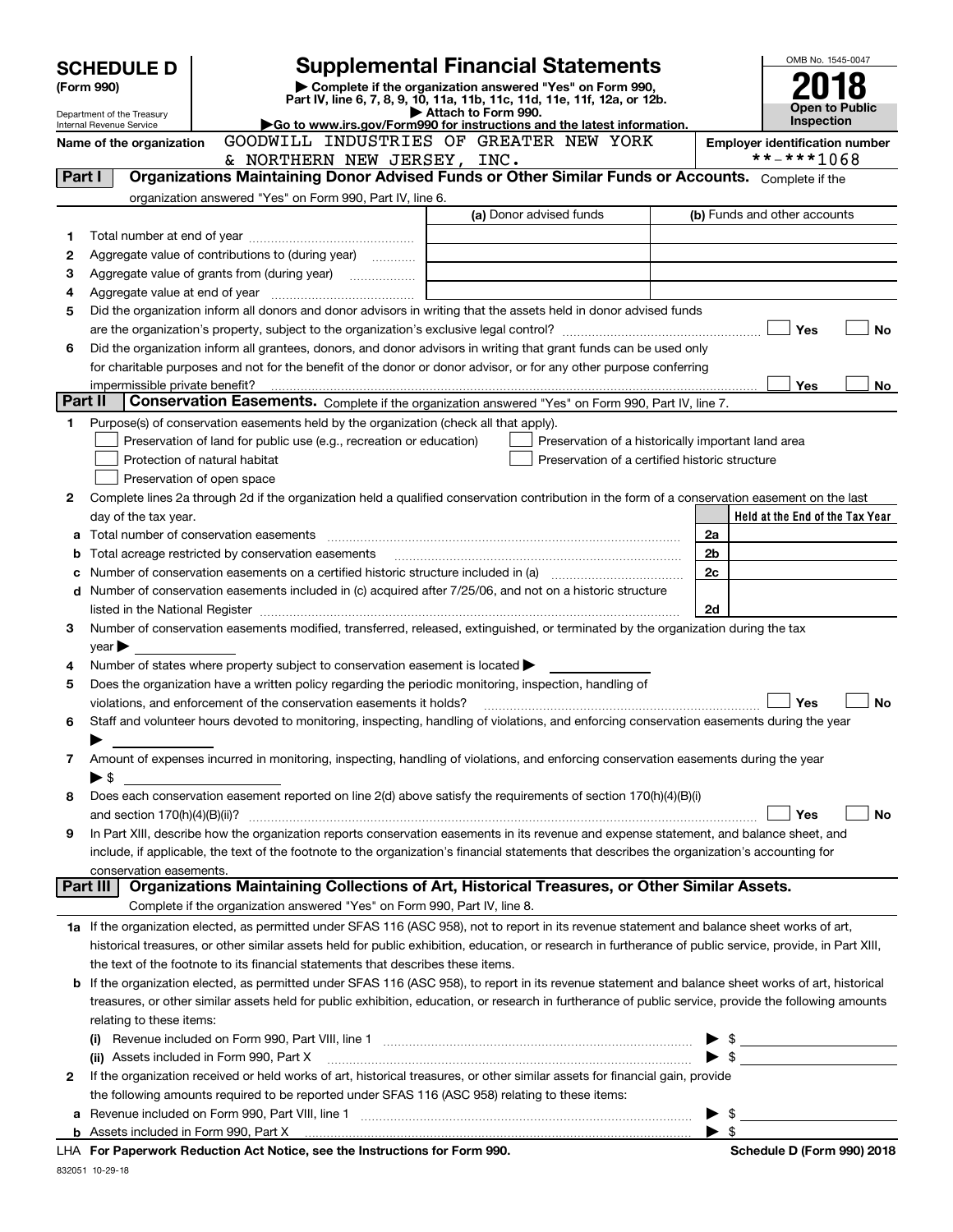|               |                                                                                                                                                                                                                                                                  | GOODWILL INDUSTRIES OF GREATER NEW YORK                    |                                    |                                                                                                                                                                                                                               |              |                                              |              |                |                            |  |  |
|---------------|------------------------------------------------------------------------------------------------------------------------------------------------------------------------------------------------------------------------------------------------------------------|------------------------------------------------------------|------------------------------------|-------------------------------------------------------------------------------------------------------------------------------------------------------------------------------------------------------------------------------|--------------|----------------------------------------------|--------------|----------------|----------------------------|--|--|
|               | Schedule D (Form 990) 2018                                                                                                                                                                                                                                       | & NORTHERN NEW JERSEY, INC.                                |                                    |                                                                                                                                                                                                                               |              |                                              |              |                | **-***1068 Page 2          |  |  |
|               | Part III<br>Organizations Maintaining Collections of Art, Historical Treasures, or Other Similar Assets (continued)                                                                                                                                              |                                                            |                                    |                                                                                                                                                                                                                               |              |                                              |              |                |                            |  |  |
| 3             | Using the organization's acquisition, accession, and other records, check any of the following that are a significant use of its collection items                                                                                                                |                                                            |                                    |                                                                                                                                                                                                                               |              |                                              |              |                |                            |  |  |
|               | (check all that apply):                                                                                                                                                                                                                                          |                                                            |                                    |                                                                                                                                                                                                                               |              |                                              |              |                |                            |  |  |
| a             | Public exhibition                                                                                                                                                                                                                                                |                                                            |                                    | Loan or exchange programs                                                                                                                                                                                                     |              |                                              |              |                |                            |  |  |
| b             | Scholarly research                                                                                                                                                                                                                                               |                                                            |                                    | Other and the contract of the contract of the contract of the contract of the contract of the contract of the contract of the contract of the contract of the contract of the contract of the contract of the contract of the |              |                                              |              |                |                            |  |  |
| с             | Preservation for future generations                                                                                                                                                                                                                              |                                                            |                                    |                                                                                                                                                                                                                               |              |                                              |              |                |                            |  |  |
| 5             | Provide a description of the organization's collections and explain how they further the organization's exempt purpose in Part XIII.<br>During the year, did the organization solicit or receive donations of art, historical treasures, or other similar assets |                                                            |                                    |                                                                                                                                                                                                                               |              |                                              |              |                |                            |  |  |
|               |                                                                                                                                                                                                                                                                  |                                                            |                                    |                                                                                                                                                                                                                               |              |                                              |              | Yes            | No                         |  |  |
|               | <b>Part IV</b><br>Escrow and Custodial Arrangements. Complete if the organization answered "Yes" on Form 990, Part IV, line 9, or                                                                                                                                |                                                            |                                    |                                                                                                                                                                                                                               |              |                                              |              |                |                            |  |  |
|               | reported an amount on Form 990, Part X, line 21.                                                                                                                                                                                                                 |                                                            |                                    |                                                                                                                                                                                                                               |              |                                              |              |                |                            |  |  |
|               | 1a Is the organization an agent, trustee, custodian or other intermediary for contributions or other assets not included                                                                                                                                         |                                                            |                                    |                                                                                                                                                                                                                               |              |                                              |              |                |                            |  |  |
|               |                                                                                                                                                                                                                                                                  |                                                            |                                    |                                                                                                                                                                                                                               |              |                                              |              | Yes            | $\overline{X}$ No          |  |  |
|               | b If "Yes," explain the arrangement in Part XIII and complete the following table:                                                                                                                                                                               |                                                            |                                    |                                                                                                                                                                                                                               |              |                                              |              |                |                            |  |  |
|               |                                                                                                                                                                                                                                                                  |                                                            |                                    |                                                                                                                                                                                                                               |              |                                              |              | Amount         |                            |  |  |
|               | c Beginning balance measurements and the state of the state of the state of the state of the state of the state of the state of the state of the state of the state of the state of the state of the state of the state of the                                   |                                                            |                                    |                                                                                                                                                                                                                               |              | 1c                                           |              |                |                            |  |  |
|               | d Additions during the year manufactured and an account of the year manufactured and account of the year manufactured and account of the year manufactured and account of the year manufactured and account of the year manufa                                   |                                                            |                                    |                                                                                                                                                                                                                               |              | 1d                                           |              |                |                            |  |  |
|               | e Distributions during the year manufactured and continuum and control of the control of the control of the control of the control of the control of the control of the control of the control of the control of the control o                                   |                                                            |                                    |                                                                                                                                                                                                                               |              | 1e                                           |              |                |                            |  |  |
| f             | Ending balance manufactured and contract and contract and contract and contract and contract and contract and                                                                                                                                                    |                                                            |                                    |                                                                                                                                                                                                                               |              | 1f                                           |              |                |                            |  |  |
|               | 2a Did the organization include an amount on Form 990, Part X, line 21, for escrow or custodial account liability?                                                                                                                                               |                                                            |                                    | Yes                                                                                                                                                                                                                           | No           |                                              |              |                |                            |  |  |
|               | b If "Yes," explain the arrangement in Part XIII. Check here if the explanation has been provided on Part XIII                                                                                                                                                   |                                                            |                                    |                                                                                                                                                                                                                               |              |                                              |              |                |                            |  |  |
| <b>Part V</b> | <b>Endowment Funds.</b> Complete if the organization answered "Yes" on Form 990, Part IV, line 10.                                                                                                                                                               |                                                            |                                    |                                                                                                                                                                                                                               |              |                                              |              |                |                            |  |  |
|               |                                                                                                                                                                                                                                                                  | (c) Two years back                                         |                                    |                                                                                                                                                                                                                               |              | (d) Three years back $ $ (e) Four years back |              |                |                            |  |  |
|               | 1a Beginning of year balance                                                                                                                                                                                                                                     | 19,297,566.<br>22,667,973.<br>21, 414, 745.<br>18,896,007. |                                    |                                                                                                                                                                                                                               |              |                                              |              |                |                            |  |  |
| b             |                                                                                                                                                                                                                                                                  | 401, 150.<br>860,000.<br>925,000.                          |                                    |                                                                                                                                                                                                                               |              |                                              |              |                |                            |  |  |
| с             | Net investment earnings, gains, and losses                                                                                                                                                                                                                       | 846,388.                                                   | 2, 163, 567.                       | 2,594,125.                                                                                                                                                                                                                    |              |                                              | $-399, 342.$ |                | $-396,401.$                |  |  |
|               |                                                                                                                                                                                                                                                                  |                                                            |                                    |                                                                                                                                                                                                                               |              |                                              |              |                |                            |  |  |
|               | e Other expenditures for facilities                                                                                                                                                                                                                              |                                                            |                                    |                                                                                                                                                                                                                               |              |                                              |              |                |                            |  |  |
|               | and programs                                                                                                                                                                                                                                                     | 1,010,685.                                                 | 886,995.                           | 895,977.                                                                                                                                                                                                                      |              |                                              | 885,330.     |                | 886,071.                   |  |  |
|               |                                                                                                                                                                                                                                                                  |                                                            | 23,344.                            | 39,410.                                                                                                                                                                                                                       |              |                                              | 41,887.      |                | 75,968.                    |  |  |
| g             |                                                                                                                                                                                                                                                                  | 22,904,826.                                                | 22,667,973.                        | 21, 414, 745.                                                                                                                                                                                                                 |              | 18,896,007.                                  |              |                | 19,297,566.                |  |  |
| 2             | Provide the estimated percentage of the current year end balance (line 1g, column (a)) held as:                                                                                                                                                                  |                                                            |                                    |                                                                                                                                                                                                                               |              |                                              |              |                |                            |  |  |
| a             | Board designated or quasi-endowment >                                                                                                                                                                                                                            | 96.55                                                      | %                                  |                                                                                                                                                                                                                               |              |                                              |              |                |                            |  |  |
|               | Permanent endowment $\triangleright$ 3.45                                                                                                                                                                                                                        | %                                                          |                                    |                                                                                                                                                                                                                               |              |                                              |              |                |                            |  |  |
|               | c Temporarily restricted endowment >                                                                                                                                                                                                                             | %                                                          |                                    |                                                                                                                                                                                                                               |              |                                              |              |                |                            |  |  |
|               | The percentages on lines 2a, 2b, and 2c should equal 100%.                                                                                                                                                                                                       |                                                            |                                    |                                                                                                                                                                                                                               |              |                                              |              |                |                            |  |  |
|               | 3a Are there endowment funds not in the possession of the organization that are held and administered for the organization                                                                                                                                       |                                                            |                                    |                                                                                                                                                                                                                               |              |                                              |              |                |                            |  |  |
|               |                                                                                                                                                                                                                                                                  |                                                            |                                    |                                                                                                                                                                                                                               |              |                                              |              |                | Yes<br>No                  |  |  |
|               | by:                                                                                                                                                                                                                                                              |                                                            |                                    |                                                                                                                                                                                                                               |              |                                              |              |                | X                          |  |  |
|               | (i)                                                                                                                                                                                                                                                              |                                                            |                                    |                                                                                                                                                                                                                               |              |                                              |              | 3a(i)          | X                          |  |  |
|               |                                                                                                                                                                                                                                                                  |                                                            |                                    |                                                                                                                                                                                                                               |              |                                              |              | 3a(ii)         |                            |  |  |
|               |                                                                                                                                                                                                                                                                  |                                                            |                                    |                                                                                                                                                                                                                               |              |                                              |              | 3b             |                            |  |  |
| 4             | Describe in Part XIII the intended uses of the organization's endowment funds.<br><b>Part VI</b><br>Land, Buildings, and Equipment.                                                                                                                              |                                                            |                                    |                                                                                                                                                                                                                               |              |                                              |              |                |                            |  |  |
|               |                                                                                                                                                                                                                                                                  |                                                            |                                    |                                                                                                                                                                                                                               |              |                                              |              |                |                            |  |  |
|               | Complete if the organization answered "Yes" on Form 990, Part IV, line 11a. See Form 990, Part X, line 10.                                                                                                                                                       |                                                            |                                    |                                                                                                                                                                                                                               |              |                                              |              |                |                            |  |  |
|               | Description of property                                                                                                                                                                                                                                          | (a) Cost or other<br>basis (investment)                    | (b) Cost or other<br>basis (other) |                                                                                                                                                                                                                               | depreciation | (c) Accumulated                              |              | (d) Book value |                            |  |  |
|               |                                                                                                                                                                                                                                                                  |                                                            |                                    |                                                                                                                                                                                                                               |              |                                              |              |                |                            |  |  |
|               |                                                                                                                                                                                                                                                                  |                                                            |                                    |                                                                                                                                                                                                                               |              |                                              |              |                |                            |  |  |
| b             |                                                                                                                                                                                                                                                                  |                                                            |                                    |                                                                                                                                                                                                                               |              |                                              |              |                |                            |  |  |
| с             |                                                                                                                                                                                                                                                                  |                                                            |                                    | 16, 312, 550.                                                                                                                                                                                                                 |              | 13,857,681.                                  |              |                | 2,454,869.                 |  |  |
| d             |                                                                                                                                                                                                                                                                  |                                                            |                                    | 23,110,960.                                                                                                                                                                                                                   |              | 21, 711, 425.                                |              |                | $\overline{1,}$ 399, 535.  |  |  |
|               |                                                                                                                                                                                                                                                                  |                                                            |                                    | 116,304.                                                                                                                                                                                                                      |              |                                              |              |                | 116,304.                   |  |  |
|               |                                                                                                                                                                                                                                                                  |                                                            |                                    |                                                                                                                                                                                                                               |              |                                              |              |                | $\overline{3}$ , 970, 708. |  |  |

**Schedule D (Form 990) 2018**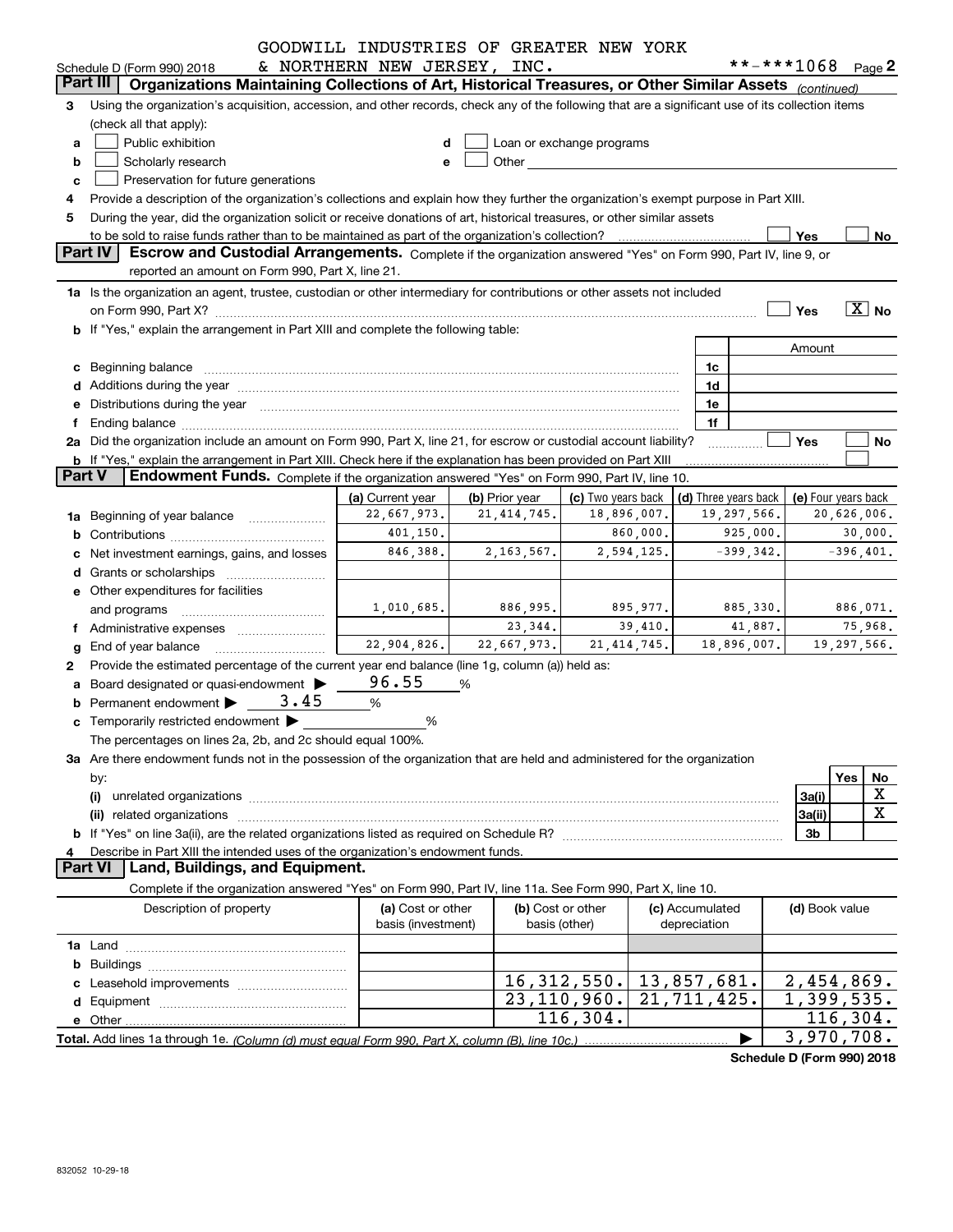|  |  | GOODWILL INDUSTRIES OF GREATER NEW YORK |  |
|--|--|-----------------------------------------|--|
|  |  |                                         |  |

| Schedule D (Form 990) 2018                                                                                        | & NORTHERN NEW JERSEY, | INC.           |                                                           | **-***1068     | $_{\text{Page}}$ 3 |
|-------------------------------------------------------------------------------------------------------------------|------------------------|----------------|-----------------------------------------------------------|----------------|--------------------|
| Part VII Investments - Other Securities.                                                                          |                        |                |                                                           |                |                    |
| Complete if the organization answered "Yes" on Form 990, Part IV, line 11b. See Form 990, Part X, line 12.        |                        |                |                                                           |                |                    |
| (a) Description of security or category (including name of security)                                              | (b) Book value         |                | (c) Method of valuation: Cost or end-of-year market value |                |                    |
| (1) Financial derivatives                                                                                         |                        |                |                                                           |                |                    |
|                                                                                                                   |                        |                |                                                           |                |                    |
| (3) Other                                                                                                         |                        |                |                                                           |                |                    |
| LIMITED PARTNERSHIPS<br>(A)                                                                                       | 5,654,632.             |                | END-OF-YEAR MARKET VALUE                                  |                |                    |
|                                                                                                                   |                        |                |                                                           |                |                    |
| (B)                                                                                                               |                        |                |                                                           |                |                    |
| (C)                                                                                                               |                        |                |                                                           |                |                    |
| (D)                                                                                                               |                        |                |                                                           |                |                    |
| (E)                                                                                                               |                        |                |                                                           |                |                    |
| (F)                                                                                                               |                        |                |                                                           |                |                    |
| (G)                                                                                                               |                        |                |                                                           |                |                    |
| (H)                                                                                                               |                        |                |                                                           |                |                    |
| Total. (Col. (b) must equal Form 990, Part X, col. (B) line 12.) $\blacktriangleright$                            | 5,654,632.             |                |                                                           |                |                    |
| Part VIII Investments - Program Related.                                                                          |                        |                |                                                           |                |                    |
| Complete if the organization answered "Yes" on Form 990, Part IV, line 11c. See Form 990, Part X, line 13.        |                        |                |                                                           |                |                    |
| (a) Description of investment                                                                                     | (b) Book value         |                | (c) Method of valuation: Cost or end-of-year market value |                |                    |
| (1)                                                                                                               |                        |                |                                                           |                |                    |
| (2)                                                                                                               |                        |                |                                                           |                |                    |
| (3)                                                                                                               |                        |                |                                                           |                |                    |
| (4)                                                                                                               |                        |                |                                                           |                |                    |
|                                                                                                                   |                        |                |                                                           |                |                    |
| (5)                                                                                                               |                        |                |                                                           |                |                    |
| (6)                                                                                                               |                        |                |                                                           |                |                    |
| (7)                                                                                                               |                        |                |                                                           |                |                    |
| (8)                                                                                                               |                        |                |                                                           |                |                    |
| (9)                                                                                                               |                        |                |                                                           |                |                    |
| Total. (Col. (b) must equal Form 990, Part X, col. (B) line 13.)<br><b>Other Assets.</b><br>Part IX               |                        |                |                                                           |                |                    |
|                                                                                                                   |                        |                |                                                           |                |                    |
| Complete if the organization answered "Yes" on Form 990, Part IV, line 11d. See Form 990, Part X, line 15.        |                        |                |                                                           |                |                    |
|                                                                                                                   | (a) Description        |                |                                                           | (b) Book value |                    |
| (1) SECURITY DEPOSITS                                                                                             |                        |                |                                                           |                | 809,081.           |
| (2) ASSETS HELD FOR SALE                                                                                          |                        |                |                                                           | 3,137,436.     |                    |
| INTEREST RECEIVABLE<br>(3)                                                                                        |                        |                |                                                           |                | 15,854.            |
| DUE FROM AFFILIATE<br>(4)                                                                                         |                        |                |                                                           | 2,400,408.     |                    |
| (5)                                                                                                               |                        |                |                                                           |                |                    |
| (6)                                                                                                               |                        |                |                                                           |                |                    |
| (7)                                                                                                               |                        |                |                                                           |                |                    |
| (8)                                                                                                               |                        |                |                                                           |                |                    |
| (9)                                                                                                               |                        |                |                                                           |                |                    |
|                                                                                                                   |                        |                |                                                           | 6,362,779.     |                    |
| <b>Other Liabilities.</b><br>Part X                                                                               |                        |                |                                                           |                |                    |
| Complete if the organization answered "Yes" on Form 990, Part IV, line 11e or 11f. See Form 990, Part X, line 25. |                        |                |                                                           |                |                    |
| (a) Description of liability                                                                                      |                        | (b) Book value |                                                           |                |                    |
| 1.                                                                                                                |                        |                |                                                           |                |                    |
| (1) Federal income taxes<br>DEFERRED RENT                                                                         |                        | 2,199,042.     |                                                           |                |                    |
| (2)                                                                                                               |                        |                |                                                           |                |                    |
| CAPITAL LEASE PAYABLE<br>(3)                                                                                      |                        | 1,623,639.     |                                                           |                |                    |
| (4)                                                                                                               |                        |                |                                                           |                |                    |
| (5)                                                                                                               |                        |                |                                                           |                |                    |
| (6)                                                                                                               |                        |                |                                                           |                |                    |
| (7)                                                                                                               |                        |                |                                                           |                |                    |
| (8)                                                                                                               |                        |                |                                                           |                |                    |
| (9)                                                                                                               |                        |                |                                                           |                |                    |
| Total. (Column (b) must equal Form 990, Part X, col. (B) line 25.)                                                | ▶                      | 3,822,681.     |                                                           |                |                    |
|                                                                                                                   |                        |                |                                                           |                |                    |

**2.** Liability for uncertain tax positions. In Part XIII, provide the text of the footnote to the organization's financial statements that reports the organization's liability for uncertain tax positions under FIN 48 (ASC 740). Check here if the text of the footnote has been provided in Part XIII  $~\boxed{\rm X}$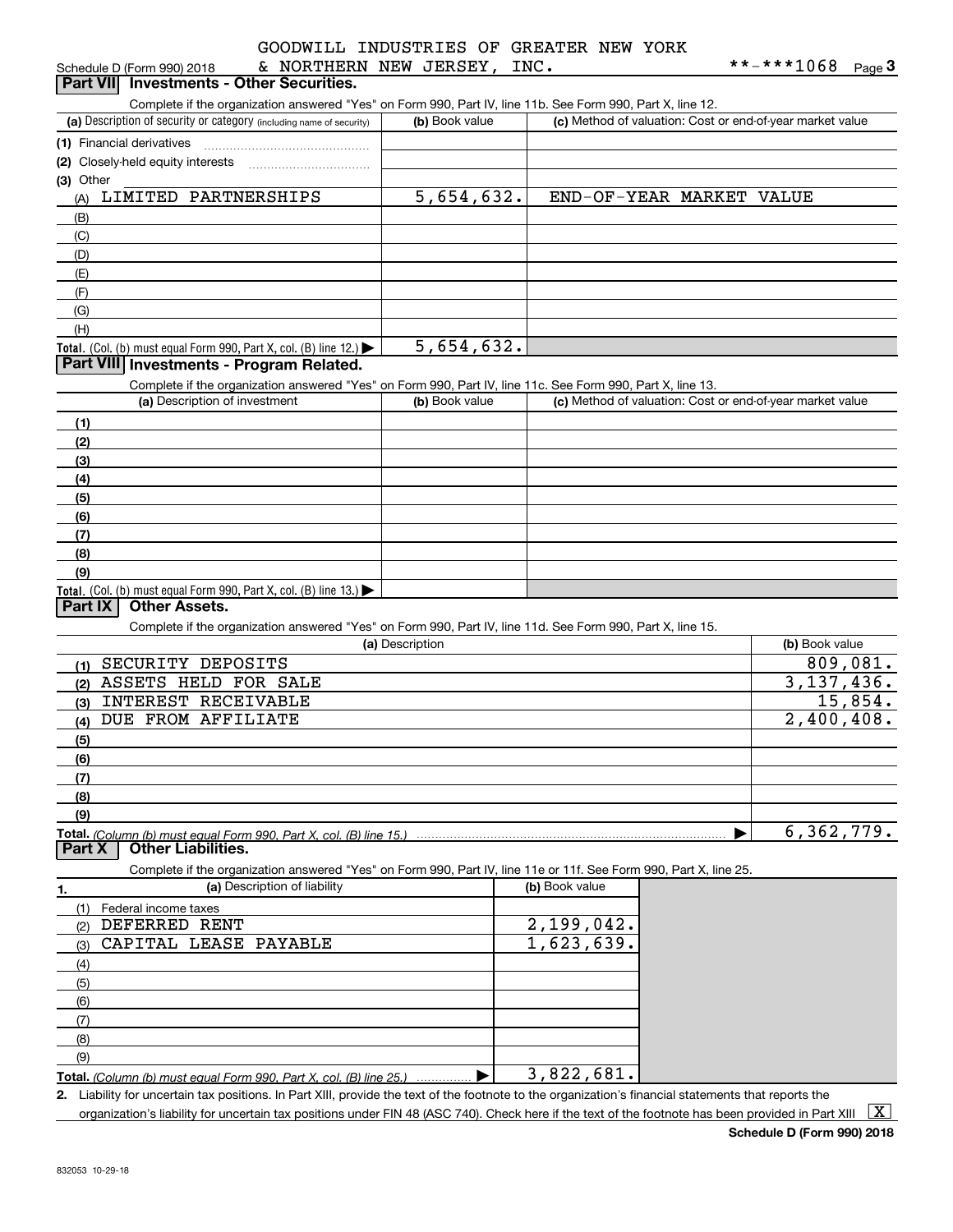|                | GOODWILL INDUSTRIES OF GREATER NEW YORK                                                                                                                                                                                       |                |             |                |                                             |
|----------------|-------------------------------------------------------------------------------------------------------------------------------------------------------------------------------------------------------------------------------|----------------|-------------|----------------|---------------------------------------------|
|                | & NORTHERN NEW JERSEY, INC.<br>Schedule D (Form 990) 2018                                                                                                                                                                     |                |             |                | **-***1068 Page 4                           |
| <b>Part XI</b> | Reconciliation of Revenue per Audited Financial Statements With Revenue per Return.                                                                                                                                           |                |             |                |                                             |
|                | Complete if the organization answered "Yes" on Form 990, Part IV, line 12a.                                                                                                                                                   |                |             |                |                                             |
| 1              | Total revenue, gains, and other support per audited financial statements                                                                                                                                                      |                |             |                | $\overline{1}$ 122, 172, 126.               |
| 2              | Amounts included on line 1 but not on Form 990, Part VIII, line 12:                                                                                                                                                           |                |             |                |                                             |
|                | a Net unrealized gains (losses) on investments [11] [11] Net unrealized gains (losses) on investments [11] [11                                                                                                                | 2a             | $-653,349.$ |                |                                             |
| b              |                                                                                                                                                                                                                               | 2 <sub>b</sub> |             |                |                                             |
|                |                                                                                                                                                                                                                               | 2c             |             |                |                                             |
|                |                                                                                                                                                                                                                               | 2d             | 2,430,470.  |                |                                             |
| е              | Add lines 2a through 2d                                                                                                                                                                                                       |                |             | 2e             | 1,777,121.                                  |
| з              |                                                                                                                                                                                                                               |                |             | $\mathbf{3}$   | 120, 395, 005.                              |
| 4              | Amounts included on Form 990, Part VIII, line 12, but not on line 1:                                                                                                                                                          |                |             |                |                                             |
| a              |                                                                                                                                                                                                                               | 4a l           | 21,649.     |                |                                             |
|                |                                                                                                                                                                                                                               | 4b             |             |                |                                             |
|                | c Add lines 4a and 4b                                                                                                                                                                                                         |                |             | 4c             | $\frac{4c}{5}$ $\frac{21,649}{120,416,654}$ |
| 5              |                                                                                                                                                                                                                               |                |             |                |                                             |
|                | Part XII   Reconciliation of Expenses per Audited Financial Statements With Expenses per Return.                                                                                                                              |                |             |                |                                             |
|                | Complete if the organization answered "Yes" on Form 990, Part IV, line 12a.                                                                                                                                                   |                |             |                |                                             |
| 1              | Total expenses and losses per audited financial statements [11, 11] manuscription control expenses and losses per audited financial statements [11] manuscription of the statements [11] manuscription of the statements [11] |                |             |                | $1\overline{23,406,631.}$                   |
| 2              | Amounts included on line 1 but not on Form 990, Part IX, line 25:                                                                                                                                                             |                |             |                |                                             |
| a              |                                                                                                                                                                                                                               | 2a             |             |                |                                             |
|                |                                                                                                                                                                                                                               | 2 <sub>b</sub> |             |                |                                             |
|                |                                                                                                                                                                                                                               | 2c             |             |                |                                             |
|                |                                                                                                                                                                                                                               | 2d             | 2,425,843.  |                |                                             |
| е              | Add lines 2a through 2d                                                                                                                                                                                                       |                |             | 2e             | 2,425,843.                                  |
| з              |                                                                                                                                                                                                                               |                |             | $\overline{3}$ | $\overline{120}$ , 980, 788.                |
| 4              | Amounts included on Form 990, Part IX, line 25, but not on line 1:                                                                                                                                                            |                |             |                |                                             |
| a              |                                                                                                                                                                                                                               | 4a             | 21,649.     |                |                                             |
|                |                                                                                                                                                                                                                               | 4 <sub>b</sub> |             |                |                                             |
|                | c Add lines 4a and 4b                                                                                                                                                                                                         |                |             | 4c             | 21,649.                                     |
| 5              |                                                                                                                                                                                                                               |                |             | 5              | 121,002,437.                                |
|                | Part XIII Supplemental Information.                                                                                                                                                                                           |                |             |                |                                             |

Provide the descriptions required for Part II, lines 3, 5, and 9; Part III, lines 1a and 4; Part IV, lines 1b and 2b; Part V, line 4; Part X, line 2; Part XI, lines 2d and 4b; and Part XII, lines 2d and 4b. Also complete this part to provide any additional information.

### PART V, LINE 4:

### TO FURTHER THE ORGANIZATION'S MISSION AND ACTIVITIES.

PART X, LINE 2:

GOODWILL BELIEVES IT HAS NO UNCERTAIN TAX POSITIONS AS OF JUNE 30, 2019

AND 2018, IN ACCORDANCE WITH ACCOUNTING STANDARDS CODIFICATION ("ASC")

TOPIC 740 ("INCOME TAXES"), WHICH PROVIDES STANDARDS FOR ESTABLISHING AND

### CLASSIFYING ANY TAX PROVISIONS FOR UNCERTAIN TAX POSITIONS

### PART XI, LINE 2D - OTHER ADJUSTMENTS:

### CONSOLIDATED ELIMINATION -167,203.

### RELATED ENTITY'S REVENUE **2,597,673.**

**Schedule D (Form 990) 2018**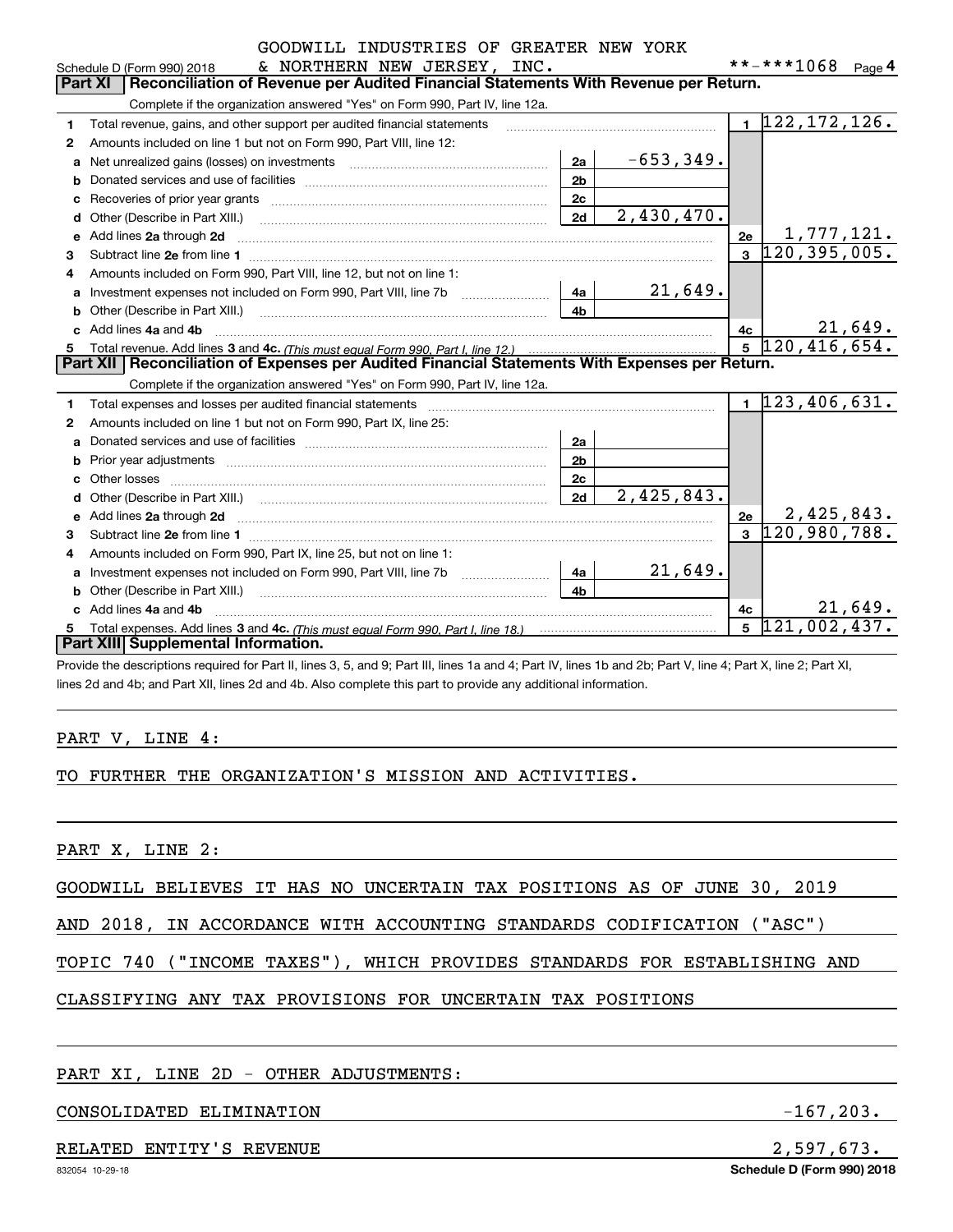| GOODWILL INDUSTRIES OF GREATER NEW YORK<br>& NORTHERN NEW JERSEY, INC.<br>Schedule D (Form 990) 2018    | **-***1068 Page 5 |
|---------------------------------------------------------------------------------------------------------|-------------------|
| <b>Part XIII Supplemental Information</b> (continued)                                                   |                   |
| 2,430,470.<br>TOTAL TO SCHEDULE D, PART XI, LINE 2D                                                     |                   |
| PART XII, LINE 2D - OTHER ADJUSTMENTS:                                                                  |                   |
| RELATED ENTITY'S EXPENSES<br><u> 1989 - Johann Stein, mars an deus Amerikaansk kommunister (* 1950)</u> | 2,593,046.        |
| $-167,203.$<br>CONSOLIDATED ELIMINATION                                                                 |                   |
| 2,425,843.<br>TOTAL TO SCHEDULE D, PART XII, LINE 2D                                                    |                   |
|                                                                                                         |                   |
|                                                                                                         |                   |
|                                                                                                         |                   |
|                                                                                                         |                   |
|                                                                                                         |                   |
|                                                                                                         |                   |
|                                                                                                         |                   |
|                                                                                                         |                   |
|                                                                                                         |                   |
|                                                                                                         |                   |
|                                                                                                         |                   |
|                                                                                                         |                   |
|                                                                                                         |                   |
|                                                                                                         |                   |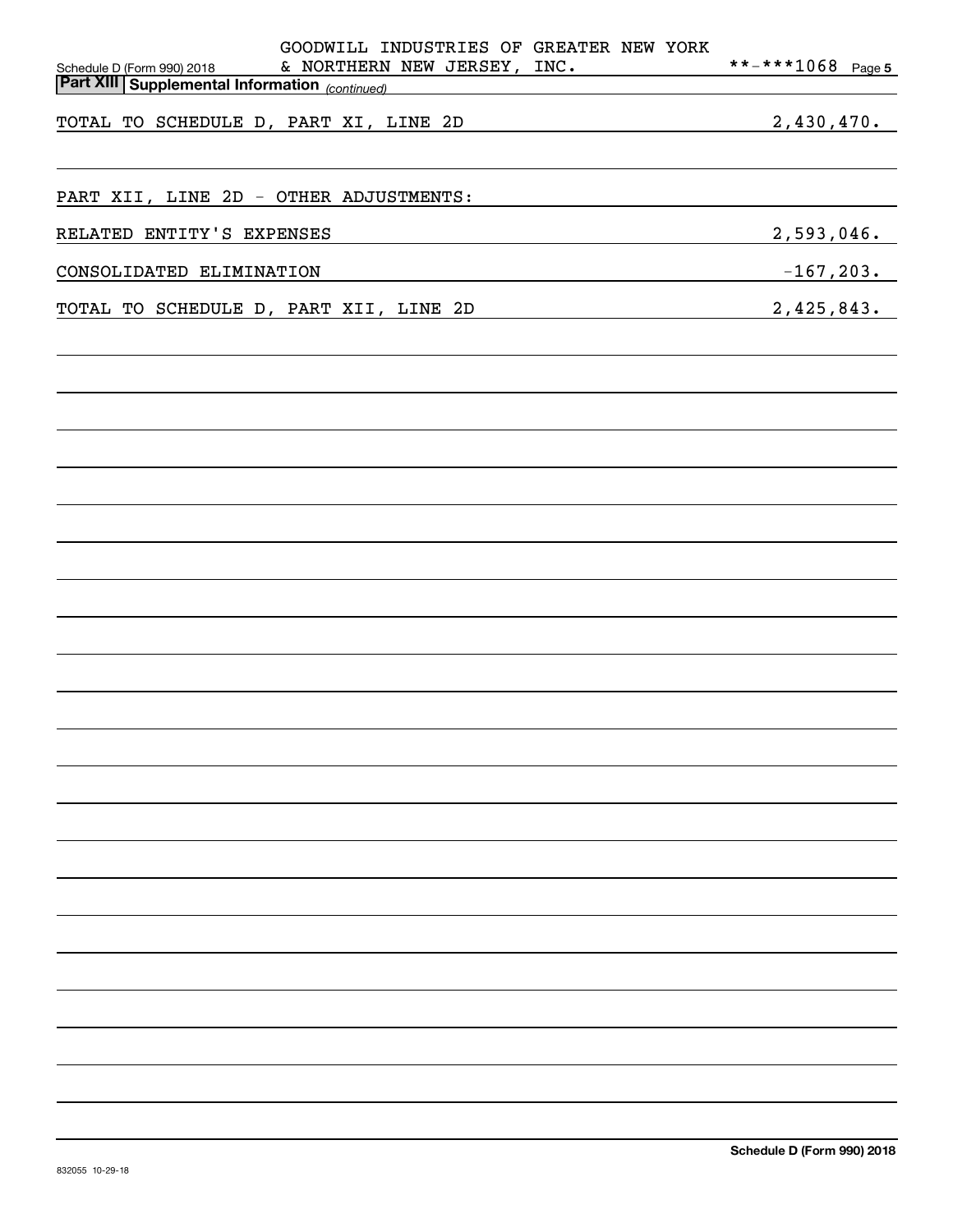| <b>SCHEDULE G</b>                                                                                                                                                                                                                                                                                                                                                                                                                                                                                                                                                                                                      | <b>Supplemental Information Regarding Fundraising or Gaming Activities</b>                                                                                                                                |                                                                                                                                                     |                                                                            |    |                                                                                                                               |                                                                            |                                                         |  |  |  |  |  |  |  |
|------------------------------------------------------------------------------------------------------------------------------------------------------------------------------------------------------------------------------------------------------------------------------------------------------------------------------------------------------------------------------------------------------------------------------------------------------------------------------------------------------------------------------------------------------------------------------------------------------------------------|-----------------------------------------------------------------------------------------------------------------------------------------------------------------------------------------------------------|-----------------------------------------------------------------------------------------------------------------------------------------------------|----------------------------------------------------------------------------|----|-------------------------------------------------------------------------------------------------------------------------------|----------------------------------------------------------------------------|---------------------------------------------------------|--|--|--|--|--|--|--|
| (Form 990 or 990-EZ)                                                                                                                                                                                                                                                                                                                                                                                                                                                                                                                                                                                                   | Complete if the organization answered "Yes" on Form 990, Part IV, line 17, 18, or 19, or if the<br>organization entered more than \$15,000 on Form 990-EZ, line 6a.<br>Attach to Form 990 or Form 990-EZ. |                                                                                                                                                     |                                                                            |    |                                                                                                                               |                                                                            |                                                         |  |  |  |  |  |  |  |
| Department of the Treasury                                                                                                                                                                                                                                                                                                                                                                                                                                                                                                                                                                                             | Go to www.irs.gov/Form990 for instructions and the latest information.<br>GOODWILL INDUSTRIES OF GREATER NEW YORK                                                                                         |                                                                                                                                                     |                                                                            |    |                                                                                                                               |                                                                            |                                                         |  |  |  |  |  |  |  |
| Internal Revenue Service                                                                                                                                                                                                                                                                                                                                                                                                                                                                                                                                                                                               |                                                                                                                                                                                                           |                                                                                                                                                     |                                                                            |    |                                                                                                                               |                                                                            | Inspection                                              |  |  |  |  |  |  |  |
| Name of the organization                                                                                                                                                                                                                                                                                                                                                                                                                                                                                                                                                                                               |                                                                                                                                                                                                           | & NORTHERN NEW JERSEY, INC.                                                                                                                         |                                                                            |    |                                                                                                                               | **-***1068                                                                 | <b>Employer identification number</b>                   |  |  |  |  |  |  |  |
| Part I                                                                                                                                                                                                                                                                                                                                                                                                                                                                                                                                                                                                                 |                                                                                                                                                                                                           | Fundraising Activities. Complete if the organization answered "Yes" on Form 990, Part IV, line 17. Form 990-EZ filers are not                       |                                                                            |    |                                                                                                                               |                                                                            |                                                         |  |  |  |  |  |  |  |
| required to complete this part.                                                                                                                                                                                                                                                                                                                                                                                                                                                                                                                                                                                        |                                                                                                                                                                                                           |                                                                                                                                                     |                                                                            |    |                                                                                                                               |                                                                            |                                                         |  |  |  |  |  |  |  |
| 1 Indicate whether the organization raised funds through any of the following activities. Check all that apply.<br>1 X I<br>Mail solicitations<br>a<br>X<br>Internet and email solicitations<br>b<br>Phone solicitations<br>C.<br>$\boxed{\textbf{X}}$ In-person solicitations<br>d<br>2 a Did the organization have a written or oral agreement with any individual (including officers, directors, trustees, or<br><b>b</b> If "Yes," list the 10 highest paid individuals or entities (fundraisers) pursuant to agreements under which the fundraiser is to be<br>compensated at least \$5,000 by the organization. |                                                                                                                                                                                                           | $g\mid X$ Special fundraising events<br>key employees listed in Form 990, Part VII) or entity in connection with professional fundraising services? |                                                                            |    | $e$ $\boxed{\text{X}}$ Solicitation of non-government grants<br>$f\left[\frac{X}{X}\right]$ Solicitation of government grants | $\boxed{\text{X}}$ Yes                                                     | <b>No</b>                                               |  |  |  |  |  |  |  |
| (i) Name and address of individual<br>or entity (fundraiser)                                                                                                                                                                                                                                                                                                                                                                                                                                                                                                                                                           |                                                                                                                                                                                                           | (ii) Activity                                                                                                                                       | (iii) Did<br>fundraiser<br>have custody<br>or control of<br>contributions? |    | (iv) Gross receipts<br>from activity                                                                                          | (v) Amount paid<br>to (or retained by)<br>fundraiser<br>listed in col. (i) | (vi) Amount paid<br>to (or retained by)<br>organization |  |  |  |  |  |  |  |
| NATIONAL CHARITY SERVICES,                                                                                                                                                                                                                                                                                                                                                                                                                                                                                                                                                                                             |                                                                                                                                                                                                           |                                                                                                                                                     | Yes                                                                        | No |                                                                                                                               |                                                                            |                                                         |  |  |  |  |  |  |  |
| INC. - 1905 BRENTWOOD ROAD                                                                                                                                                                                                                                                                                                                                                                                                                                                                                                                                                                                             |                                                                                                                                                                                                           | <b>VEHICLE DONATION</b>                                                                                                                             |                                                                            |    | 417,138.                                                                                                                      | 160,485.                                                                   | 160,485.                                                |  |  |  |  |  |  |  |
| ACTION COUNSUTING ENTERPRISE                                                                                                                                                                                                                                                                                                                                                                                                                                                                                                                                                                                           |                                                                                                                                                                                                           |                                                                                                                                                     |                                                                            |    |                                                                                                                               |                                                                            |                                                         |  |  |  |  |  |  |  |
| - 372 OAKFORD STREET, WEST                                                                                                                                                                                                                                                                                                                                                                                                                                                                                                                                                                                             |                                                                                                                                                                                                           | FUNDRAISER                                                                                                                                          |                                                                            | х  | 0.                                                                                                                            | 52,000.                                                                    | $-52,000.$                                              |  |  |  |  |  |  |  |
| ROBIN ROSENBLUTH - 721 EAST                                                                                                                                                                                                                                                                                                                                                                                                                                                                                                                                                                                            |                                                                                                                                                                                                           |                                                                                                                                                     |                                                                            |    |                                                                                                                               |                                                                            |                                                         |  |  |  |  |  |  |  |
| 10TH STREET, BROOKLYN, NY                                                                                                                                                                                                                                                                                                                                                                                                                                                                                                                                                                                              |                                                                                                                                                                                                           | FUNDRAISER                                                                                                                                          |                                                                            | х  | 0.                                                                                                                            | 22,300.                                                                    | $-22,300.$                                              |  |  |  |  |  |  |  |
| SPECIAL EVENTS UNLIMITED.                                                                                                                                                                                                                                                                                                                                                                                                                                                                                                                                                                                              |                                                                                                                                                                                                           |                                                                                                                                                     |                                                                            |    |                                                                                                                               |                                                                            |                                                         |  |  |  |  |  |  |  |
| INC. - 440 KENT AVENUE, STE                                                                                                                                                                                                                                                                                                                                                                                                                                                                                                                                                                                            |                                                                                                                                                                                                           | FUNDRAISER                                                                                                                                          |                                                                            | х  | 0.                                                                                                                            | 70,000.                                                                    | $-70,000.$                                              |  |  |  |  |  |  |  |
|                                                                                                                                                                                                                                                                                                                                                                                                                                                                                                                                                                                                                        |                                                                                                                                                                                                           |                                                                                                                                                     |                                                                            |    |                                                                                                                               |                                                                            |                                                         |  |  |  |  |  |  |  |
| Total<br>3 List all states in which the organization is registered or licensed to solicit contributions or has been notified it is exempt from registration<br>or licensing.<br>NY, NJ                                                                                                                                                                                                                                                                                                                                                                                                                                 |                                                                                                                                                                                                           |                                                                                                                                                     |                                                                            |    | 417,138.                                                                                                                      | 304,785,                                                                   | 16,185.                                                 |  |  |  |  |  |  |  |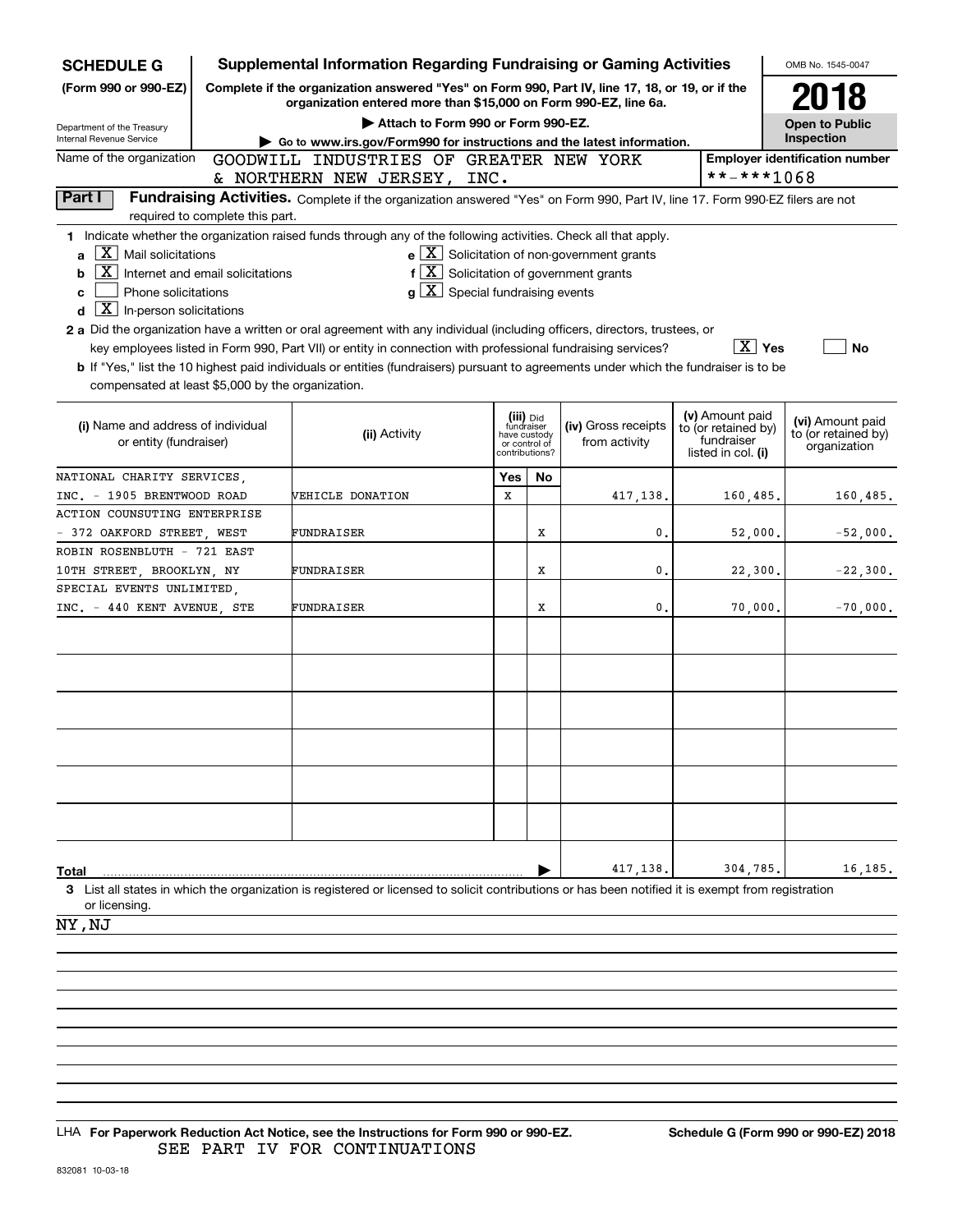### Schedule G (Form 990 or 990-EZ) 2018 Page & NORTHERN NEW JERSEY, INC. \*\*-\*\*\*1068 GOODWILL INDUSTRIES OF GREATER NEW YORK

**Part II** | Fundraising Events. Complete if the organization answered "Yes" on Form 990, Part IV, line 18, or reported more than \$15,000

|                 |          | of fundraising event contributions and gross income on Form 990-EZ, lines 1 and 6b. List events with gross receipts greater than \$5,000.                                                                                                 |              |                         |                  |                                           |
|-----------------|----------|-------------------------------------------------------------------------------------------------------------------------------------------------------------------------------------------------------------------------------------------|--------------|-------------------------|------------------|-------------------------------------------|
|                 |          |                                                                                                                                                                                                                                           | (a) Event #1 | $(b)$ Event #2          | (c) Other events | (d) Total events<br>(add col. (a) through |
|                 |          |                                                                                                                                                                                                                                           | (event type) | (event type)            | (total number)   | col. (c)                                  |
| Revenue         |          |                                                                                                                                                                                                                                           |              |                         |                  |                                           |
|                 |          |                                                                                                                                                                                                                                           |              |                         |                  |                                           |
|                 |          |                                                                                                                                                                                                                                           |              |                         |                  |                                           |
|                 |          |                                                                                                                                                                                                                                           |              |                         |                  |                                           |
|                 | 3        | Gross income (line 1 minus line 2)                                                                                                                                                                                                        |              |                         |                  |                                           |
|                 |          |                                                                                                                                                                                                                                           |              |                         |                  |                                           |
|                 |          |                                                                                                                                                                                                                                           |              |                         |                  |                                           |
|                 |          |                                                                                                                                                                                                                                           |              |                         |                  |                                           |
|                 | 5        |                                                                                                                                                                                                                                           |              |                         |                  |                                           |
| Direct Expenses | 6        |                                                                                                                                                                                                                                           |              |                         |                  |                                           |
|                 |          |                                                                                                                                                                                                                                           |              |                         |                  |                                           |
|                 |          | 7 Food and beverages                                                                                                                                                                                                                      |              |                         |                  |                                           |
|                 |          |                                                                                                                                                                                                                                           |              |                         |                  |                                           |
|                 | 8        |                                                                                                                                                                                                                                           |              |                         |                  |                                           |
|                 | 9        |                                                                                                                                                                                                                                           |              |                         |                  |                                           |
|                 | 10       | Direct expense summary. Add lines 4 through 9 in column (d)<br>11 Net income summary. Subtract line 10 from line 3, column (d)                                                                                                            |              |                         |                  |                                           |
|                 | Part III | Gaming. Complete if the organization answered "Yes" on Form 990, Part IV, line 19, or reported more than                                                                                                                                  |              |                         |                  |                                           |
|                 |          | \$15,000 on Form 990-EZ, line 6a.                                                                                                                                                                                                         |              |                         |                  |                                           |
|                 |          |                                                                                                                                                                                                                                           | (a) Bingo    | (b) Pull tabs/instant   | (c) Other gaming | (d) Total gaming (add                     |
| Revenue         |          |                                                                                                                                                                                                                                           |              | bingo/progressive bingo |                  | col. (a) through col. (c))                |
|                 |          |                                                                                                                                                                                                                                           |              |                         |                  |                                           |
|                 | 1        |                                                                                                                                                                                                                                           |              |                         |                  |                                           |
|                 |          |                                                                                                                                                                                                                                           |              |                         |                  |                                           |
|                 |          |                                                                                                                                                                                                                                           |              |                         |                  |                                           |
| Expenses        | 3        |                                                                                                                                                                                                                                           |              |                         |                  |                                           |
| Direct          | 4        |                                                                                                                                                                                                                                           |              |                         |                  |                                           |
|                 |          |                                                                                                                                                                                                                                           |              |                         |                  |                                           |
|                 |          | 5 Other direct expenses                                                                                                                                                                                                                   |              |                         |                  |                                           |
|                 |          |                                                                                                                                                                                                                                           | %<br>Yes     | Yes<br>%                | Yes<br>%         |                                           |
|                 |          | 6 Volunteer labor                                                                                                                                                                                                                         | No           | No                      | No               |                                           |
|                 |          | 7 Direct expense summary. Add lines 2 through 5 in column (d)                                                                                                                                                                             |              |                         | ▶                |                                           |
|                 |          |                                                                                                                                                                                                                                           |              |                         |                  |                                           |
|                 |          |                                                                                                                                                                                                                                           |              |                         |                  |                                           |
| 9               |          | Enter the state(s) in which the organization conducts gaming activities:                                                                                                                                                                  |              |                         |                  |                                           |
|                 |          |                                                                                                                                                                                                                                           |              |                         |                  | Yes<br>No                                 |
|                 |          | <b>b</b> If "No," explain: <u>example and the set of the set of the set of the set of the set of the set of the set of the set of the set of the set of the set of the set of the set of the set of the set of the set of the set of </u> |              |                         |                  |                                           |
|                 |          |                                                                                                                                                                                                                                           |              |                         |                  |                                           |
|                 |          |                                                                                                                                                                                                                                           |              |                         |                  | Yes<br>No                                 |
|                 |          |                                                                                                                                                                                                                                           |              |                         |                  |                                           |
|                 |          |                                                                                                                                                                                                                                           |              |                         |                  |                                           |
|                 |          |                                                                                                                                                                                                                                           |              |                         |                  |                                           |

**Schedule G (Form 990 or 990-EZ) 2018**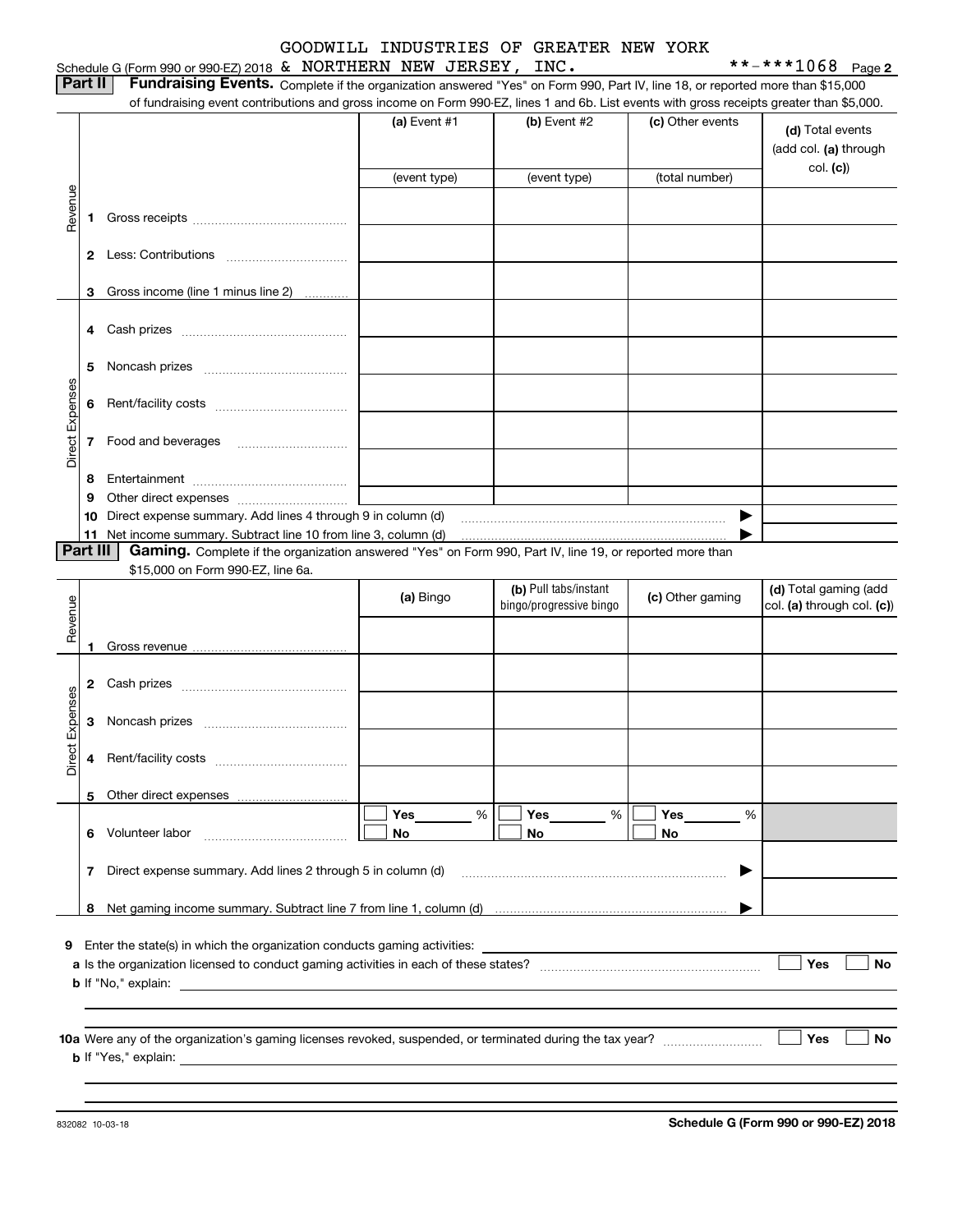|       | GOODWILL INDUSTRIES OF GREATER NEW YORK<br>Schedule G (Form 990 or 990-EZ) 2018 & NORTHERN NEW JERSEY, INC.                                                                                                                    | **-***1068 |       |        |
|-------|--------------------------------------------------------------------------------------------------------------------------------------------------------------------------------------------------------------------------------|------------|-------|--------|
|       |                                                                                                                                                                                                                                |            | Yes   | Page 3 |
|       |                                                                                                                                                                                                                                |            |       | No     |
|       | 12 Is the organization a grantor, beneficiary or trustee of a trust, or a member of a partnership or other entity formed                                                                                                       |            | Yes   | No     |
|       | 13 Indicate the percentage of gaming activity conducted in:                                                                                                                                                                    |            |       |        |
|       |                                                                                                                                                                                                                                | 13a        |       | %      |
|       | <b>b</b> An outside facility <i>www.communicality www.communicality.communicality www.communicality www.communicality.communicality www.communicality.com</i>                                                                  | 13b        |       | %      |
|       | 14 Enter the name and address of the person who prepares the organization's gaming/special events books and records:                                                                                                           |            |       |        |
|       |                                                                                                                                                                                                                                |            |       |        |
|       | Name $\blacktriangleright$                                                                                                                                                                                                     |            |       |        |
|       |                                                                                                                                                                                                                                |            |       |        |
|       | 15a Does the organization have a contract with a third party from whom the organization receives gaming revenue?                                                                                                               |            | Yes   | No     |
|       |                                                                                                                                                                                                                                |            |       |        |
|       | of gaming revenue retained by the third party $\triangleright$ \$                                                                                                                                                              |            |       |        |
|       | c If "Yes," enter name and address of the third party:                                                                                                                                                                         |            |       |        |
|       |                                                                                                                                                                                                                                |            |       |        |
|       | <u> 1989 - Andrea Stadt Britain, markin am Britain, fransk politik (d. 1989)</u><br>Name $\blacktriangleright$                                                                                                                 |            |       |        |
|       |                                                                                                                                                                                                                                |            |       |        |
| 16    | Gaming manager information:                                                                                                                                                                                                    |            |       |        |
|       |                                                                                                                                                                                                                                |            |       |        |
|       | $Name \rightarrow$                                                                                                                                                                                                             |            |       |        |
|       | Gaming manager compensation > \$                                                                                                                                                                                               |            |       |        |
|       |                                                                                                                                                                                                                                |            |       |        |
|       | Description of services provided states and the service of the service of the services provided states are serviced to be a service of the services provided states and the services of the services of the services of the se |            |       |        |
|       |                                                                                                                                                                                                                                |            |       |        |
|       |                                                                                                                                                                                                                                |            |       |        |
|       | Director/officer<br>Employee<br>Independent contractor                                                                                                                                                                         |            |       |        |
|       | <b>17</b> Mandatory distributions:                                                                                                                                                                                             |            |       |        |
|       | a Is the organization required under state law to make charitable distributions from the gaming proceeds to                                                                                                                    |            |       |        |
|       | retain the state gaming license?                                                                                                                                                                                               |            | Yes   | No     |
|       | <b>b</b> Enter the amount of distributions required under state law to be distributed to other exempt organizations or spent in the                                                                                            |            |       |        |
|       | organization's own exempt activities during the tax year $\triangleright$ \$                                                                                                                                                   |            |       |        |
|       | <b>Part IV</b><br>Supplemental Information. Provide the explanations required by Part I, line 2b, columns (iii) and (v); and Part III, lines 9, 9b, 10b,                                                                       |            |       |        |
|       | 15b, 15c, 16, and 17b, as applicable. Also provide any additional information. See instructions.                                                                                                                               |            |       |        |
|       |                                                                                                                                                                                                                                |            |       |        |
|       | SCHEDULE G, PART I, LINE 2B, LIST OF TEN HIGHEST PAID FUNDRAISERS:                                                                                                                                                             |            |       |        |
|       |                                                                                                                                                                                                                                |            |       |        |
|       |                                                                                                                                                                                                                                |            |       |        |
| ( I ) | NAME OF FUNDRAISER: NATIONAL CHARITY SERVICES,<br>INC.                                                                                                                                                                         |            |       |        |
|       |                                                                                                                                                                                                                                |            |       |        |
| (I)   | ADDRESS OF FUNDRAISER: 1905 BRENTWOOD ROAD NE, WASHINGTON, DC                                                                                                                                                                  |            | 20018 |        |
|       |                                                                                                                                                                                                                                |            |       |        |
|       |                                                                                                                                                                                                                                |            |       |        |
| ( I ) | NAME OF FUNDRAISER: ACTION COUNSUTING ENTERPRISE                                                                                                                                                                               |            |       |        |
| (I)   | ADDRESS OF FUNDRAISER: 372 OAKFORD STREET, WEST HEMPSTAD, NY                                                                                                                                                                   |            | 11552 |        |
|       |                                                                                                                                                                                                                                |            |       |        |

### (I) NAME OF FUNDRAISER: ROBIN ROSENBLUTH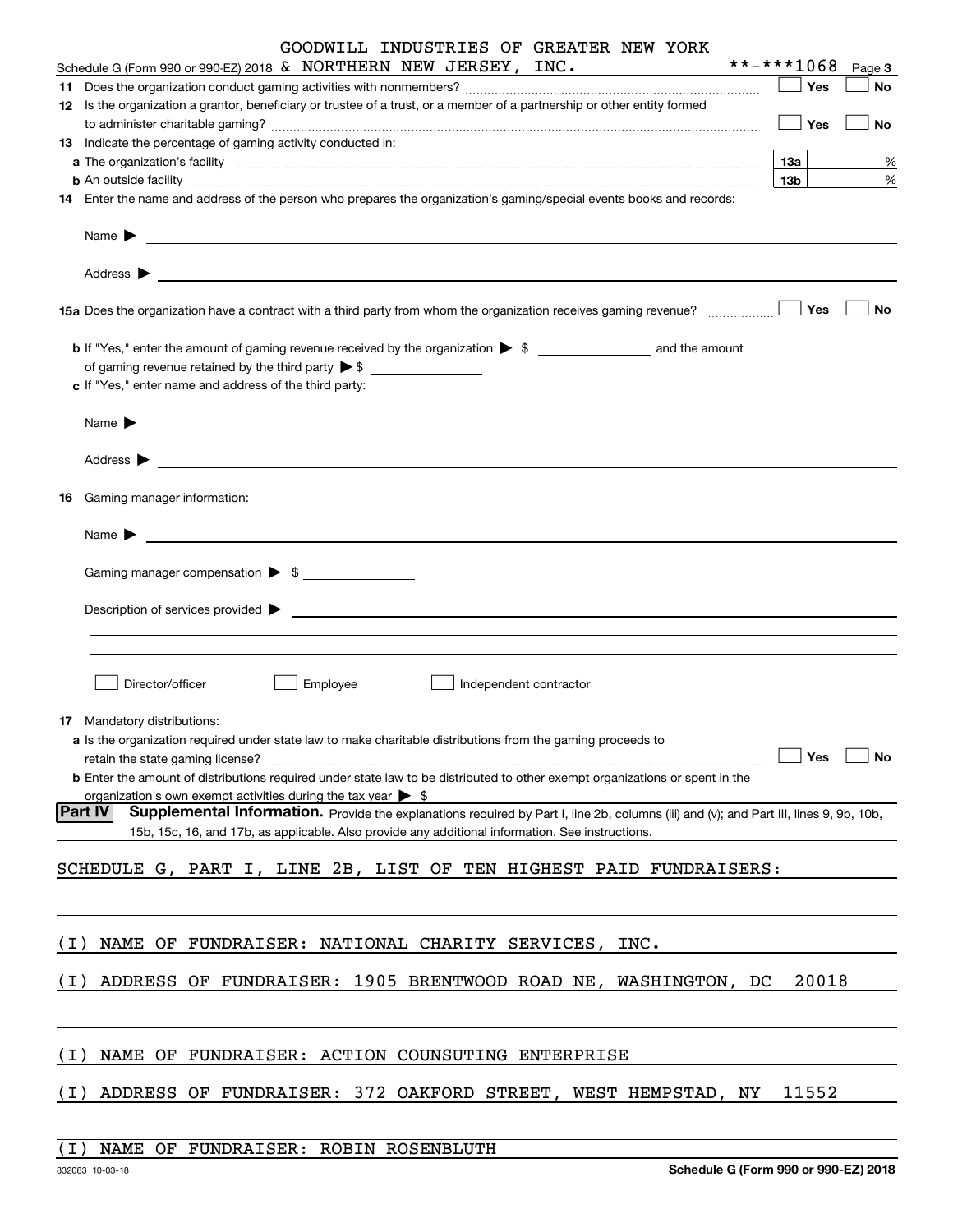| Schedule G (Form 990 or 990-EZ)<br><b>Part IV Supplemental Information</b> (continued) |  |  |  | & NORTHERN NEW JERSEY, INC. |  | GOODWILL INDUSTRIES OF GREATER NEW YORK |  | **-***1068 Page 4                                                      |  |
|----------------------------------------------------------------------------------------|--|--|--|-----------------------------|--|-----------------------------------------|--|------------------------------------------------------------------------|--|
|                                                                                        |  |  |  |                             |  |                                         |  |                                                                        |  |
| (I) ADDRESS OF FUNDRAISER: 721 EAST 10TH STREET, BROOKLYN, NY 11230                    |  |  |  |                             |  |                                         |  |                                                                        |  |
|                                                                                        |  |  |  |                             |  |                                         |  |                                                                        |  |
| (I) NAME OF FUNDRAISER: SPECIAL EVENTS UNLIMITED, INC.                                 |  |  |  |                             |  |                                         |  |                                                                        |  |
|                                                                                        |  |  |  |                             |  |                                         |  |                                                                        |  |
|                                                                                        |  |  |  |                             |  |                                         |  | (I) ADDRESS OF FUNDRAISER: 440 KENT AVENUE, STE 6E, BROOKLYN, NY 11249 |  |
|                                                                                        |  |  |  |                             |  |                                         |  |                                                                        |  |
|                                                                                        |  |  |  |                             |  |                                         |  |                                                                        |  |
|                                                                                        |  |  |  |                             |  |                                         |  |                                                                        |  |
|                                                                                        |  |  |  |                             |  |                                         |  |                                                                        |  |
|                                                                                        |  |  |  |                             |  |                                         |  |                                                                        |  |
|                                                                                        |  |  |  |                             |  |                                         |  |                                                                        |  |
|                                                                                        |  |  |  |                             |  |                                         |  |                                                                        |  |
|                                                                                        |  |  |  |                             |  |                                         |  |                                                                        |  |
|                                                                                        |  |  |  |                             |  |                                         |  |                                                                        |  |
|                                                                                        |  |  |  |                             |  |                                         |  |                                                                        |  |
|                                                                                        |  |  |  |                             |  |                                         |  |                                                                        |  |
|                                                                                        |  |  |  |                             |  |                                         |  |                                                                        |  |
|                                                                                        |  |  |  |                             |  |                                         |  |                                                                        |  |
|                                                                                        |  |  |  |                             |  |                                         |  |                                                                        |  |
|                                                                                        |  |  |  |                             |  |                                         |  |                                                                        |  |
|                                                                                        |  |  |  |                             |  |                                         |  |                                                                        |  |
|                                                                                        |  |  |  |                             |  |                                         |  |                                                                        |  |
|                                                                                        |  |  |  |                             |  |                                         |  |                                                                        |  |
|                                                                                        |  |  |  |                             |  |                                         |  |                                                                        |  |
|                                                                                        |  |  |  |                             |  |                                         |  |                                                                        |  |
|                                                                                        |  |  |  |                             |  |                                         |  |                                                                        |  |
|                                                                                        |  |  |  |                             |  |                                         |  |                                                                        |  |
|                                                                                        |  |  |  |                             |  |                                         |  |                                                                        |  |
|                                                                                        |  |  |  |                             |  |                                         |  |                                                                        |  |
|                                                                                        |  |  |  |                             |  |                                         |  |                                                                        |  |
|                                                                                        |  |  |  |                             |  |                                         |  |                                                                        |  |
|                                                                                        |  |  |  |                             |  |                                         |  |                                                                        |  |
|                                                                                        |  |  |  |                             |  |                                         |  |                                                                        |  |
|                                                                                        |  |  |  |                             |  |                                         |  |                                                                        |  |
|                                                                                        |  |  |  |                             |  |                                         |  |                                                                        |  |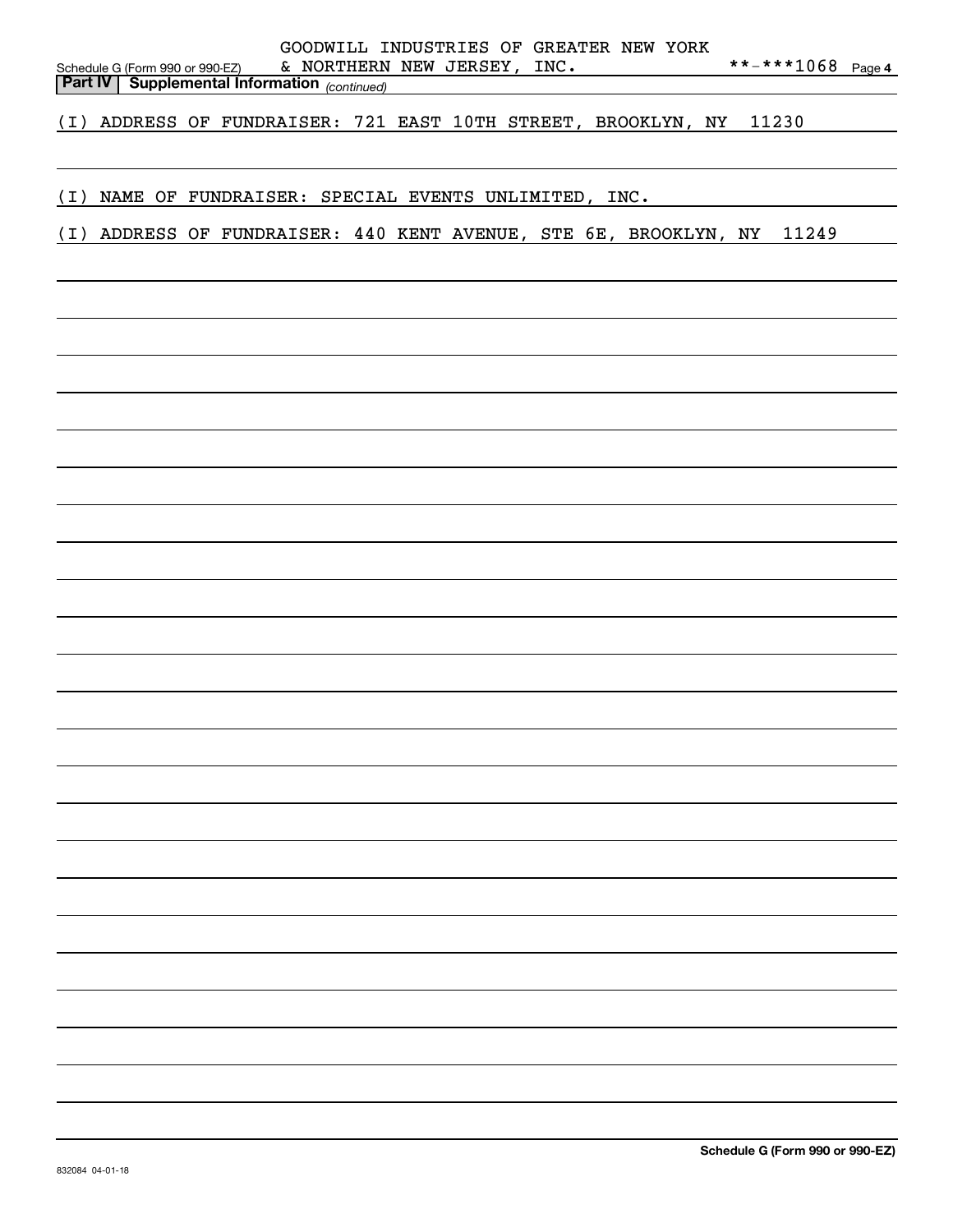|    | <b>Compensation Information</b><br><b>SCHEDULE J</b><br>OMB No. 1545-0047                                              |                                                                                                                           |                                       |                       |            |    |  |  |  |  |
|----|------------------------------------------------------------------------------------------------------------------------|---------------------------------------------------------------------------------------------------------------------------|---------------------------------------|-----------------------|------------|----|--|--|--|--|
|    | (Form 990)                                                                                                             | For certain Officers, Directors, Trustees, Key Employees, and Highest                                                     |                                       |                       | 2018       |    |  |  |  |  |
|    |                                                                                                                        | <b>Compensated Employees</b><br>Complete if the organization answered "Yes" on Form 990, Part IV, line 23.                |                                       |                       |            |    |  |  |  |  |
|    | Department of the Treasury                                                                                             | Attach to Form 990.                                                                                                       |                                       | <b>Open to Public</b> |            |    |  |  |  |  |
|    | Internal Revenue Service                                                                                               | Go to www.irs.gov/Form990 for instructions and the latest information.                                                    |                                       |                       | Inspection |    |  |  |  |  |
|    | Name of the organization                                                                                               | GOODWILL INDUSTRIES OF GREATER NEW YORK                                                                                   | <b>Employer identification number</b> |                       |            |    |  |  |  |  |
|    |                                                                                                                        | & NORTHERN NEW JERSEY, INC.                                                                                               | **-***1068                            |                       |            |    |  |  |  |  |
|    | Part I                                                                                                                 | <b>Questions Regarding Compensation</b>                                                                                   |                                       |                       |            |    |  |  |  |  |
|    |                                                                                                                        |                                                                                                                           |                                       |                       | Yes        | No |  |  |  |  |
|    |                                                                                                                        | Check the appropriate box(es) if the organization provided any of the following to or for a person listed on Form 990,    |                                       |                       |            |    |  |  |  |  |
|    |                                                                                                                        | Part VII, Section A, line 1a. Complete Part III to provide any relevant information regarding these items.                |                                       |                       |            |    |  |  |  |  |
|    | First-class or charter travel                                                                                          | Housing allowance or residence for personal use                                                                           |                                       |                       |            |    |  |  |  |  |
|    | Travel for companions                                                                                                  | Payments for business use of personal residence<br>Health or social club dues or initiation fees                          |                                       |                       |            |    |  |  |  |  |
|    |                                                                                                                        | Tax indemnification and gross-up payments<br>Discretionary spending account                                               |                                       |                       |            |    |  |  |  |  |
|    |                                                                                                                        | Personal services (such as maid, chauffeur, chef)                                                                         |                                       |                       |            |    |  |  |  |  |
|    | <b>b</b> If any of the boxes on line 1a are checked, did the organization follow a written policy regarding payment or |                                                                                                                           |                                       |                       |            |    |  |  |  |  |
|    |                                                                                                                        |                                                                                                                           |                                       |                       |            |    |  |  |  |  |
| 2  | Did the organization require substantiation prior to reimbursing or allowing expenses incurred by all directors,       |                                                                                                                           |                                       |                       |            |    |  |  |  |  |
|    |                                                                                                                        |                                                                                                                           |                                       | $\mathbf{2}$          |            |    |  |  |  |  |
|    |                                                                                                                        |                                                                                                                           |                                       |                       |            |    |  |  |  |  |
| з  |                                                                                                                        | Indicate which, if any, of the following the filing organization used to establish the compensation of the organization's |                                       |                       |            |    |  |  |  |  |
|    |                                                                                                                        | CEO/Executive Director. Check all that apply. Do not check any boxes for methods used by a related organization to        |                                       |                       |            |    |  |  |  |  |
|    |                                                                                                                        | establish compensation of the CEO/Executive Director, but explain in Part III.                                            |                                       |                       |            |    |  |  |  |  |
|    | $\boxed{\textbf{X}}$ Compensation committee                                                                            | Written employment contract                                                                                               |                                       |                       |            |    |  |  |  |  |
|    |                                                                                                                        | $\mathbf{X}$<br>$\boxed{\textbf{X}}$ Independent compensation consultant<br>Compensation survey or study                  |                                       |                       |            |    |  |  |  |  |
|    | $\boxed{\textbf{X}}$ Form 990 of other organizations                                                                   | $\lfloor x \rfloor$ Approval by the board or compensation committee                                                       |                                       |                       |            |    |  |  |  |  |
|    |                                                                                                                        |                                                                                                                           |                                       |                       |            |    |  |  |  |  |
| 4  |                                                                                                                        | During the year, did any person listed on Form 990, Part VII, Section A, line 1a, with respect to the filing              |                                       |                       |            |    |  |  |  |  |
|    | organization or a related organization:                                                                                |                                                                                                                           |                                       |                       |            |    |  |  |  |  |
| а  |                                                                                                                        | Receive a severance payment or change-of-control payment?                                                                 |                                       | 4a                    |            | x  |  |  |  |  |
| b  |                                                                                                                        |                                                                                                                           |                                       | 4b                    |            | X  |  |  |  |  |
|    |                                                                                                                        |                                                                                                                           |                                       | 4c                    |            | X  |  |  |  |  |
|    |                                                                                                                        | If "Yes" to any of lines 4a-c, list the persons and provide the applicable amounts for each item in Part III.             |                                       |                       |            |    |  |  |  |  |
|    |                                                                                                                        |                                                                                                                           |                                       |                       |            |    |  |  |  |  |
|    |                                                                                                                        | Only section 501(c)(3), 501(c)(4), and 501(c)(29) organizations must complete lines 5-9.                                  |                                       |                       |            |    |  |  |  |  |
| 5  |                                                                                                                        | For persons listed on Form 990, Part VII, Section A, line 1a, did the organization pay or accrue any compensation         |                                       |                       |            |    |  |  |  |  |
|    | contingent on the revenues of:                                                                                         |                                                                                                                           |                                       |                       |            |    |  |  |  |  |
| a  |                                                                                                                        |                                                                                                                           |                                       | 5а                    |            | х  |  |  |  |  |
|    |                                                                                                                        |                                                                                                                           |                                       | 5b                    |            | X  |  |  |  |  |
|    |                                                                                                                        | If "Yes" on line 5a or 5b, describe in Part III.                                                                          |                                       |                       |            |    |  |  |  |  |
| 6. |                                                                                                                        | For persons listed on Form 990, Part VII, Section A, line 1a, did the organization pay or accrue any compensation         |                                       |                       |            |    |  |  |  |  |
|    | contingent on the net earnings of:                                                                                     |                                                                                                                           |                                       |                       |            |    |  |  |  |  |
| a  |                                                                                                                        |                                                                                                                           |                                       | 6a                    |            | х  |  |  |  |  |
|    |                                                                                                                        |                                                                                                                           |                                       | 6b                    |            | X  |  |  |  |  |
|    |                                                                                                                        | If "Yes" on line 6a or 6b, describe in Part III.                                                                          |                                       |                       |            |    |  |  |  |  |
|    |                                                                                                                        | 7 For persons listed on Form 990, Part VII, Section A, line 1a, did the organization provide any nonfixed payments        |                                       |                       |            |    |  |  |  |  |
|    |                                                                                                                        |                                                                                                                           |                                       | 7                     |            | х  |  |  |  |  |
| 8  |                                                                                                                        | Were any amounts reported on Form 990, Part VII, paid or accrued pursuant to a contract that was subject to the           |                                       |                       |            |    |  |  |  |  |
|    |                                                                                                                        | initial contract exception described in Regulations section 53.4958-4(a)(3)? If "Yes," describe in Part III               |                                       | 8                     |            | х  |  |  |  |  |
| 9  |                                                                                                                        | If "Yes" on line 8, did the organization also follow the rebuttable presumption procedure described in                    |                                       |                       |            |    |  |  |  |  |
|    |                                                                                                                        | $1 \mu\Lambda$ For Paperwork Reduction Act Notice, see the Instructions for Form 000                                      | Schodule 1 (Form 000) 2018            | 9                     |            |    |  |  |  |  |

LHA For Paperwork Reduction Act Notice, see the Instructions for Form 990. Schedule J (Form 990) 2018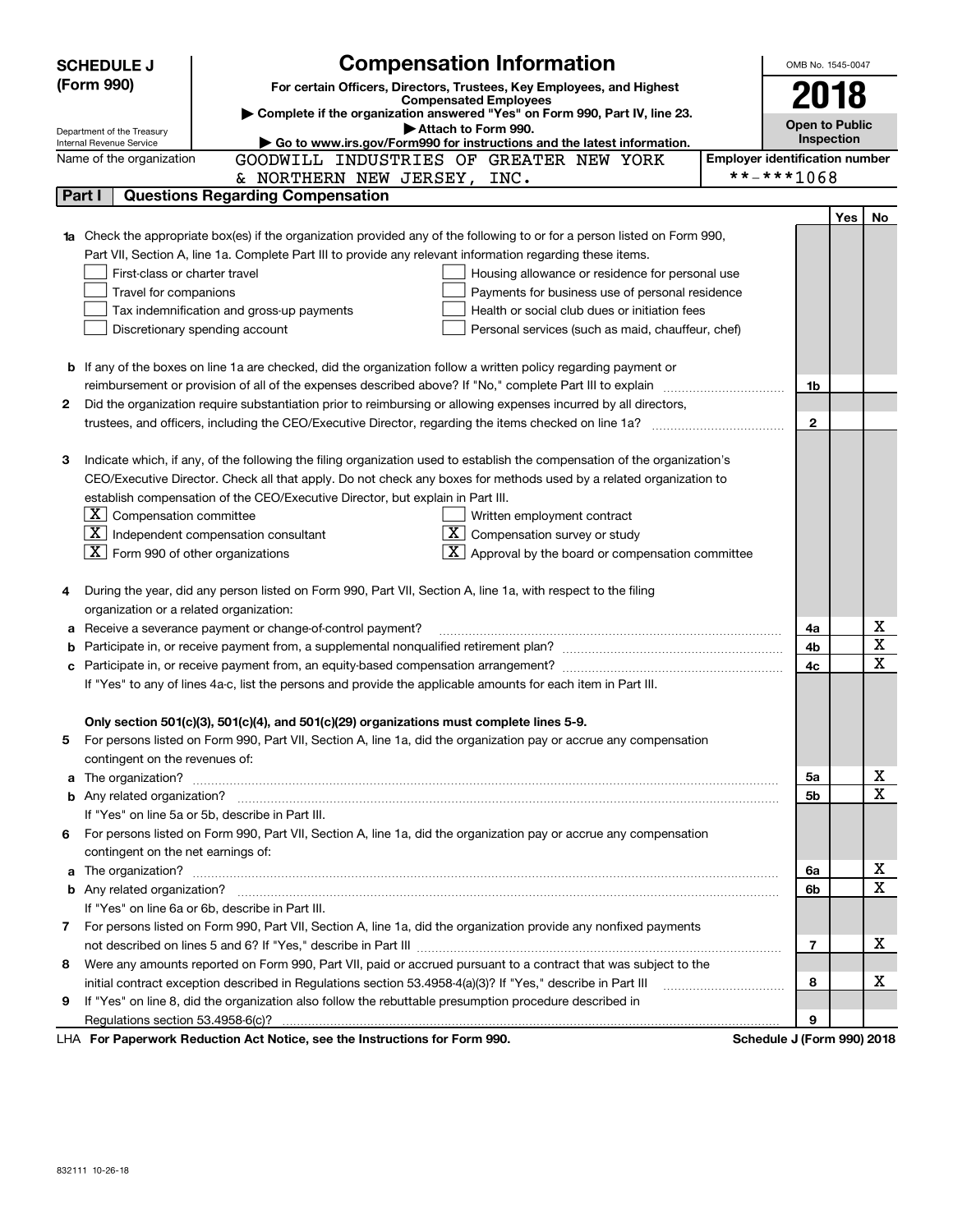### & NORTHERN NEW JERSEY, INC.

**Part II Officers, Directors, Trustees, Key Employees, and Highest Compensated Employees.**  Schedule J (Form 990) 2018 Page Use duplicate copies if additional space is needed.

For each individual whose compensation must be reported on Schedule J, report compensation from the organization on row (i) and from related organizations, described in the instructions, on row (ii). Do not list any individuals that aren't listed on Form 990, Part VII.

**Note:**  The sum of columns (B)(i)-(iii) for each listed individual must equal the total amount of Form 990, Part VII, Section A, line 1a, applicable column (D) and (E) amounts for that individual.

|                                 |      |                          | (B) Breakdown of W-2 and/or 1099-MISC compensation |                                           | (C) Retirement and<br>other deferred | (D) Nontaxable | (E) Total of columns | (F) Compensation                                           |
|---------------------------------|------|--------------------------|----------------------------------------------------|-------------------------------------------|--------------------------------------|----------------|----------------------|------------------------------------------------------------|
| (A) Name and Title              |      | (i) Base<br>compensation | (ii) Bonus &<br>incentive<br>compensation          | (iii) Other<br>reportable<br>compensation | compensation                         | benefits       | $(B)(i)-(D)$         | in column (B)<br>reported as deferred<br>on prior Form 990 |
| (1) ANDRE R. BROMES             | (i)  | 156,252.                 | 0.                                                 | 351.                                      | $0$ .                                | 21, 301.       | 177,904.             | 0.                                                         |
| SVP & CIO                       | (ii) | 0.                       | 0.                                                 | 0.                                        | 0.                                   | 0.             | $\mathbf 0$ .        | $\overline{0}$ .                                           |
| CATHARINE L. GAUL-STIGGE<br>(2) | (i)  | 301,870.                 | $\overline{0}$ .                                   | 770.                                      | $\overline{0}$ .                     | 26, 183.       | 328, 823.            | $\overline{0}$ .                                           |
| PRESIDENT & CEO                 | (ii) | 0.                       | 0.                                                 | 0.                                        | 0.                                   | 0.             | $\mathbf 0$ .        | $\overline{0}$ .                                           |
| SCOTT ZUCKER<br>(3)             | (i)  | 253, 430.                | 0.                                                 | 612.                                      | 0.                                   | 1,517.         | 255, 559.            | $\overline{0}$ .                                           |
| CFO/EVP FINANCE                 | (ii) | 0.                       | 0.                                                 | 0.                                        | 0.                                   | 0.             | $\mathbf 0$ .        | $\overline{0}$ .                                           |
| XENON WALCOTT<br>(4)            | (i)  | 175,143.                 | 0.                                                 | 263.                                      | 0.                                   | 10, 296.       | 185,702.             | $\mathbf 0$ .                                              |
| EVP OF OPERATIONS               | (ii) | $\mathbf{0}$ .           | 0.                                                 | 0.                                        | $\mathbf 0$ .                        | $\mathbf{0}$ . | $\mathbf 0$ .        | 0.                                                         |
| EDMUND O'DONNELL<br>(5)         | (i)  | 154,989.                 | 0.                                                 | 1,443.                                    | 0.                                   | 25, 223.       | 181,655.             | $\overline{0}$ .                                           |
| SVP                             | (ii) | 0.                       | $\mathbf 0$ .                                      | 0.                                        | 0.                                   | 0.             | $\mathbf 0$ .        | $\overline{0}$ .                                           |
| (6)<br>LENNOX C. THOMAS         | (i)  | 192,222.                 | $\mathbf 0$ .                                      | 1,980.                                    | 0.                                   | 10, 296.       | 204,498.             | $\overline{0}$ .                                           |
| EXEC. VP                        | (ii) | $\mathbf 0$ .            | 0.                                                 | 0.                                        | 0.                                   | 0.             | $\mathbf 0$ .        | $\overline{0}$ .                                           |
| (7)<br>LEWIS J. ANTON           | (i)  | 135,608.                 | 0.                                                 | 458.                                      | 0.                                   | 24, 139.       | 160,205.             | $\overline{0}$ .                                           |
| VP                              | (ii) | 0.                       | 0.                                                 | 0.                                        | 0.                                   | 0.             | $\mathbf 0$ .        | 0.                                                         |
| PANKAJ V. MEHTA<br>(8)          | (i)  | 161,883.                 | $\overline{0}$ .                                   | 1,628.                                    | $\overline{0}$ .                     | 915.           | 164, 426.            | $\overline{0}$ .                                           |
| SVP & CORP. CONTROLLER          | (ii) | $\mathbf 0$ .            | $\overline{0}$ .                                   | 0.                                        | 0.                                   | 0.             | $\overline{0}$ .     | $\overline{0}$ .                                           |
| SHARMAINE WILLIAMS<br>(9)       | (i)  | 157,956.                 | 0.                                                 | 530.                                      | 0.                                   | 21,301.        | 179,787.             | $\overline{0}$ .                                           |
| SVP                             | (ii) | 0.                       | 0.                                                 | 0.                                        | 0.                                   | 0.             | 0.                   | 0.                                                         |
| (10) WILLIAM FORRESTER          | (i)  | 248,379.                 | 0.                                                 | 0.                                        | 0.                                   | 0.             | 248,379.             | 0.                                                         |
| FORMER PRESIDENT                | (ii) | 0.                       | 0.                                                 | 0.                                        | 0.                                   | 0.             | 0.                   | 0.                                                         |
|                                 | (i)  |                          |                                                    |                                           |                                      |                |                      |                                                            |
|                                 | (ii) |                          |                                                    |                                           |                                      |                |                      |                                                            |
|                                 | (i)  |                          |                                                    |                                           |                                      |                |                      |                                                            |
|                                 | (ii) |                          |                                                    |                                           |                                      |                |                      |                                                            |
|                                 | (i)  |                          |                                                    |                                           |                                      |                |                      |                                                            |
|                                 | (ii) |                          |                                                    |                                           |                                      |                |                      |                                                            |
|                                 | (i)  |                          |                                                    |                                           |                                      |                |                      |                                                            |
|                                 | (ii) |                          |                                                    |                                           |                                      |                |                      |                                                            |
|                                 | (i)  |                          |                                                    |                                           |                                      |                |                      |                                                            |
|                                 | (ii) |                          |                                                    |                                           |                                      |                |                      |                                                            |
|                                 | (i)  |                          |                                                    |                                           |                                      |                |                      |                                                            |
|                                 | (ii) |                          |                                                    |                                           |                                      |                |                      |                                                            |

**2**

\*\*-\*\*\*1068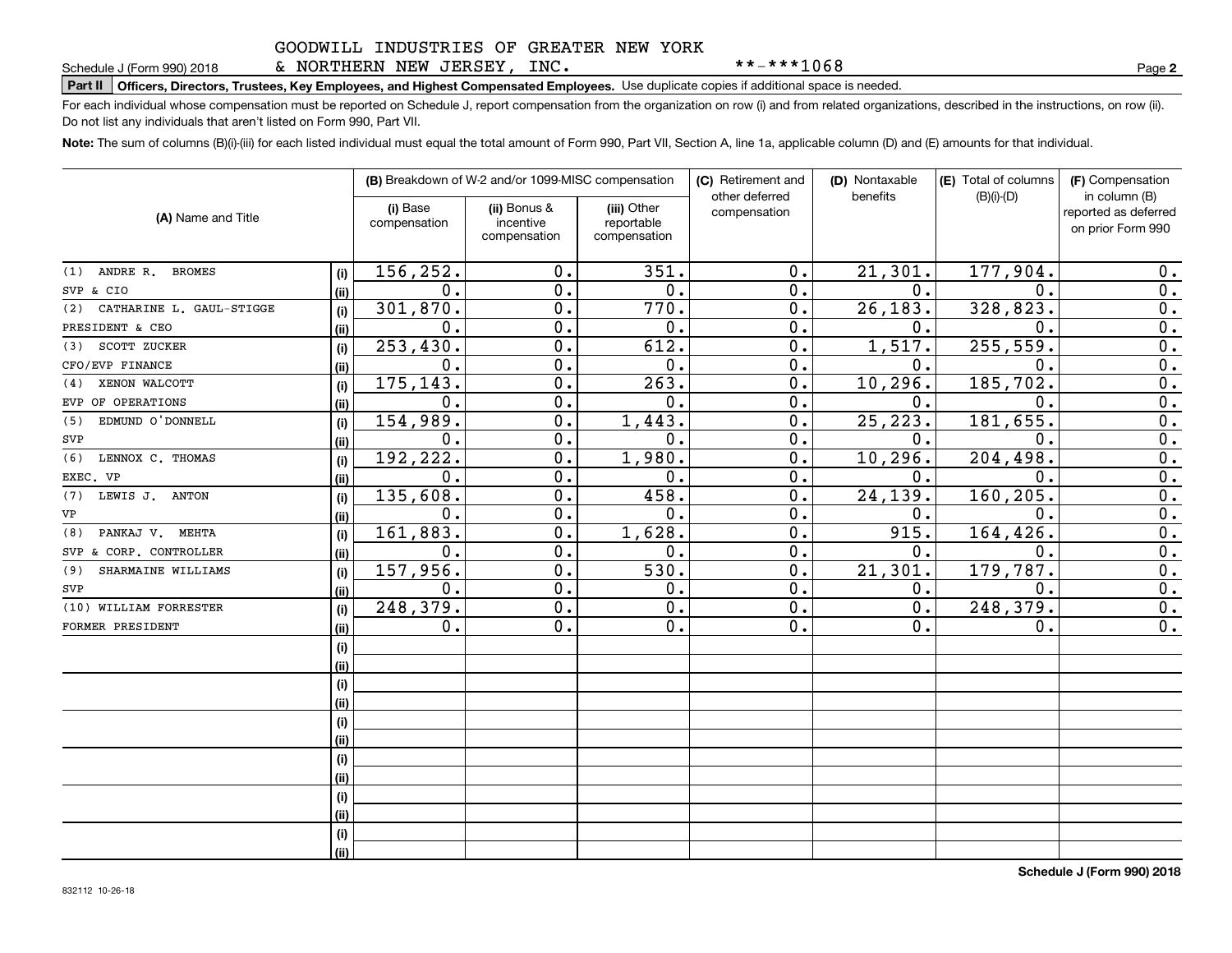#### **Part III Supplemental Information**

Schedule J (Form 990) 2018 & NORTHERN NEW JERSEY, INC.<br>Part III Supplemental Information<br>Provide the information, explanation, or descriptions required for Part I, lines 1a, 1b, 3, 4a, 4b, 4c, 5a, 5b, 6a, 6b, 7, and 8, an

**Schedule J (Form 990) 2018**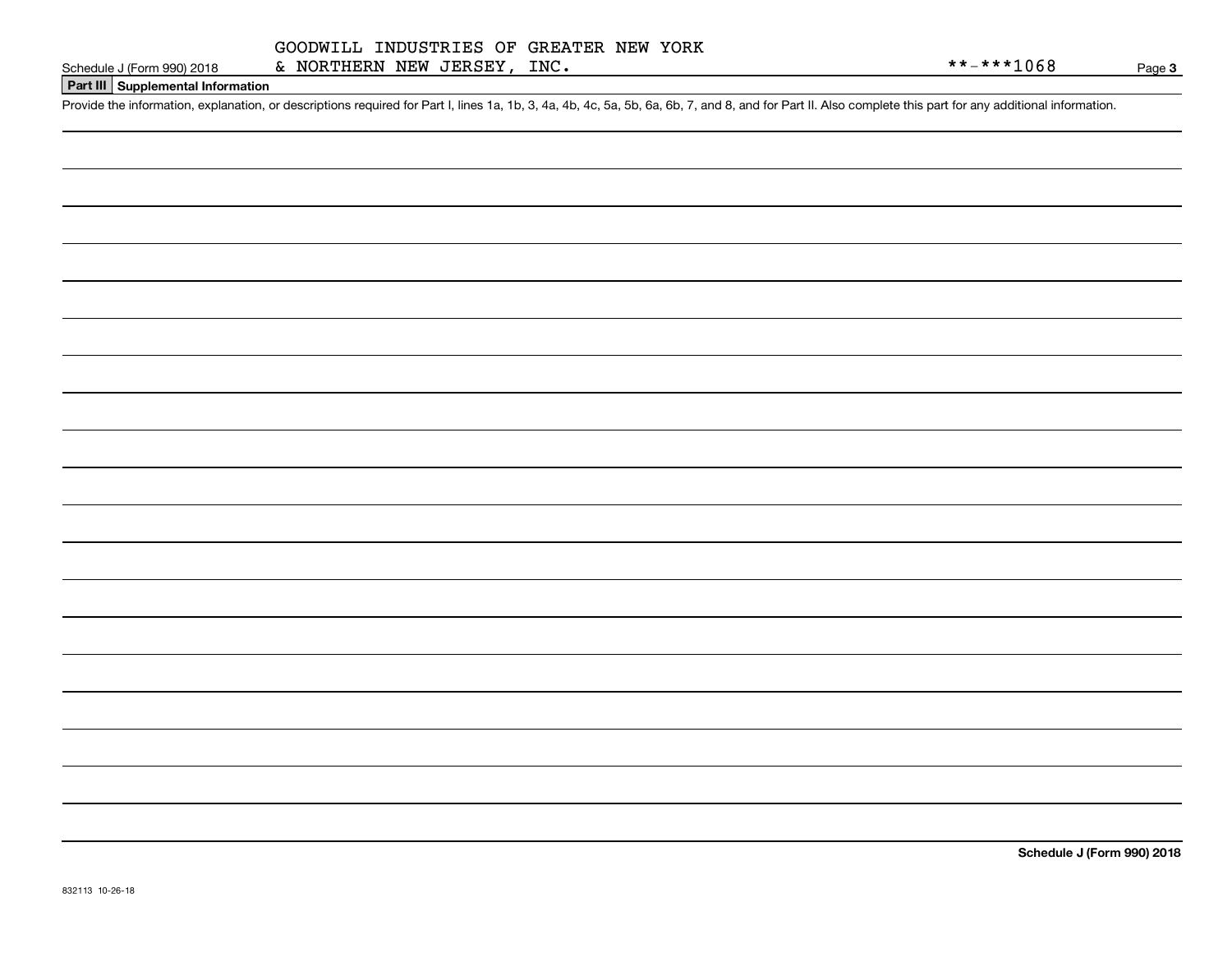|        | <b>SCHEDULE L</b>                                                                                                    |                                                                            |  | <b>Transactions With Interested Persons</b>           |                                |                            |  |                                    |  |                                                                                                                                    |          |          |                                       | OMB No. 1545-0047     |     |                |  |
|--------|----------------------------------------------------------------------------------------------------------------------|----------------------------------------------------------------------------|--|-------------------------------------------------------|--------------------------------|----------------------------|--|------------------------------------|--|------------------------------------------------------------------------------------------------------------------------------------|----------|----------|---------------------------------------|-----------------------|-----|----------------|--|
|        | (Form 990 or 990-EZ)   Complete if the organization answered "Yes" on Form 990, Part IV, line 25a, 25b, 26, 27, 28a, |                                                                            |  |                                                       |                                |                            |  |                                    |  |                                                                                                                                    |          |          |                                       | 2018                  |     |                |  |
|        |                                                                                                                      |                                                                            |  | 28b, or 28c, or Form 990-EZ, Part V, line 38a or 40b. |                                |                            |  | Attach to Form 990 or Form 990-EZ. |  |                                                                                                                                    |          |          |                                       | <b>Open To Public</b> |     |                |  |
|        | Department of the Treasury<br>Internal Revenue Service                                                               |                                                                            |  |                                                       |                                |                            |  |                                    |  | Go to www.irs.gov/Form990 for instructions and the latest information.                                                             |          |          |                                       | Inspection            |     |                |  |
|        | Name of the organization                                                                                             |                                                                            |  | GOODWILL INDUSTRIES OF GREATER NEW YORK               |                                |                            |  |                                    |  |                                                                                                                                    |          |          | <b>Employer identification number</b> |                       |     |                |  |
|        |                                                                                                                      |                                                                            |  | & NORTHERN NEW JERSEY, INC.                           |                                |                            |  |                                    |  |                                                                                                                                    |          |          | **-***1068                            |                       |     |                |  |
| Part I |                                                                                                                      |                                                                            |  |                                                       |                                |                            |  |                                    |  | Excess Benefit Transactions (section 501(c)(3), section 501(c)(4), and 501(c)(29) organizations only).                             |          |          |                                       |                       |     |                |  |
| 1      |                                                                                                                      |                                                                            |  | (b) Relationship between disqualified                 |                                |                            |  |                                    |  | Complete if the organization answered "Yes" on Form 990, Part IV, line 25a or 25b, or Form 990-EZ, Part V, line 40b.               |          |          |                                       |                       |     | (d) Corrected? |  |
|        | (a) Name of disqualified person                                                                                      |                                                                            |  | person and organization                               | (c) Description of transaction |                            |  |                                    |  |                                                                                                                                    |          |          |                                       |                       | Yes | No.            |  |
|        |                                                                                                                      |                                                                            |  |                                                       |                                |                            |  |                                    |  |                                                                                                                                    |          |          |                                       |                       |     |                |  |
|        |                                                                                                                      |                                                                            |  |                                                       |                                |                            |  |                                    |  |                                                                                                                                    |          |          |                                       |                       |     |                |  |
|        |                                                                                                                      |                                                                            |  |                                                       |                                |                            |  |                                    |  |                                                                                                                                    |          |          |                                       |                       |     |                |  |
|        |                                                                                                                      |                                                                            |  |                                                       |                                |                            |  |                                    |  |                                                                                                                                    |          |          |                                       |                       |     |                |  |
|        |                                                                                                                      |                                                                            |  |                                                       |                                |                            |  |                                    |  |                                                                                                                                    |          |          |                                       |                       |     |                |  |
|        | 2 Enter the amount of tax incurred by the organization managers or disqualified persons during the year under        |                                                                            |  |                                                       |                                |                            |  |                                    |  |                                                                                                                                    |          |          |                                       |                       |     |                |  |
|        | section 4958                                                                                                         |                                                                            |  |                                                       |                                |                            |  |                                    |  |                                                                                                                                    |          |          | $\frac{1}{2}$                         |                       |     |                |  |
|        | 3 Enter the amount of tax, if any, on line 2, above, reimbursed by the organization                                  |                                                                            |  |                                                       |                                |                            |  |                                    |  |                                                                                                                                    |          |          | $\blacktriangleright$ \$              |                       |     |                |  |
|        | Part II                                                                                                              | Loans to and/or From Interested Persons.                                   |  |                                                       |                                |                            |  |                                    |  |                                                                                                                                    |          |          |                                       |                       |     |                |  |
|        |                                                                                                                      |                                                                            |  |                                                       |                                |                            |  |                                    |  | Complete if the organization answered "Yes" on Form 990-EZ, Part V, line 38a or Form 990, Part IV, line 26; or if the organization |          |          |                                       |                       |     |                |  |
|        |                                                                                                                      | reported an amount on Form 990, Part X, line 5, 6, or 22.                  |  |                                                       |                                |                            |  |                                    |  |                                                                                                                                    |          |          |                                       |                       |     |                |  |
|        | (a) Name of<br>(c) Purpose<br>(b) Relationship                                                                       |                                                                            |  |                                                       |                                | (d) Loan to or<br>from the |  | (e) Original                       |  | (f) Balance due                                                                                                                    |          | $(g)$ In | (h) Approved<br>by board or           |                       |     | (i) Written    |  |
|        | interested person                                                                                                    | with organization                                                          |  | of loan                                               |                                | organization?              |  | principal amount                   |  |                                                                                                                                    | default? |          | committee?                            |                       |     | agreement?     |  |
|        |                                                                                                                      |                                                                            |  |                                                       |                                | To From                    |  |                                    |  |                                                                                                                                    | Yes      | No       | Yes                                   | No.                   | Yes | No.            |  |
|        |                                                                                                                      |                                                                            |  |                                                       |                                |                            |  |                                    |  |                                                                                                                                    |          |          |                                       |                       |     |                |  |
|        |                                                                                                                      |                                                                            |  |                                                       |                                |                            |  |                                    |  |                                                                                                                                    |          |          |                                       |                       |     |                |  |
|        |                                                                                                                      |                                                                            |  |                                                       |                                |                            |  |                                    |  |                                                                                                                                    |          |          |                                       |                       |     |                |  |
|        |                                                                                                                      |                                                                            |  |                                                       |                                |                            |  |                                    |  |                                                                                                                                    |          |          |                                       |                       |     |                |  |
|        |                                                                                                                      |                                                                            |  |                                                       |                                |                            |  |                                    |  |                                                                                                                                    |          |          |                                       |                       |     |                |  |
|        |                                                                                                                      |                                                                            |  |                                                       |                                |                            |  |                                    |  |                                                                                                                                    |          |          |                                       |                       |     |                |  |
|        |                                                                                                                      |                                                                            |  |                                                       |                                |                            |  |                                    |  |                                                                                                                                    |          |          |                                       |                       |     |                |  |
|        |                                                                                                                      |                                                                            |  |                                                       |                                |                            |  |                                    |  |                                                                                                                                    |          |          |                                       |                       |     |                |  |
| Total  |                                                                                                                      |                                                                            |  |                                                       |                                |                            |  | -\$                                |  |                                                                                                                                    |          |          |                                       |                       |     |                |  |
|        | Part III                                                                                                             | <b>Grants or Assistance Benefiting Interested Persons.</b>                 |  |                                                       |                                |                            |  |                                    |  |                                                                                                                                    |          |          |                                       |                       |     |                |  |
|        | (a) Name of interested person                                                                                        | Complete if the organization answered "Yes" on Form 990, Part IV, line 27. |  |                                                       |                                |                            |  | (c) Amount of                      |  | (d) Type of                                                                                                                        |          |          |                                       | (e) Purpose of        |     |                |  |
|        |                                                                                                                      |                                                                            |  | (b) Relationship between<br>interested person and     |                                |                            |  | assistance                         |  | assistance                                                                                                                         |          |          |                                       | assistance            |     |                |  |
|        |                                                                                                                      |                                                                            |  | the organization                                      |                                |                            |  |                                    |  |                                                                                                                                    |          |          |                                       |                       |     |                |  |
|        |                                                                                                                      |                                                                            |  |                                                       |                                |                            |  |                                    |  |                                                                                                                                    |          |          |                                       |                       |     |                |  |
|        |                                                                                                                      |                                                                            |  |                                                       |                                |                            |  |                                    |  |                                                                                                                                    |          |          |                                       |                       |     |                |  |
|        |                                                                                                                      |                                                                            |  |                                                       |                                |                            |  |                                    |  |                                                                                                                                    |          |          |                                       |                       |     |                |  |
|        |                                                                                                                      |                                                                            |  |                                                       |                                |                            |  |                                    |  |                                                                                                                                    |          |          |                                       |                       |     |                |  |
|        |                                                                                                                      |                                                                            |  |                                                       |                                |                            |  |                                    |  |                                                                                                                                    |          |          |                                       |                       |     |                |  |
|        |                                                                                                                      |                                                                            |  |                                                       |                                |                            |  |                                    |  |                                                                                                                                    |          |          |                                       |                       |     |                |  |
|        |                                                                                                                      |                                                                            |  |                                                       |                                |                            |  |                                    |  |                                                                                                                                    |          |          |                                       |                       |     |                |  |
|        |                                                                                                                      |                                                                            |  |                                                       |                                |                            |  |                                    |  |                                                                                                                                    |          |          |                                       |                       |     |                |  |
|        |                                                                                                                      |                                                                            |  |                                                       |                                |                            |  |                                    |  |                                                                                                                                    |          |          |                                       |                       |     |                |  |

LHA For Paperwork Reduction Act Notice, see the Instructions for Form 990 or 990-EZ. Schedule L (Form 990 or 990-EZ) 2018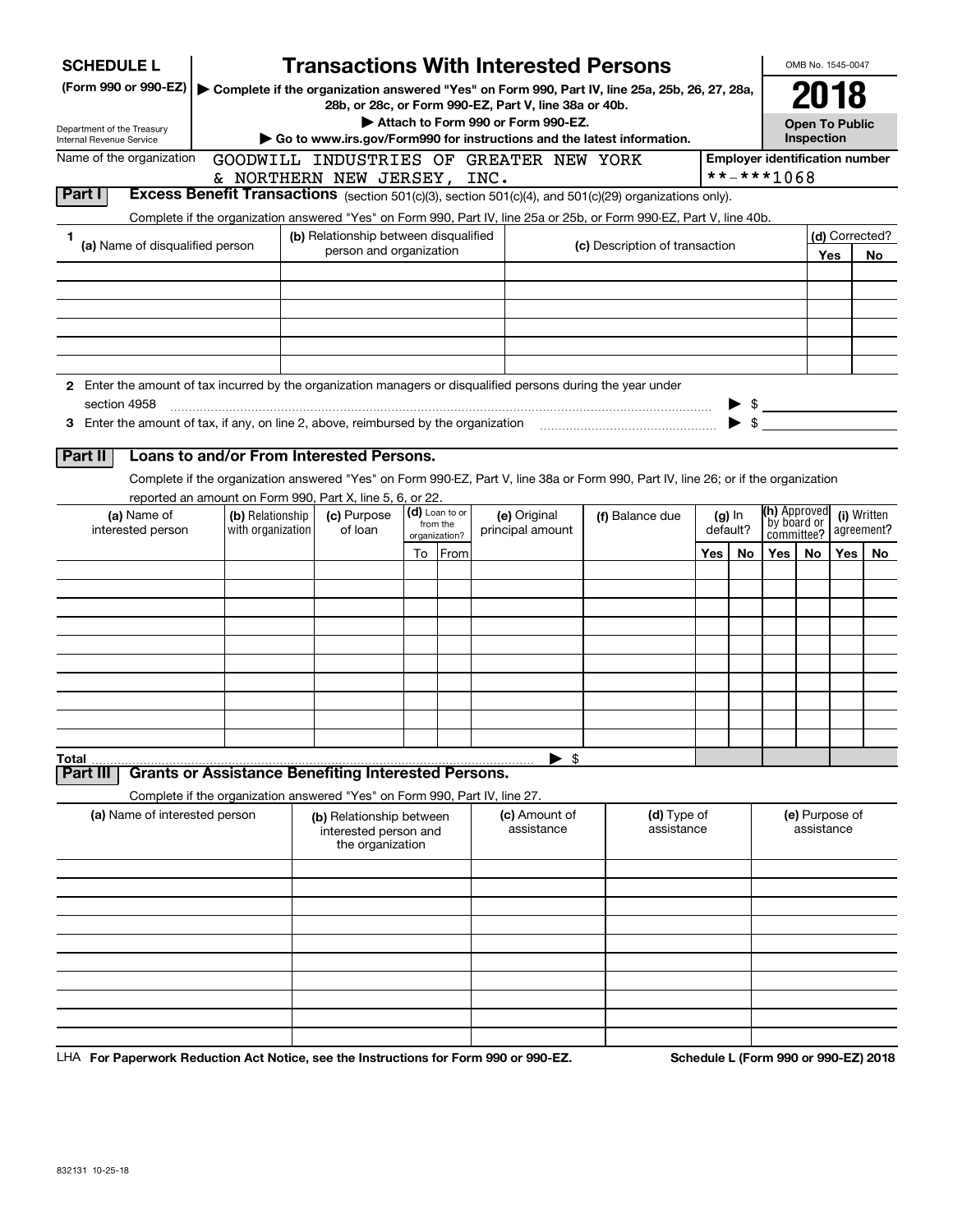| Schedule L (Form 990 or 990-EZ) 2018 $\&$ NORTHERN NEW JERSEY, INC.                      |                                                                    |                              | **-***1068                        |                                               | Page 2 |  |
|------------------------------------------------------------------------------------------|--------------------------------------------------------------------|------------------------------|-----------------------------------|-----------------------------------------------|--------|--|
| <b>Business Transactions Involving Interested Persons.</b><br>Part IV                    |                                                                    |                              |                                   |                                               |        |  |
| Complete if the organization answered "Yes" on Form 990, Part IV, line 28a, 28b, or 28c. |                                                                    |                              |                                   |                                               |        |  |
| (a) Name of interested person                                                            | (b) Relationship between interested<br>person and the organization | (c) Amount of<br>transaction | (d) Description of<br>transaction | (e) Sharing of<br>organization's<br>revenues? |        |  |
|                                                                                          |                                                                    |                              |                                   | Yes                                           | No     |  |
| WILLIAM FORRESTER                                                                        | FORMER<br>PRESIDENT                                                |                              | 248, 379. CONSULTING              |                                               | х      |  |
|                                                                                          |                                                                    |                              |                                   |                                               |        |  |
|                                                                                          |                                                                    |                              |                                   |                                               |        |  |
|                                                                                          |                                                                    |                              |                                   |                                               |        |  |
|                                                                                          |                                                                    |                              |                                   |                                               |        |  |
|                                                                                          |                                                                    |                              |                                   |                                               |        |  |
|                                                                                          |                                                                    |                              |                                   |                                               |        |  |
|                                                                                          |                                                                    |                              |                                   |                                               |        |  |

### **Part V** Supplemental Information.

L

Provide additional information for responses to questions on Schedule L (see instructions).

#### SCH L, PART IV, BUSINESS TRANSACTIONS INVOLVING INTERESTED PERSONS:

### (A) NAME OF PERSON: WILLIAM FORRESTER

#### (D) DESCRIPTION OF TRANSACTION: CONSULTING SERVICES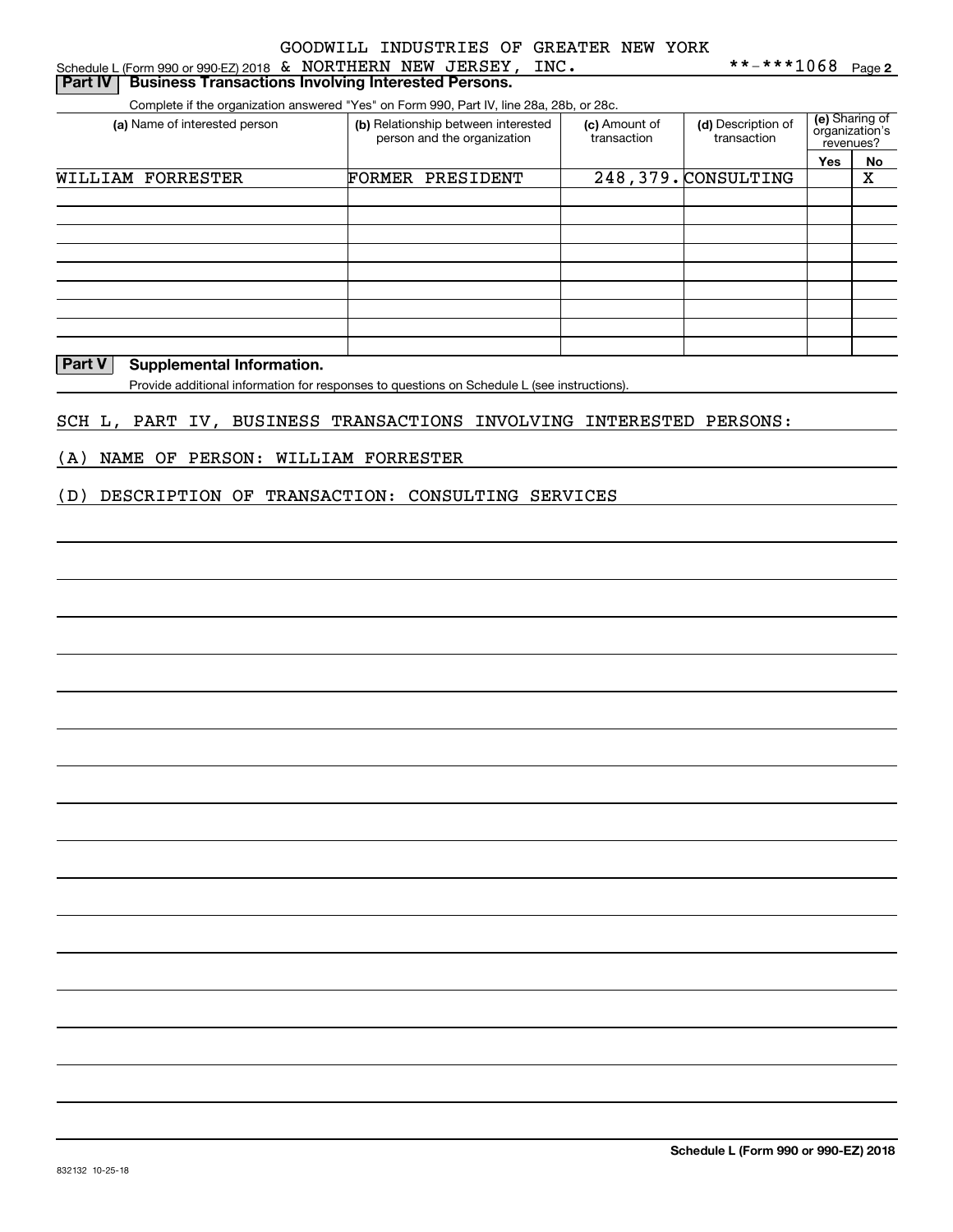| <b>SCHEDULE M</b><br>(Form 990) |                                                        |                                                                                                                                                                                       |                               | <b>Noncash Contributions</b>                |                                                                                                                                |  | OMB No. 1545-0047                                            |     |    |
|---------------------------------|--------------------------------------------------------|---------------------------------------------------------------------------------------------------------------------------------------------------------------------------------------|-------------------------------|---------------------------------------------|--------------------------------------------------------------------------------------------------------------------------------|--|--------------------------------------------------------------|-----|----|
|                                 | Department of the Treasury<br>Internal Revenue Service | > Complete if the organizations answered "Yes" on Form 990, Part IV, lines 29 or 30.<br>Attach to Form 990.<br>Go to www.irs.gov/Form990 for instructions and the latest information. |                               | 2018<br><b>Open to Public</b><br>Inspection |                                                                                                                                |  |                                                              |     |    |
|                                 | Name of the organization                               | GOODWILL INDUSTRIES OF GREATER NEW YORK                                                                                                                                               |                               |                                             |                                                                                                                                |  | <b>Employer identification number</b>                        |     |    |
|                                 |                                                        | & NORTHERN NEW JERSEY, INC.                                                                                                                                                           |                               |                                             |                                                                                                                                |  | **-***1068                                                   |     |    |
| Part I                          | <b>Types of Property</b>                               |                                                                                                                                                                                       |                               |                                             |                                                                                                                                |  |                                                              |     |    |
|                                 |                                                        |                                                                                                                                                                                       | (a)<br>Check if<br>applicable | (b)<br>Number of<br>contributions or        | (c)<br>Noncash contribution<br>amounts reported on<br> items contributed  Form 990, Part VIII, line 1g                         |  | (d)<br>Method of determining<br>noncash contribution amounts |     |    |
| 1                               |                                                        |                                                                                                                                                                                       |                               |                                             |                                                                                                                                |  |                                                              |     |    |
| $\mathbf{2}$                    |                                                        |                                                                                                                                                                                       |                               |                                             |                                                                                                                                |  |                                                              |     |    |
| 3                               |                                                        |                                                                                                                                                                                       |                               |                                             |                                                                                                                                |  |                                                              |     |    |
| 4                               |                                                        |                                                                                                                                                                                       |                               |                                             |                                                                                                                                |  |                                                              |     |    |
| 5                               |                                                        | Clothing and household goods                                                                                                                                                          | $\mathbf X$                   |                                             | 48, 642, 141. RESALE VALUE                                                                                                     |  |                                                              |     |    |
| 6                               |                                                        |                                                                                                                                                                                       | $\overline{\mathbf{x}}$       | 634                                         | 160,485. RESALE VALUE                                                                                                          |  |                                                              |     |    |
| 7                               |                                                        |                                                                                                                                                                                       |                               |                                             |                                                                                                                                |  |                                                              |     |    |
| 8                               |                                                        |                                                                                                                                                                                       |                               |                                             |                                                                                                                                |  |                                                              |     |    |
| 9                               |                                                        | Securities - Publicly traded                                                                                                                                                          |                               |                                             |                                                                                                                                |  |                                                              |     |    |
| 10                              |                                                        | Securities - Closely held stock                                                                                                                                                       |                               |                                             |                                                                                                                                |  |                                                              |     |    |
| 11                              | Securities - Partnership, LLC, or                      |                                                                                                                                                                                       |                               |                                             |                                                                                                                                |  |                                                              |     |    |
|                                 | trust interests                                        |                                                                                                                                                                                       |                               |                                             |                                                                                                                                |  |                                                              |     |    |
| 12                              | Securities - Miscellaneous                             |                                                                                                                                                                                       |                               |                                             |                                                                                                                                |  |                                                              |     |    |
| 13                              | Qualified conservation contribution -                  |                                                                                                                                                                                       |                               |                                             |                                                                                                                                |  |                                                              |     |    |
|                                 |                                                        |                                                                                                                                                                                       |                               |                                             |                                                                                                                                |  |                                                              |     |    |
|                                 | Historic structures                                    | Qualified conservation contribution - Other                                                                                                                                           |                               |                                             |                                                                                                                                |  |                                                              |     |    |
| 14                              |                                                        |                                                                                                                                                                                       |                               |                                             |                                                                                                                                |  |                                                              |     |    |
| 15                              | Real estate - Residential                              |                                                                                                                                                                                       |                               |                                             |                                                                                                                                |  |                                                              |     |    |
| 16                              |                                                        | Real estate - Commercial                                                                                                                                                              |                               |                                             |                                                                                                                                |  |                                                              |     |    |
| 17                              |                                                        |                                                                                                                                                                                       |                               |                                             |                                                                                                                                |  |                                                              |     |    |
| 18                              |                                                        |                                                                                                                                                                                       |                               |                                             |                                                                                                                                |  |                                                              |     |    |
| 19                              |                                                        |                                                                                                                                                                                       |                               |                                             |                                                                                                                                |  |                                                              |     |    |
| 20                              |                                                        | Drugs and medical supplies                                                                                                                                                            |                               |                                             |                                                                                                                                |  |                                                              |     |    |
| 21                              |                                                        |                                                                                                                                                                                       |                               |                                             |                                                                                                                                |  |                                                              |     |    |
| 22                              |                                                        |                                                                                                                                                                                       |                               |                                             |                                                                                                                                |  |                                                              |     |    |
| 23                              |                                                        |                                                                                                                                                                                       |                               |                                             |                                                                                                                                |  |                                                              |     |    |
| 24                              |                                                        |                                                                                                                                                                                       |                               |                                             |                                                                                                                                |  |                                                              |     |    |
| 25                              | Other                                                  |                                                                                                                                                                                       |                               |                                             |                                                                                                                                |  |                                                              |     |    |
| 26                              | Other                                                  |                                                                                                                                                                                       |                               |                                             |                                                                                                                                |  |                                                              |     |    |
| 27                              | Other                                                  |                                                                                                                                                                                       |                               |                                             |                                                                                                                                |  |                                                              |     |    |
| 28                              | Other                                                  |                                                                                                                                                                                       |                               |                                             |                                                                                                                                |  |                                                              |     |    |
| 29                              |                                                        | Number of Forms 8283 received by the organization during the tax year for contributions                                                                                               |                               |                                             |                                                                                                                                |  |                                                              |     |    |
|                                 |                                                        | for which the organization completed Form 8283, Part IV, Donee Acknowledgement [11111111111111111111111111111                                                                         |                               |                                             | 29                                                                                                                             |  |                                                              |     |    |
|                                 |                                                        |                                                                                                                                                                                       |                               |                                             |                                                                                                                                |  |                                                              | Yes | No |
|                                 |                                                        |                                                                                                                                                                                       |                               |                                             | 30a During the year, did the organization receive by contribution any property reported in Part I, lines 1 through 28, that it |  |                                                              |     |    |
|                                 |                                                        |                                                                                                                                                                                       |                               |                                             | must hold for at least three years from the date of the initial contribution, and which isn't required to be used for          |  |                                                              |     |    |
|                                 |                                                        |                                                                                                                                                                                       |                               |                                             |                                                                                                                                |  | <b>30a</b>                                                   |     | х  |
| b                               |                                                        | If "Yes," describe the arrangement in Part II.                                                                                                                                        |                               |                                             |                                                                                                                                |  |                                                              |     |    |
| 31                              |                                                        |                                                                                                                                                                                       |                               |                                             | Does the organization have a gift acceptance policy that requires the review of any nonstandard contributions?                 |  | 31                                                           |     | х  |
|                                 |                                                        |                                                                                                                                                                                       |                               |                                             | 32a Does the organization hire or use third parties or related organizations to solicit, process, or sell noncash              |  |                                                              |     |    |
|                                 | contributions?                                         |                                                                                                                                                                                       |                               |                                             |                                                                                                                                |  | 32a                                                          | х   |    |
| b                               | If "Yes," describe in Part II.                         |                                                                                                                                                                                       |                               |                                             |                                                                                                                                |  |                                                              |     |    |
| 33                              |                                                        |                                                                                                                                                                                       |                               |                                             | If the organization didn't report an amount in column (c) for a type of property for which column (a) is checked,              |  |                                                              |     |    |
|                                 | describe in Part II.                                   |                                                                                                                                                                                       |                               |                                             |                                                                                                                                |  |                                                              |     |    |
| LHA                             |                                                        | For Paperwork Reduction Act Notice, see the Instructions for Form 990.                                                                                                                |                               |                                             |                                                                                                                                |  | Schedule M (Form 990) 2018                                   |     |    |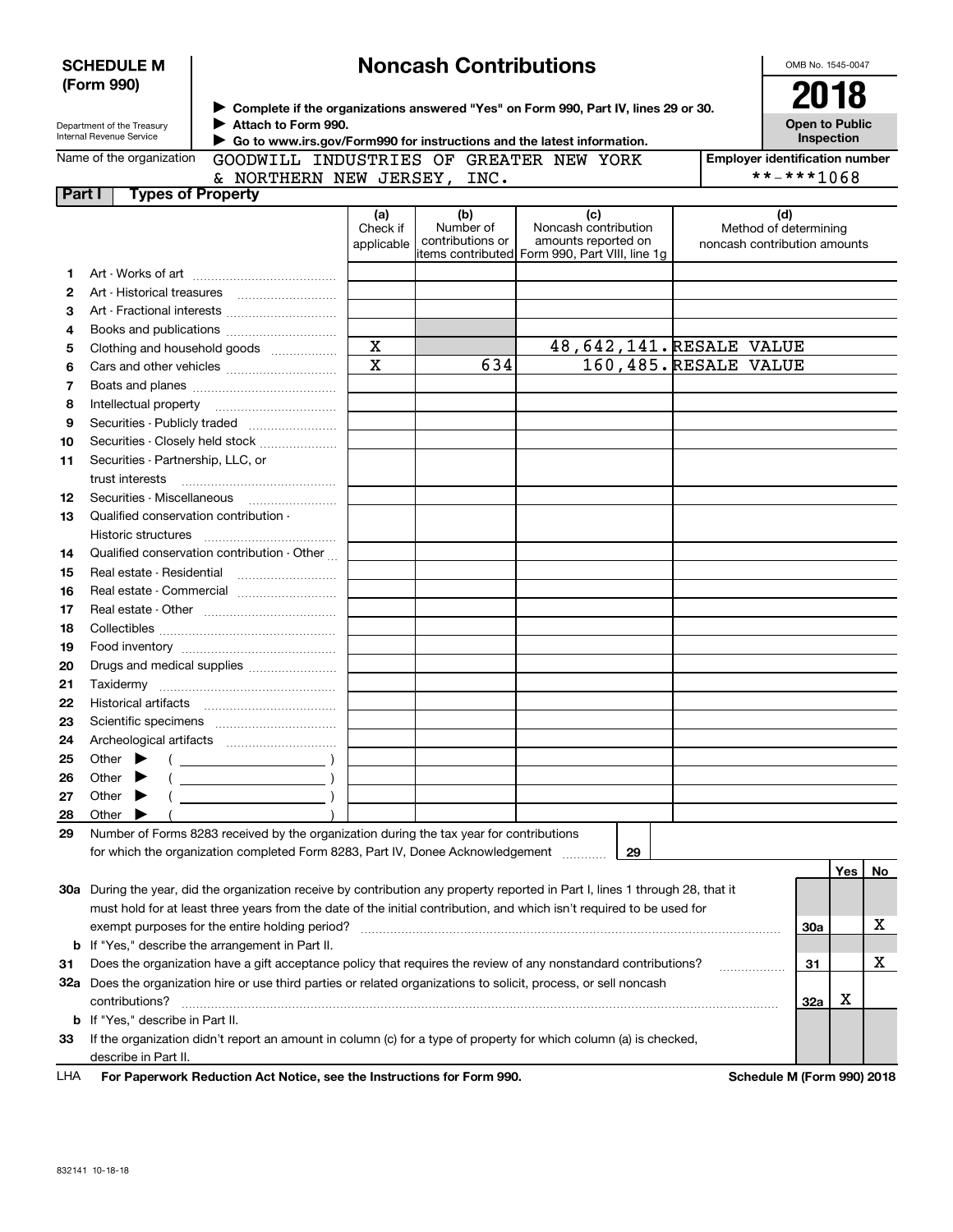### Schedule M (Form 990) 2018 Page & NORTHERN NEW JERSEY, INC. \*\*-\*\*\*1068GOODWILL INDUSTRIES OF GREATER NEW YORK

Part II | Supplemental Information. Provide the information required by Part I, lines 30b, 32b, and 33, and whether the organization is reporting in Part I, column (b), the number of contributions, the number of items received, or a combination of both. Also complete this part for any additional information.

### SCHEDULE M, PART I, COLUMN (B):

THE NUMBER IN COLUMN (B) REPRESENTS THE NUMBER OF CONTRIBUTIONS.

SCHEDULE M, LINE 32B:

GOODWILL USES A THIRD PARTY TO ASSIST IN THE SOLICITATION AND SALE OF

DONATED VEHICLES.

**2**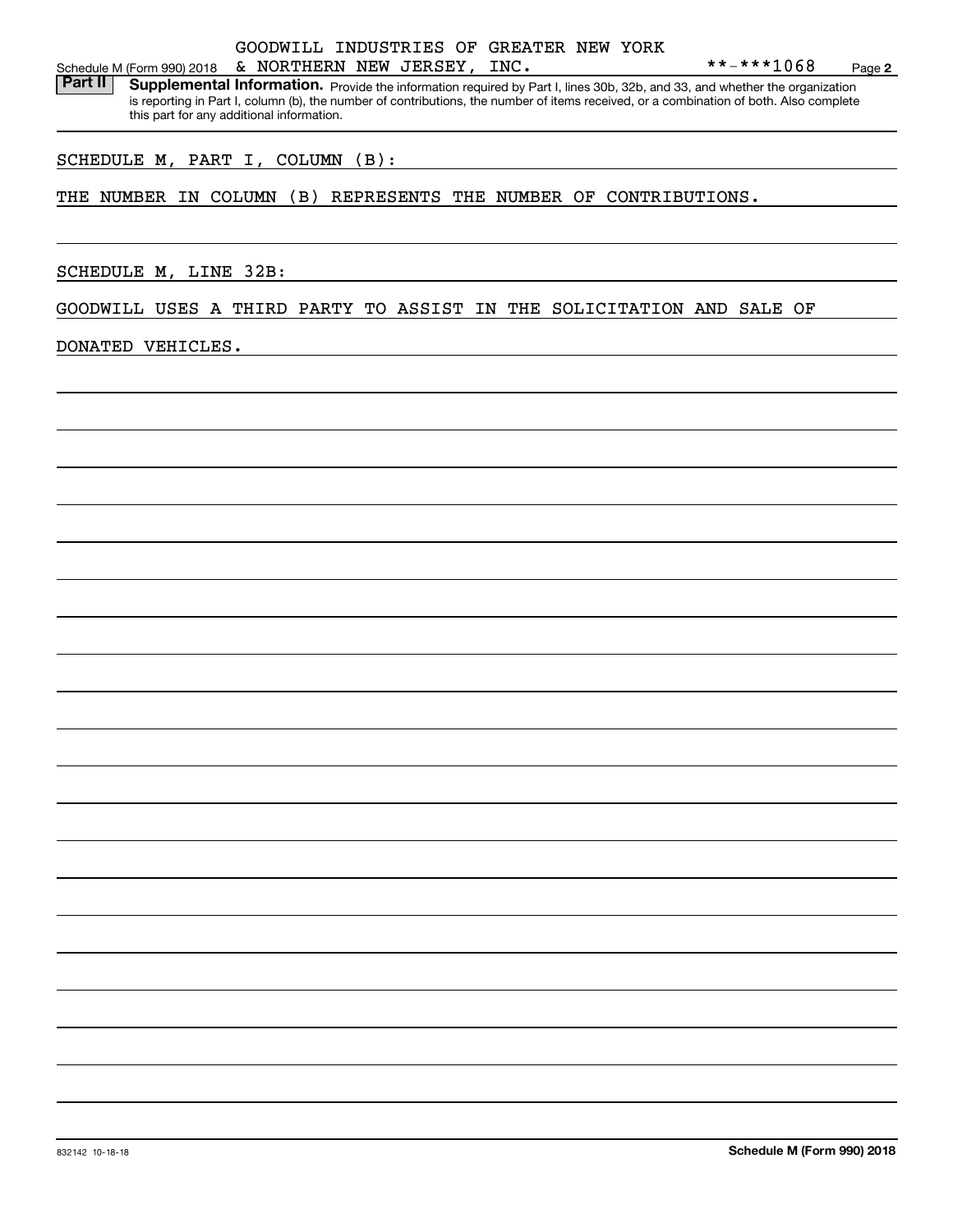**(Form 990 or 990-EZ)**

Department of the Treasury Internal Revenue Service Name of the organization

**Complete to provide information for responses to specific questions on SCHEDULE O Supplemental Information to Form 990 or 990-EZ**

**Form 990 or 990-EZ or to provide any additional information. | Attach to Form 990 or 990-EZ. | Go to www.irs.gov/Form990 for the latest information.**

GOODWILL INDUSTRIES OF GREATER NEW YORK



**Employer identification number**<br>\*\*-\*\*\*1068

FORM 990, PART I, LINE 1, DESCRIPTION OF ORGANIZATION MISSION:

& NORTHERN NEW JERSEY, INC.

GAIN INDEPENDENCE THROUGH THE POWER OF WORK.

FORM 990, PART III, LINE 4B, PROGRAM SERVICE ACCOMPLISHMENTS:

AND REHABILITATION SERVICES TO INDIVIDUALS WITH MENTAL HEALTH AND/OR

SUBSTANCE-RELATED ISSUES. SERVICES INCLUCE VOCATIONAL ASSESSMENTS AND

PLACEMENT; WHOLE HEALTH MANAGEMENT SERVICES INCLUDING PRIMARY MEDICAL

CARE; AND RECOVERY-ORIENTED PEER SERVICES INCLUDING PLACEMENT IN

EMPLOYMENT, HOUSING, BENEFITS AND ADVOCACY.

FORM 990, PART VI, SECTION B, LINE 11B:

THE FORM 990 IS PREPARED BY AN INDEPENDENT ACCOUNTANT AND REVIEWED BY

MANAGEMENT AND THEN DISTRIBUTED ELECTRONICALLY TO THE BOARD OF DIRECTORS

FOR A COMMENT PERIOD BEFORE IT IS FILED.

FORM 990, PART VI, SECTION B, LINE 12C:

DIRECTORS AND OFFICERS ARE COVERED UNDER GOODWILL'S CONFLICT OF INTEREST

POLICY AND ANNUALLY SUBMIT DISCLOSURE FORMS THAT WOULD DISCLOSE ANY

POTENTIAL CONFLICTS. THE FORMS ARE MAINTAINED BY THE CHIEF COMPLIANCE

OFFICER AND ANY DISCLOSED CONFLICTS WOULD BE REVIEWED BY THE AUDIT

COMMITTEE. PERSONS WITH A CONFLICT WOULD BE RECUSED FROM ANY RELEVANT

DELIBERATIONS OR DECISIONS.

FORM 990, PART VI, SECTION B, LINE 15:

THE ORGANIZATION USES THE FOLLOWING TO ESTABLISH THE COMPENSATION OF THE

LHA For Paperwork Reduction Act Notice, see the Instructions for Form 990 or 990-EZ. Schedule O (Form 990 or 990-EZ) (2018) ORGANIZATION'S CEO AND OTHER OFFICERS: 1) COMPENSATION COMMITTEE; 2) FORM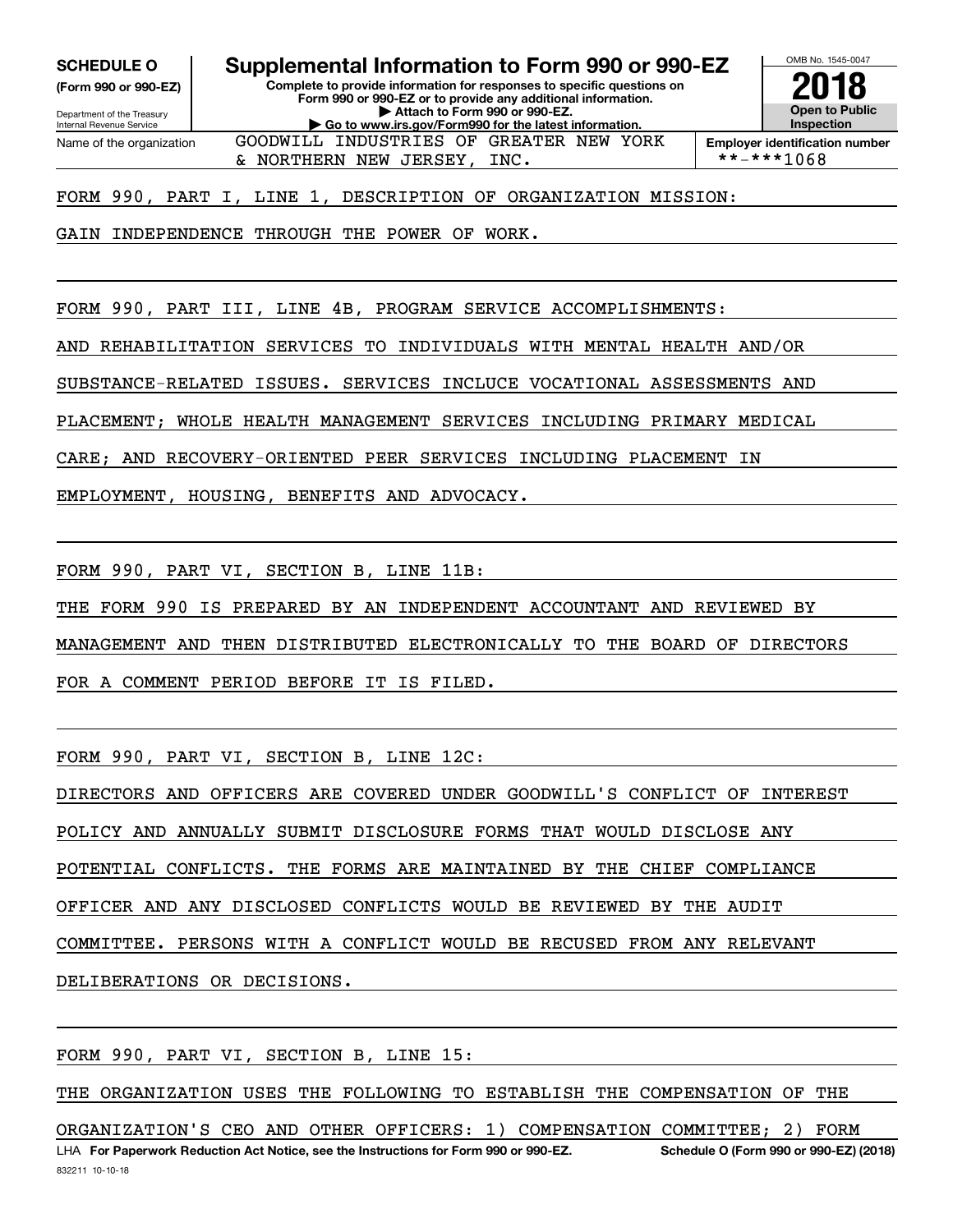| Schedule O (Form 990 or 990-EZ) (2018)                                                             | Page 2                                              |
|----------------------------------------------------------------------------------------------------|-----------------------------------------------------|
| GOODWILL INDUSTRIES OF GREATER NEW YORK<br>Name of the organization<br>& NORTHERN NEW JERSEY, INC. | <b>Emplover identification number</b><br>**-***1068 |
| 990 OF OTHER ORGANIZATIONS; 3) COMPENSATION SURVEY OR STUDY; 4) APPROVAL BY                        |                                                     |
| THE BOARD OR COMPENSATION COMMITTEE; AND 5) INDEPENDENT COMPENSATION                               |                                                     |
| CONSULTANT. DECISIONS OF THE BOARD AND COMPENSATION COMMITTEE ARE                                  |                                                     |
| DOCUMENTED IN MINUTES.                                                                             |                                                     |
| GOODWILL WILL CONDUCT ITS NEXT COMPENSATION REVIEW IN Q1 OF CALENDAR YEAR                          |                                                     |
| 2021, AS PART OF THE BUDGETING PROCESS FOR FISCAL YEAR 2022.                                       |                                                     |
| FORM 990, PART VI, SECTION C, LINE 19:                                                             |                                                     |
| THE ORGANIZATION MAKES ITS FINANCIAL STATEMENTS AVAILABLE TO THE PUBLIC ON                         |                                                     |
| ITS WEBSITE AND UPON REQUEST.                                                                      |                                                     |
|                                                                                                    |                                                     |
| FORM 990, PART XI, LINE 9, CHANGES IN NET ASSETS:                                                  |                                                     |
| OCCUPANCY EXPENSE BELOW LEASE PAYMENTS                                                             | $-105,551.$                                         |
| FORM 990, PART XII, LINE 2C:                                                                       |                                                     |
| THE PROCESS OF OVERSEEING THE AUDIT AND SELECTION OF INDEPENDENT                                   |                                                     |
| ACCOUNTANT HAS NOT CHANGED FROM THE PRIOR YEAR.                                                    |                                                     |
|                                                                                                    |                                                     |
|                                                                                                    |                                                     |
|                                                                                                    |                                                     |
|                                                                                                    |                                                     |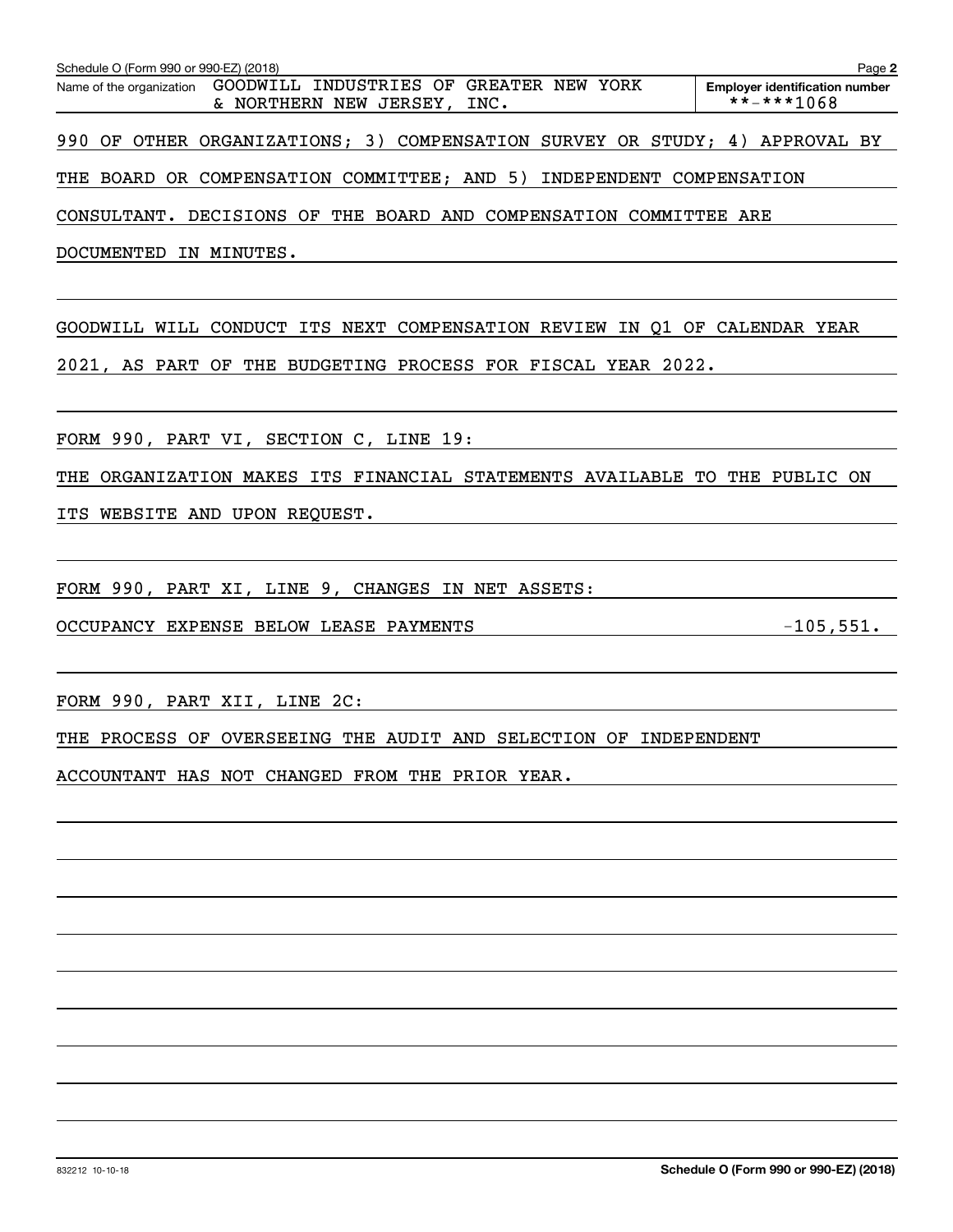| <b>SCHEDULE R</b>                                               |                                                                                                                                                                                                                    |                                         |                                                                        |                                                     |                    |                                    | OMB No. 1545-0047            |                             |  |  |
|-----------------------------------------------------------------|--------------------------------------------------------------------------------------------------------------------------------------------------------------------------------------------------------------------|-----------------------------------------|------------------------------------------------------------------------|-----------------------------------------------------|--------------------|------------------------------------|------------------------------|-----------------------------|--|--|
| (Form 990)                                                      | <b>Related Organizations and Unrelated Partnerships</b><br>> Complete if the organization answered "Yes" on Form 990, Part IV, line 33, 34, 35b, 36, or 37.                                                        |                                         |                                                                        |                                                     |                    |                                    |                              |                             |  |  |
|                                                                 |                                                                                                                                                                                                                    |                                         | Attach to Form 990.                                                    |                                                     |                    |                                    | <b>Open to Public</b>        | 18                          |  |  |
| Department of the Treasury<br>Internal Revenue Service          |                                                                                                                                                                                                                    |                                         | Go to www.irs.gov/Form990 for instructions and the latest information. |                                                     |                    |                                    | Inspection                   |                             |  |  |
| Name of the organization                                        | & NORTHERN NEW JERSEY, INC.                                                                                                                                                                                        | GOODWILL INDUSTRIES OF GREATER NEW YORK |                                                                        | <b>Employer identification number</b><br>**-***1068 |                    |                                    |                              |                             |  |  |
| Part I                                                          | Identification of Disregarded Entities. Complete if the organization answered "Yes" on Form 990, Part IV, line 33.                                                                                                 |                                         |                                                                        |                                                     |                    |                                    |                              |                             |  |  |
|                                                                 | (a)                                                                                                                                                                                                                | (b)                                     | (c)                                                                    | (d)                                                 | (e)                |                                    | (f)                          |                             |  |  |
| Name, address, and EIN (if applicable)<br>of disregarded entity |                                                                                                                                                                                                                    | Primary activity                        | Legal domicile (state or<br>foreign country)                           | Total income                                        | End-of-year assets |                                    | Direct controlling<br>entity |                             |  |  |
|                                                                 |                                                                                                                                                                                                                    |                                         |                                                                        |                                                     |                    |                                    |                              |                             |  |  |
|                                                                 |                                                                                                                                                                                                                    |                                         |                                                                        |                                                     |                    |                                    |                              |                             |  |  |
|                                                                 |                                                                                                                                                                                                                    |                                         |                                                                        |                                                     |                    |                                    |                              |                             |  |  |
|                                                                 |                                                                                                                                                                                                                    |                                         |                                                                        |                                                     |                    |                                    |                              |                             |  |  |
| Part II                                                         | Identification of Related Tax-Exempt Organizations. Complete if the organization answered "Yes" on Form 990, Part IV, line 34, because it had one or more related tax-exempt<br>organizations during the tax year. |                                         |                                                                        |                                                     |                    |                                    |                              |                             |  |  |
|                                                                 | (a)                                                                                                                                                                                                                | (b)                                     | (c)                                                                    | (d)                                                 | (e)                | (f)                                |                              | $(g)$<br>Section 512(b)(13) |  |  |
|                                                                 | Name, address, and EIN                                                                                                                                                                                             | Primary activity                        | Legal domicile (state or                                               | <b>Exempt Code</b>                                  | Public charity     | Direct controlling                 |                              | controlled                  |  |  |
|                                                                 | of related organization                                                                                                                                                                                            |                                         | foreign country)                                                       | section                                             | status (if section | entity                             | entity?                      |                             |  |  |
|                                                                 |                                                                                                                                                                                                                    |                                         |                                                                        |                                                     | 501(c)(3)          |                                    | Yes                          | No                          |  |  |
|                                                                 | GOODWILL INDUSTRIES HOUSING COMPANY INC. -                                                                                                                                                                         |                                         |                                                                        |                                                     |                    | GOODWILL                           |                              |                             |  |  |
|                                                                 | 11-2224215, 4-21 27TH AVENUE, ASTORIA, NY                                                                                                                                                                          |                                         |                                                                        |                                                     |                    | INDUSTRIES OF                      |                              |                             |  |  |
| 11102                                                           |                                                                                                                                                                                                                    | HOUSING SERVICES                        | NEW YORK                                                               | 501(C)(3)                                           | LINE 10            | GREATER NEW YORK                   | X                            |                             |  |  |
|                                                                 | GOODWILL ABILITIES, INC. - 45-3656901                                                                                                                                                                              |                                         |                                                                        |                                                     |                    | <b>GOODWILL</b>                    |                              |                             |  |  |
| 4-21 27TH AVENUE                                                |                                                                                                                                                                                                                    | TO SUPPORT GOODWILL                     |                                                                        |                                                     |                    | INDUSTRIES OF                      |                              |                             |  |  |
| ASTORIA, NY 11102                                               |                                                                                                                                                                                                                    | INDUSTRIES                              | NEW YORK                                                               | 501(C)(3)                                           | LINE 12            | GREATER NEW YORK                   | X                            |                             |  |  |
|                                                                 |                                                                                                                                                                                                                    |                                         |                                                                        |                                                     |                    |                                    |                              |                             |  |  |
|                                                                 |                                                                                                                                                                                                                    |                                         |                                                                        |                                                     |                    |                                    |                              |                             |  |  |
|                                                                 |                                                                                                                                                                                                                    |                                         |                                                                        |                                                     |                    |                                    |                              |                             |  |  |
| $\sim$ $\sim$ $\sim$ $\sim$                                     |                                                                                                                                                                                                                    |                                         |                                                                        |                                                     |                    | $\sim$ $\sim$ $\sim$ $\sim$ $\sim$ |                              |                             |  |  |

**For Paperwork Reduction Act Notice, see the Instructions for Form 990. Schedule R (Form 990) 2018**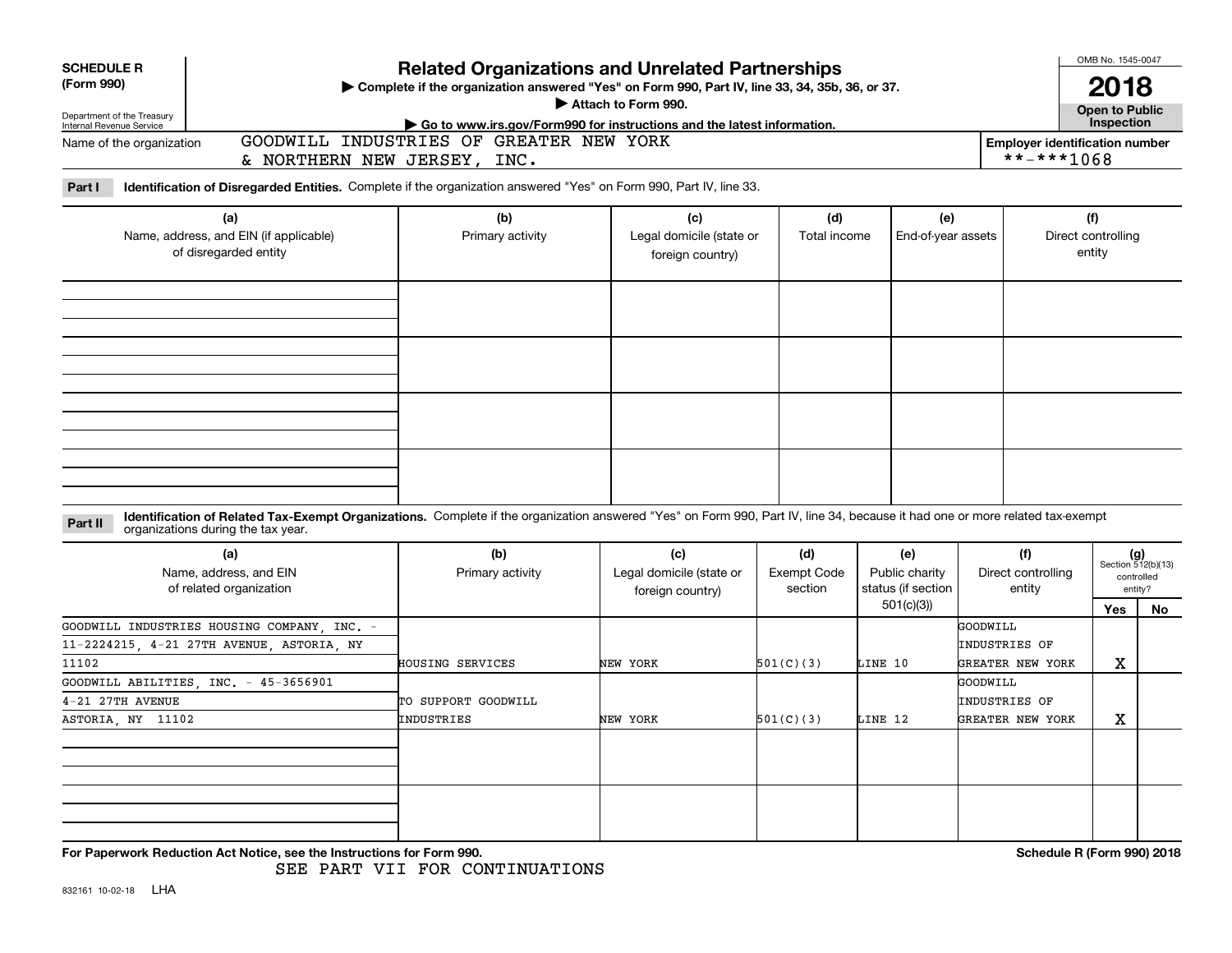#### Schedule R (Form 990) 2018 Page & NORTHERN NEW JERSEY, INC. \*\*-\*\*\*1068

**2**

**Identification of Related Organizations Taxable as a Partnership.** Complete if the organization answered "Yes" on Form 990, Part IV, line 34, because it had one or more related **Part III** organizations treated as a partnership during the tax year.

| (a)                                               | (b)              | (c)                  | (d)                          | (e)                                                                                        | (f)                      | (g)                     | (h)              | (i)                                                       | (j) | (k)                                                       |
|---------------------------------------------------|------------------|----------------------|------------------------------|--------------------------------------------------------------------------------------------|--------------------------|-------------------------|------------------|-----------------------------------------------------------|-----|-----------------------------------------------------------|
| Name, address, and EIN<br>of related organization | Primary activity | Legal<br>domicile    | Direct controlling<br>entity | Predominant income<br>(related, unrelated,<br>excluded from tax under<br>sections 512-514) | Share of total<br>income | Share of<br>end-of-year | Disproportionate | Code V-UBI                                                |     | General or Percentage<br>managing<br>partner?<br>partner? |
|                                                   |                  | (state or<br>foreign |                              |                                                                                            |                          | assets                  | allocations?     |                                                           |     |                                                           |
|                                                   |                  | country)             |                              |                                                                                            |                          |                         | $Yes \mid No$    | amount in box<br>20 of Schedule<br>K-1 (Form 1065) Yes No |     |                                                           |
|                                                   |                  |                      |                              |                                                                                            |                          |                         |                  |                                                           |     |                                                           |
|                                                   |                  |                      |                              |                                                                                            |                          |                         |                  |                                                           |     |                                                           |
|                                                   |                  |                      |                              |                                                                                            |                          |                         |                  |                                                           |     |                                                           |
|                                                   |                  |                      |                              |                                                                                            |                          |                         |                  |                                                           |     |                                                           |
|                                                   |                  |                      |                              |                                                                                            |                          |                         |                  |                                                           |     |                                                           |
|                                                   |                  |                      |                              |                                                                                            |                          |                         |                  |                                                           |     |                                                           |
|                                                   |                  |                      |                              |                                                                                            |                          |                         |                  |                                                           |     |                                                           |
|                                                   |                  |                      |                              |                                                                                            |                          |                         |                  |                                                           |     |                                                           |
|                                                   |                  |                      |                              |                                                                                            |                          |                         |                  |                                                           |     |                                                           |
|                                                   |                  |                      |                              |                                                                                            |                          |                         |                  |                                                           |     |                                                           |
|                                                   |                  |                      |                              |                                                                                            |                          |                         |                  |                                                           |     |                                                           |
|                                                   |                  |                      |                              |                                                                                            |                          |                         |                  |                                                           |     |                                                           |
|                                                   |                  |                      |                              |                                                                                            |                          |                         |                  |                                                           |     |                                                           |
|                                                   |                  |                      |                              |                                                                                            |                          |                         |                  |                                                           |     |                                                           |
|                                                   |                  |                      |                              |                                                                                            |                          |                         |                  |                                                           |     |                                                           |
|                                                   |                  |                      |                              |                                                                                            |                          |                         |                  |                                                           |     |                                                           |
|                                                   |                  |                      |                              |                                                                                            |                          |                         |                  |                                                           |     |                                                           |
|                                                   |                  |                      |                              |                                                                                            |                          |                         |                  |                                                           |     |                                                           |

**Identification of Related Organizations Taxable as a Corporation or Trust.** Complete if the organization answered "Yes" on Form 990, Part IV, line 34, because it had one or more related **Part IV** organizations treated as a corporation or trust during the tax year.

| (a)<br>Name, address, and EIN<br>of related organization | (b)<br>Primary activity | (c)<br>Legal domicile<br>(state or<br>foreign | (d)<br>Direct controlling<br>entity | (e)<br>Type of entity<br>(C corp, S corp,<br>or trust) | (f)<br>Share of total<br>income | (g)<br>Share of<br>end-of-year<br>assets | (h)<br>Percentage<br>ownership | $\begin{array}{c} \textbf{(i)}\\ \text{Section}\\ 512 \text{(b)} \text{(13)}\\ \text{controlled}\\ \text{entity?} \end{array}$ |  |
|----------------------------------------------------------|-------------------------|-----------------------------------------------|-------------------------------------|--------------------------------------------------------|---------------------------------|------------------------------------------|--------------------------------|--------------------------------------------------------------------------------------------------------------------------------|--|
|                                                          |                         | country)                                      |                                     |                                                        |                                 |                                          |                                | Yes No                                                                                                                         |  |
|                                                          |                         |                                               |                                     |                                                        |                                 |                                          |                                |                                                                                                                                |  |
|                                                          |                         |                                               |                                     |                                                        |                                 |                                          |                                |                                                                                                                                |  |
|                                                          |                         |                                               |                                     |                                                        |                                 |                                          |                                |                                                                                                                                |  |
|                                                          |                         |                                               |                                     |                                                        |                                 |                                          |                                |                                                                                                                                |  |
|                                                          |                         |                                               |                                     |                                                        |                                 |                                          |                                |                                                                                                                                |  |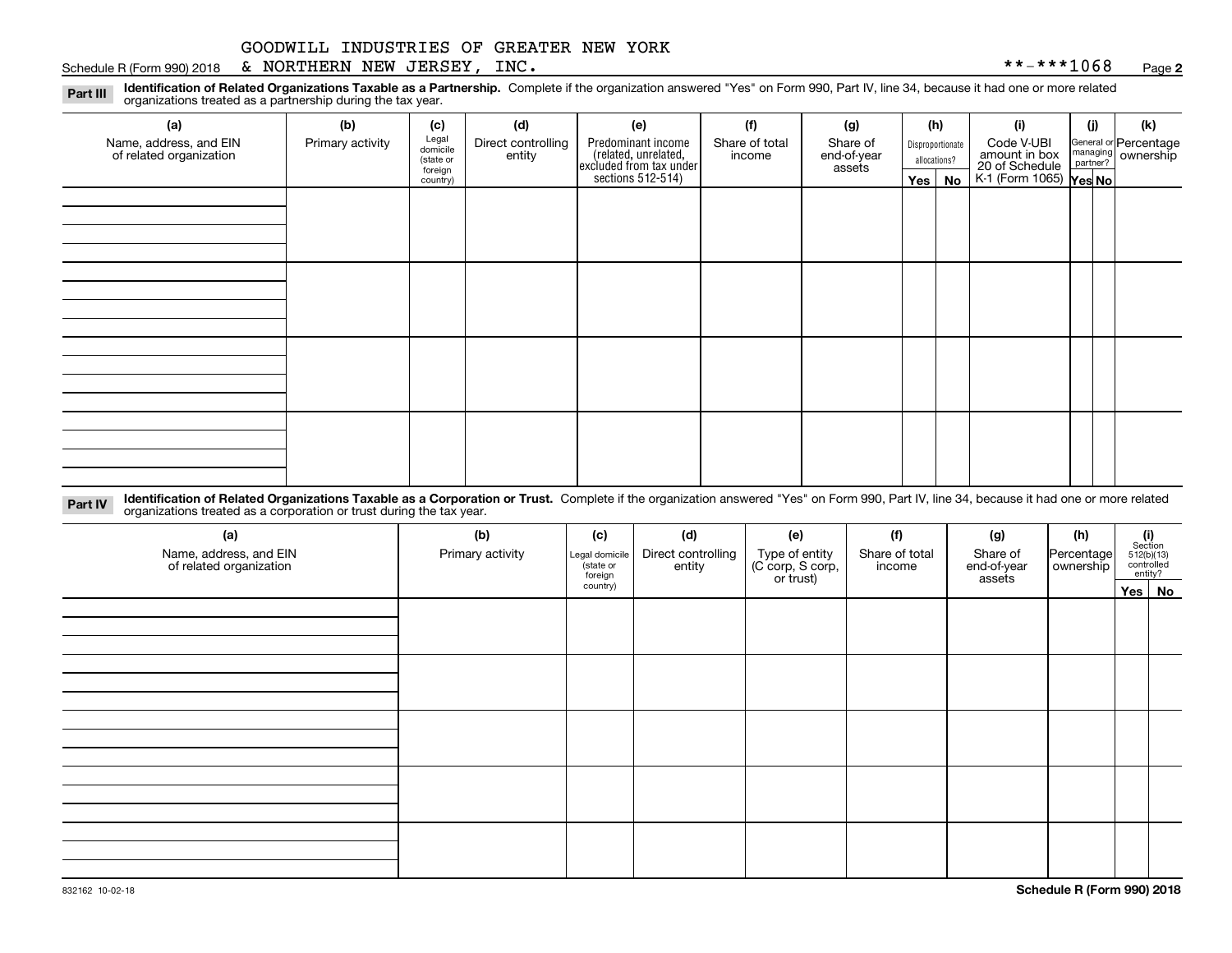**Part V** T**ransactions With Related Organizations.** Complete if the organization answered "Yes" on Form 990, Part IV, line 34, 35b, or 36.

| Note: Complete line 1 if any entity is listed in Parts II, III, or IV of this schedule. |                                                                                                                                                                                                                                |                 |             |              |  |  |
|-----------------------------------------------------------------------------------------|--------------------------------------------------------------------------------------------------------------------------------------------------------------------------------------------------------------------------------|-----------------|-------------|--------------|--|--|
|                                                                                         | During the tax year, did the organization engage in any of the following transactions with one or more related organizations listed in Parts II-IV?                                                                            |                 |             |              |  |  |
|                                                                                         |                                                                                                                                                                                                                                | 1a              |             | X            |  |  |
|                                                                                         | b Gift, grant, or capital contribution to related organization(s) manufaction contains and contribution to related organization(s) manufaction contribution for related organization(s) manufaction contains and contribution  | 1 <sub>b</sub>  |             | X            |  |  |
|                                                                                         | c Gift, grant, or capital contribution from related organization(s) material content and contribution from related organization(s) material content and content and contribution from related organization(s) material content | 1c              |             | $\mathbf X$  |  |  |
|                                                                                         | d Loans or loan guarantees to or for related organization(s) material content to consume the content of the state of the content of the content of the state or for related organization(s) materials are consumed and content | 1 <sub>d</sub>  | X           |              |  |  |
|                                                                                         |                                                                                                                                                                                                                                | 1e              |             | $\mathbf X$  |  |  |
|                                                                                         |                                                                                                                                                                                                                                |                 |             |              |  |  |
|                                                                                         | f Dividends from related organization(s) manufactured contains and contained and contained contained and contained and contained and contained and contained and contained and contained and contained and contained and conta | 1f              |             | X            |  |  |
|                                                                                         | g Sale of assets to related organization(s) www.assettion.com/www.assettion.com/www.assettion.com/www.assettion.com/www.assettion.com/www.assettion.com/www.assettion.com/www.assettion.com/www.assettion.com/www.assettion.co | 1a              |             | X            |  |  |
|                                                                                         | h Purchase of assets from related organization(s) manufactured and content to content the content of assets from related organization(s)                                                                                       | 1 <sub>h</sub>  |             | X            |  |  |
|                                                                                         | Exchange of assets with related organization(s) www.andron.com/www.andron.com/www.andron.com/www.andron.com/www.andron.com/www.andron.com/www.andron.com/www.andron.com/www.andron.com/www.andron.com/www.andron.com/www.andro | 1i              |             | $\mathbf X$  |  |  |
|                                                                                         | Lease of facilities, equipment, or other assets to related organization(s) manufactured content and content and content and content and content and content and content and content and content and content and content and co | 1i              |             | X            |  |  |
|                                                                                         |                                                                                                                                                                                                                                |                 |             |              |  |  |
|                                                                                         | k Lease of facilities, equipment, or other assets from related organization(s) manufaction content and content to the assets from related organization(s) manufaction content and content and content and content and content  | 1k              | $\mathbf x$ |              |  |  |
|                                                                                         | Performance of services or membership or fundraising solicitations for related organization(s) manufaction manufaction and the service of services or membership or fundraising solicitations for related organization(s) manu | 11              | Χ           |              |  |  |
|                                                                                         | m Performance of services or membership or fundraising solicitations by related organization(s)                                                                                                                                | 1 <sub>m</sub>  |             | X            |  |  |
|                                                                                         |                                                                                                                                                                                                                                | 1n              |             | X            |  |  |
|                                                                                         | <b>o</b> Sharing of paid employees with related organization(s)                                                                                                                                                                | 10 <sub>o</sub> | X           |              |  |  |
|                                                                                         |                                                                                                                                                                                                                                |                 |             |              |  |  |
|                                                                                         |                                                                                                                                                                                                                                | 1p              |             | $\mathbf{x}$ |  |  |
|                                                                                         |                                                                                                                                                                                                                                | 1 <sub>a</sub>  | X           |              |  |  |
|                                                                                         |                                                                                                                                                                                                                                |                 |             |              |  |  |
|                                                                                         | r Other transfer of cash or property to related organization(s)                                                                                                                                                                | 1r              |             | X            |  |  |
|                                                                                         |                                                                                                                                                                                                                                | 1s              |             | X            |  |  |
|                                                                                         | 2 If the answer to any of the above is "Yes," see the instructions for information on who must complete this line, including covered relationships and transaction thresholds.                                                 |                 |             |              |  |  |

| (a)<br>Name of related organization | (b)<br>Transaction<br>type (a-s) | (c)<br>Amount involved | (d)<br>Method of determining amount involved |
|-------------------------------------|----------------------------------|------------------------|----------------------------------------------|
| (1)                                 |                                  |                        |                                              |
| (2)                                 |                                  |                        |                                              |
| (3)                                 |                                  |                        |                                              |
| (4)                                 |                                  |                        |                                              |
| (5)                                 |                                  |                        |                                              |
| (6)                                 |                                  |                        |                                              |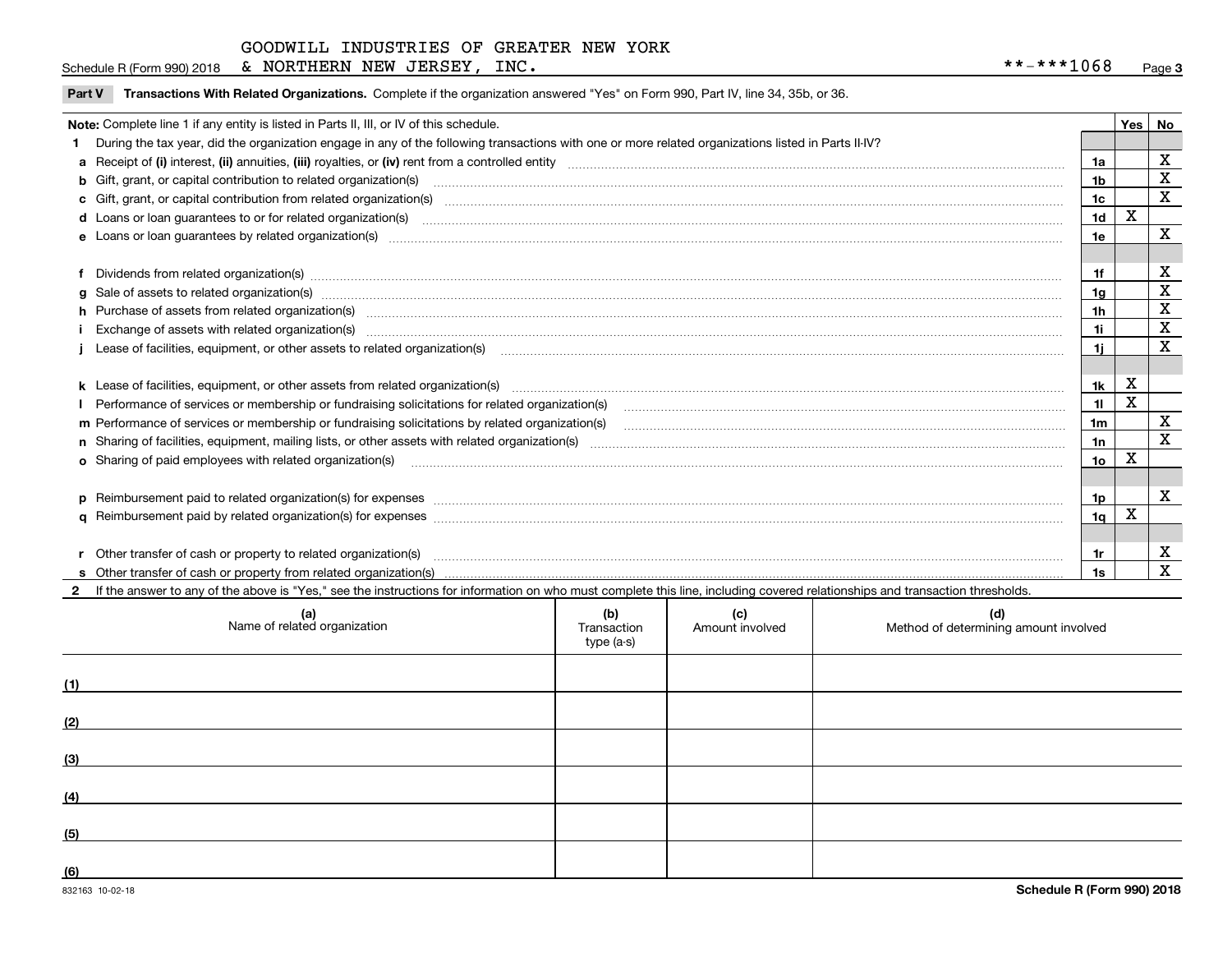Schedule R (Form 990) 2018 Page & NORTHERN NEW JERSEY, INC. \*\*-\*\*\*1068

**Part VI Unrelated Organizations Taxable as a Partnership. Complete if the organization answered "Yes" on Form 990, Part IV, line 37.** 

Provide the following information for each entity taxed as a partnership through which the organization conducted more than five percent of its activities (measured by total assets or gross revenue) that was not a related organization. See instructions regarding exclusion for certain investment partnerships.

| ັ                      | ັ<br>ັ           |                   | . .                                                                                        |                                                            |  |          |             |                                  |                                                                                                  |        |     |
|------------------------|------------------|-------------------|--------------------------------------------------------------------------------------------|------------------------------------------------------------|--|----------|-------------|----------------------------------|--------------------------------------------------------------------------------------------------|--------|-----|
| (a)                    | (b)              | (c)               | (d)                                                                                        | $(e)$<br>Are all<br>partners sec.<br>$501(c)(3)$<br>orgs.? |  | (f)      | (g)         | (h)                              | (i)                                                                                              | (i)    | (k) |
| Name, address, and EIN | Primary activity | Legal domicile    | Predominant income<br>(related, unrelated,<br>excluded from tax under<br>sections 512-514) |                                                            |  | Share of | Share of    | Disproportionate<br>allocations? | Code V-UBI<br>amount in box 20 managing<br>of Schedule K-1<br>(Form 1065)<br>$\overline{Yes}$ No |        |     |
| of entity              |                  | (state or foreign |                                                                                            |                                                            |  | total    | end-of-year |                                  |                                                                                                  |        |     |
|                        |                  | country)          |                                                                                            | Yes No                                                     |  | income   | assets      | Yes No                           |                                                                                                  | Yes No |     |
|                        |                  |                   |                                                                                            |                                                            |  |          |             |                                  |                                                                                                  |        |     |
|                        |                  |                   |                                                                                            |                                                            |  |          |             |                                  |                                                                                                  |        |     |
|                        |                  |                   |                                                                                            |                                                            |  |          |             |                                  |                                                                                                  |        |     |
|                        |                  |                   |                                                                                            |                                                            |  |          |             |                                  |                                                                                                  |        |     |
|                        |                  |                   |                                                                                            |                                                            |  |          |             |                                  |                                                                                                  |        |     |
|                        |                  |                   |                                                                                            |                                                            |  |          |             |                                  |                                                                                                  |        |     |
|                        |                  |                   |                                                                                            |                                                            |  |          |             |                                  |                                                                                                  |        |     |
|                        |                  |                   |                                                                                            |                                                            |  |          |             |                                  |                                                                                                  |        |     |
|                        |                  |                   |                                                                                            |                                                            |  |          |             |                                  |                                                                                                  |        |     |
|                        |                  |                   |                                                                                            |                                                            |  |          |             |                                  |                                                                                                  |        |     |
|                        |                  |                   |                                                                                            |                                                            |  |          |             |                                  |                                                                                                  |        |     |
|                        |                  |                   |                                                                                            |                                                            |  |          |             |                                  |                                                                                                  |        |     |
|                        |                  |                   |                                                                                            |                                                            |  |          |             |                                  |                                                                                                  |        |     |
|                        |                  |                   |                                                                                            |                                                            |  |          |             |                                  |                                                                                                  |        |     |
|                        |                  |                   |                                                                                            |                                                            |  |          |             |                                  |                                                                                                  |        |     |
|                        |                  |                   |                                                                                            |                                                            |  |          |             |                                  |                                                                                                  |        |     |
|                        |                  |                   |                                                                                            |                                                            |  |          |             |                                  |                                                                                                  |        |     |
|                        |                  |                   |                                                                                            |                                                            |  |          |             |                                  |                                                                                                  |        |     |
|                        |                  |                   |                                                                                            |                                                            |  |          |             |                                  |                                                                                                  |        |     |
|                        |                  |                   |                                                                                            |                                                            |  |          |             |                                  |                                                                                                  |        |     |
|                        |                  |                   |                                                                                            |                                                            |  |          |             |                                  |                                                                                                  |        |     |
|                        |                  |                   |                                                                                            |                                                            |  |          |             |                                  |                                                                                                  |        |     |
|                        |                  |                   |                                                                                            |                                                            |  |          |             |                                  |                                                                                                  |        |     |
|                        |                  |                   |                                                                                            |                                                            |  |          |             |                                  |                                                                                                  |        |     |
|                        |                  |                   |                                                                                            |                                                            |  |          |             |                                  |                                                                                                  |        |     |
|                        |                  |                   |                                                                                            |                                                            |  |          |             |                                  |                                                                                                  |        |     |
|                        |                  |                   |                                                                                            |                                                            |  |          |             |                                  |                                                                                                  |        |     |
|                        |                  |                   |                                                                                            |                                                            |  |          |             |                                  |                                                                                                  |        |     |
|                        |                  |                   |                                                                                            |                                                            |  |          |             |                                  |                                                                                                  |        |     |
|                        |                  |                   |                                                                                            |                                                            |  |          |             |                                  |                                                                                                  |        |     |
|                        |                  |                   |                                                                                            |                                                            |  |          |             |                                  |                                                                                                  |        |     |
|                        |                  |                   |                                                                                            |                                                            |  |          |             |                                  |                                                                                                  |        |     |
|                        |                  |                   |                                                                                            |                                                            |  |          |             |                                  |                                                                                                  |        |     |
|                        |                  |                   |                                                                                            |                                                            |  |          |             |                                  |                                                                                                  |        |     |
|                        |                  |                   |                                                                                            |                                                            |  |          |             |                                  |                                                                                                  |        |     |
|                        |                  |                   |                                                                                            |                                                            |  |          |             |                                  |                                                                                                  |        |     |
|                        |                  |                   |                                                                                            |                                                            |  |          |             |                                  |                                                                                                  |        |     |
|                        |                  |                   |                                                                                            |                                                            |  |          |             |                                  |                                                                                                  |        |     |

**Schedule R (Form 990) 2018**